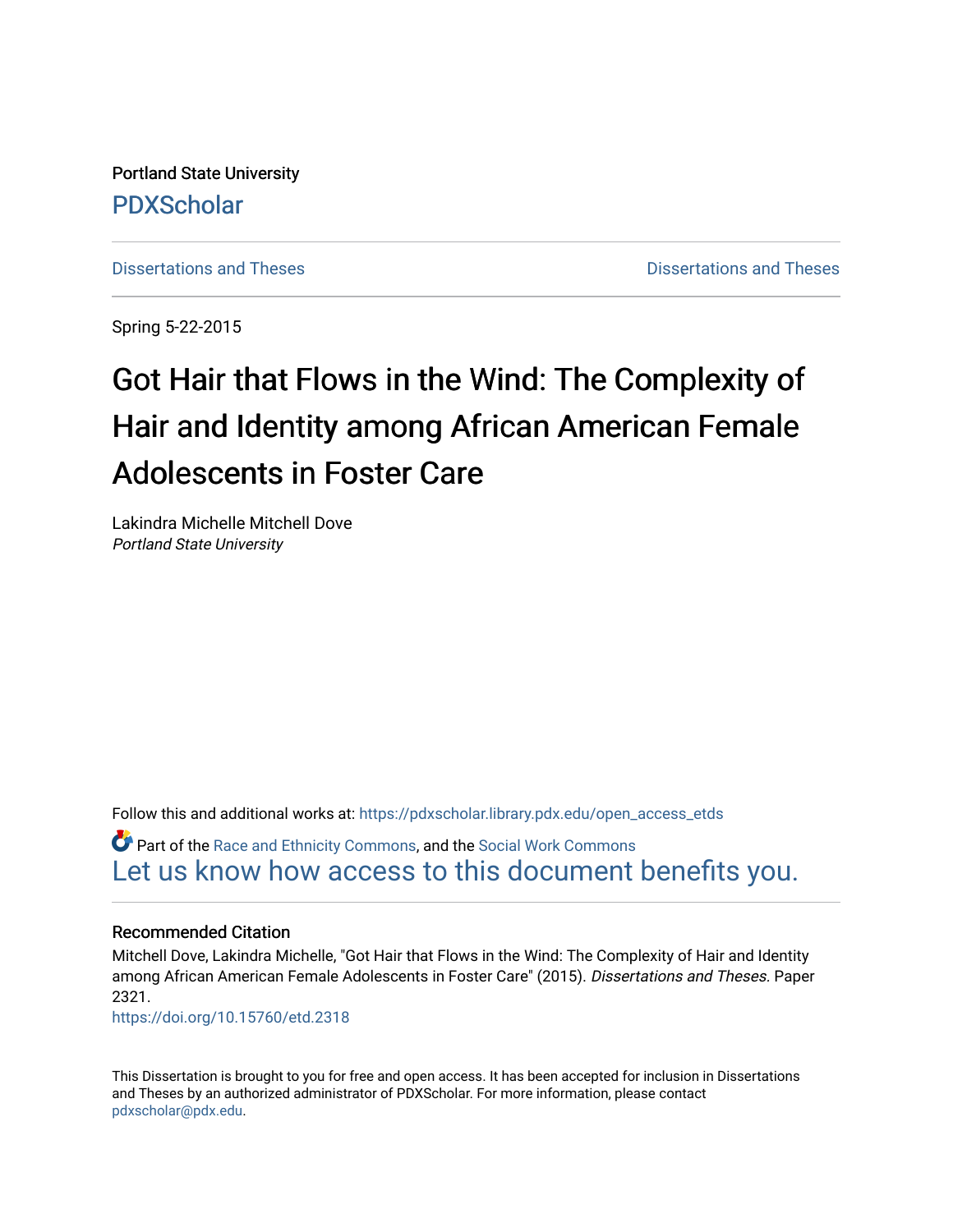Got Hair that Flows in the Wind: The Complexity of Hair and Identity among African

American Female Adolescents in Foster Care

by

Lakindra Michelle Mitchell Dove

A dissertation submitted in partial fulfillment of the requirements for the degree of

> Doctor of Philosophy in Social Work and Social Research

> > Dissertation Committee: Laurie E. Powers, Chair Thomas Keller Joy DeGruy Veronica Dujon

Portland State University 2015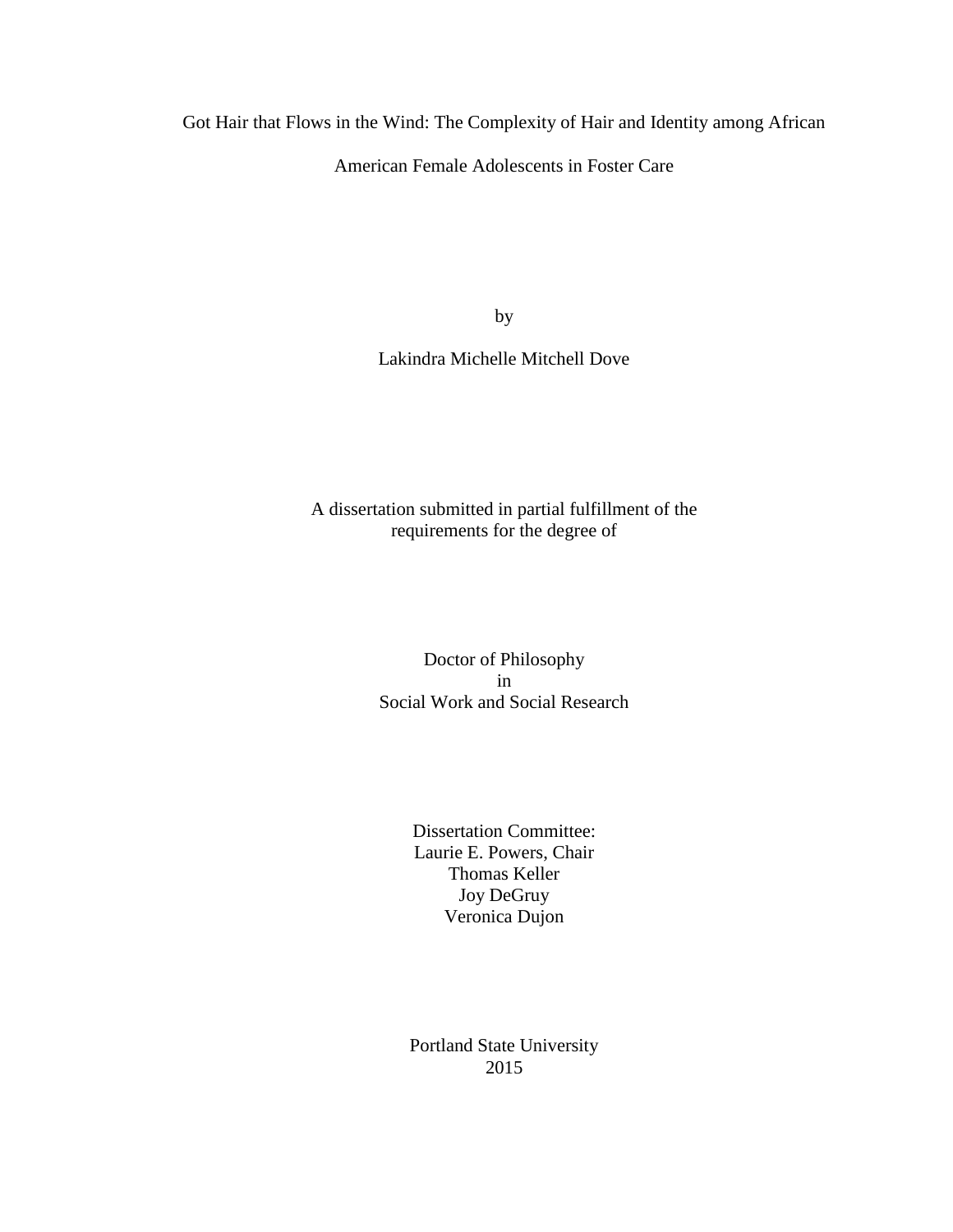# **Abstract**

African American children are disproportionately overrepresented in the child welfare system. Many of these children linger in the system and experience disconnection from their biological families, communities, cultural beliefs, values, and practices. Familial socialization and cultural exposure are essential to developing a positive ethnic identity and self-concept. For African American female adolescents, hair and hair care are critical areas for such socialization and support. This qualitative study explored the hair and hair care perceptions and experiences of African American female adolescents in foster care. The goal was to examine hair and hair's connection to, and influence on, sense of self and self-esteem for African American female adolescents in foster care.

Eleven African American female adolescents participated in individual interviews, and grounded theory was used to analyze the data. Four major themes emerged: hair care, perception of hair and identity as an African American female, societal influences on self-awareness, and influence of the foster care system. Results from the study indicated African American female adolescents in foster care identify hair as important. Participants noted hair is connected to appearance and shapes who they are and how they view themselves as African American females. Participants addressed the complexity of hair and politics associated with hair. The findings further emphasized the role of racial socialization and the importance of a supportive hair care environment. Participants also discussed their awareness of societal influences on their perception of African American women. They offered recommendations for improving the hair care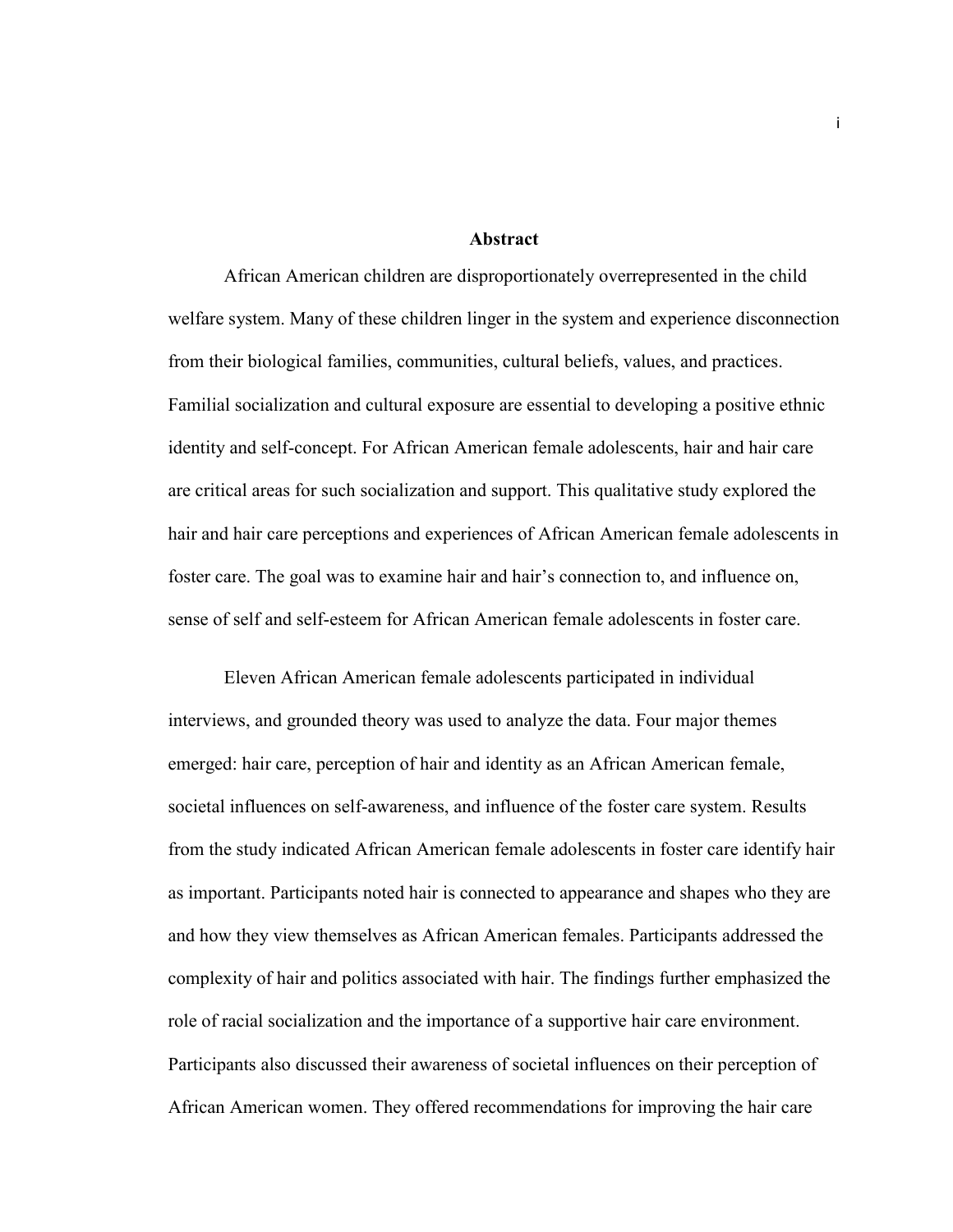experiences of African American children in foster care, for supporting positive development of identity and self-esteem, and for implementing standards of practice that will ensure these youths' cultural needs are addressed in the child welfare system.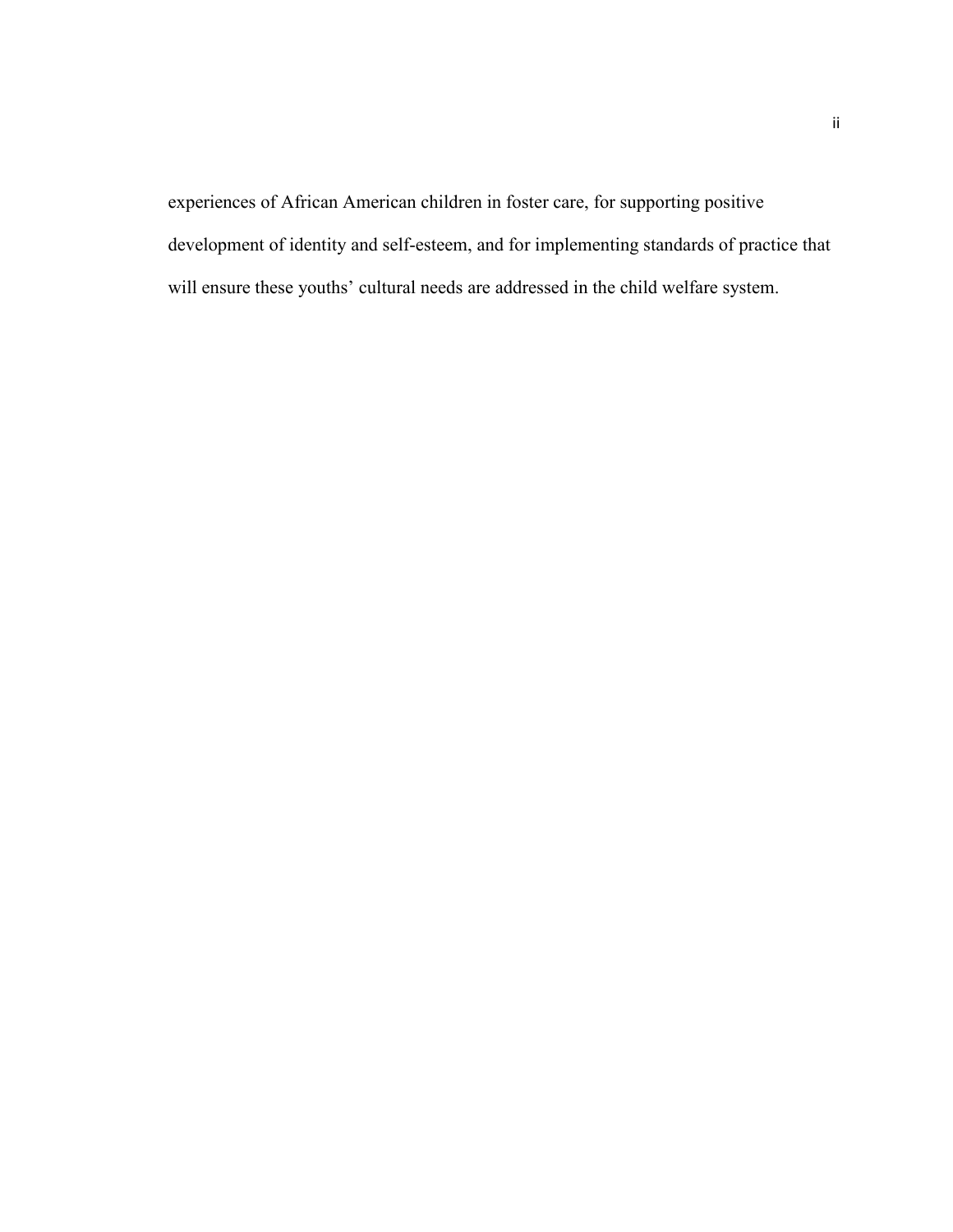# **Dedication**

To my loving great grandparents and grandparents, who planted multiple seeds in my life as a young girl, which helped me realize my potential.

To my mother, Barbara Jackson, who has always believed in me and supported me unconditionally.

To my father, Michael Mitchell, who promoted education and made tremendous sacrifices so I could pursue my academic goals.

To my husband, Dennis J. Dove, who has supported me throughout my entire academic journey. For the countless nights I stayed up reading, studying, or writing a paper, while you cared for our children. For the numerous times I became frustrated and felt like giving up and you encouraged me to take a break, then get back to work… I thank you.

To my children who bring immense joy to my life and teach me how to be a better person.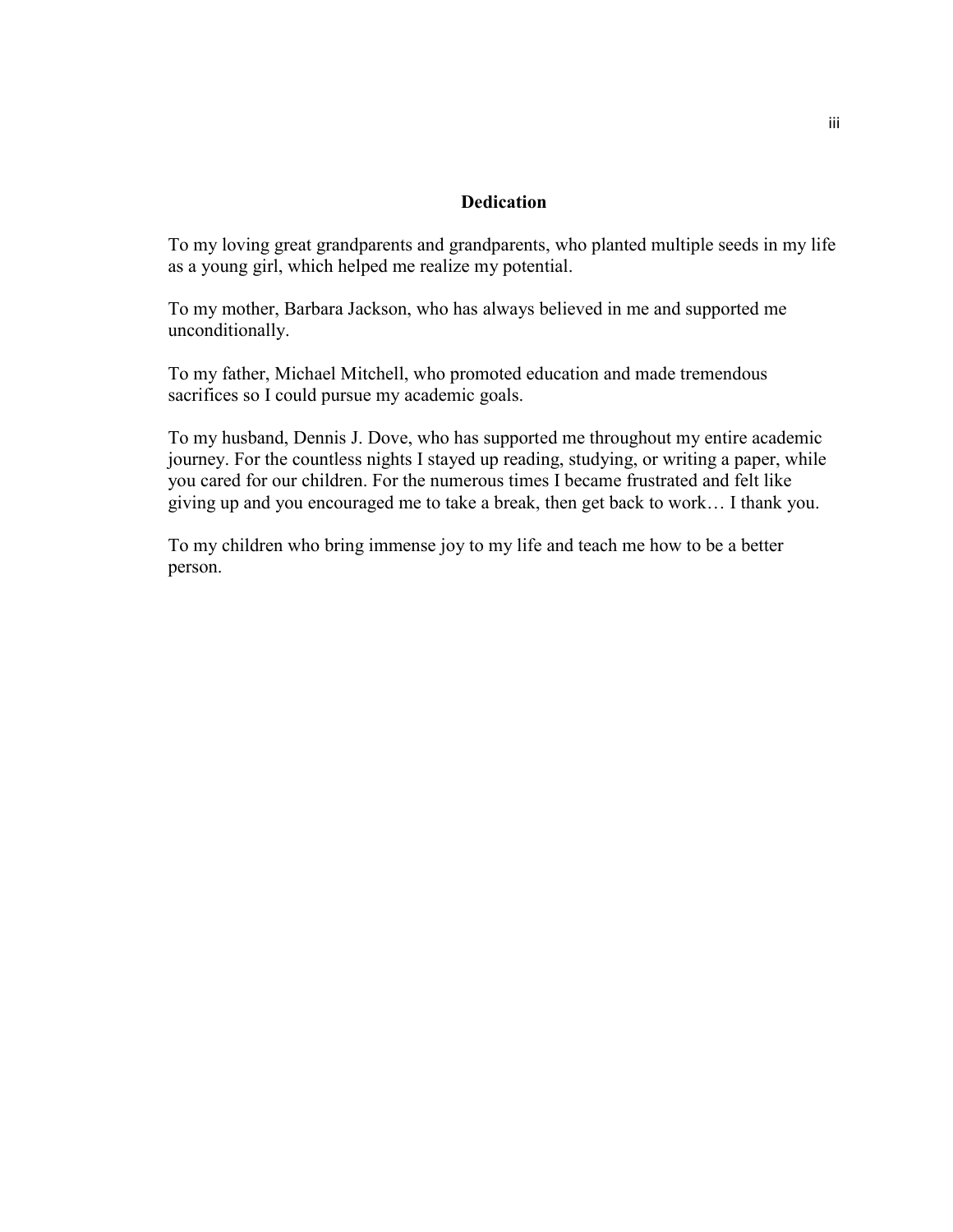### **Acknowledgements**

I would like to acknowledge the African American females who took part in this study. Thank you for being open and sharing such personal experiences with me regarding hair and hair care. To my dissertation chair, Laurie Powers, who I leaned on for support when life happened and I needed an extra push to continue this journey, who approached my topic with such enthusiasm and provided great mentorship, thank you. To my dissertation committee members, Tom Keller, thank you for your support and commitment from the beginning, as a member of my comps committee. Joy DeGruy and Veronica Dujon, thank you for all of your support and encouragement, but most importantly, your cultural knowledge and expertise regarding the African American experience. A personal acknowledgement to my PhD cohort. Thank you for enriching my experience in the PhD program. Our cohort is definitely one of a kind. I would also like to acknowledge my participant recruitment contacts with the Department of Human Services. Thank you for your time and support of this study. Finally, I would like to express sincere gratitude to my extremely supportive family members and friends- much appreciation to those who always saw my potential and believed in my ability to accomplish this major goal. Your consistent support and encouragement were exactly what I needed to keep on pushing. Thank you!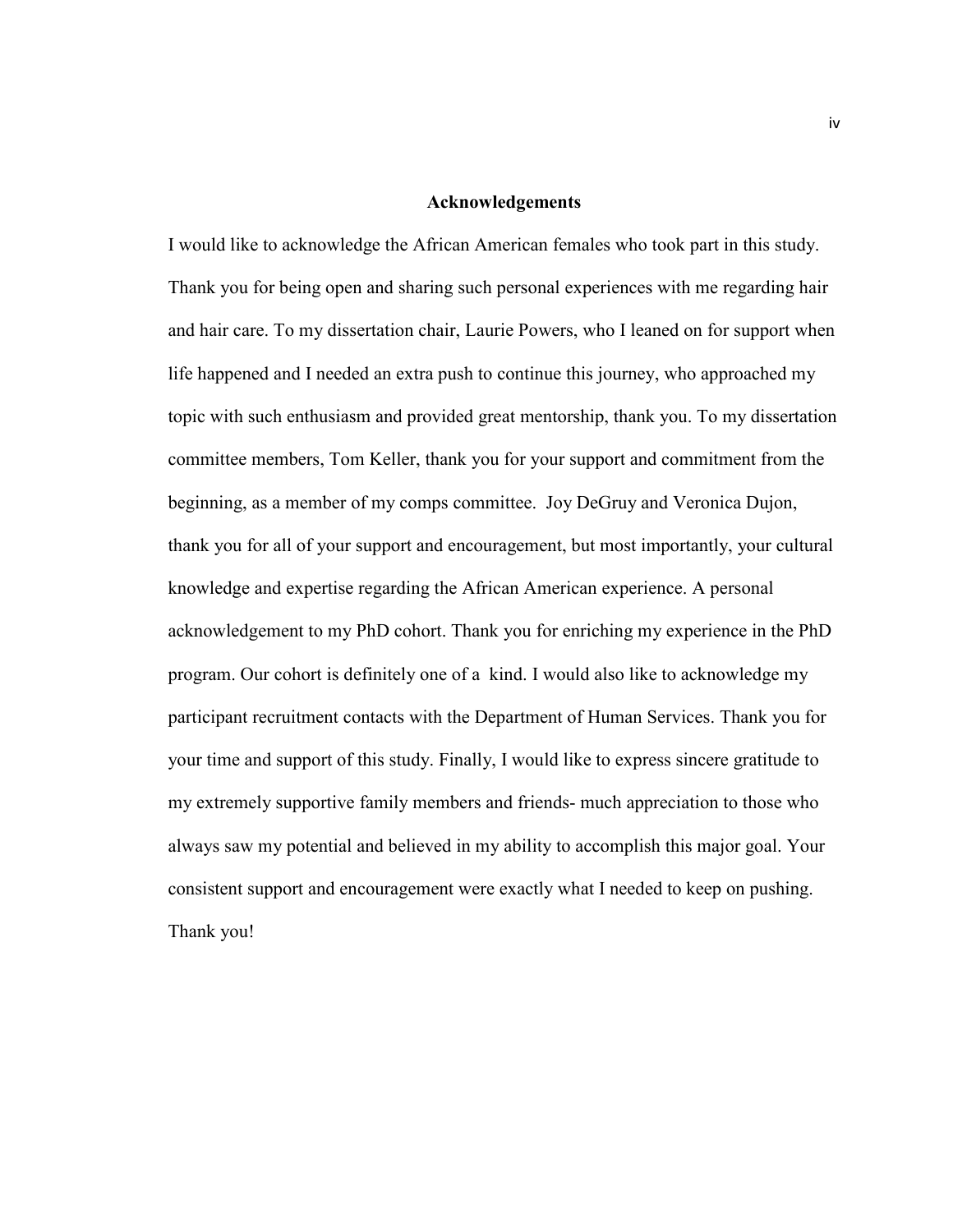# **Table of Contents**

| The Current State of the Child Welfare System                     |
|-------------------------------------------------------------------|
| Importance of Culture and Cultural Socialization                  |
| Negative Impacts of Not Addressing Cultural Needs                 |
| The Value of Hair for African American Adolescents in Foster Care |
| Summary                                                           |
| Aims for Dissertation Research                                    |
| Importance to the Field of Social Work                            |
| <b>Contributions to Research</b>                                  |
| Importance to Child Welfare Practice                              |
| Importance to Child Welfare Policy                                |
|                                                                   |
|                                                                   |
|                                                                   |
| Collective Responsibility: African American Children              |
| and the Child Welfare System                                      |
| The Culture of Black Hair in America                              |
| I am my Nywele                                                    |
| Reclaiming our Nywele                                             |
| Media Portrayal of African American Women                         |
| Links and Connections: Physical Appearance, self-esteem,          |
| and Standards of Beauty                                           |
| Ethnic Identity Development, Socialization, and Self-concept of   |
| Youth in Foster Care                                              |
| Summary                                                           |
| <b>Theoretical Framework</b>                                      |
| Summary                                                           |
| <b>Research Questions</b>                                         |
|                                                                   |
| Chapter III: Methods<br>46                                        |
| Research design                                                   |
| Sample                                                            |
| Sampling and Recruitment                                          |
| Data Collection                                                   |
| Data Analysis                                                     |
| Pilot Test                                                        |
|                                                                   |
| Chapter IV: Results.<br>.56                                       |
| Participants' Profiles                                            |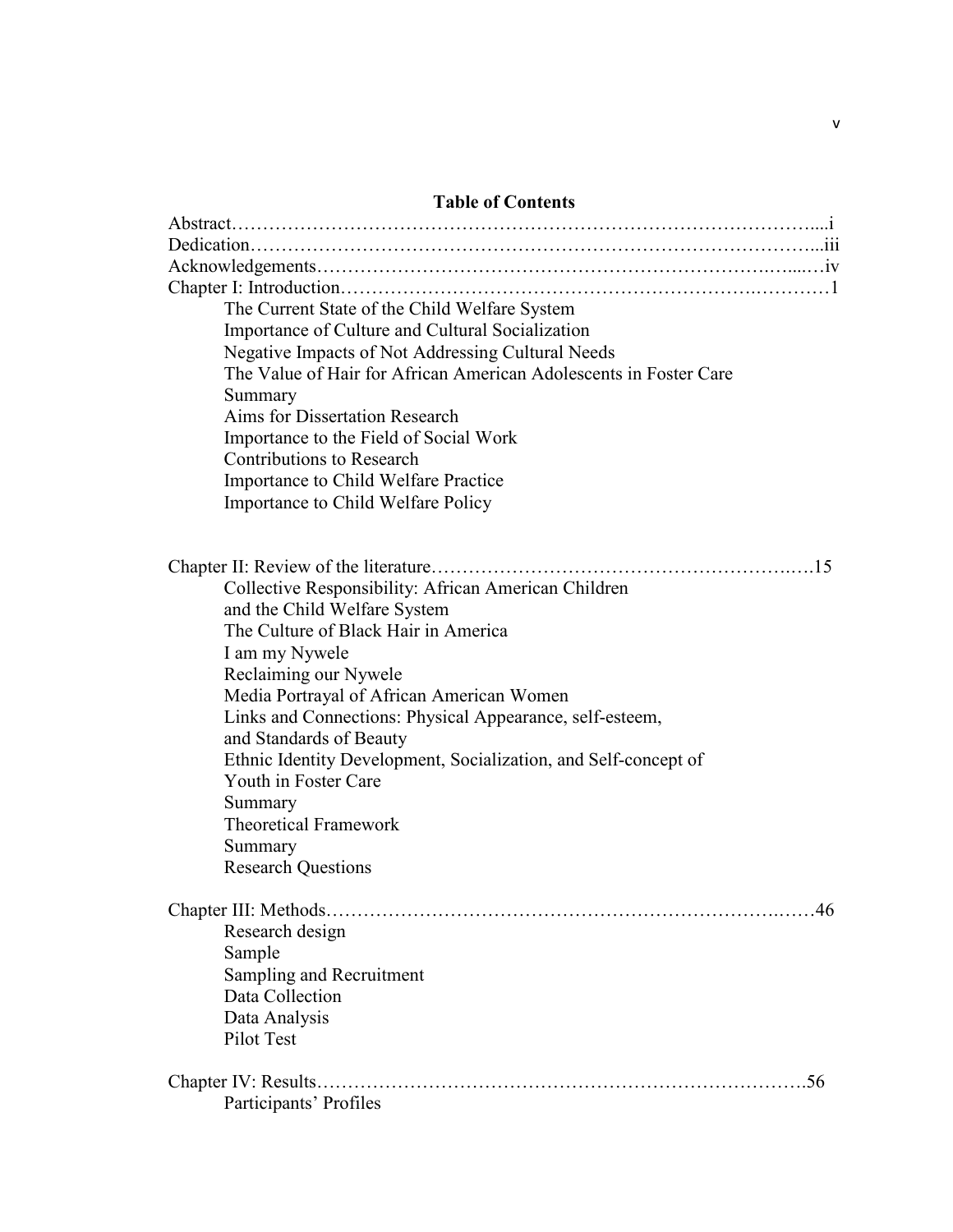| Interview Findings<br>Hair Care<br>Perceptions of Hair and Identity as an African American Female<br>Societal Influences on Self-awareness<br>Influence of the Foster Care System<br>94<br>Theme 1: Hair Care<br>Theme 2: Perceptions of Hair and Identity as an African American Female<br>Theme 3: Societal Influences on Self-awareness<br>Theme 4: Influence of the foster care system<br>Emergent Recommendations for the Foster Care System<br>Limitations<br>Summary/Conclusion | Researcher's Positioning |  |
|----------------------------------------------------------------------------------------------------------------------------------------------------------------------------------------------------------------------------------------------------------------------------------------------------------------------------------------------------------------------------------------------------------------------------------------------------------------------------------------|--------------------------|--|
|                                                                                                                                                                                                                                                                                                                                                                                                                                                                                        |                          |  |
|                                                                                                                                                                                                                                                                                                                                                                                                                                                                                        |                          |  |
|                                                                                                                                                                                                                                                                                                                                                                                                                                                                                        |                          |  |
|                                                                                                                                                                                                                                                                                                                                                                                                                                                                                        |                          |  |
|                                                                                                                                                                                                                                                                                                                                                                                                                                                                                        |                          |  |
|                                                                                                                                                                                                                                                                                                                                                                                                                                                                                        |                          |  |
|                                                                                                                                                                                                                                                                                                                                                                                                                                                                                        |                          |  |
|                                                                                                                                                                                                                                                                                                                                                                                                                                                                                        |                          |  |
|                                                                                                                                                                                                                                                                                                                                                                                                                                                                                        |                          |  |
|                                                                                                                                                                                                                                                                                                                                                                                                                                                                                        |                          |  |
|                                                                                                                                                                                                                                                                                                                                                                                                                                                                                        |                          |  |
|                                                                                                                                                                                                                                                                                                                                                                                                                                                                                        |                          |  |
|                                                                                                                                                                                                                                                                                                                                                                                                                                                                                        |                          |  |
|                                                                                                                                                                                                                                                                                                                                                                                                                                                                                        |                          |  |
|                                                                                                                                                                                                                                                                                                                                                                                                                                                                                        |                          |  |
|                                                                                                                                                                                                                                                                                                                                                                                                                                                                                        |                          |  |
|                                                                                                                                                                                                                                                                                                                                                                                                                                                                                        |                          |  |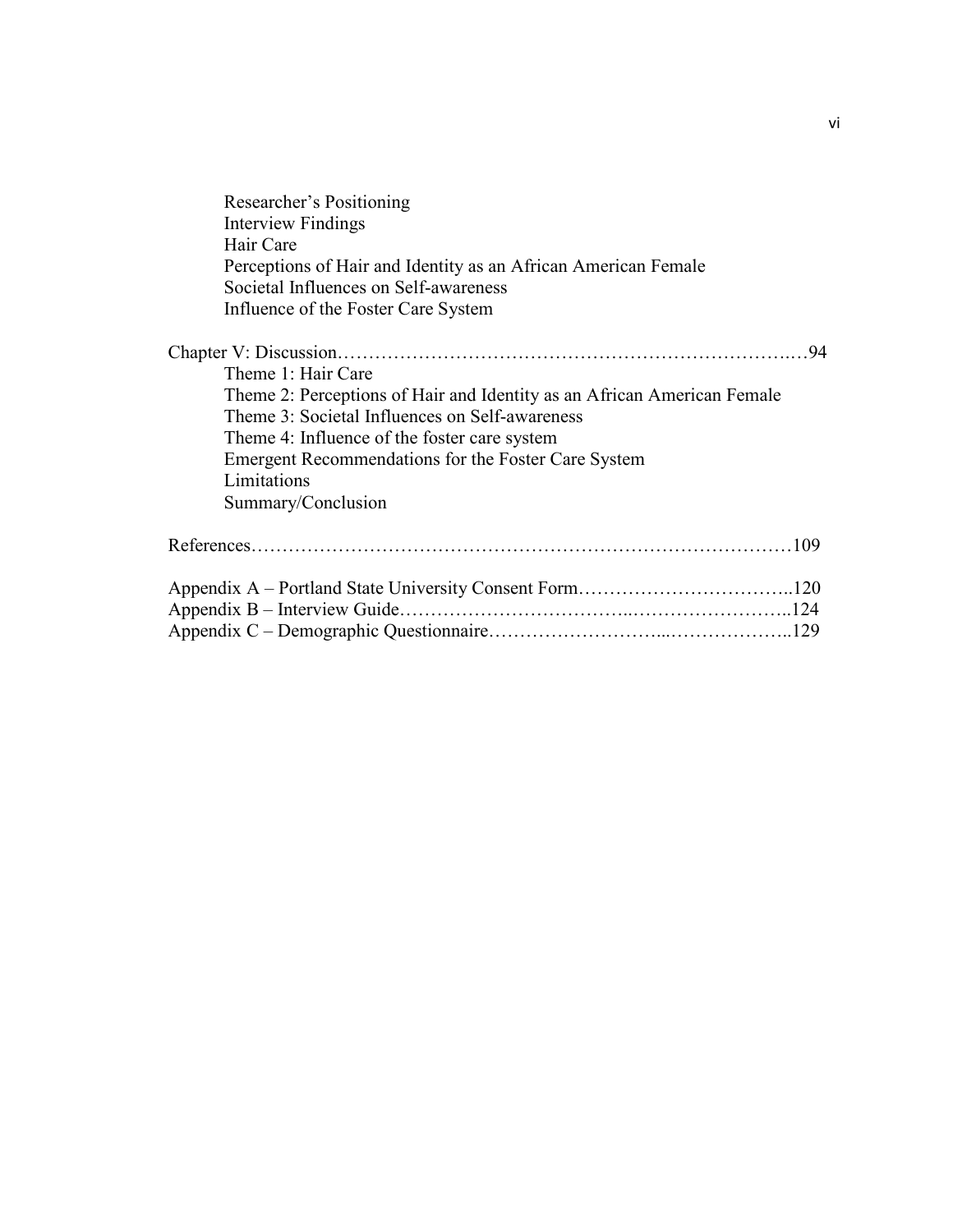## **Chapter I: Introduction**

Widespread attention has been given to the disproportionate number of African American children in the child welfare system. In 2010 there were approximately 408, 425 children in foster care- 48% of those children were placed in non-relative foster care, 26% in relative foster care, and the remaining 26% were in various other placements such as group homes, institutions, pre-adoptive homes, trial home visits, independent living, and runaway (US Department of Health and Human Services, 2011). African Americans comprised 29% of the children in foster care (US Department of Health and Human Services, 2011), even though they only represent 15% of the national child population (US Government Accountability Office, 2007). Scholars and researchers have explored factors that contribute to disporportionality and have provided recommendations for enhancing services in an attempt to address this problem, and to decrease the drastic number of African American children in the child welfare system (Billingsley and Giovannoni, 1972; Roberts, 2002; Everett, Chipungu, and Leashore, 2004; and Derezotes, Poertner, and Testa, 2005). Although scholars and researchers have conducted various empirical studies examining national, state, and local data over the past few decades (see Derezotes, Testa, & Poertner, 2005), there continues to be much debate and controversy surrounding the complexities of race and whether African American children are at greater risk for child maltreatment.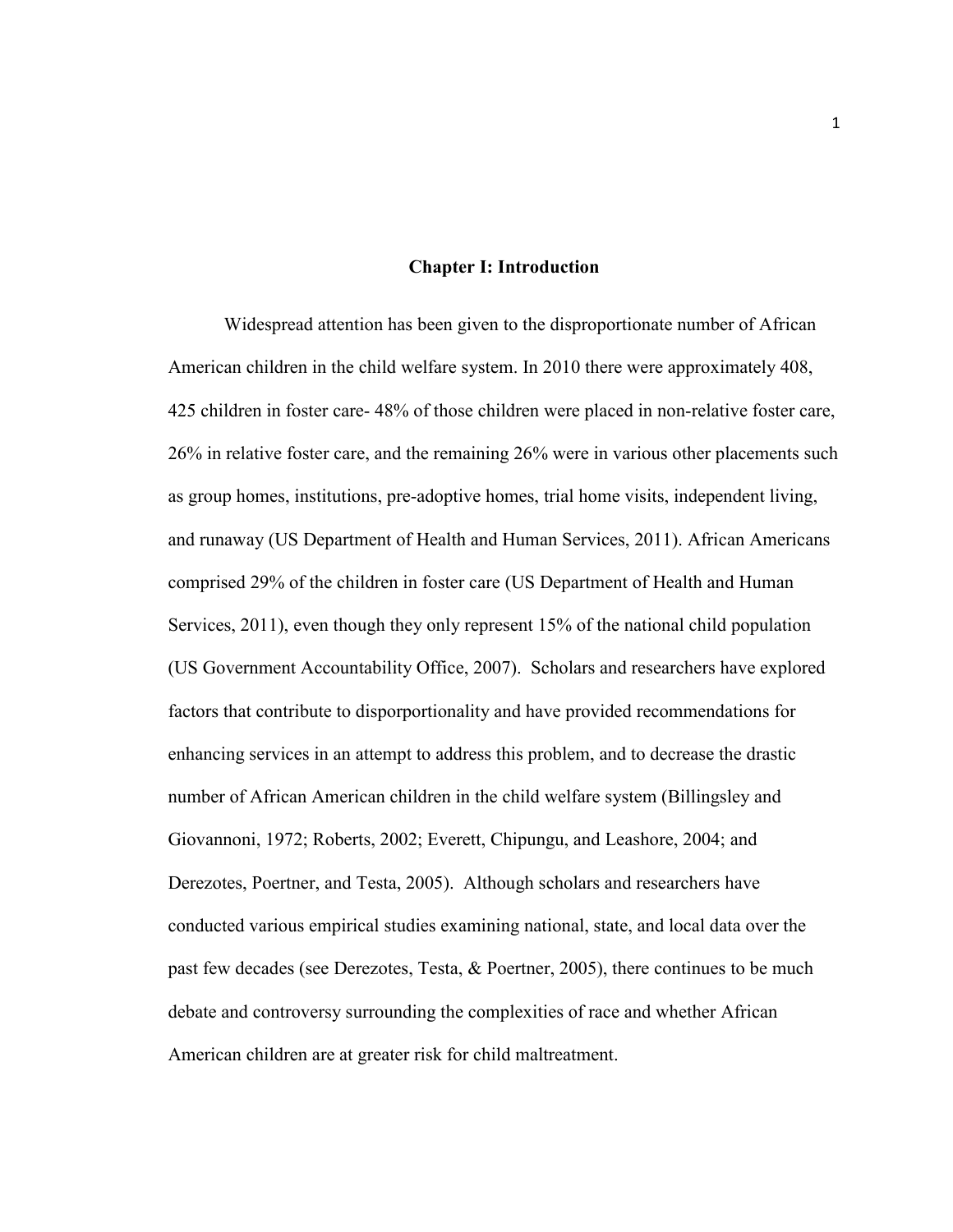While major focus has been given to the important problem of disproportionality, less attention has been directed to the specific cultural needs of African American children once involved in the child welfare system. African American children involved in the system are at greater risk of receiving fewer services or substandard quality of services, and they are less likely to be adopted. Unfortunately, once involved in the foster care system, African American children also tend to have longer lengths of stay (Barth, 2005). According to the US Department of Health and Human Services (2011) in 2009, there were approximately 34, 100 African American children waiting to be adopted, and roughly 14, 200 were adopted from foster care. These statistics suggest that for those children who are not capable of reuniting with their parent/caretaker, the chances of remaining in the child welfare system seem to increase. For African American children, this may pose a greater risk of disconnection from biological families, communities, and cultural beliefs, values, and practices, especially if the case plan does not include reunification.

There are reasons to critically examine the specific needs of African American children in foster care. Concerted efforts have been made to reduce the number of children in care, and some attention given to their cultural needs, by attempting to maintain familial and cultural connections through kinship care, and by emphasizing cultural competency and sensitivity when working with African American families. However, additional attention needs to be devoted to identifying and implementing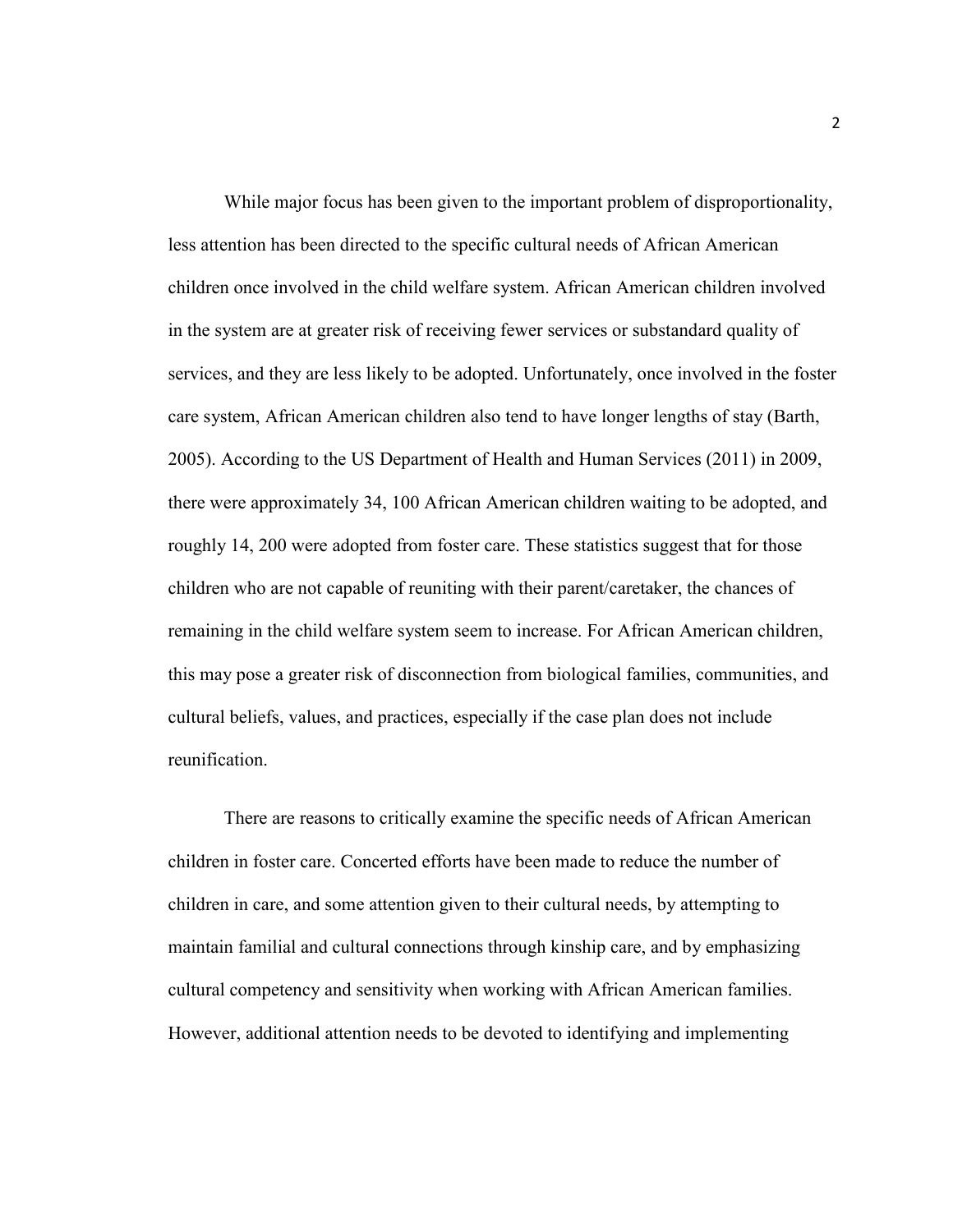practices and policies that promote cultural identity and connection to culture for African American children who linger in foster care.

# **The Current State of the Child Welfare System**

When the public child welfare system was established, African American families were not offered the same level of services available to White families, which is an issue that continues to plague the system. During that time, African American families often utilized community-based establishments such as African American churches, day care/nurseries, schools, and voluntary associations to address their children's needs, and relied on informal practices to protect and care for African American children (Jimenez, 2006). Hegar and Scannapieco (1995) noted it was not until the expansion of the public child welfare system in the 1930's and federal funding in the 1960's that African American children began to receive formal child welfare services. The influx of African American children entering the child welfare system occurred during the 1960's, and unfortunately has remained virtually constant. Over the years there have been various attempts to significantly improve policies and practices that address the best interest of African American children, including a variety of policy perspectives such as expedient permanency, cultural continuity, family preservation, and social advantage (see Anyon, 2011).

Various policy and practice changes over the years have led to the adoption of two specific approaches geared toward African American children in the child welfare system. The first is kinship care, which has been a placement option that the child welfare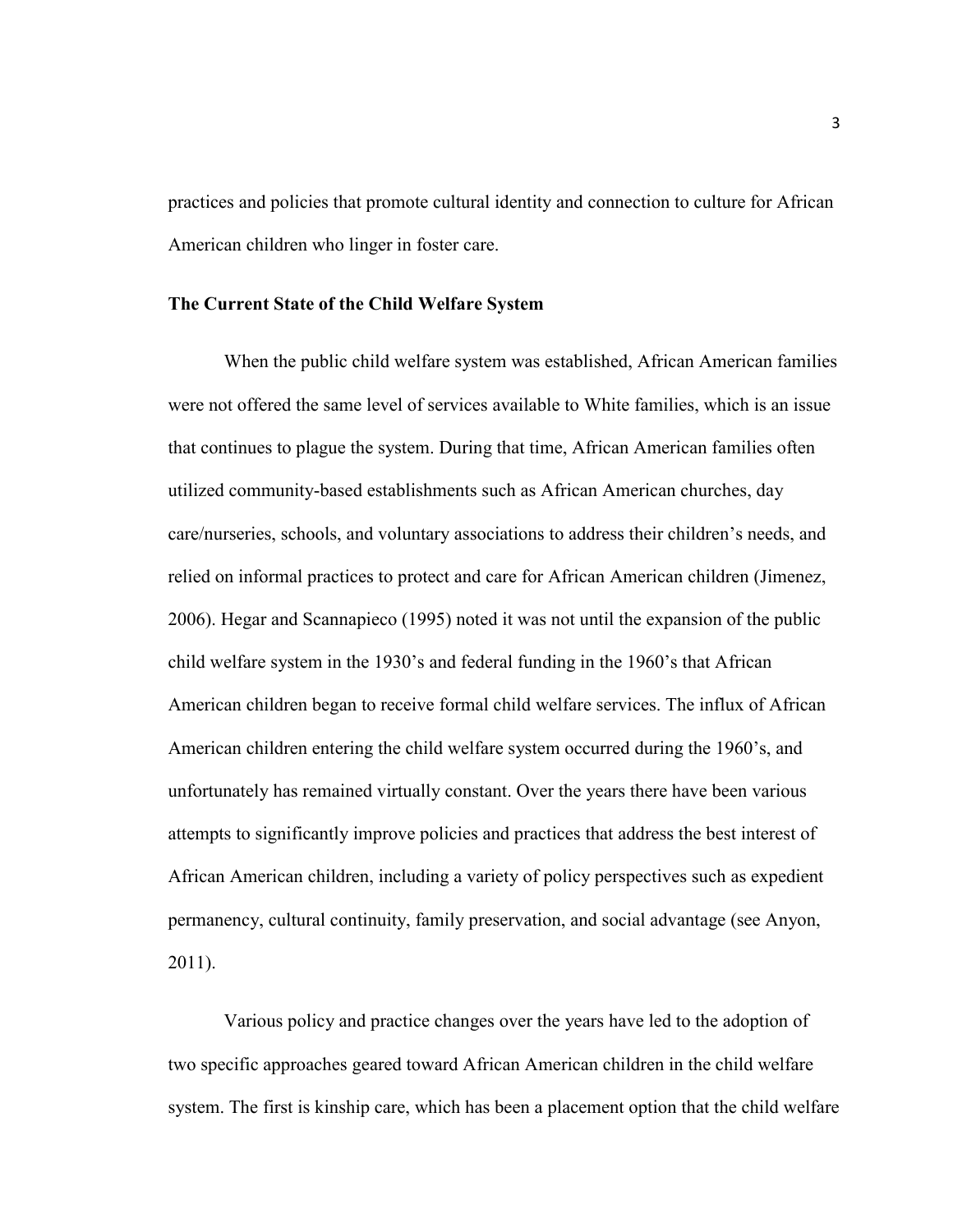system has heavily utilized for African American children. Kinship care has been one of the most rapidly growing elements of out-of-home care since the 1980's (Harris and Skyles, 2008). African American children are twice as likely to be placed with kin compared to White children (Hill, 2004; Harris & Skyles, 2008). Researchers have documented the positive benefits of kinship care, such as maintaining emotional ties and connection to biological parents and extended family (Harris & Skyles, 2008), and found that African American adolescents in kinship care interpret their ethnic identity in a more positive light than those in non-kinship placements (Schwartz, 2007). However, there remains much debate and controversy about kinship care for African American children. Researchers have noted concern that kinship care placement contributes to lack of reunification with biological parents, leads to longer lengths of stay, and is associated with disparities in treatment and quality of services provided to families (Hill, 2004). Ultimately, many African American children in kinship placements still linger in the system without an established permanency plan.

A second approach used by the child welfare system to better serve African American children has been to improve the cultural competency of child welfare staff with the hope of developing culturally responsive policies and delivering culturally sensitive and appropriate services. After much frustration with the lack of changes regarding the conditions of African American children in the child welfare system, researchers were heavily involved with the movement to shift to the adoption of culturally-based perspectives (see Everett, 2004). The underlying message was to shift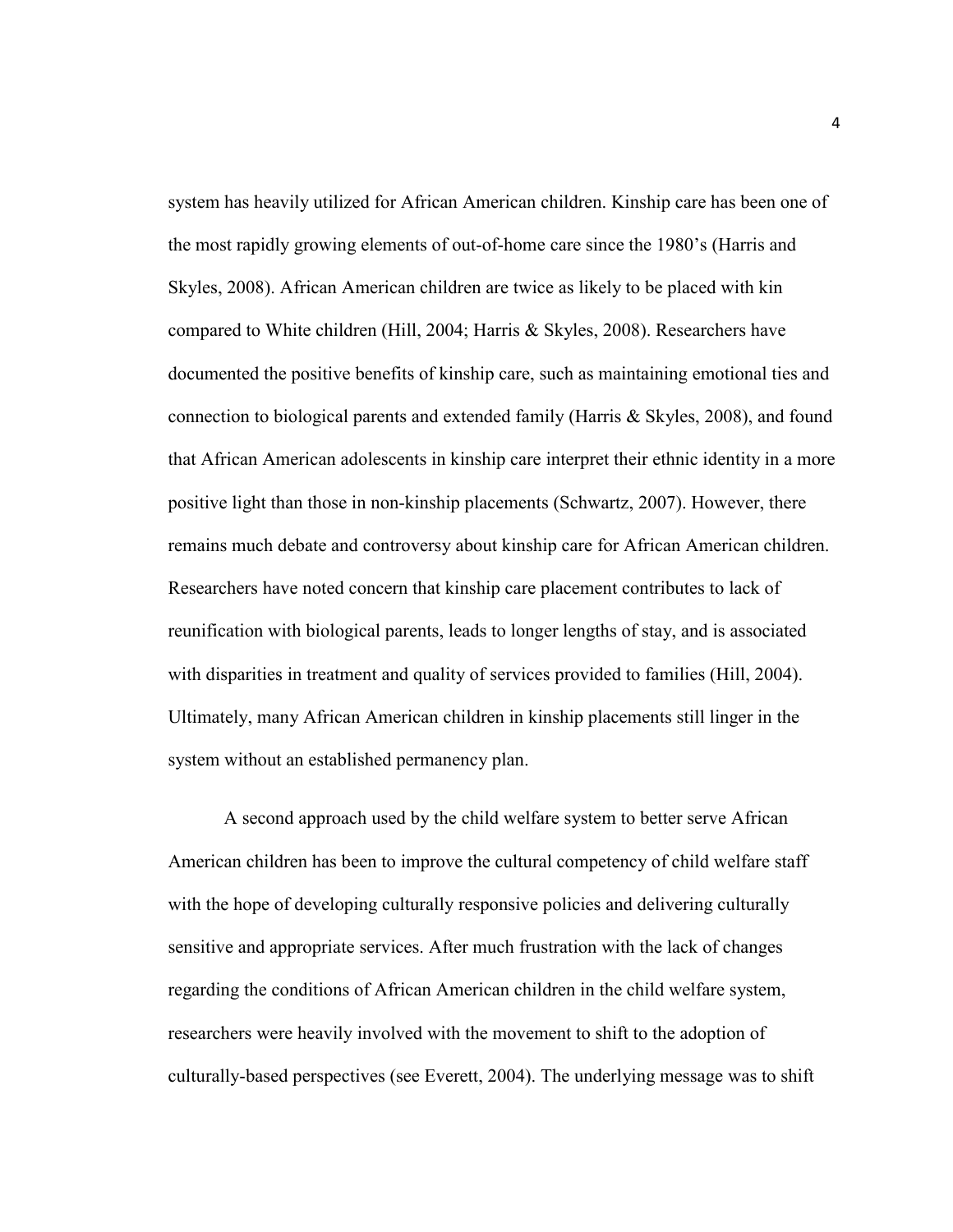from focusing on deficits within the African American family, to recognizing strengths and cultural practices, and acknowledging cultural differences. Everett (2004) asserts:

By using an Africentric perspective to examine child welfare policies and practices, we are asserting the importance of a cultural perspective. Taking a culturally based perspective can serve as a catalyst for creativity and innovation in the formulation of policies and practices used to secure safety and permanency for African American children (p. 5).

Researchers have examined specific aspects of the child welfare system from the point of entry, including how decisions are made once involved in the system, services provided to families, and exiting the system (Hill, 2004). The findings revealed that institutionalized attitudes and beliefs about African American families, rooted in racism, continue to be a prevailing issue. Hill notes that child welfare professionals "must disavow the belief that 'different' cultural values or practices are inherently 'inferior' to theirs" (p. 72).

Kinship care and cultural competency continue to be two approaches utilized to address the needs of African American children in the child welfare system. The focus of cultural competency efforts has been to increase staff awareness and identify strategies to better effectively meet the needs of African American families; examples would be the use of culturally specific services (see Beckett and Lee, 2004), and hiring staff of color. While yielding some benefits, these efforts alone do not adequately address the vast needs of African American children in foster care. In particular, these macro level approaches fail to specifically address the individual needs of African American youth in foster care. Culturally specific approaches must be identified for assessing and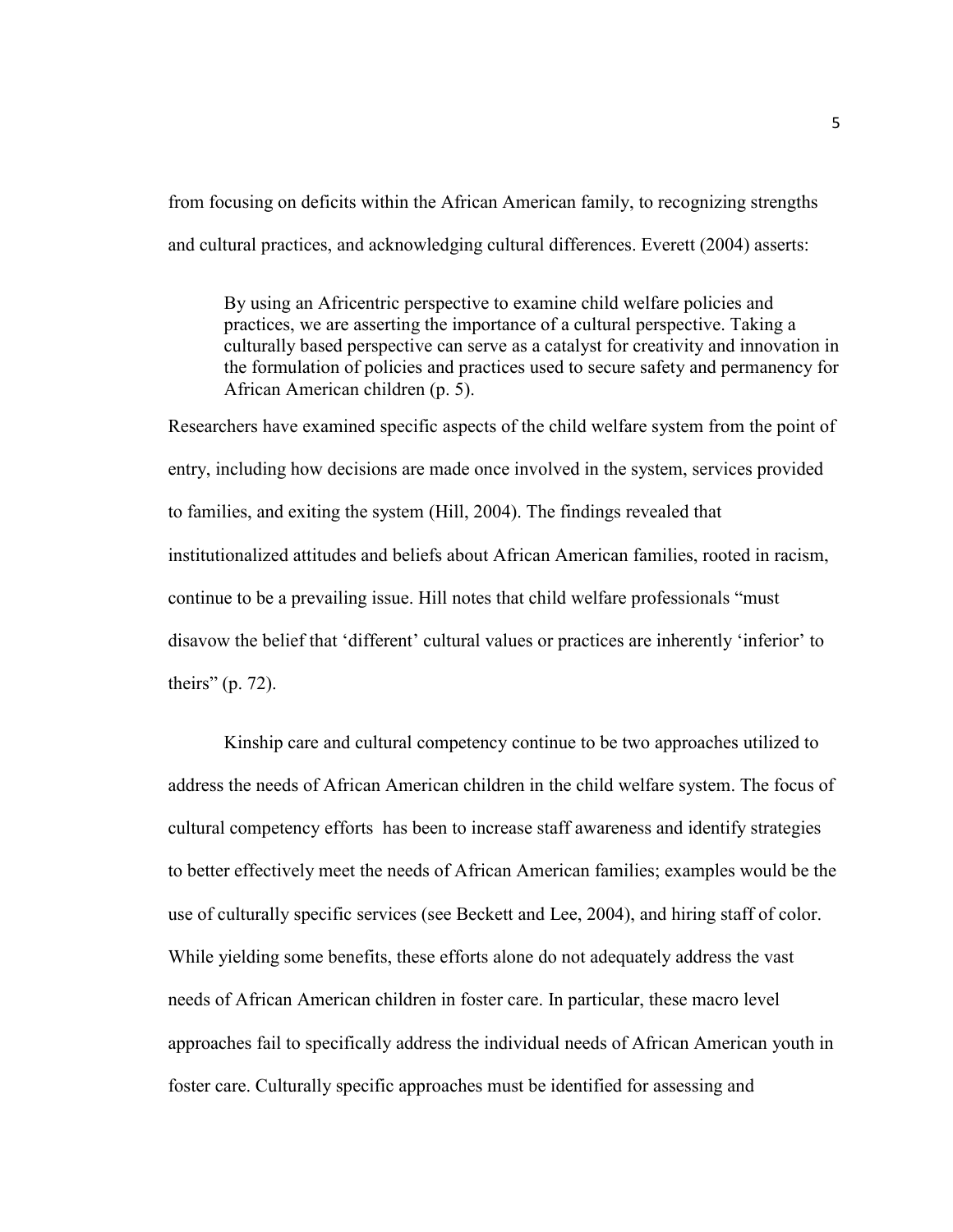responding to the cultural understanding and experiences of African American youth in foster care. Such approaches could shed light on how these youth view culture in their lives, and identify opportunities for youth to engage in cultural experiences that will promote healthy development. Culture is a key component to consider when assessing the needs of African American youth, and culture and cultural socialization are integral to shaping their self-concept.

#### **Importance of Culture and Cultural Socialization**

African American families' use of formal and informal practices to address the needs of African American children assists with the preservation of culture and cultural beliefs. These practices provide African American children with opportunities to be socialized in environments/community settings that are attuned to their cultural needs and help promote their development of a positive sense of self, rooted in connection to African American culture. Familial socialization and cultural exposure is essential to developing a positive ethnic identity and self-concept (Neblett, Smalls, Ford, Nguyen, and Sellers, 2009). African American children receive valuable messages regarding race, ethnicity, and culture that promote the development of a positive frame of reference for self-identity, self-worth, and comfort and affection that serve as a buffer against the negative consequences of racism (Murray and Mandara, 2002). Thus, African American children who linger in the child welfare system are at risk of losing their connection to African American cultural beliefs and practices, which in turn could deprive them of the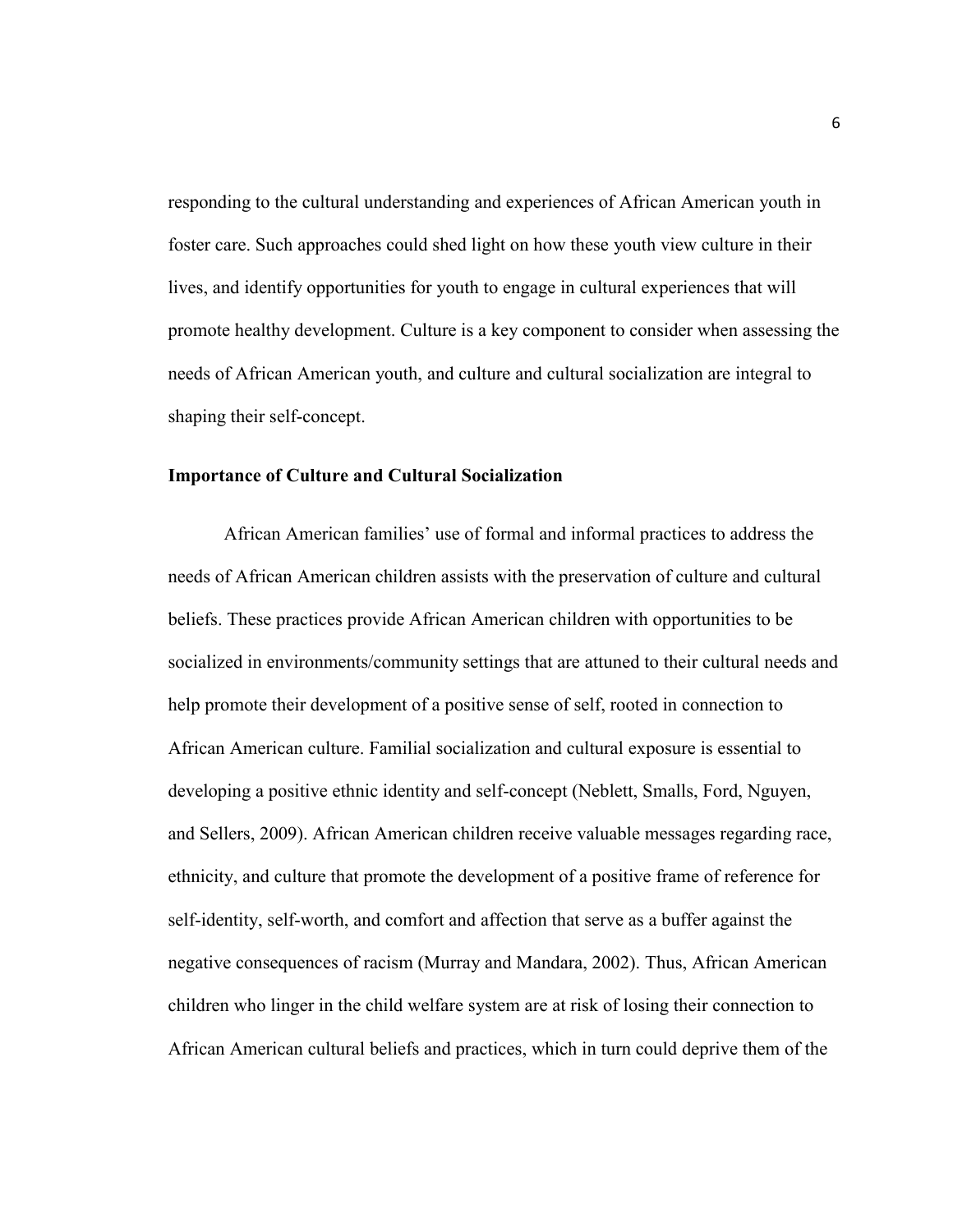cultural socialization processes essential for developing healthy self-concept and selfesteem.

# **Negative Impacts of Not Addressing Cultural Needs**

The potential impact of cultural disconnection on the lives of children involved in the system is profound. Research suggests there is an association between racial identity, psychological well-being and distress among African Americans (Caldwell, Zimmerman, Bernat, Sellers, and Notaro, 2002; Chae, Lincoln, and Jackson, 2011). Sellers, Caldwell, Schmeelk-Cone, and Zimmerman (2003) conducted a study among African American young adults and found that individuals who reported race as more central to their identity were more likely to report lower levels of subsequent psychological distress. The findings also support the notion that racial identity impacts perception of stress. Individuals who endorsed high race centrality (race as a central identity for participants) experienced less perceived stress that was not race related, compared to those who endorsed low race centrality (Sellers et al., 2003). Overall, individuals with low race centrality had greater experiences with racial discrimination with higher levels of distress. Sellers et al assert that high race centrality can be interpreted as a protective factor against the negative effects of racism and discrimination. This assertion is also supported by findings from a study conducted by Chae et al. that found that high levels of racial group identification buffered the adverse mental health effects of moderate levels of racial and non-racial discrimination. Thus, these studies suggest a strong link between racial identification and subsequent mental health and psychological well-being. Inherent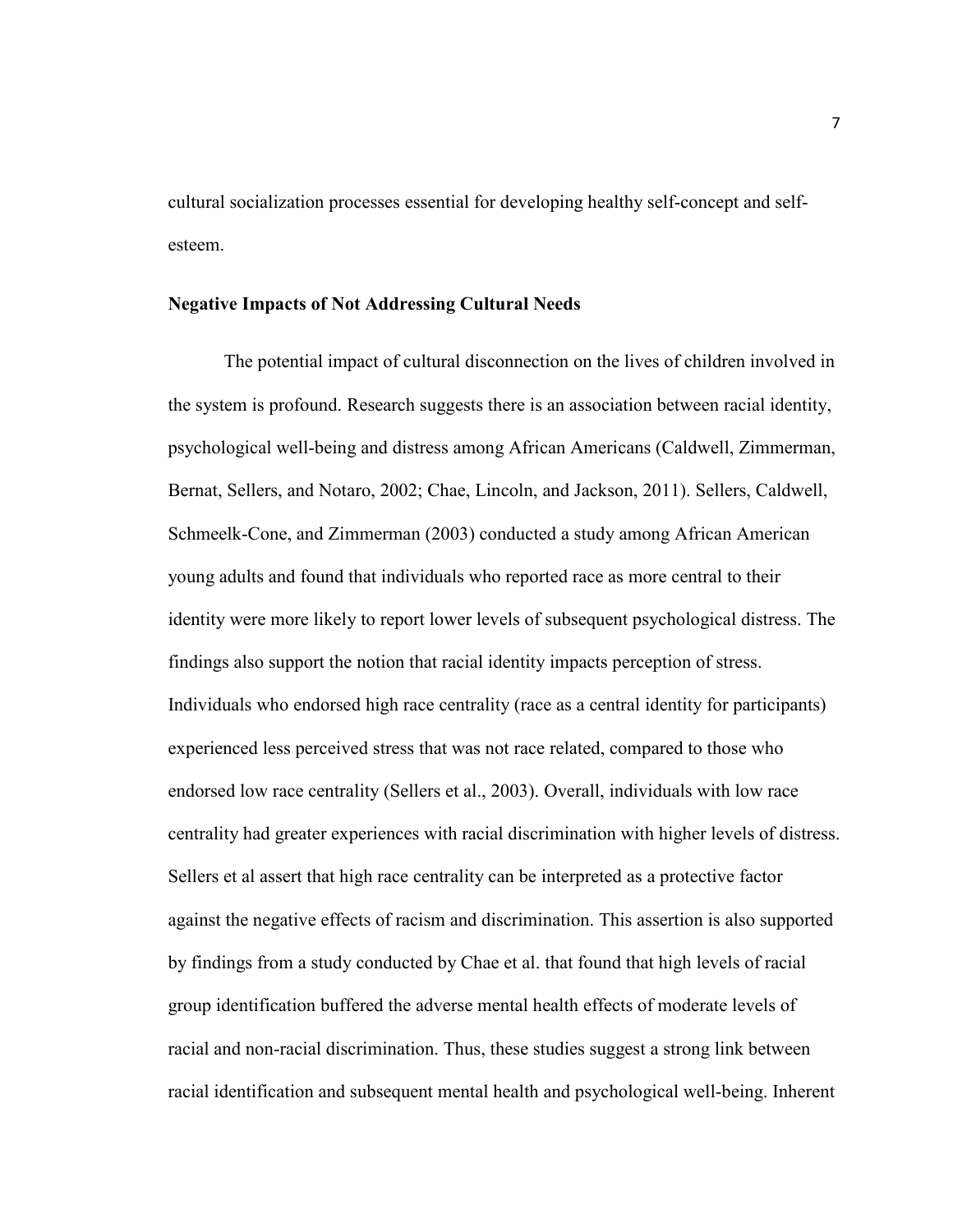within racial identification is culture, and the cultural experiences and socialization processes which help define racial identity.

Studies suggest long-term foster care and multiple placements adversely impact ethnic identity development (Kools, 1997; White, O'Brien, Jackson, Havalchak, Phillips, Thomas, and Cabrera, 2008), and contribute to disconnection from family and significantly impacts self-identity (Kools, 1997). These findings imply the negative consequences of disconnection from culture, which is vital to the development of healthy sense of self, positive ethnic identity, and self-esteem. Hence culture is important for African American children in foster care because it serves as the blueprint for racial identity. The child welfare system must address this critical issue, as lack of attention only perpetuates the problem and leads to African American children who are at risk of developing internalized self-hatred, low self-esteem, and an unhealthy sense of self as a result of disconnection from culture.

Cultural socialization can be viewed through agents such as music, movies, and television shows (Schwartz, 2007). How one processes and internalizes these messages can impact sense of self and self-esteem. Unfortunately, the child welfare system's response to the cultural needs of African American children has been inadequate. The system is grossly lacking in policies and standards of practice tailored to address the essential cultural needs of African American children in foster care. As a result, some African American children are being deprived of cultural necessities that promote the development of a healthy sense of self. These children are at risk of a loss of connection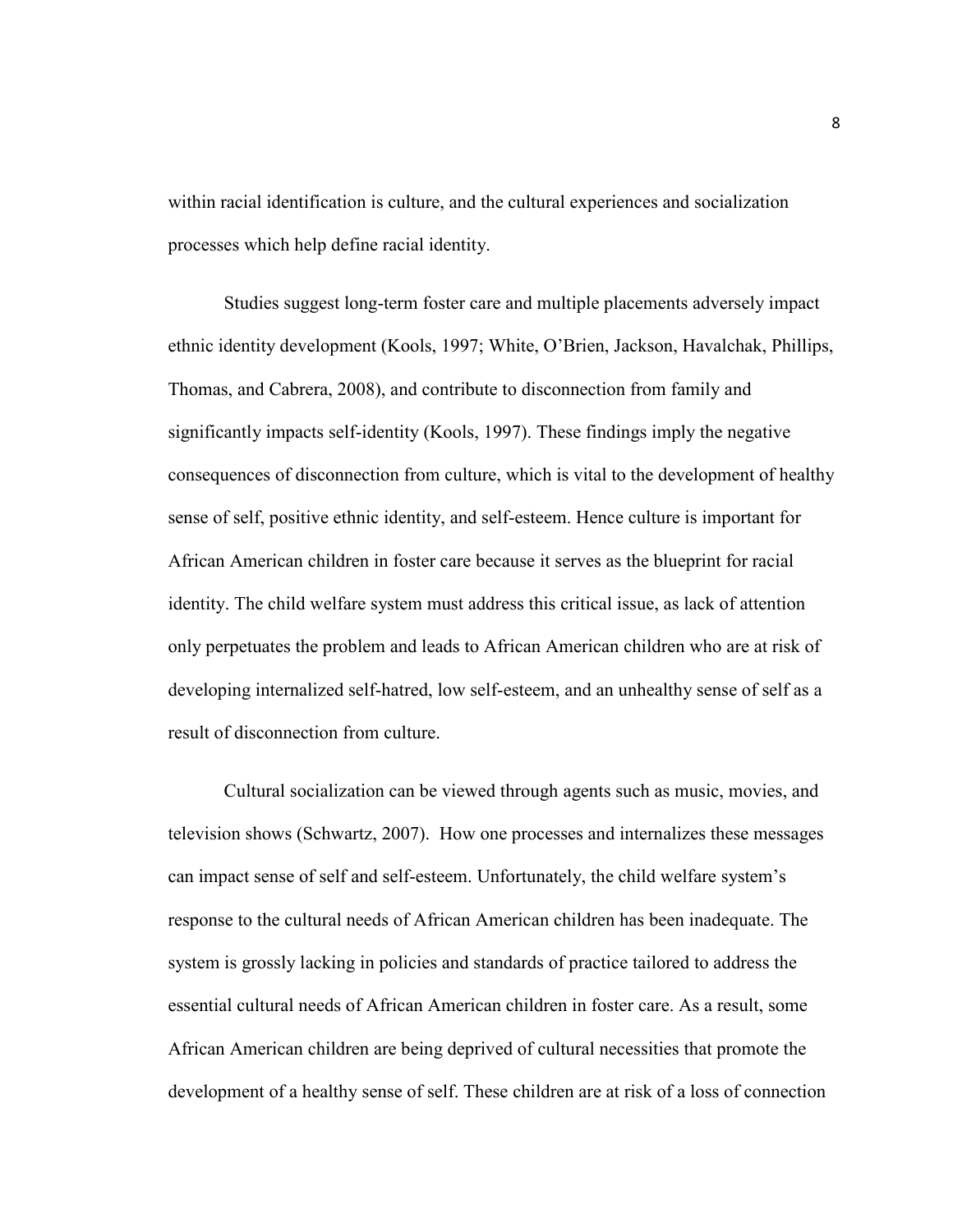to African American cultural beliefs and practices, thus being deprived of the necessary socialization agents that are key for developing a healthy sense of self and self-esteem. These agents can be instrumental in learning about what it means to be African American.

# **The Value of Hair for African American Adolescents in Foster Care**

Hair is uniquely prominent within African American culture (Banks, 2000), as a major socialization agent that significantly impacts self-concept and self-esteem. Banks conducted a qualitative study indicating that hair holds value whether good or bad, that age is a factor in how hair matters to Black women, and that there is a relationship between Black women and US beauty culture, and between hair and identity. Banks asserts "hair emerges as a body within the social body and can reflect notions about perceptions, identity, and self-esteem" (p. 26). African American females often receive subtle and not so subtle messages regarding physical appearance, and contained within these messages are attitudes about physical features such as hair texture, shape and size of the lips, and skin complexion (McAdoo, 2002). For many African American female adolescents in foster care, this essential process of socialization is compromised, which threatens the healthy development of self-concept and self-esteem. Phinney (1989) reported on the struggle African American female participants encountered when addressing the realization that the White standards of beauty, specifically hair and skin color, did not apply to them. This finding suggests that self-concept and self-esteem among African American female adolescents are largely impacted by socialization agents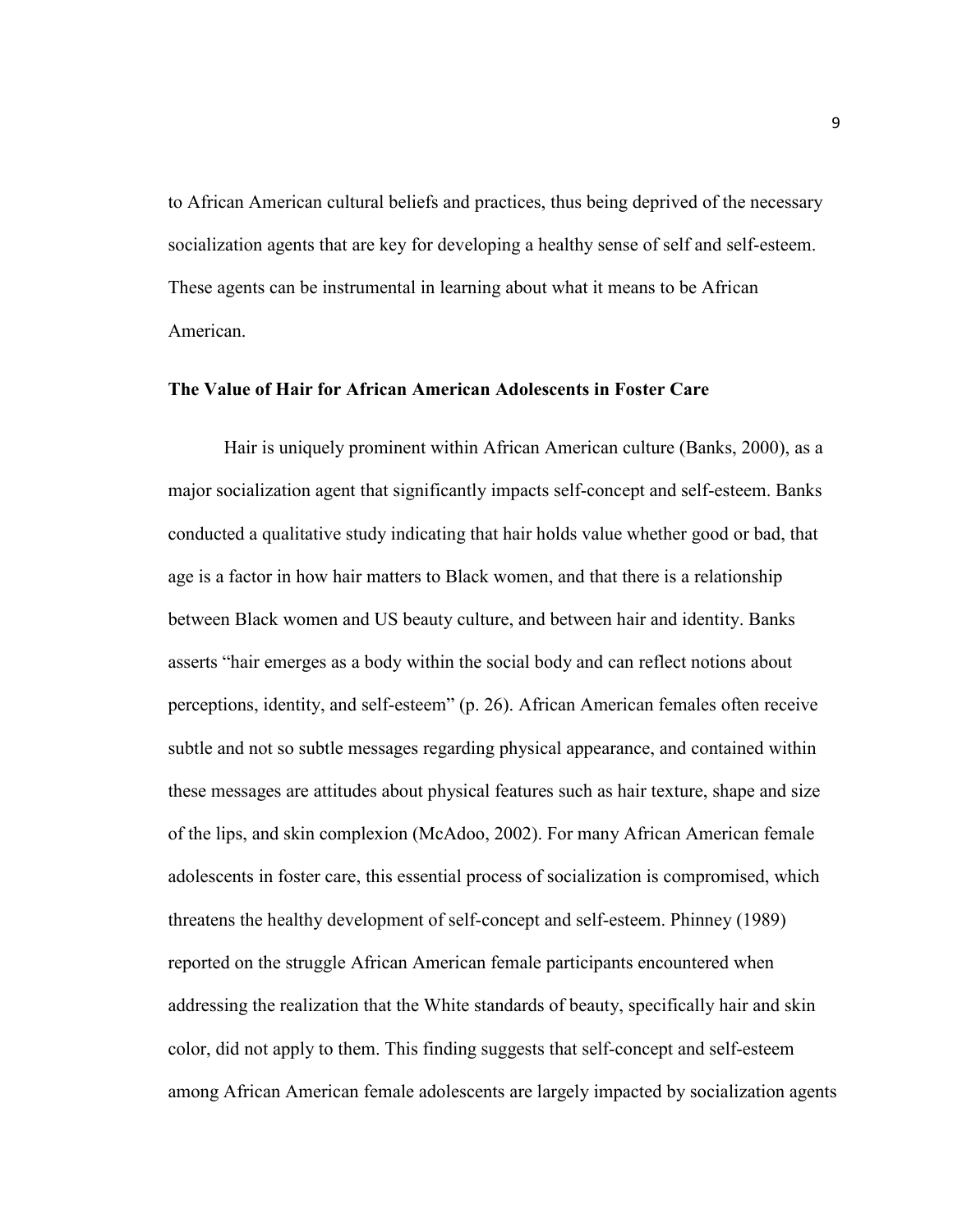such as hair. Hair is one of the most critical socialization agents for African American female adolescents and it is important to have a sound understanding of its history in order to grasp the connection to self-concept and self-esteem.

Understanding the history and culture of Black hair in America is vital to understanding why hair continues to matter when discussing self-concept and self-esteem among African American female adolescents. Hair is a cultural component that is important for African Americans in general, and the issue of hair is exacerbated for African American female adolescents in the child welfare system. The cultural significance of hair is not always apparent; however the manner in which African American females are socialized regarding hair can vary. Similar to the difference that exist in racial socialization and the extent to which parents racially socialize their children, variability with hair care experiences exist amongst caregivers within the child welfare system, both African American and non-African American caregivers. Some caregivers may be more adept to address issues related to hair and hair care, while others may lack knowledge and understanding. Overall, it is incumbent upon the child welfare system to take responsibility for recognizing and emphasizing the importance of hair.

#### **Summary**

The aforementioned discussion underscores that African American children are disproportionately represented in the child welfare system and, while taking steps to communicate the value of culture and cultural competence, the system is to a great extent failing to recognize and address the cultural needs of these children. It is imperative to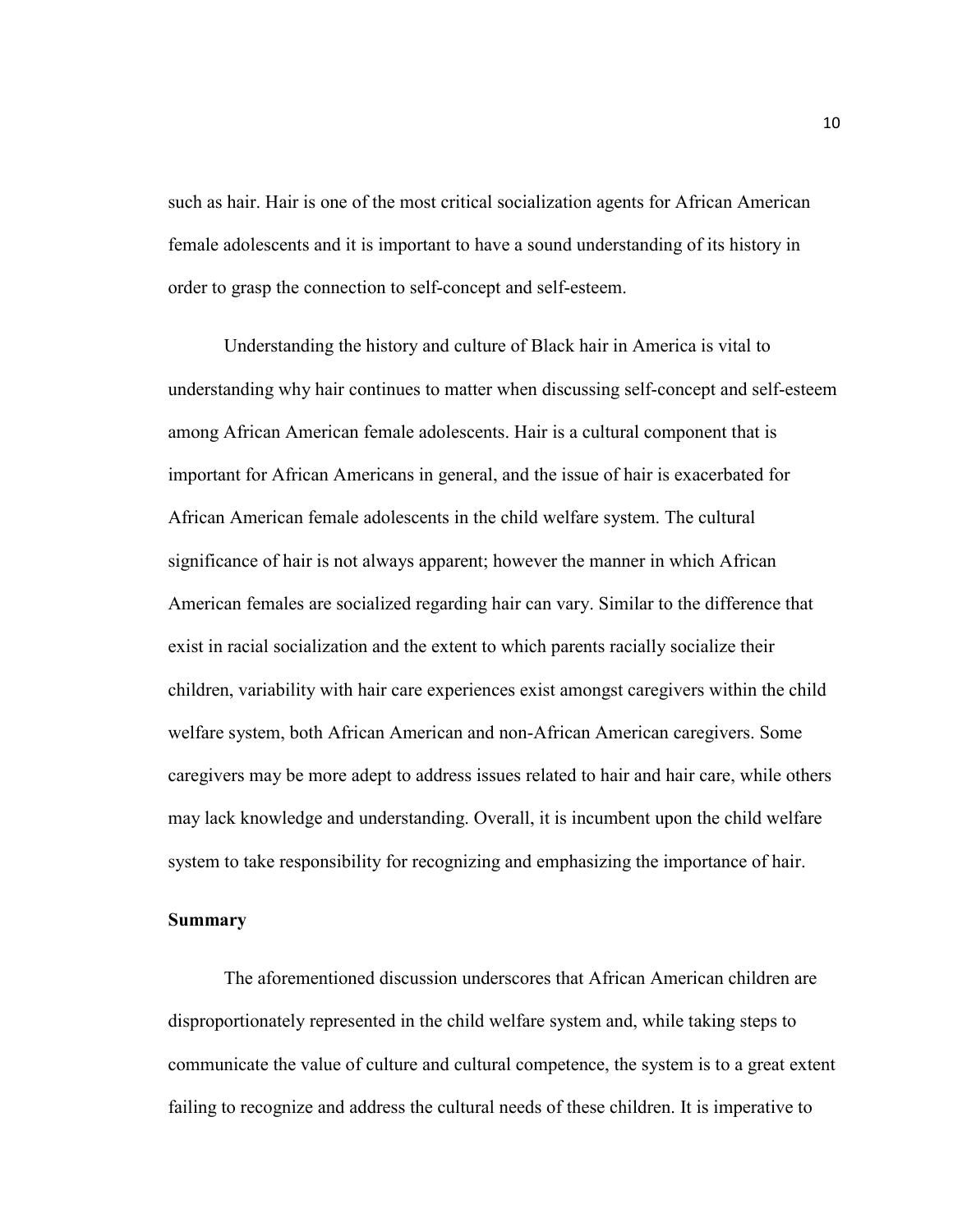understand the value of culture for African Americans and what this means for children in foster care. One critical cultural component is hair. Although, the literature is replete with historical accounts of the culture of Black hair in America, there is scant research exploring hair and the implications of hair and sense of self and self-esteem. There is a pressing need to learn more about how hair functions within the lives of African American female adolescents in foster care. Thus, the aims of this dissertation study were to address this need.

The study investigated the importance of hair and hair care among African American female adolescents in foster care and how it may influence self-concept and self-esteem. It was my hope that this study would illuminate the importance of culture and cultural influence on identity development, increase awareness of factors that influence self-concept and self-esteem among African American female adolescents, and lead to the promotion of cultural opportunities and experiences that have a positive impact on the overall well-being of African American children in foster care.

# **Aims for Dissertation Research**

The proposed study had the following four aims:

Aim 1: To investigate the importance of hair and hair care to African American female adolescents in foster care.

Aim 2: To investigate the influence of hair on identity, and self-esteem among African American female adolescents in foster care.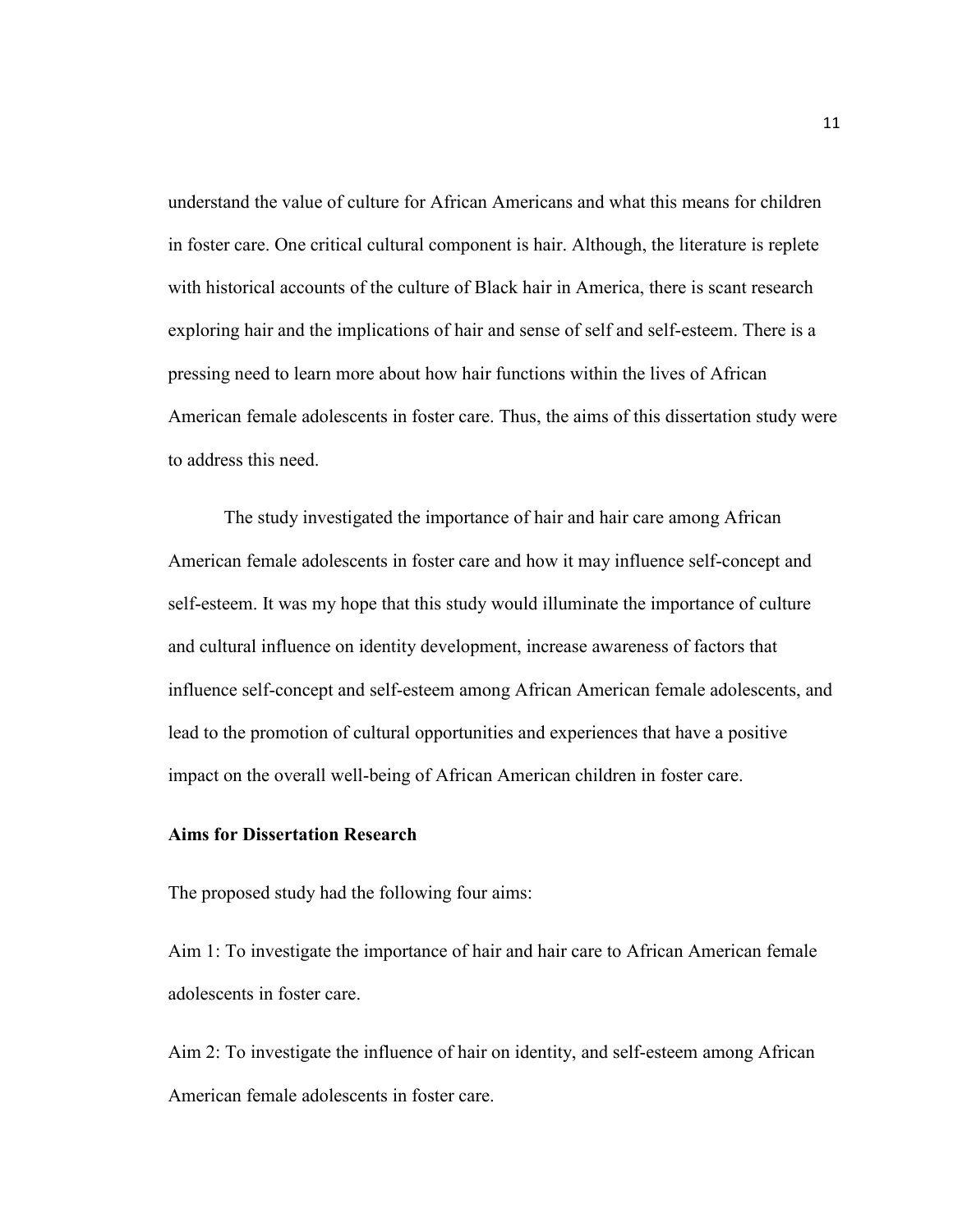Aim 3: To explore the role that messages related to racial socialization play in shaping female adolescents' in foster care perceptions of hair and hair care experiences.

Aim 4: To investigate the needs of African American female adolescents in foster care around hair/hair care.

### **Importance to the Field of Social Work**

 Although basic understanding of the importance of culture is embraced within the field of social work, there appears to be a lack of understanding of what culture implies and how influential it is in the lives of African American youth. It is my hope that the findings from this study will illuminate the importance of culture and connection to culture for African American youth in foster care, and will help initiate dialog within the field of social work about how to best address the specific cultural needs of African American youth. It is also my hope that the findings will promote increased acknowledgement and understanding of the importance of hair and hair care for African Americans in general, and more specifically for African American youth in foster care.

# **Contributions to Research**

This dissertation study contributes to the field of social work by enhancing knowledge regarding the cultural needs of African American children in the child welfare system. There is scant research that addresses the specific needs of African American children once involved in the system. The main goals of the study were to increase awareness of factors that influence self-concept and self-esteem among African American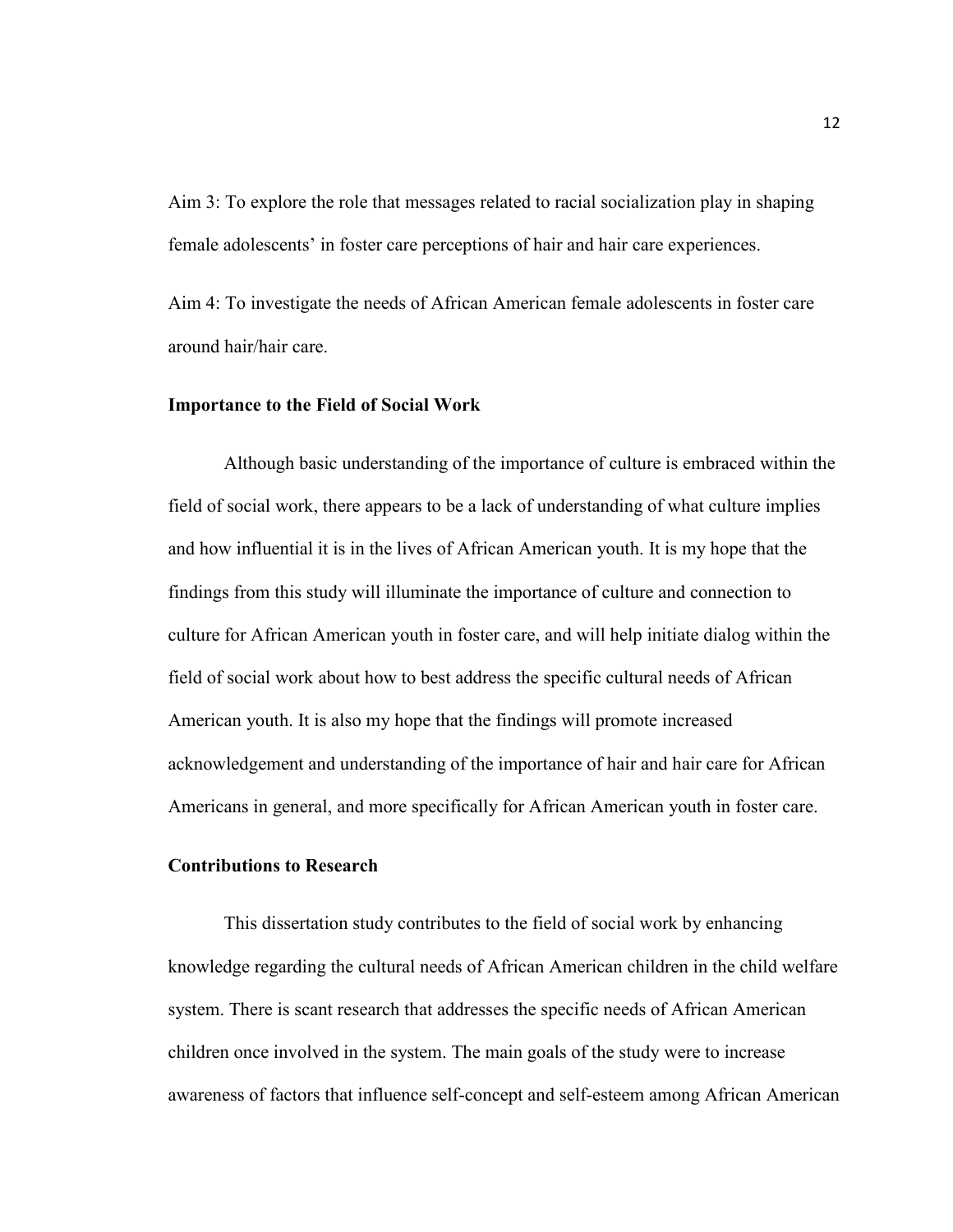adolescents, to highlight the importance of culture and cultural influence on identity development, and to promote the need for opportunities and experiences that have a positive impact on the overall well-being of African American children in foster care. Findings from this study address the gaps in research regarding African American children in foster care and clarify how African American female adolescents view hair and its relationship to sense of self, self-esteem, and connection to over-all well-being. The results of this study could be instrumental in developing cultural trainings and standards of practice regarding hair care within child welfare, and in promoting further research to test interventions.

# **Importance to Child Welfare Practice**

The results of this study provide valuable information about how child welfare staff could help meet the cultural needs of African American children. In regards to hair care, there are practical aspects of African American hair that are important to know and understand, such as hair type/texture, styling preference (natural hair versus chemically relaxed hair), cost, and who to go to (someone properly trained to style African American hair) and where to go (beauty shop, braiding shop, etc.), based on styling preference. Findings from this study could potentially offer strategies for child welfare professionals to partner with various professionals in the community to serve as liaisons and community consultants for hair care. Establishing these partnerships and informing staff of these resources could reduce the chances of staff not knowing how to address hair care needs. In addition, these liaisons/consultants could potentially provide ongoing training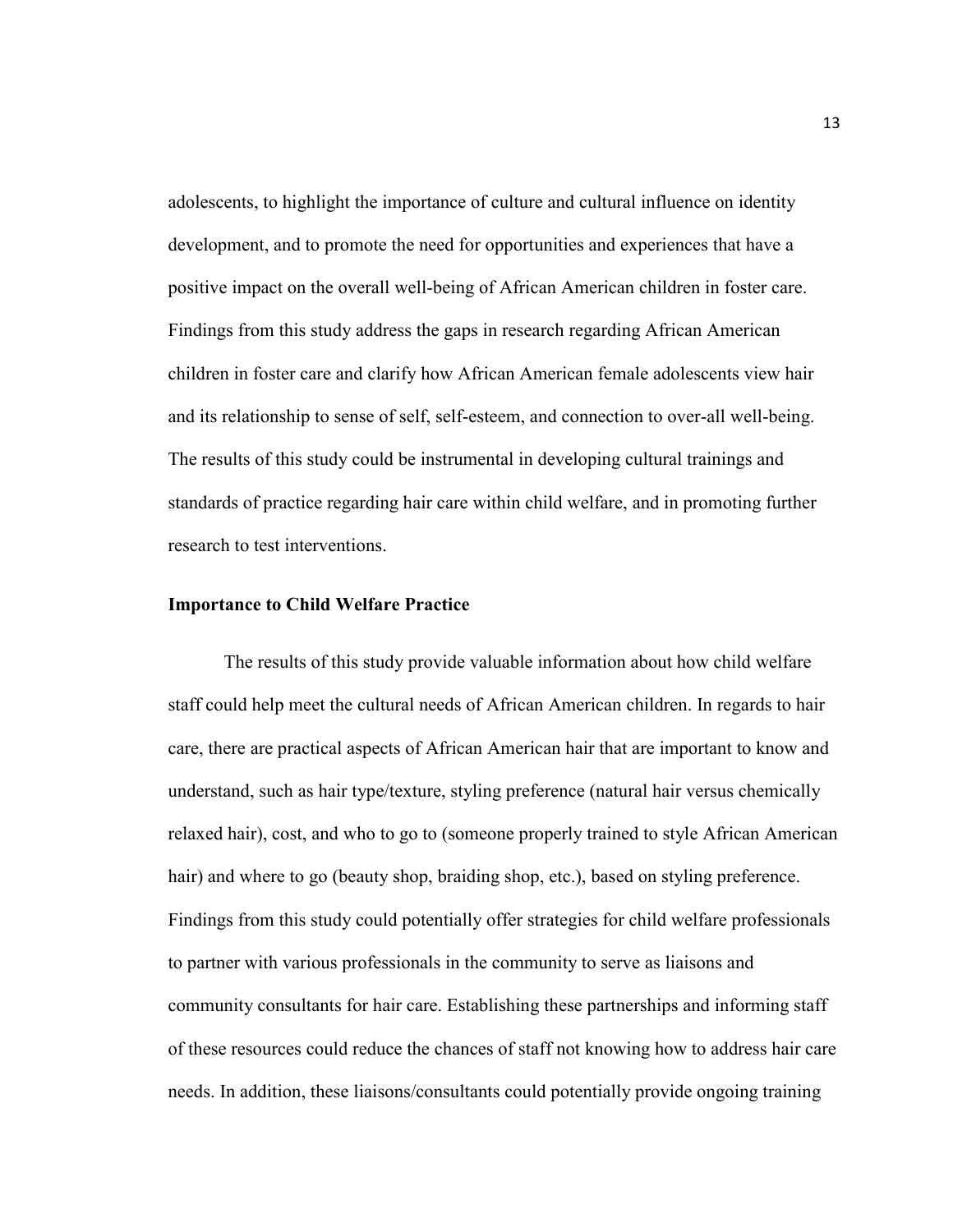and education for child welfare staff and foster parents/caregivers who would benefit from understanding the cultural importance of hair and hair care for African Americans. Lastly, the findings could inform how to have a conversation with African American female adolescents in foster care regarding hair and how to address hair care needs.

# **Importance to Child Welfare Policy**

Findings from this dissertation study could help with the development of policy strategies within the child welfare system to assess the cultural needs of African American children. Such strategies could include requirements for specific training that provide an introduction to African American culture and its importance to the development of African American children. Similar to an assessment of educational, medical, and mental health needs that typically occurs when a child first become involved with the system, the policy could mandate the assessment of culture that would explore cultural connection, for example connection to community, involvement with community activities (events/organizations/extracurricular activities), utilization of community services such as beauty/barber shops and hair supply stores. By mandating a cultural assessment for African American children, child welfare staff could gain an understanding of the cultural needs and potentially circumvent challenges related to these needs, while promoting the importance of cultural connection. In addition, a specific funding stream could be developed to provide assistance with paying for hair maintenance and hair care supplies.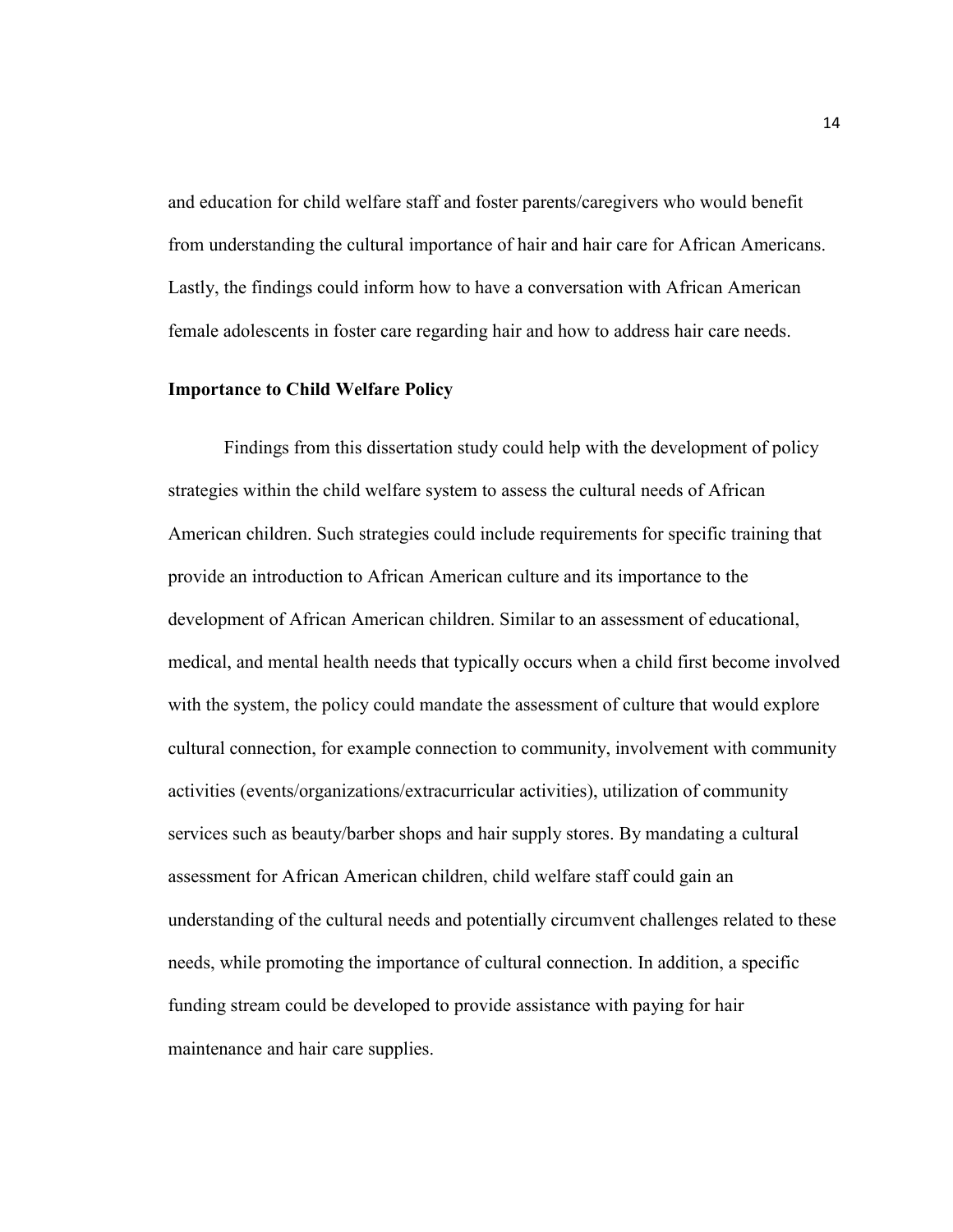# **Chapter II: Review of the Literature**

This study was grounded in the recognition and understanding of the historical experiences of African American families involved in the child welfare system, and the history of Black hair in America. Both perspectives provide a basis for understanding the cultural importance of hair among African American female adolescents in foster care. This chapter provides a brief overview of the history of African Americans and the child welfare system and Black hair in America, a review of extant research related to physical appearance, self-esteem, and standards of beauty, and it examines theoretical and empirical knowledge related to racial socialization as a link between hair/hair care and the emergence of ethnic identity and self-concept.

# **Collective Responsibility: African American Children and the Child Welfare System**

A detailed account of the history of the experiences of African American children in the child welfare system is beyond the scope of this dissertation study (see Billingsley & Giovannoni, 1972; Jimenez, 2006; and Smith and Devore, 2004), and this section will highlight key historical points that are essential to understanding the relationship of African American families and the child welfare system. The issue of disporportionality of African American children in the child welfare system has emerged over the past 50 years. Historically, families within the African American community relied on informal social networks and practices to protect and care for African American children. Prior to the construction of the legal child welfare system in America and its interest in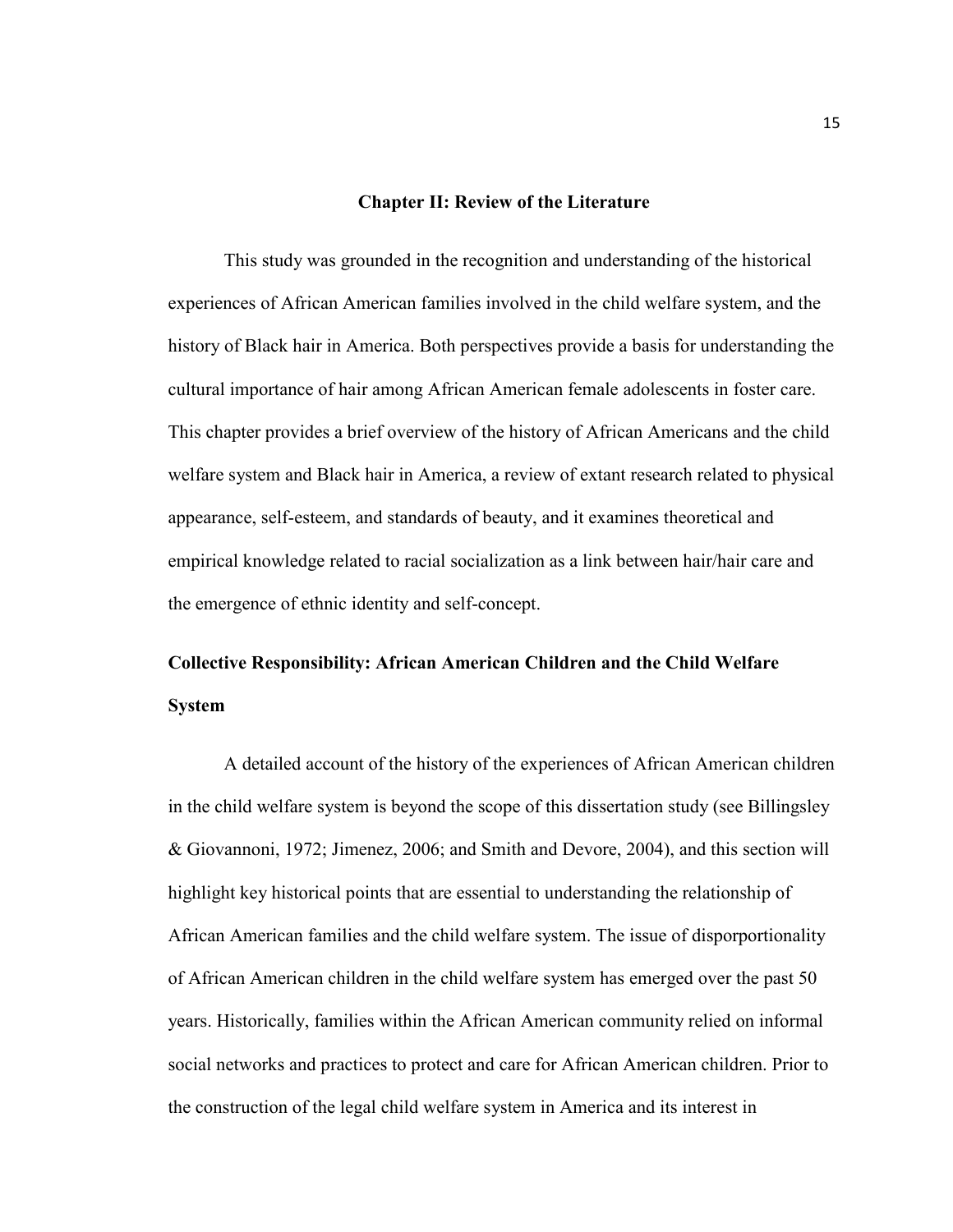addressing the well-being of all children, African American families depended on family and community resources to address the needs of the children. Initially, the child welfare system exclusively addressed the needs of White children and African American children were largely unrepresented in the system (Billingsley & Giovannoni, 1972; Jimenez, 2006). The African American community naturally assumed the collective responsibility of parenting, raising, rearing, and caring for children whose parents could not adequately care for them (Jimenez, 2006).

 Some Black historians assert that slavery was the first form of child welfare for African American children. "Until 1865 slavery was the major child welfare institution for Black children in this country, since that social institution had under its mantle the largest number of Black children" (Billingsley & Giovannoni, 1972, p. 23). During the period of slavery, a vast number of African American children were stripped from their families as a result of being bought and sold to another slave owner, and or endured the brutal separation of family due to parental death, or the buying and selling of a parent to another slave owner. Thus, Africans took on the collective responsibility of caring for and rearing the children. Derezotes and Poertner (2005) highlight how the definition of family for African Americans derives from the African concept of family, which is not confined to relations between formal kin, but includes networks of related and unrelated kin. Jimenez (2006) notes, "kin and community oversight was one thing African American children could depend on" (p. 892), and emphasizes how in the late  $19<sup>th</sup>$ century, it was common practice for African American families to assume the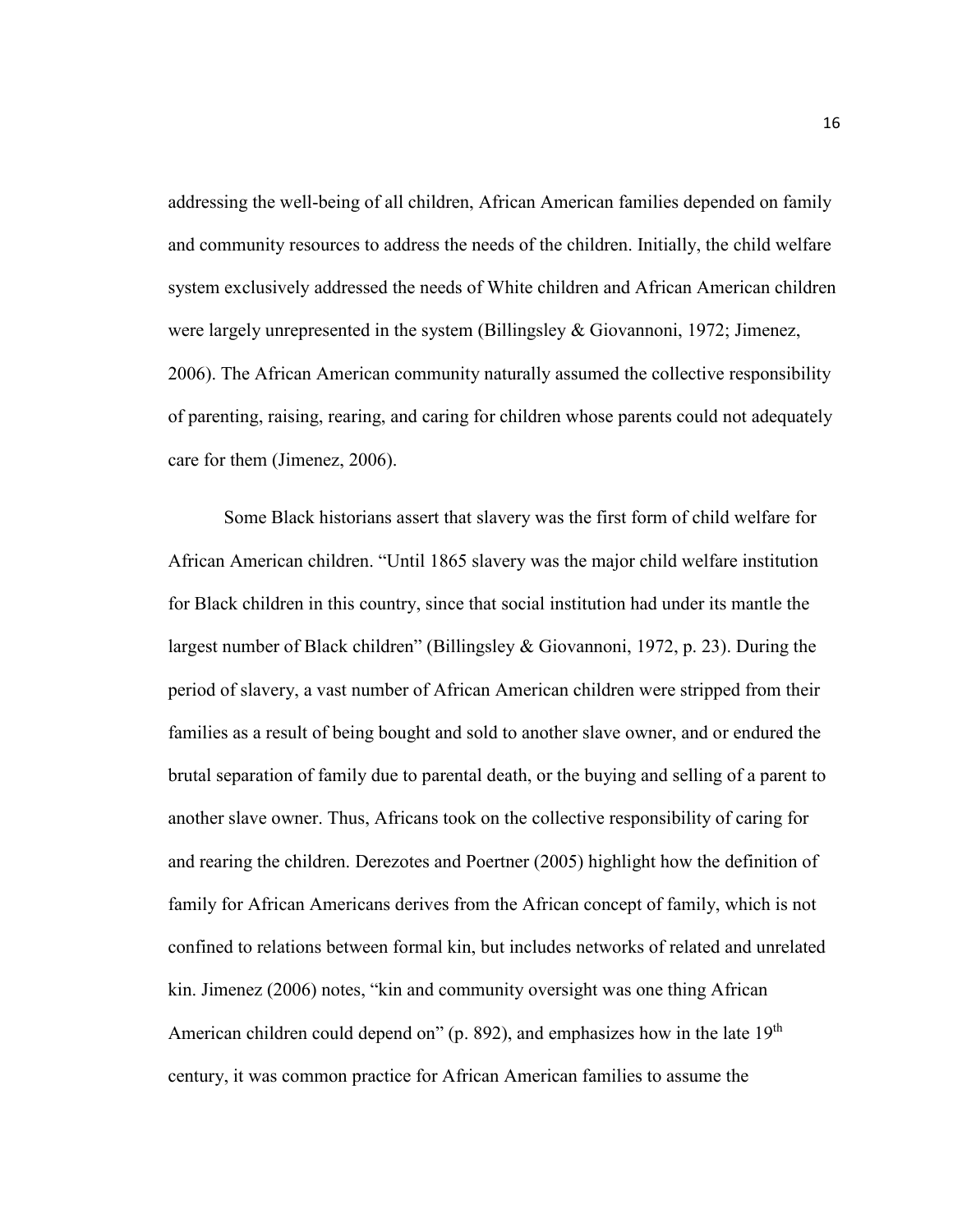responsibility of caring for relatives for various reasons, without the formal oversight of the legal system (Jimenez, 2006). Additionally, Derezotes & Poertner assert that the extended family is one cultural structure that stems from West African practices and has provided the strength and support necessary for African American families to survive slavery in America. The concept of the extended family is an integral component of the African American family structure that continues to thrive among families, with an emphasis on the overall well-being of the children.

 During the late 1800's, responses to addressing the needs of children varied from indentured service, almshouses, to orphanages. These services were not developed with African American children in mind, as they were virtually excluded from receiving services that were designed to cater to poor White children and families. Initially indentured service was the primary means of caring for poor children. Billingsley  $\&$ Giovannoni (1972) postulated that during this time African Americans were treated harshly and there are some accounts that suggest some were forced into slavery. Almshouses emerged following the Revolutionary War and were developed to house those who could not care for themselves (Billingsley & Giovannoni, 1972). Orphanages were established following almshouses, targeting young children. Billingsley  $\&$ Giovannoni assert prior to the Civil War, African American children were specifically excluded from orphanages as a matter of policy. As a result, colored orphanages emerged to address the needs of African American children.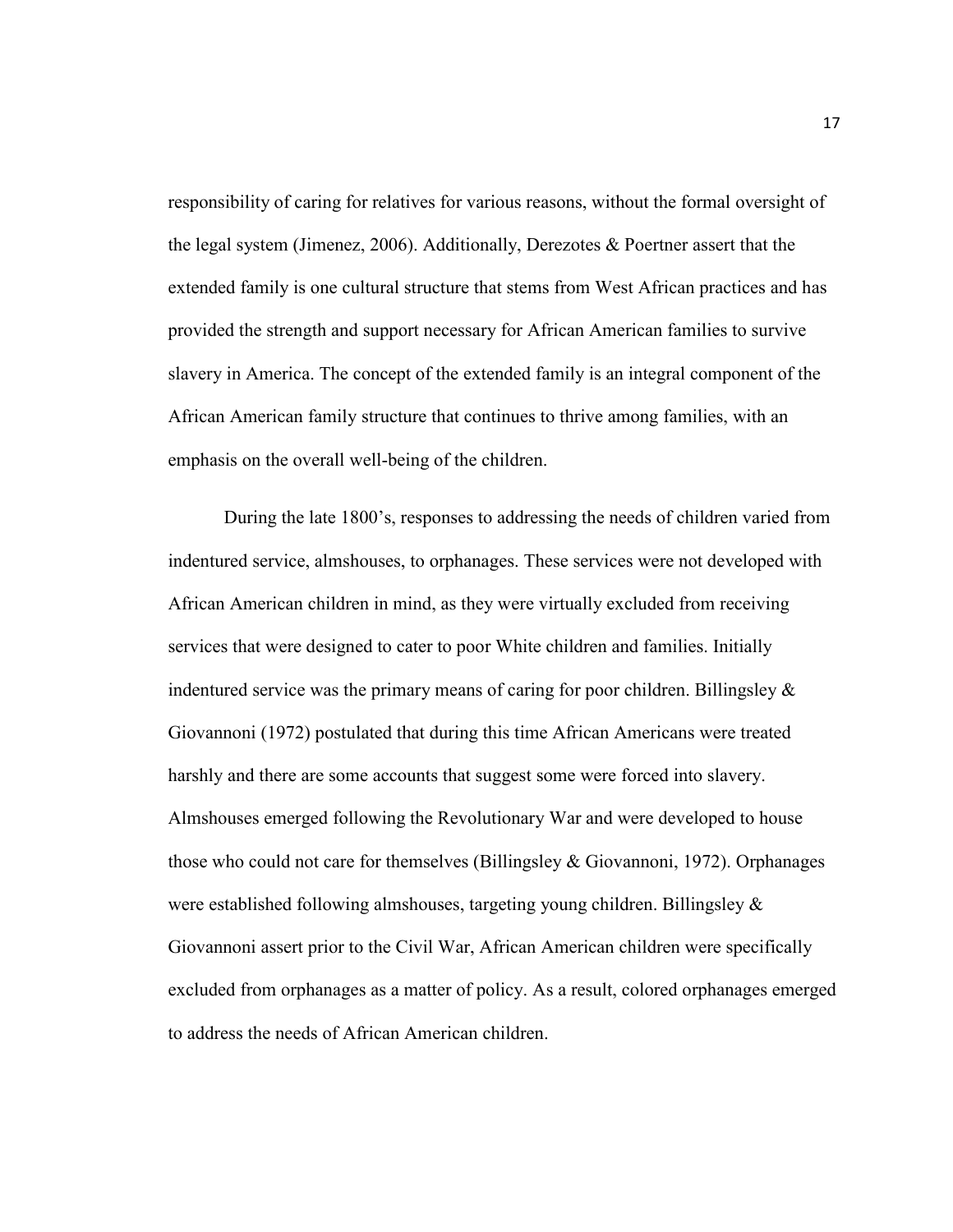Following the Civil War, the federal government established the Freedman's Bureau which was designed to assist poor White families and African Americans in the transition from enslavement to freedom. This effort was viewed as the governments' first attempt to directly address social conditions. The Bureau was instrumental in providing assistance to African American families, which positively impacted family life. Billingsley & Giovannoni (1972) report "the provision of land, work, and direct relief served poor Black children within their families, for it was a means of strengthening and keeping those families together" (p. 43). This approach and the services provided were unprecedented, but unfortunately the gain was short lived, and the Bureau was dismantled a few years following its establishment. African American families struggled with restoring life without any governmental assistance. As in the past, families relied on the community for help. Billingsley & Giovannoni assert "in spite of almost overwhelming oppression and the absence of adequate or even rudimentary resources, Black families have shown a spirit of benevolence which deserves to be appreciated and supported in the more general approaches to child welfare today" (p. 42). The most notable sources of aid within the community were exclusively Black establishments such as churches, schools/colleges, lodges, women's clubs, and individual philanthropy (Billingsley & Giovannoni, 1972). These services were very instrumental in addressing the needs of the community and promoted the well-being of African American children well into the  $20<sup>th</sup>$ century.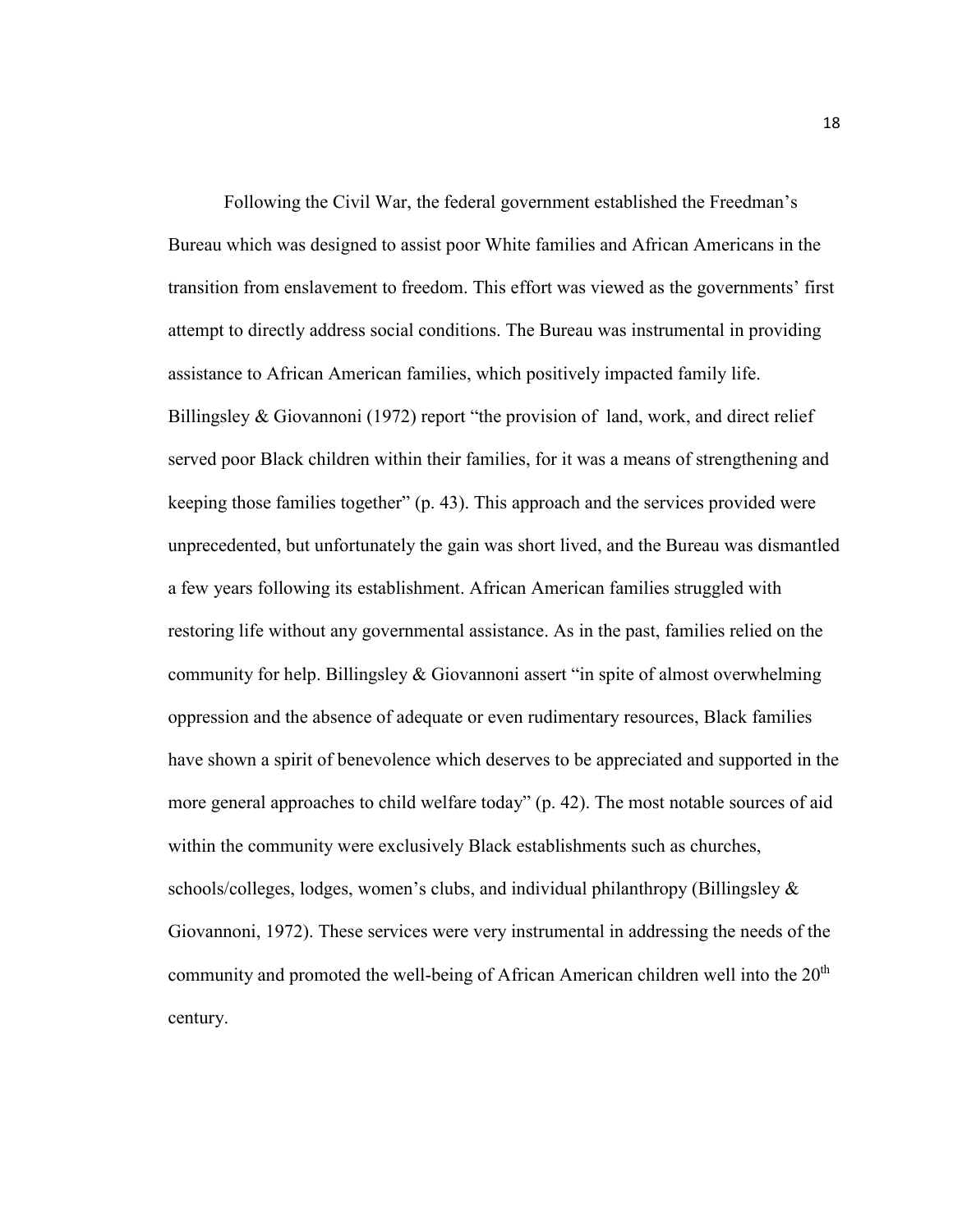In conjunction with the changing times in America, the child welfare system gradually shifted from the practice of segregating African American children from the system to providing services, largely through public agencies. However, racist and discriminatory beliefs were pervasive and African American children were still being labeled 'delinquent' and sent to adult facilities such as jails, workhouses, and prisons (Billingsley & Giovannoni, 1972). Billingsley & Giovannoni offer three potential explanations for the shift toward serving African American children. 1) the migration of African American families from the south to the north, 2) the decrease of poor White children needing services, and 3) the nation's change in ideology from segregation to integration. The combination of these factors contributed to the increase of African American children entering the child welfare system.

During the 1960's, there was a surge of African American children entering the child welfare system. Today African American children continue to be disproportionately represented in the system nationwide. The system has made improvements in recognizing some culturally specific practices when caring for African American children, while seeming oblivious of other culturally practices. Of major importance, community reliance was essential for African Americans and contributed to the preservation of cultural beliefs and practices. As African American families gained access to child welfare services, African American children began to experience isolation and disconnection from their communities and exposure to cultural traditions. Disconnection continues to be a problem and there is an urgent need within the child welfare system to begin critically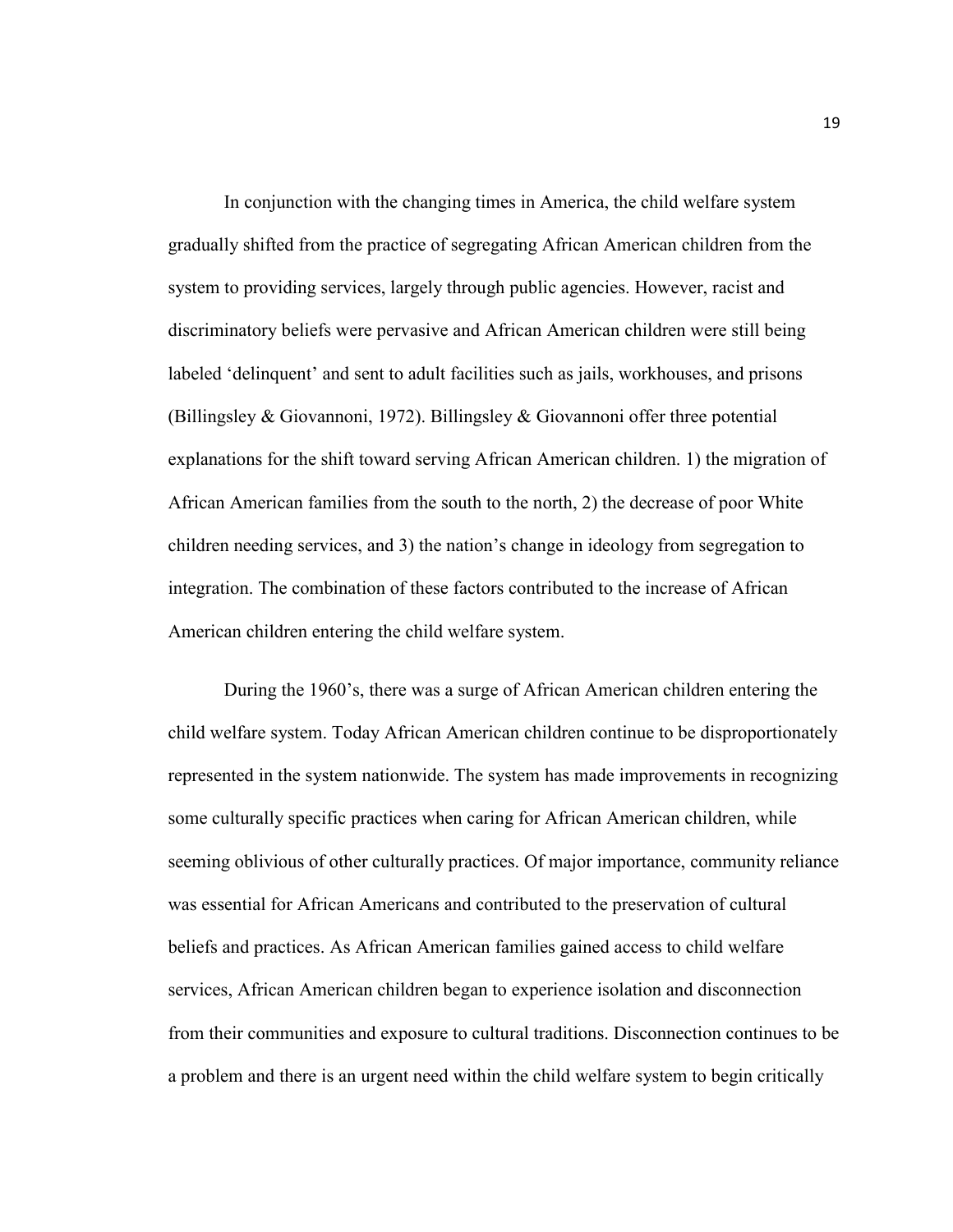exploring cultural needs of African American children and offering culturally specific services to address those needs.

One crucial cultural factor for African American females that has received very little attention is hair. For African Americans hair is very complex and often a sensitive subject to discuss. However, it is important for those working with African American children in the child welfare system to understand why hair matters.

# **The Culture of Black Hair in America**

When discussing this country's history of the enslavement of Africans, also known as the Maafa, many fail to acknowledge and understand the residual effects of removing Africans from various regions, ethnic affiliations and tribes, and the adverse impact this act had on their sense of knowing and being. Remarkably, once Africans arrived to the new land (America) they ingeniously managed to preserve elements of their traditional culture and practices. Several links and connections have been made to the longstanding traditional practices of West African cultures and practices among African Americans such as spiritual beliefs and rituals, song and dance, and family/parenting values (Banks, 2000; Byrd and Tharps, 2001; and Sieber and Herreman, 2000). Despite many traditions and practices that were lost amidst the era of enslavement, there are still remnants of African culture infused in the mundane lives of African Americans. Today many admire the versatility and intricate styling of Black women's hair, but few understand the historical backdrop entangled in the roots of the culture of Black hair in America.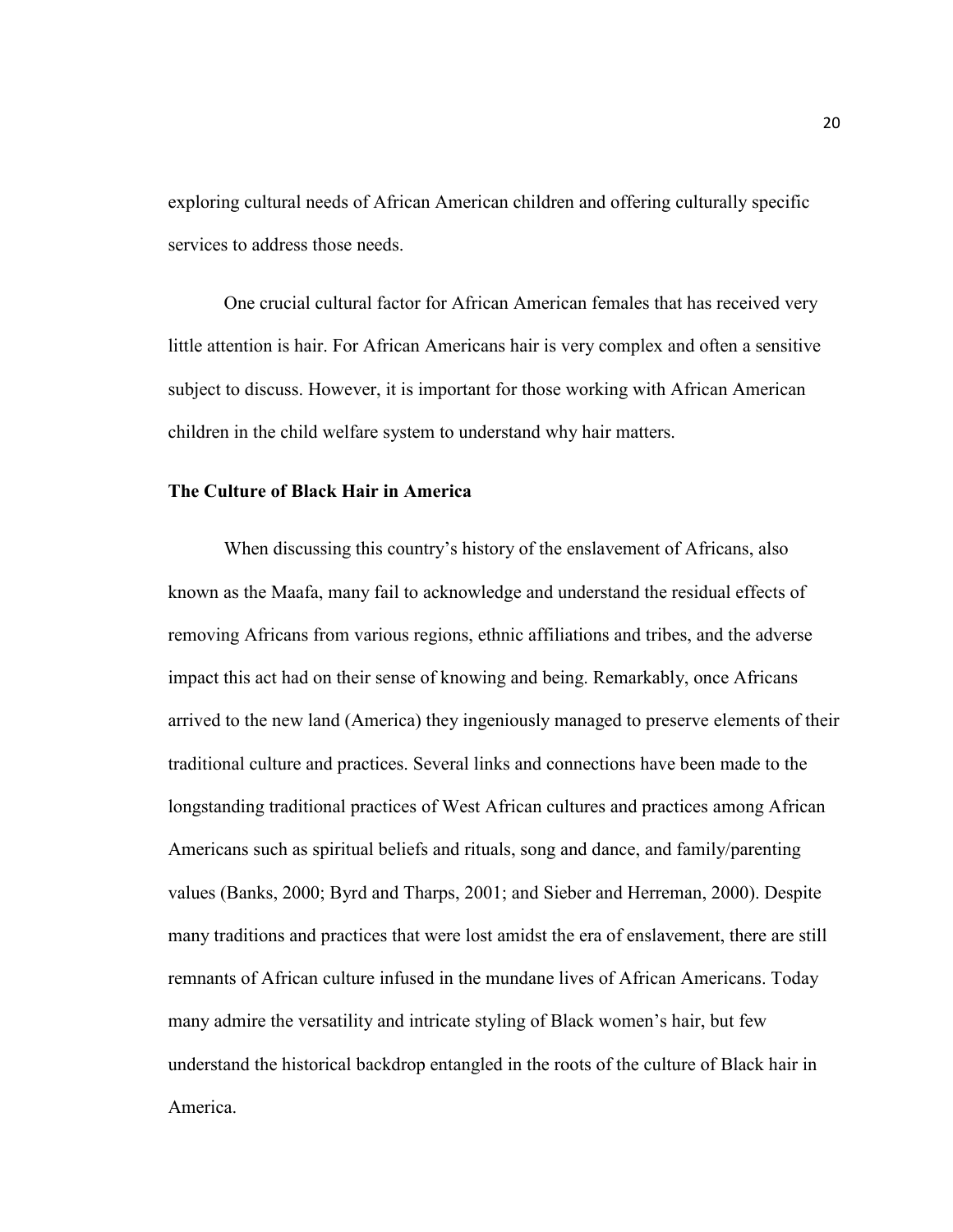**I am my Nywele** *(Kiswahili for hair)*. To understand the current state of Black hair culture in America, we must journey back to a time and place where ones hairstyle did more than symbolize freedom or covertly convey the political meanings among African Americans, a time when hair and hairstyle signified who you were and where you came from. In their book "Hair Story: Untangling the Roots of Black Hair in America", Byrd  $\&$  Tharps (2001) emphasize the importance of capturing the cultural significance of hair for African Americans by exploring the essence and function of hair among West African cultures. They eloquently state that "the one constant Africans share when it comes to hair is the social and cultural significance intrinsic to each beautiful strand" (Byrd & Tharps, 2001, p. 1). Africans basked in their well established and highly regarded cultural practices and traditions that distinguished them from other ethnic groups and tribes, but allowed them to share a common reverence for hair. Byrd  $\&$ Tharps (2001) note "ever since African civilizations bloomed, hairstyles have been used to indicate a person's marital status, age, religion, ethnic identity, wealth, and rank within the community" (p. 2). Thus for African civilizations, hair was more than just hair it was a true representation of a person's existence and symbolized a person's heritage.

 The art of braiding is a cultural practice that is very prominent among African Americans. The term cornrows is used to refer to a particular braiding style. This specific style of braiding has been prevalent in Africa for centuries. Van Sertima (1988) iterates that this practice can be traced back five thousand years to the Sahara. According to Yarbrough (1988) over the course of thousands of years, this style of braiding became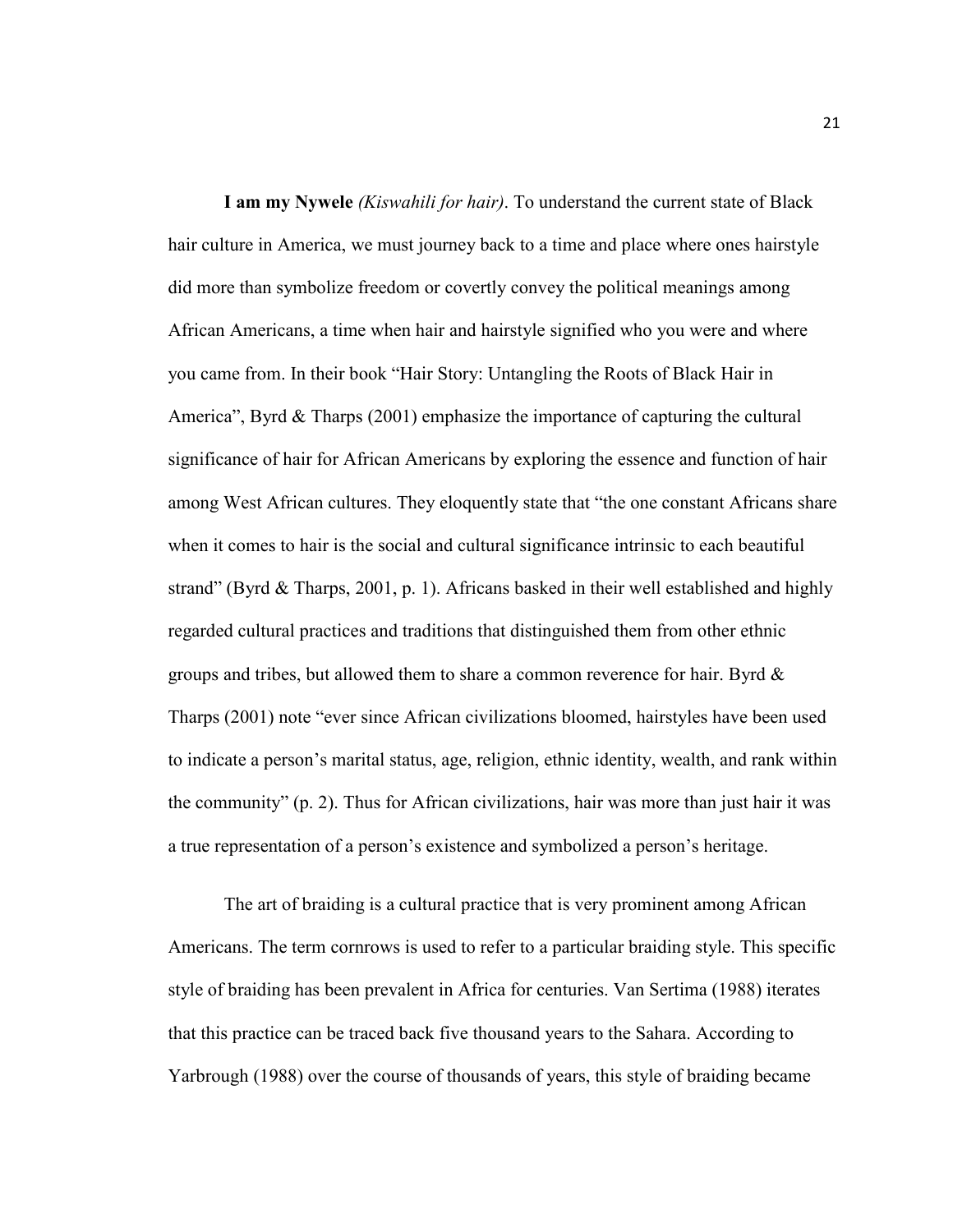more elaborate and symbolic of social status. Cornrows have historically been worn by men and women. To date, African American men and women continue to embrace this style of braiding. Learning how to braid was an essential skill, and within the Yoruba culture all women were taught how to braid (Byrd  $\&$  Tharps, 2001). Braiding represents a social act as well. Within some West African cultures, asking someone to braid your hair was a way of seeking friendship (Byrd & Tharps, 2001). Essentially, hair was viewed as an extension of your being. Given the importance of hair, it was not uncommon to suspect something was wrong when a woman presented as unkempt or disheveled (Byrd & Tharps, 2001). Unfortunately for African Americans, the generational transmission of the cultural significance and importance of hair was interrupted by the banning of traditional West African cultural practices once Africans arrived in America. This disruption led to hair taking on an entirely new meaning for African Americans, which is the impetus of the phenomenon of Black hair culture in America.

 Newly arrived Africans in America were not only prohibited from engaging in traditional cultural beliefs and practices, they were also prohibited from utilizing essential products necessary for hair and grooming. Without access to these bare necessities, enslaved Africans resorted to other means of caring for their hair. In addition to the challenge of discovering ways to attend to grooming, enslaved Africans endured psychological torture, as the practice of shaving the heads of Africans was widespread. According to Byrd & Tharps (2001) this practice was implemented by Europeans and could be interpreted as an attempt to remove one's identity. The prohibition of the use of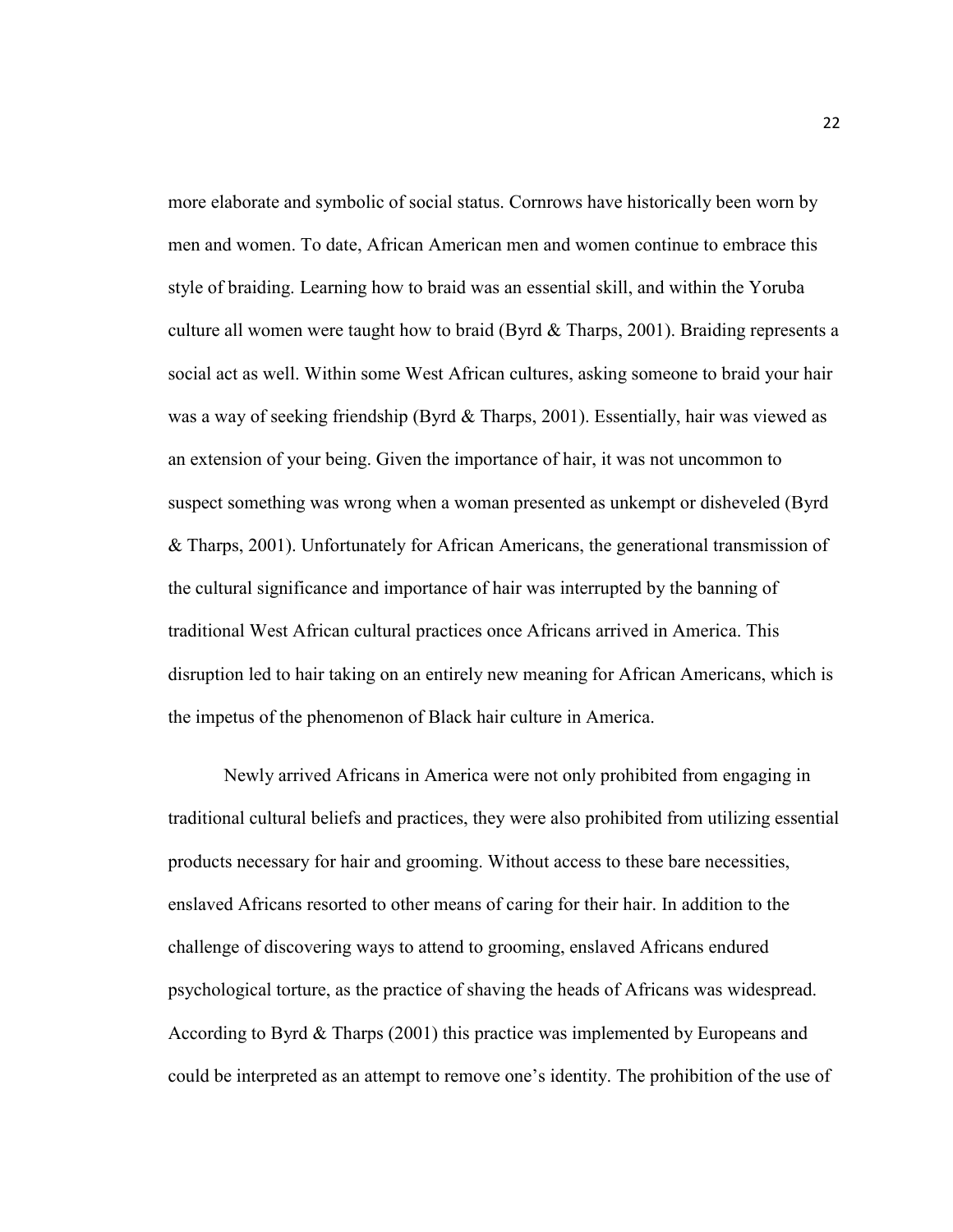the comb and other key products was very disparaging for enslaved Africans. By scrutinizing the physical attributes of enslaved Africans, Europeans were successful in creating a toxic division that continues to plague African Americans. Many enslaved Africans began to internalize these messages and developed a sense of self-hatred, while others refuted these messages by embracing their African heritage and clinging to their traditional practices and beliefs. Following the abolishment of slavery, African Americans struggled with creating a new life and redefining what it meant to be of African descent living in America. Intertwined in this struggle was the quest to come to terms with hair, a pursuit that would span decades.

**Reclaiming our Nywele**. During the period of enslavement, Africans experienced the destructive effects of the implementation of a social structure that continues to have the same damaging effects, primarily for African American females. Many enslaved Africans were the product of miscegenation and as a result they had European features such as lighter skin and straighter hair. These attributes were considered more favorable by Europeans compared to dark skin Africans with natural/ kinky hair. Inevitably, this favoritism created a social structure and hierarchy that spearheaded a toxic division among light and dark-skinned Africans. Byrd & Tharps (2001) provide the following summary: "Black people themselves internalized the concept and within their own ranks propagated the notion that dark-skinned Blacks with kinkier hair were less attractive, less intelligent, and worth less than their lighter-skinned brothers and sister" (p. 19). This division coined the term "good hair," which is a colloquial phrase commonly used by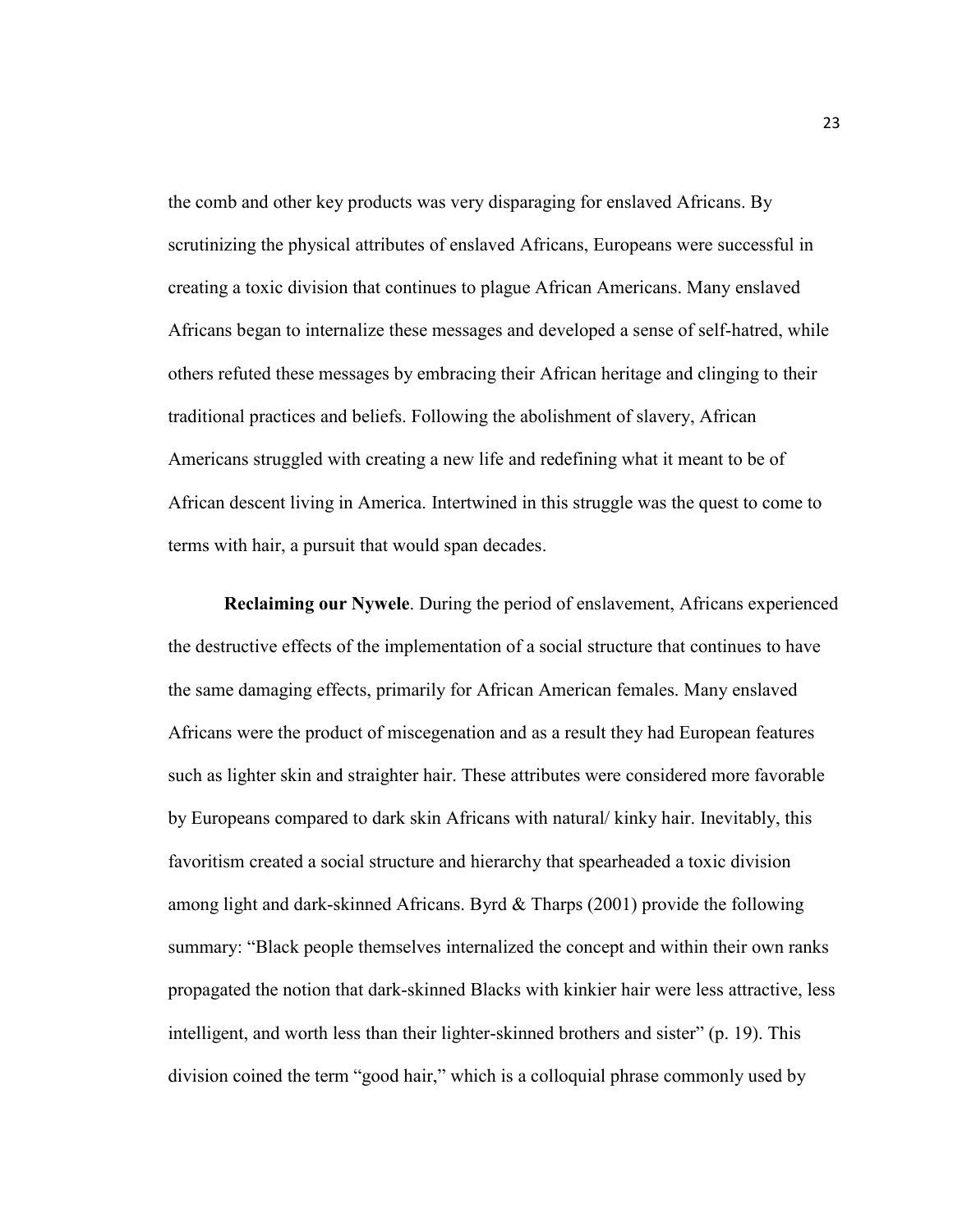African Americans to refer to straight, European like hair. Those with hair that was natural, wooly, or kinky were considered to have "bad hair."

Within the African American community, there was a great divide amongst highly regarded African American leaders. One school of thought (assimilitionalist) promoted embracing European culture and traditions in regards to physical appearance (i.e. dress, hair), while their opponents (nationalists) denounced this notion and strongly encouraged African Americans to embrace and honor their African heritage, by liberating themselves from European influences (i.e. promotion of natural hair) and returning to traditional African beliefs and practices. It is not surprising that hair was the essential characteristic that signaled this division, as "hair was considered the most telling feature of Negro status" (Byrd & Tharps, 2001, p. 17).

As African Americans strived to move forward, they continued to be confronted with the dilemma of hair and obsession with straight hair and European features. During the progressive era, African American women were being encouraged to attempt to assimilate to dominant European culture, by denouncing their natural aesthetic and physical attributes, and striving to become beautiful as defined by Europeans. The message was loud and clear, and manufacturers of hair straightening products urged African American women to straighten their hair in an effort to foster societal acceptance (Rooks, 1996). Many African American women acknowledged this request and engaged in the practice of hair straightening, while others held steadfast to accepting and embracing their natural physical features and kinky hair. Unfortunately, African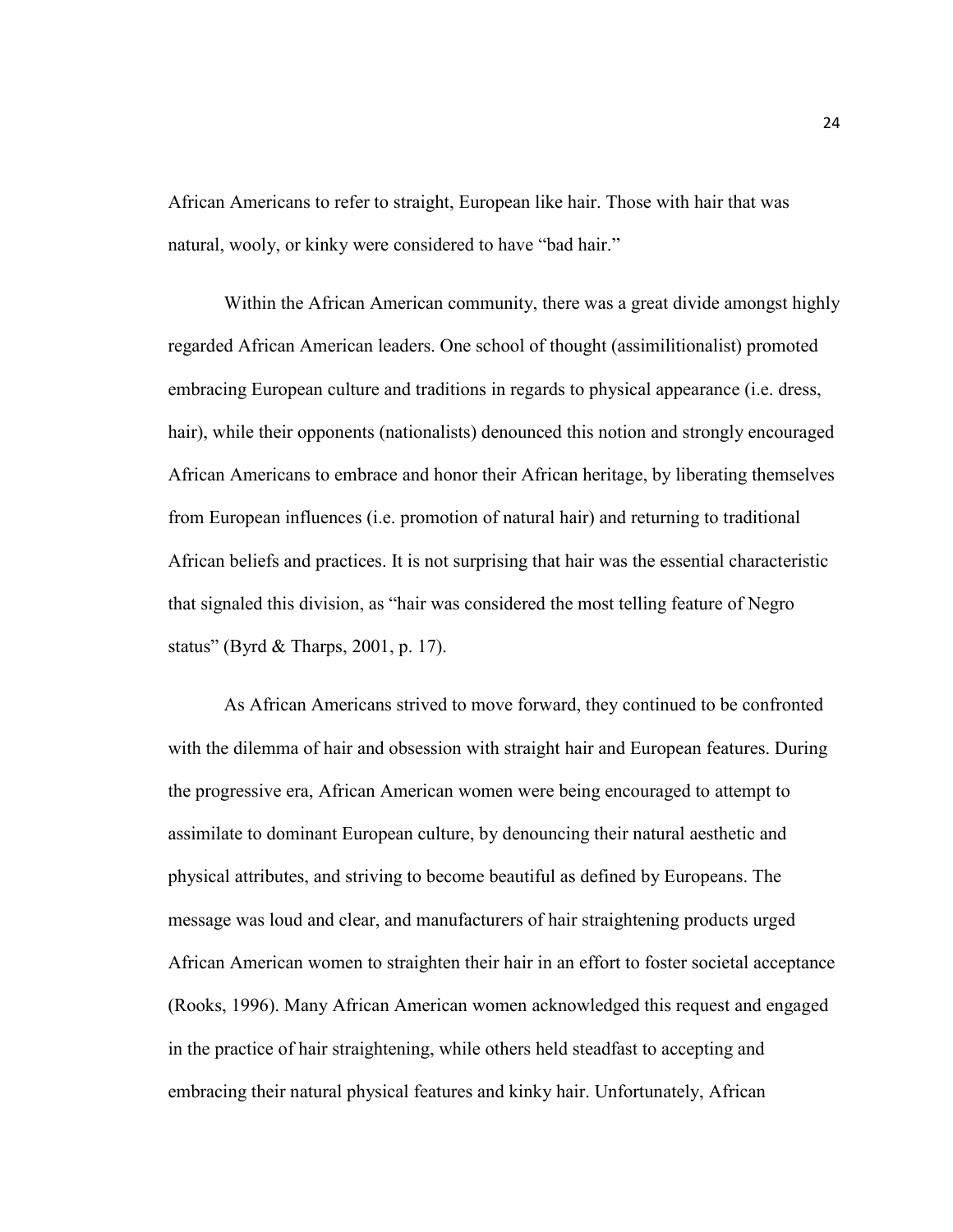American women fell prey to the myth that by changing their physical appearance, they somehow would improve their social status within the larger society.

The intraracial conflict and great debate regarding hair would continue to wax and wane as African American women moved toward positioning themselves within American society. There was a slight shift in focus from emphasis on the symbolism of hair, to what to do with our hair. Byrd & Tharps (2001) highlight how the beauty ideal at the time overwhelmingly favored light skin, straight hair as the standard of beauty, without much consideration for the Black beauty ideal. The mid-60's birthed the revolution of Black hair. "Hair came to symbolize either a continued move toward integration in the American political system or a growing cry for Black power and nationalism" (Byrd & Tharps, 2001, p. 51). Since arriving to America, this was the first time African Americans put forth a collective effort to embrace their African roots and take pride in their heritage. Hair was used as a visual representation of this movement toward Black pride. The afro was highly associated with this movement, which became synonymous with activism and political consciousness (Rooks, 1996). During the mid-80's and early 90's, African American women continued to deal with the debacle regarding the politics of hair. However, this era brought a new perspective with an emphasis on choice for African American women in regards to hair. During this time, African Americans (men and women) embraced various hairstyling techniques and supported versatility in regards to hair. There was a surge of elaborate and intricate hair styles from cornrows, hair weaves and extensions, to twist and dredlocks.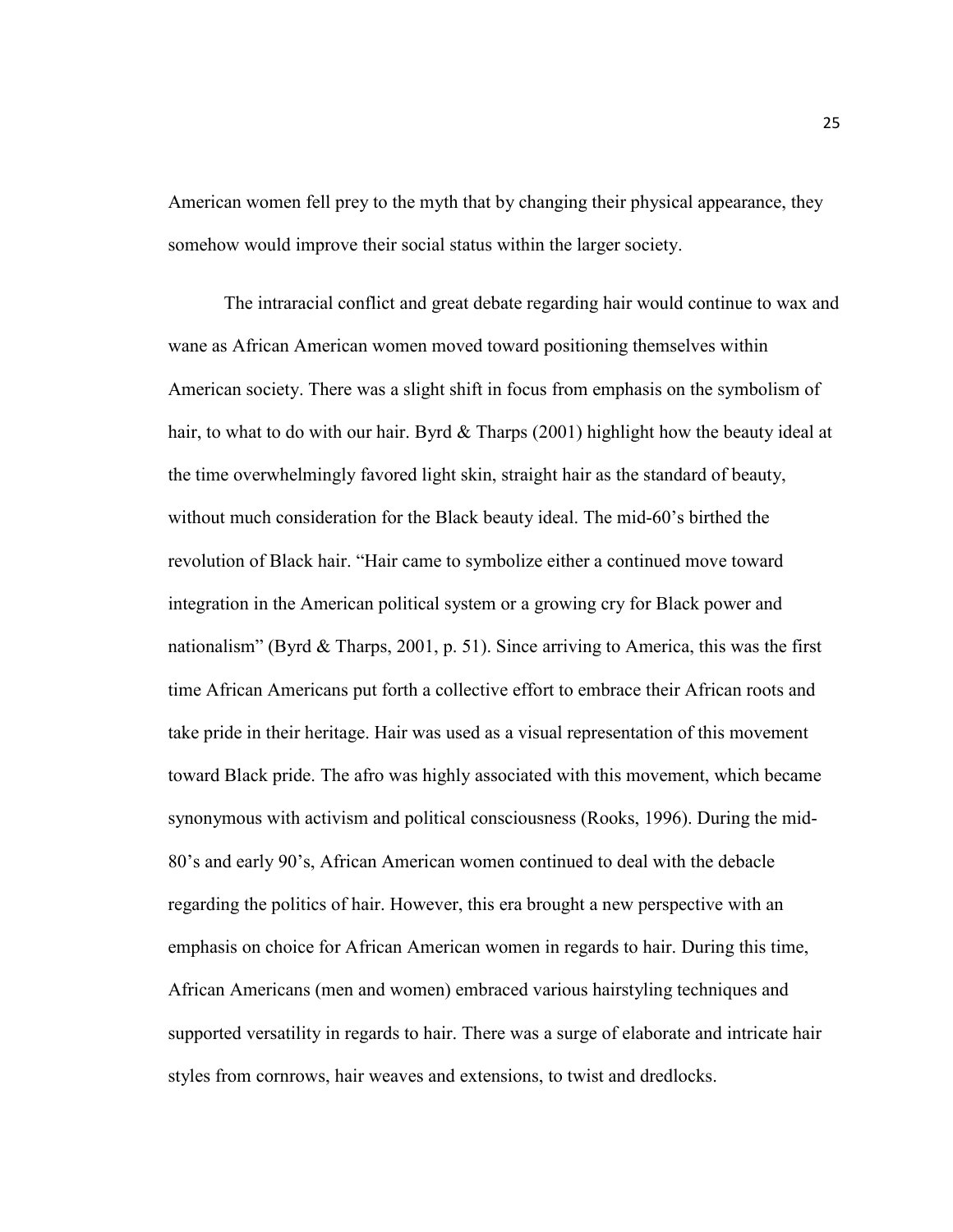The history of the culture of Black hair in America suggests that as African Americans, we will continue to recognize the importance of hair, particularly for African American females. Hair is a reflection of physical appearance and influences self-concept and self-esteem, and it is a very influential factor among African American adolescent girls and women that is often interconnected with one's perception of self.

# **Media Portrayal of African American Women**

 As noted earlier, the influence of messages conveyed through media (television and magazines) is another source that impacts how African American women view themselves. Historically, African American women have been excluded from the media. Over time, however, there has been a substantial increase in the presence of African American women in the media. This presence, however, has been highly selective (Perkins, 1996). The media is overwhelmingly dominated by the portrayal of White women, emphasizing the dominant culture's standards of beauty. These standards are based on the idealization of European features such as a thin body, and long, straight hair. In comparison with these standards, the African American woman and her unique physical attributes are generally overlooked, and devalued in mainstream society. Okazawa-Rey, Robinson, and Ward (1986) note "the attributes society assigns to the 'attractive' and 'unattractive' Black female have profound implications for her psychosocial development (p. 13). Thus, one must understand how dominant culture's standards of beauty may be impacting African American women's beauty ideal and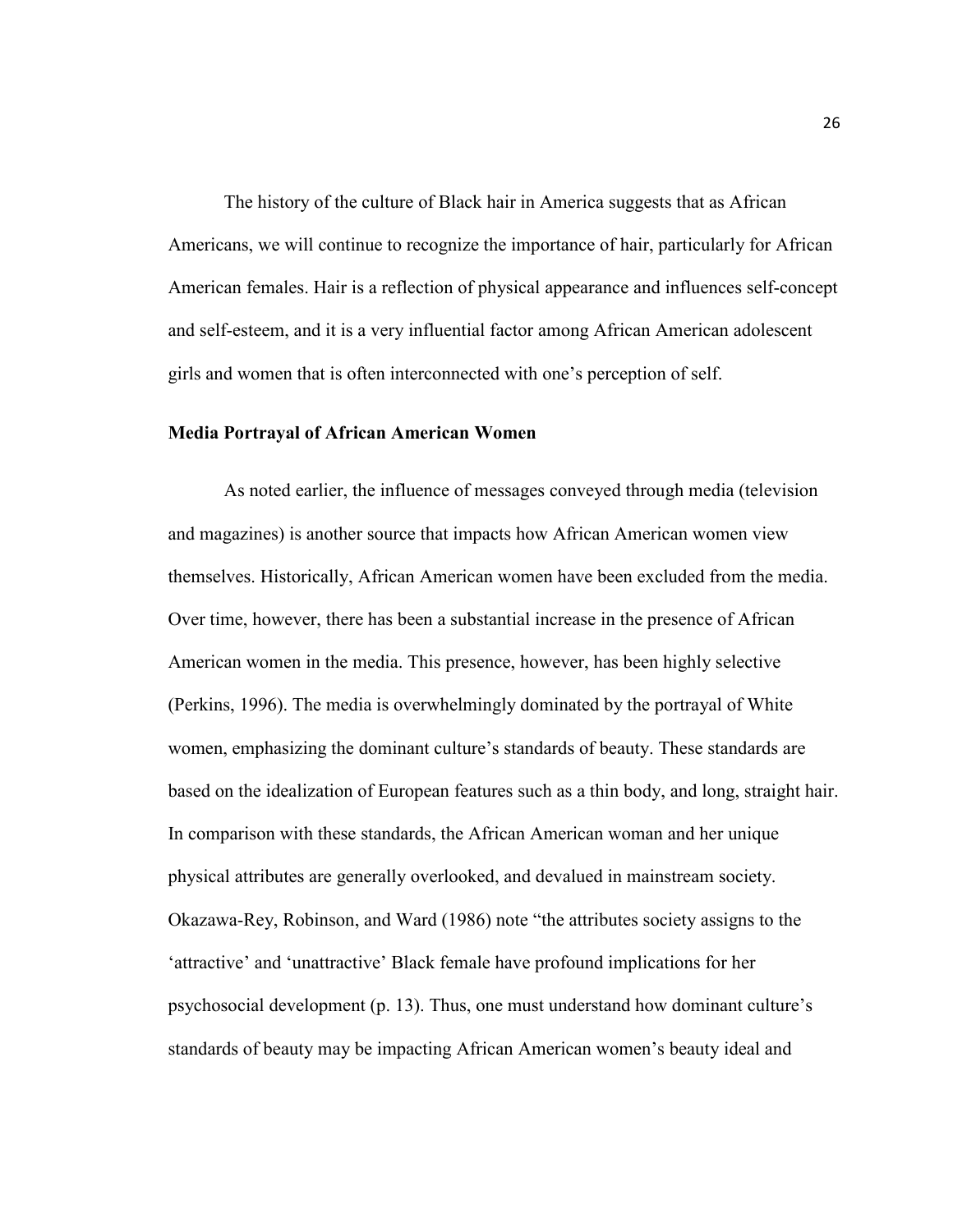influencing self-concept and self-esteem. This can be explored through the few studies that examine the perceptions of women of color regarding images portrayed in the media.

One of the few studies that addresses beauty ideal and the influence of media was conducted by Poran (2002) and included Black, Latina, and White women, ranging in age from 17-42. These women attended colleges located in the East. Poran found that the majority of the participants provided a definition of beauty that included both personality traits and physical characteristics, and regardless of race, participants provided a definition of a cultural standard of beauty similar to the dominant culture's standards of beauty. This finding corroborates the struggle previously discussed regarding African American women who ascribe to mainstream ideals and struggle to accept oneself. Parker, Nichter, Nichter, Vuckovic, Sims, and Ritenbaugh (1995) reported similar findings among a group of African American female adolescents. They discovered that African American girls were keenly aware of differences in beauty ideals between African American and dominant White culture. The participants provided a description of the ideal African American girl that emphasized personality traits rather than physical features. These studies indicate that African American adolescent females and women are impacted by the dominant culture's standards of beauty, which could potentially have a negative impact on self-concept and self-esteem, depending on how one may internalize these standards. Turnage's (2004) findings support this notion that the African American female adolescent receives messages about her appearance and has to contend with these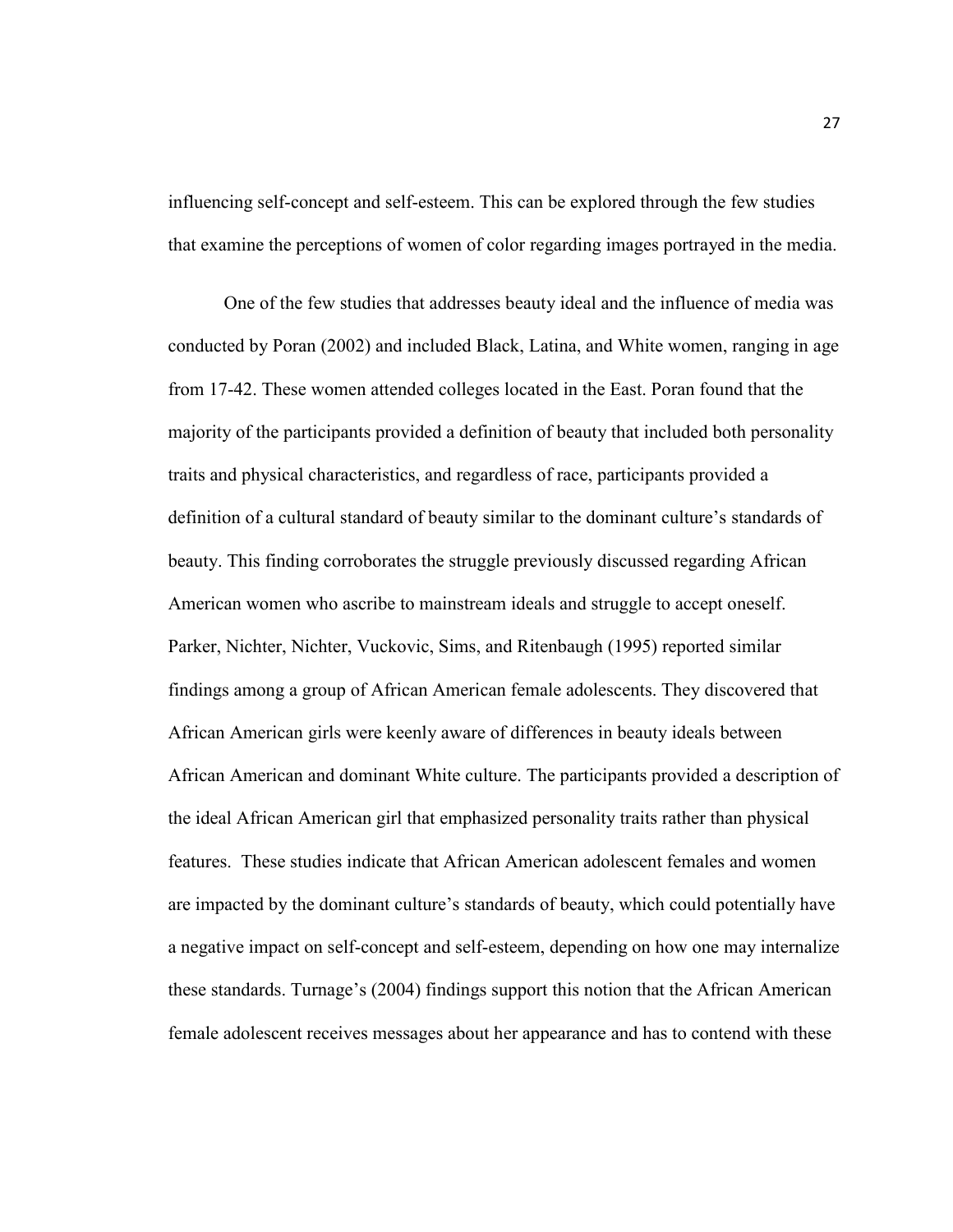messages, and determine whether she chooses to conform and alter her physical appearance or embrace her ethnic appearance.

# **Links and Connections: Physical Appearance, Self-esteem, and Standards of Beauty**

 When reviewing the literature regarding physical appearance, self-esteem, and standards of beauty, one thing that seems to be consistent is the importance placed on the messages African American females receive from family, peers, and society in general, about what it means to be an African American female. These messages can largely impact self-concept and self-esteem. Parker et al. (1995) assert, "in a context in which the beauty standards of the larger society are often the antithesis of African American physical attributes (facial features, body shape, body size, and hair), positive feedback from other members of the African American community is important" (p. 109). Thus, it is critical for African American females to be surrounded by positive individuals who not only affirm Black physical attributes, but provide support for what is considered appropriate hair care. These individuals could be family, community members, peers, or mentors, who will also help to counteract/buffer the negative messages and social experiences that could potentially have an aversive impact on the construction of a positive, healthy self-concept and self-esteem.

Many of the research studies that include African American women focus primarily on issues of body image, physical appearance, standards of beauty, and selfesteem (Ofosu, Lafreniere, and Senn, 1998; Falconer and Neville, 2000; Coard, Breland, and Raskin, 2001; and James, Phelps, and Bross, 2001). All of these studies include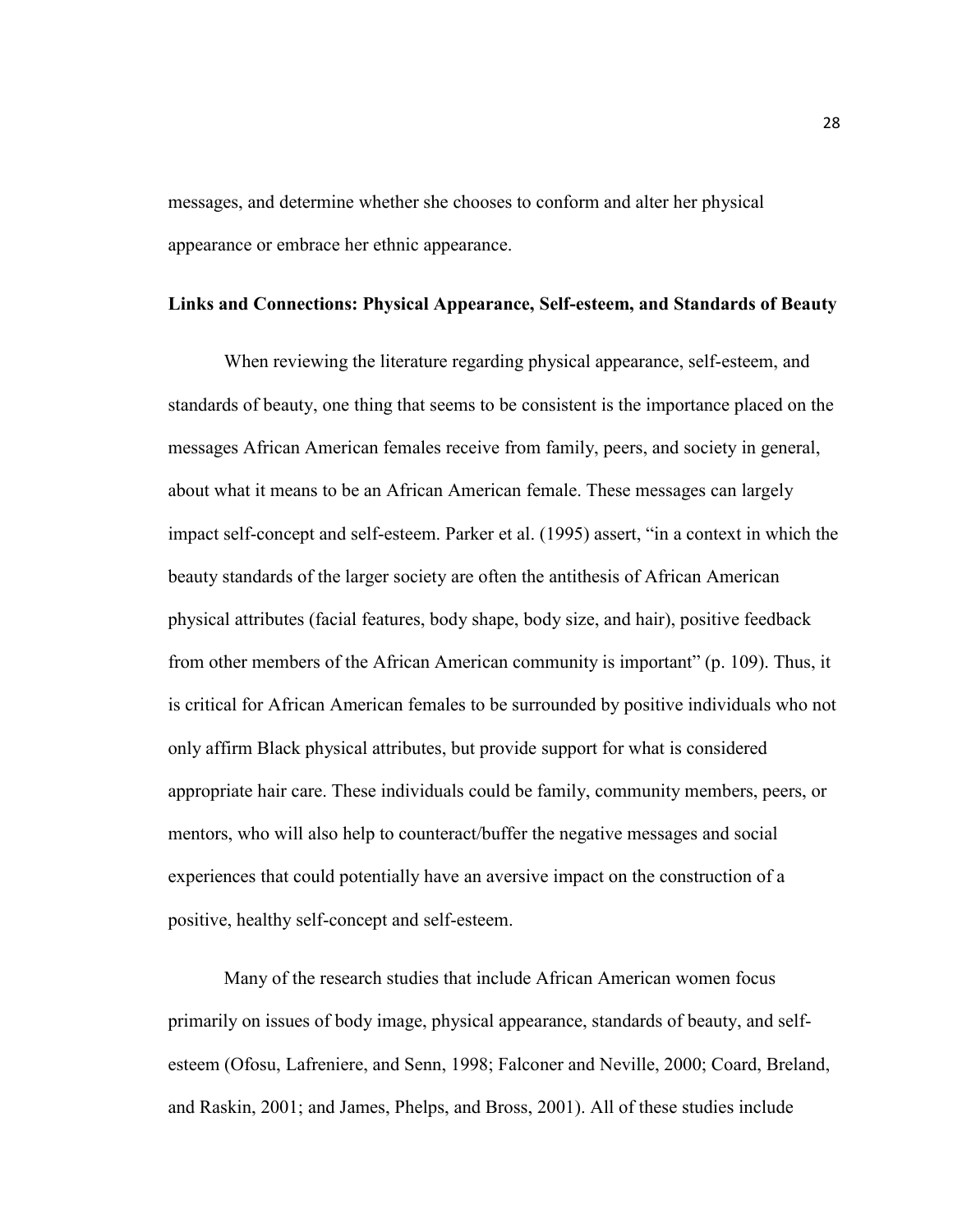college age African American women and do not capture the perspective of African American adolescents. One could assume that these women, compared to adolescents, are more capable of considering the significance of their perception of these issues due to maturity and educational exposure. However, these studies may be helpful in understanding the link that hair, as a part of one's physical appearance, has to selfconcept and self-esteem. Review of these studies will provide an understanding of how physical appearance, self-esteem, and standards of beauty are connected and impact the lives of African American female adolescents.

Of the research findings available, Turnage (2004) is one of few studies that examined the relationship between global self-esteem, body image (appearance evaluation) and ethnic identity among African American female adolescents. This study surveyed 105 African American female high school students, ages 16-18. The findings revealed that appearance evaluation was positively and significantly correlated with global self-esteem, and that ethnic identity achievement (scores from a subscale of the Multigroup Ethnic Identity Measure-MEIM) (Phinney, 1992) was positively and significantly correlated with global self-esteem: 60% reported having both high global self-esteem and high appearance evaluation, and 51% scored high on both global selfesteem and ethnic identity development. In reporting these findings, Turnage suggested that the relationship between appearance evaluation and ethnic identity achievement may be impacted by the protective factor of ethnic pride and respect. This study supports the notion that how one perceives oneself is strongly associated to self-esteem, and notes the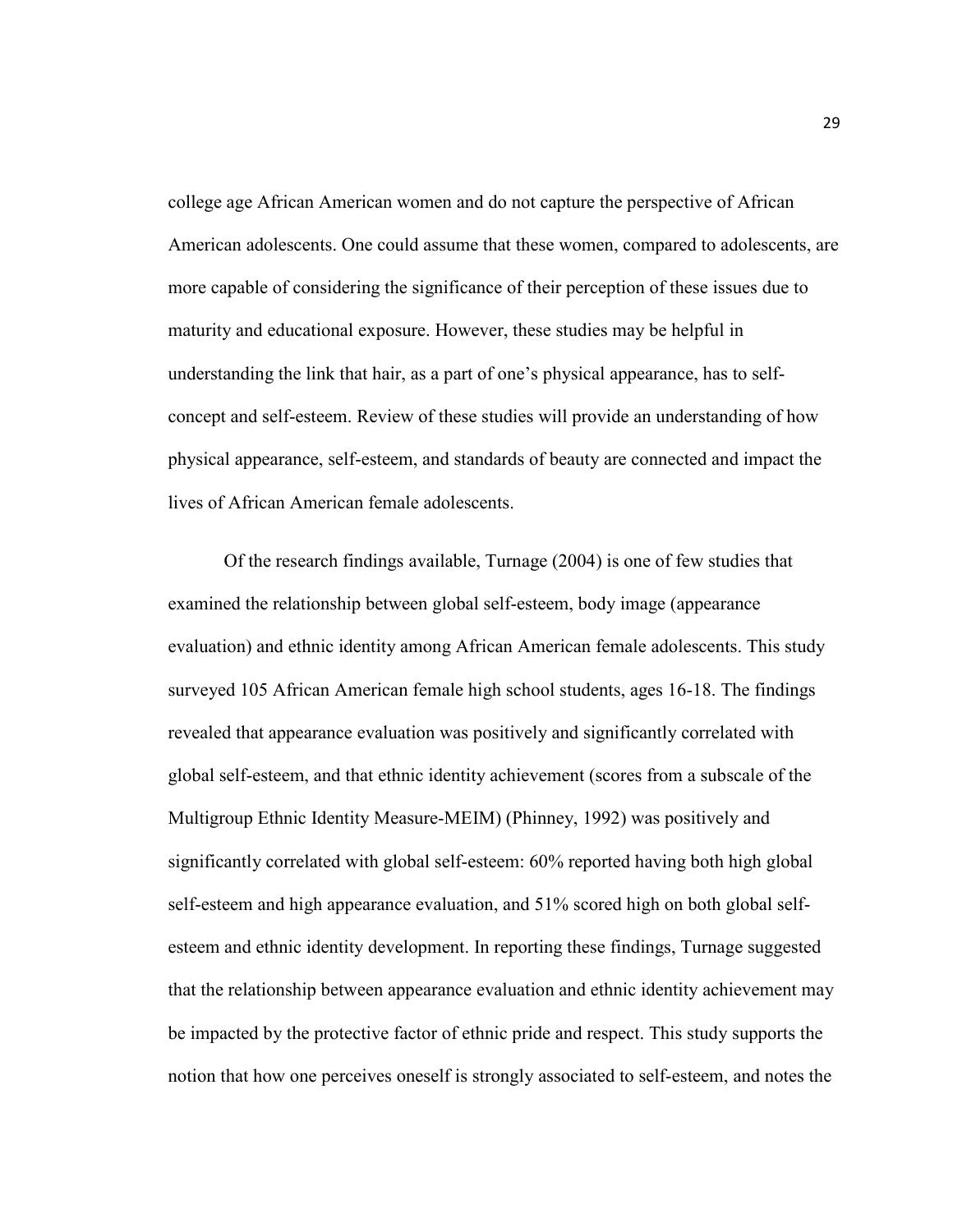importance of a healthy ethnic identity. "to enhance and protect her global self-esteem, the picture an African American female carries of herself must include cultural information" (Turnage, 2004, p. 30). While the findings from this study are limited, nevertheless this study contributes important information regarding the connections between body image, self-esteem, and ethnic identity.

Researchers have also conducted studies of youth of color not involved with the child welfare system to gather a better understanding of the processes these youth encounter when attempting to discover self and establish their identity. Plummer (1995) found that a sample of 174 African American adolescents (ages 14-18) who attended predominately White private schools, primarily endorsed internalization attitudes (having a high degree of comfort with being African American, while also recognizing and appreciating other ethnic/racial heritages) on The Black Racial Identity Attitude Scale (RIAS-B). Plummer speculated that the racial socialization process (messages received from family and community) these youth experienced may have contributed to their responses, and she emphasized the possible opportunities afforded to these youth who were "generally been able to celebrate African American culture openly, view African American television programs and films, and have witnessed professional African Americans in positions of influence" (p. 174). These findings demonstrate the importance of messages conveyed to youth as the messages could be internalized, suggesting that the context in which identity formation occurs is important.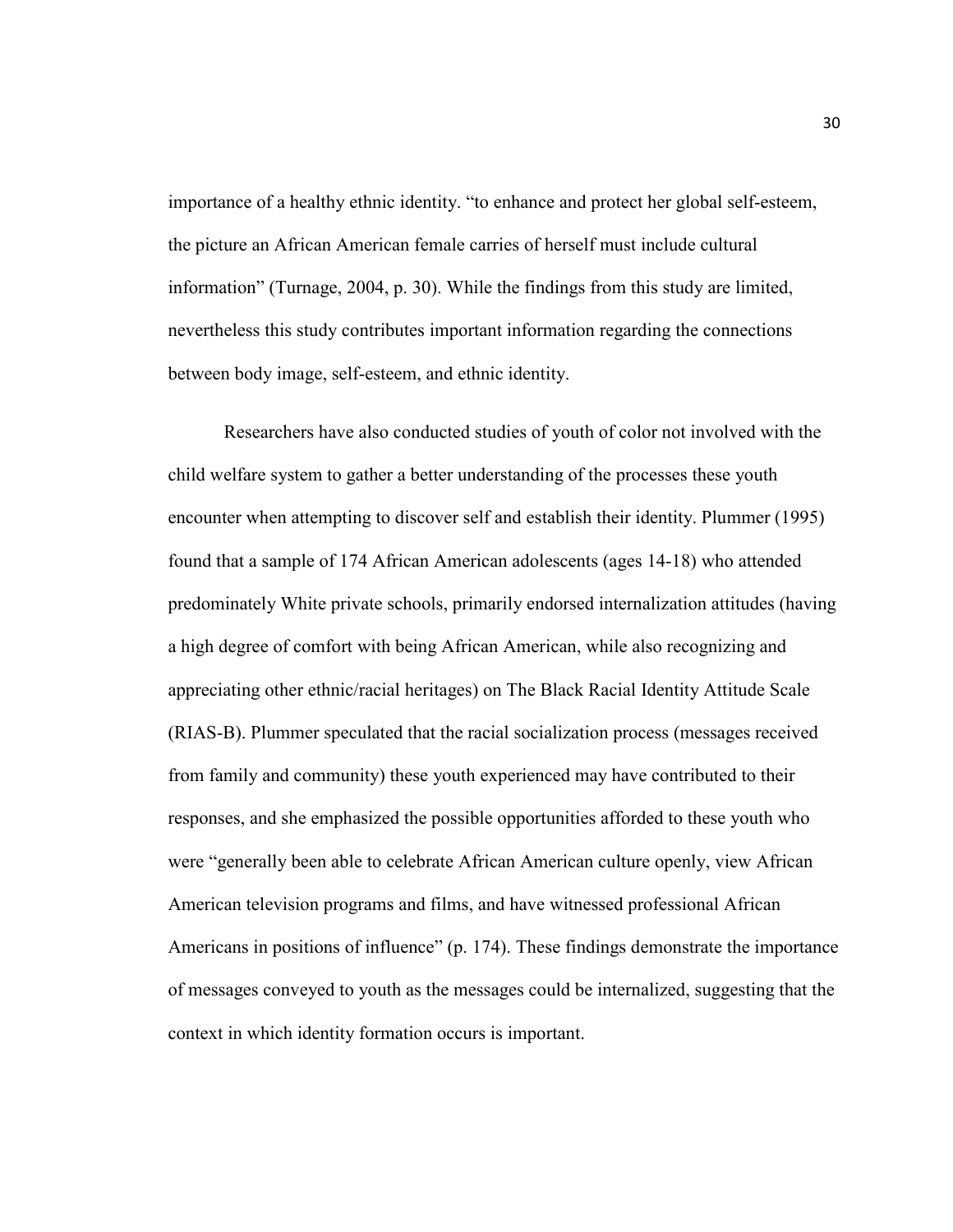One of the most significant contributions to the literature regarding hair is an ethnographic research study conducted by Banks (2000), which became the basis for her book entitled "Hair matters: Beauty, power, and black women's consciousness*.*" Banks conducted 43 individual interviews and five focus groups involving African American girls and women to explore why hair matters. The participants ranged in age from 13 to 76. Banks findings revealed that the discussion of why hair matters extends beyond grooming practices and esthetics. The findings indicated that hair holds value whether good or bad, that age is a factor in how hair matters to Black women, and that there is a relationship between Black women and US beauty culture, and between hair and identity, all of which are factors that shape identity formation around hair.

Although few studies have focused on African American adolescent females, we can analyze findings from studies including African American women to conceptualize how various elements (physical appearance, self-esteem, standards of beauty) are interconnected. Much of what we know about African American women's perception of physical appearance (i.e. skin complexion, hair) has been gleaned from research on African American female college students. Smith, Burlew, and Lundgren (1991) surveyed 150 African American college students to assess the association of Black consciousness (as defined as a measure of one's Black identity development), self-esteem and satisfaction with physical appearance. The findings suggested that the higher a woman's self-esteem, the more satisfied she was with her overall appearance, including facial appearance. As predicted, Smith et al. found that women who had low Black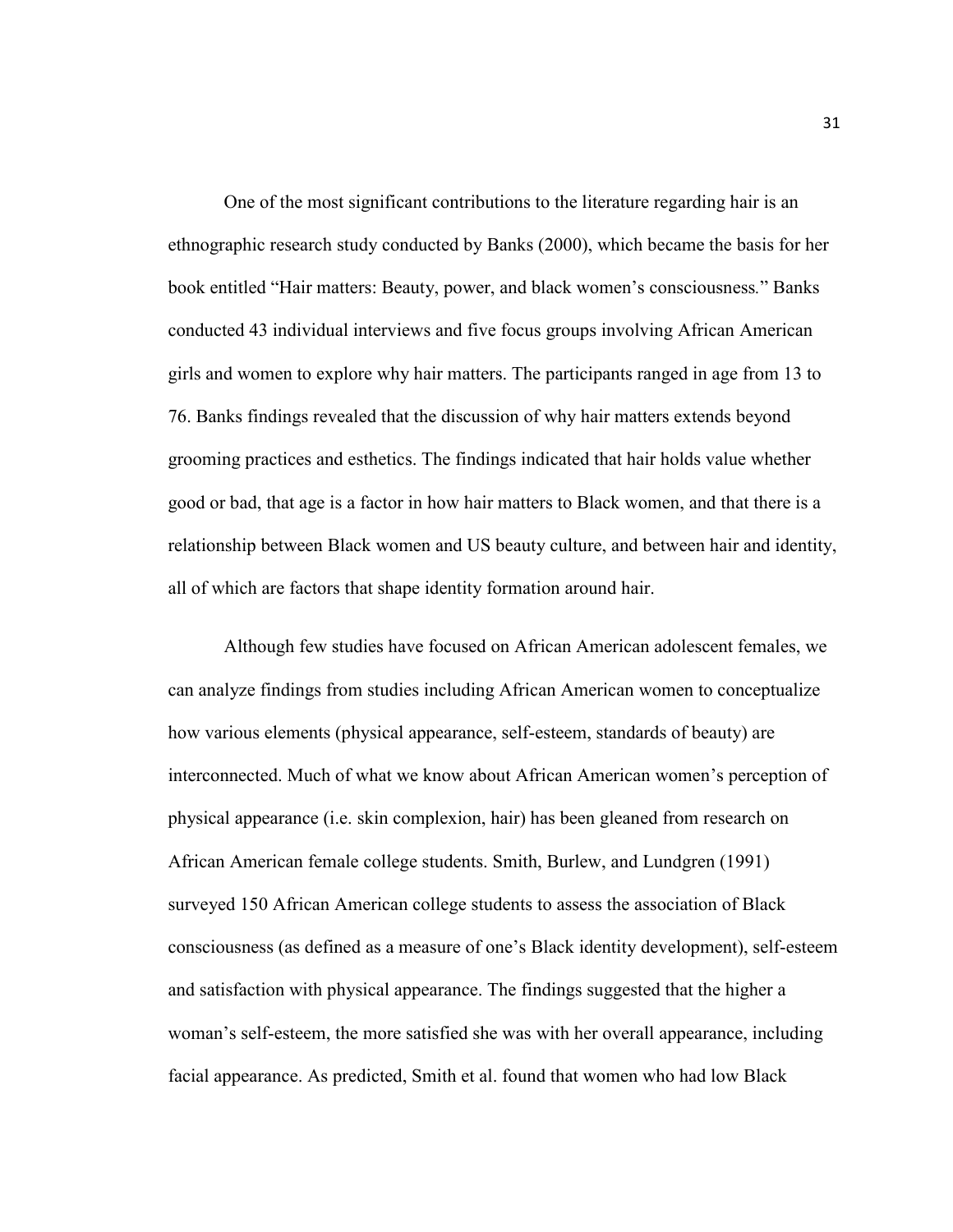consciousness also had low self-esteem. In regards to facial features, women with more African facial features and high Black consciousness were more satisfied with their overall appearance compared to women with low Black consciousness, which is a significant finding given the media portrayal of African American women and the devaluation of African features. These findings highlight the correlation between identity development and self-esteem, and suggest there is a benefit to being grounded in who you are (ethnic identity) and comfortable with your physical appearance.

During the 1930's and 1940's, Kenneth B. Clark and his wife Maime Clark conducted "doll studies" that later proved to be integral in the decision of Brown vs. Board of Education to dismantle segregation. These studies included young Black children with White and Black dolls. The children were asked questions such as which doll they would play with, which doll is the nice doll, which one is bad, and which one has the nicer color. Findings from these experiments suggested internalized racism and self-hatred among Black children (see Clark & Clark, 1940; and Clark & Clark, 1947).

# **Ethnic Identity Development, Socialization, and Self-concept of Youth in Foster Care**

The literature addressing the transition of adolescents from foster care is replete with dismal outcomes. These children are often at greater risk of experiencing high rates of educational failure, unemployment, poverty, mental illness, and housing instability (Courtney, 2009). Within the past decade, researchers have been interested in exploring identity development among adolescents in the child welfare system, and due to the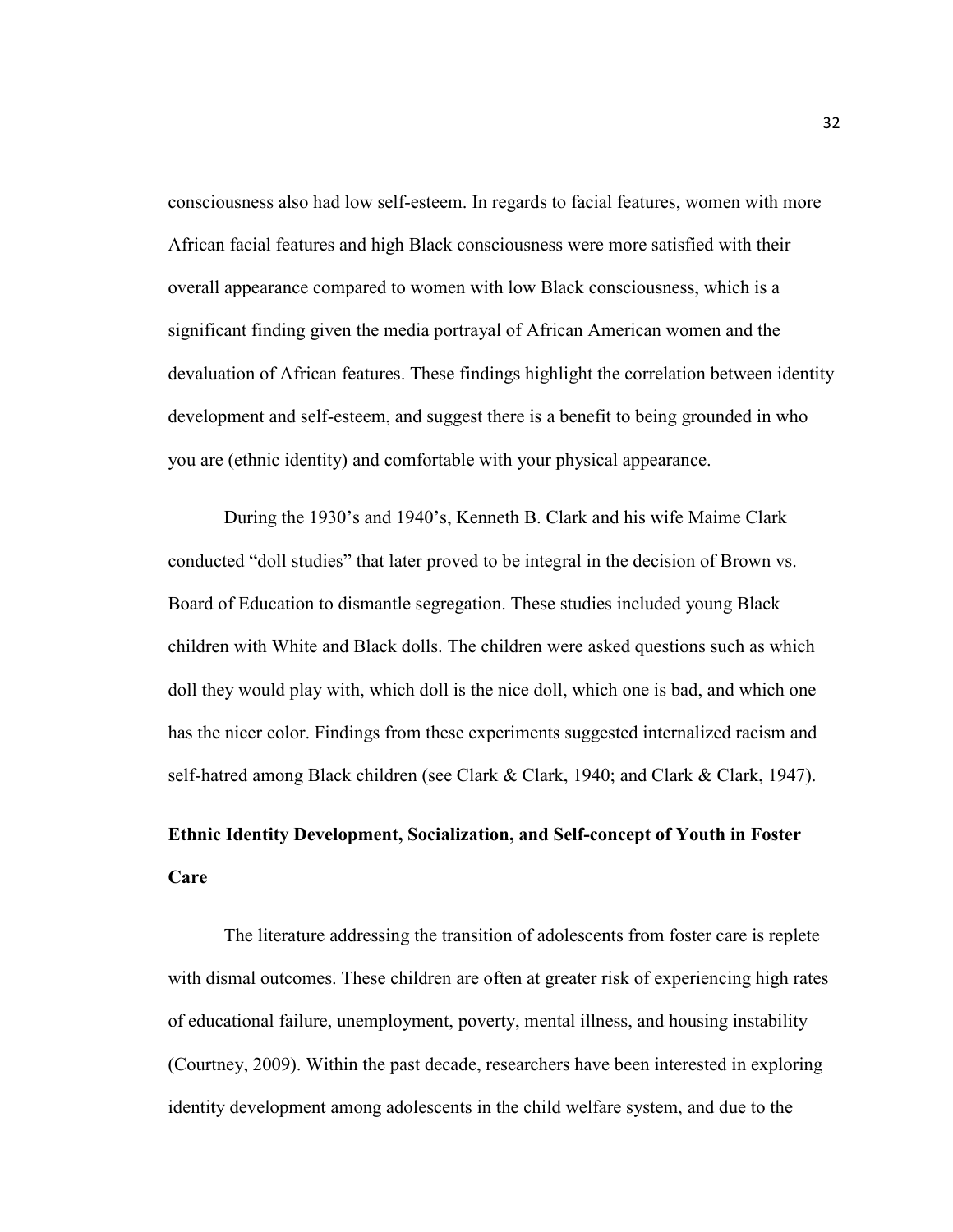disproportional representation of youth of color in child welfare, many of the study participants have been youth of color. In addition, there has been some research exploring ethnic identity development specifically among adolescents of color.

 Adolescence is a developmental stage where youth begin to assert their independence and explore who they are. Erikson (1968) is known for his contribution to establishing the theoretical foundation of adolescent psychosocial development, emphasizing the task of identity development. During the stage of adolescence (12 to 18 years of age), there is an emphasis on social relationships and the adolescent's developmental task of establishing a sense of self and personal identity. Erikson's theory has been critiqued for what some researchers suggest is a lack of consideration of the role culture plays in influencing identity development, specifically gender and racial/ethnic identity. Stevens (1997) highlights the importance of culture during this stage and notes "cultural dissonance is a core dilemma that comes to the forefront for the African American female at the onset of adolescence. Moreover, she perceives, in a new way, not only the societal devaluation of her gender, but more importantly, societal devaluation of her as a member of a racial minority, her reference group" (p. 149-150).

 Erikson's theory provided a foundation for understanding why assessment of identity during this developmental stage is important. Kools (1997) addresses how Erikson's theory emphasizes how historical events and experiences lay the foundation that will either promote or hinder identity development. This stage is important within the developmental context of identity for youth in foster care. There are so many factors that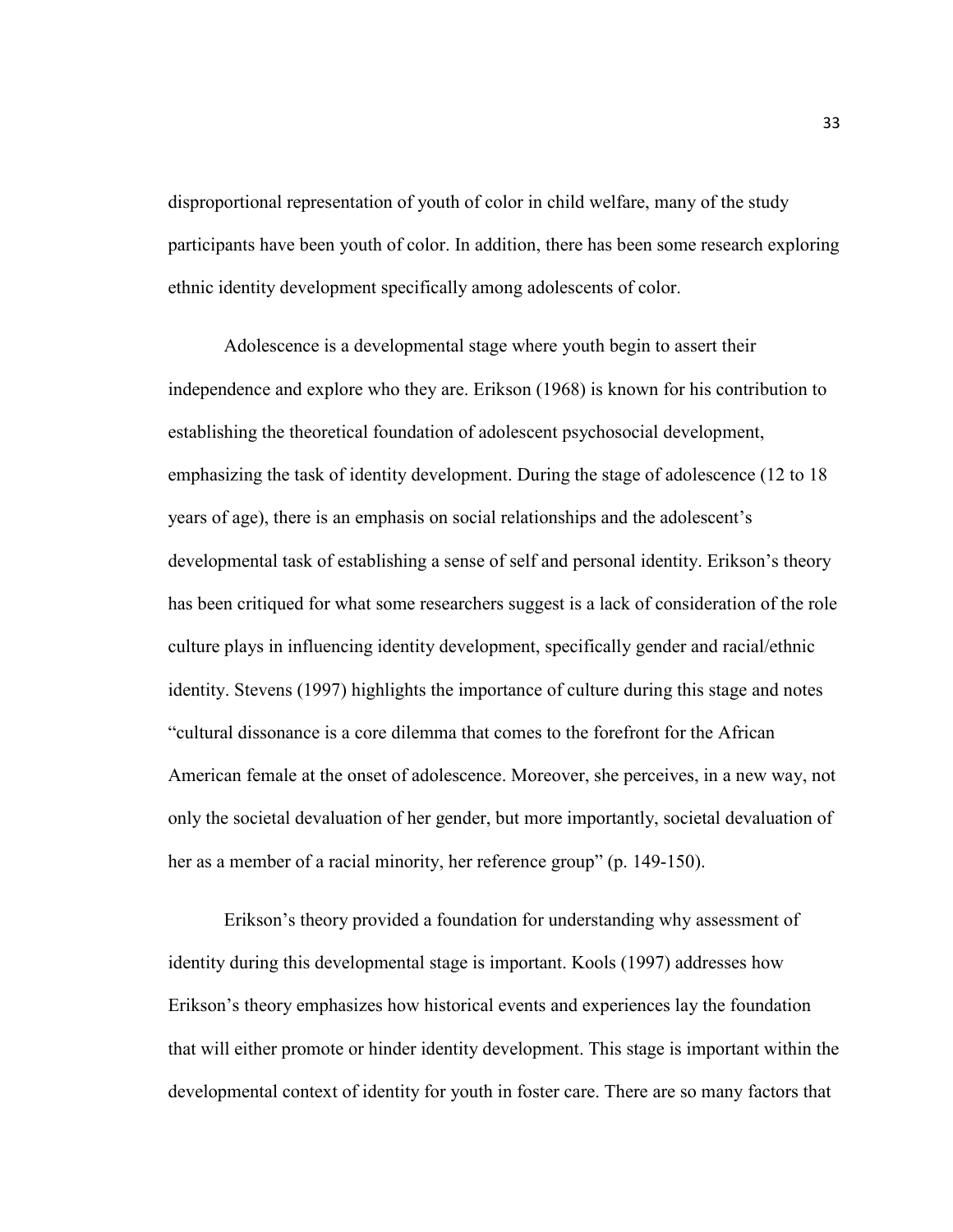influence who you are from appearance, peers, where you are from, where you belong, and how this is compounded by being a youth in foster care.

 There are a few studies that highlight the experiences of children of color in the child welfare system in relation to identity development (Kools, 1999; White et al., 2008; and Daughtery, 2011). Of those studies, Kools (1997) used intensive interviews, observation, and case records analysis to examine the experiences of 17 adolescents residing in group or family foster homes, and found that living in long-term foster care had a negative impact on the central process of adolescent identity development. This particular study addressed two important factors. First, Kools described how a child in foster care may align his/her self-concept to reflect the perceptions of others, thus resulting in a stigmatized self-identity and low self-esteem. Second, she highlighted the challenges a child in foster care faces when trying to forge an understanding of who he or she is, and strongly emphasized how disconnection from family significantly impacts self-identity.

 Another study conducted by Schwartz (2007) used semi-structured interviews, survey, and case file analysis to explore differences in ethnic identity among adolescents in kinship placements and those in non-kinship placements. Although this comparative study included a small sample size (9 kinship and 9 non-kinship youth), the findings suggested that adolescents in kinship placements interpreted their ethnic identity in a more positive light than did those in non-kinship placements. Adolescents in kinship placements seemed to go beyond learning about their ethnic tradition to experiencing it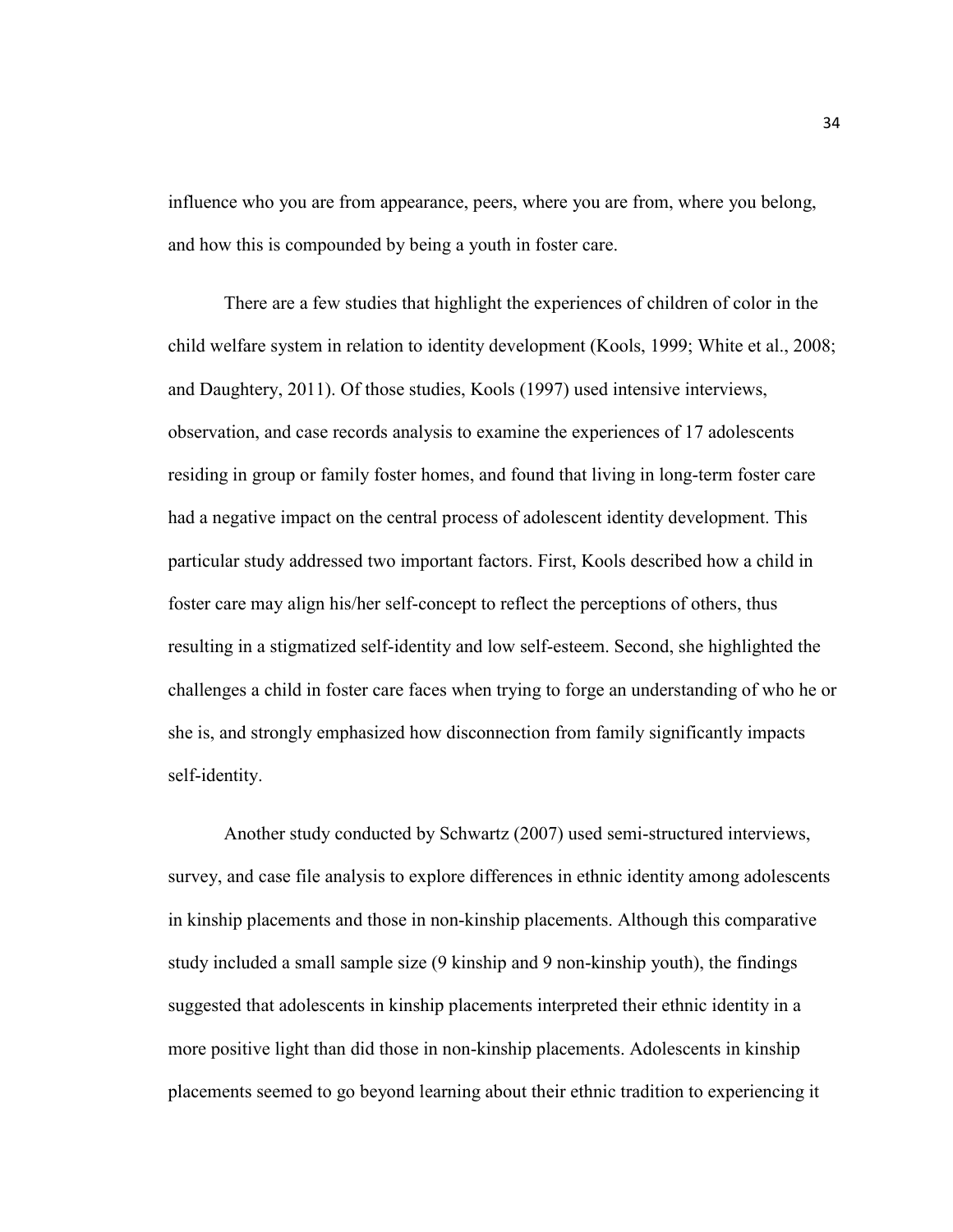through involvement with other African Americans and in cultural activities. These findings suggest that there may be a natural process that occurs within families. One could surmise that family lineage, family roles, and the importance of family significantly influences and shapes ethnic identity development. In contrast, White et al. (2008) suggest a link between multiple placements and greater difficulties with ethnic identity, as changing placements serves as a barrier for adolescents in learning about their ethnic background. Based on research, it is plausible to surmise Black youth in care have a desire to learn about their cultural background and ethnic identity and they should be provided opportunities to engage in learning about who they are and where they come from. However, this may prove to be a challenging task for youth who are faced with the uncertainty of being in foster care and lacking a permanent home.

 These limited studies highlight potential connections between identity development and self-esteem for youth in foster care. However, very little information is available on the associations of ethnic identity and self-concept for youth in care, and research has not been conducted to specifically examine these associations for female adolescents in care or to explore the relationship of hair to ethnic identity or self-concept.

#### **Summary**

 Taken as a whole, historical analysis and findings from research regarding racial socialization, ethnic identity, physical appearance, self-esteem, and standards of beauty, suggest that hair is a powerful social agent that substantively impacts the lives of African American women. With the exception of Banks (2000), to date there does not appear to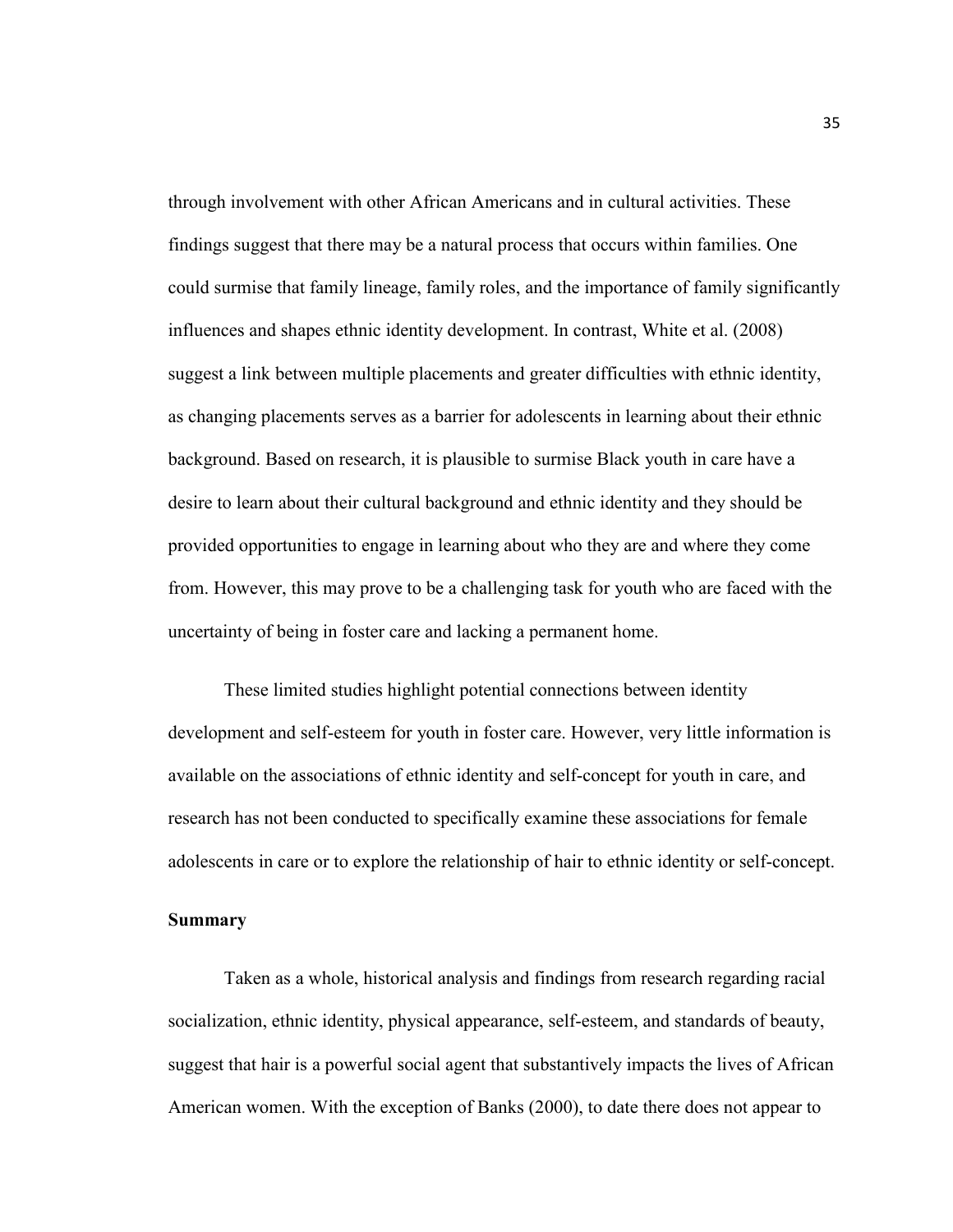be published research that examines the influence of hair on self-concept and self-esteem among African American female adolescents. Further, researchers have not examined the importance of hair or the associations of hair with self-concept and self-esteem among females who are isolated from traditional cultural influences provided by family and community; in particular adolescent girls in foster care. Building further understanding of the cultural significance of hair and its function as a socialization agent in promoting the self-concept and self-esteem of African American female adolescents in foster care could yield new knowledge related to how hair and hair care could serve as the link to connect these adolescents to their culture, empowering them to be prideful in who they are as African Americans. The results from such research will be tangible and the impact on the self-concept and self-esteem of African American female adolescents could be invaluable.

 Those who understand the history of Black hair in America are often aware of the challenges African American females encounter, thus at an early age, caregivers began to equip young African American girls with the necessary tools to counteract the negative images, stereotypes, and perspectives that exist in society about what it means to be an African American woman. This practice of preparing African American youth for such encounters is rooted in the theoretical framework of racial socialization, which is discussed in the following section.

### **Theoretical Framework**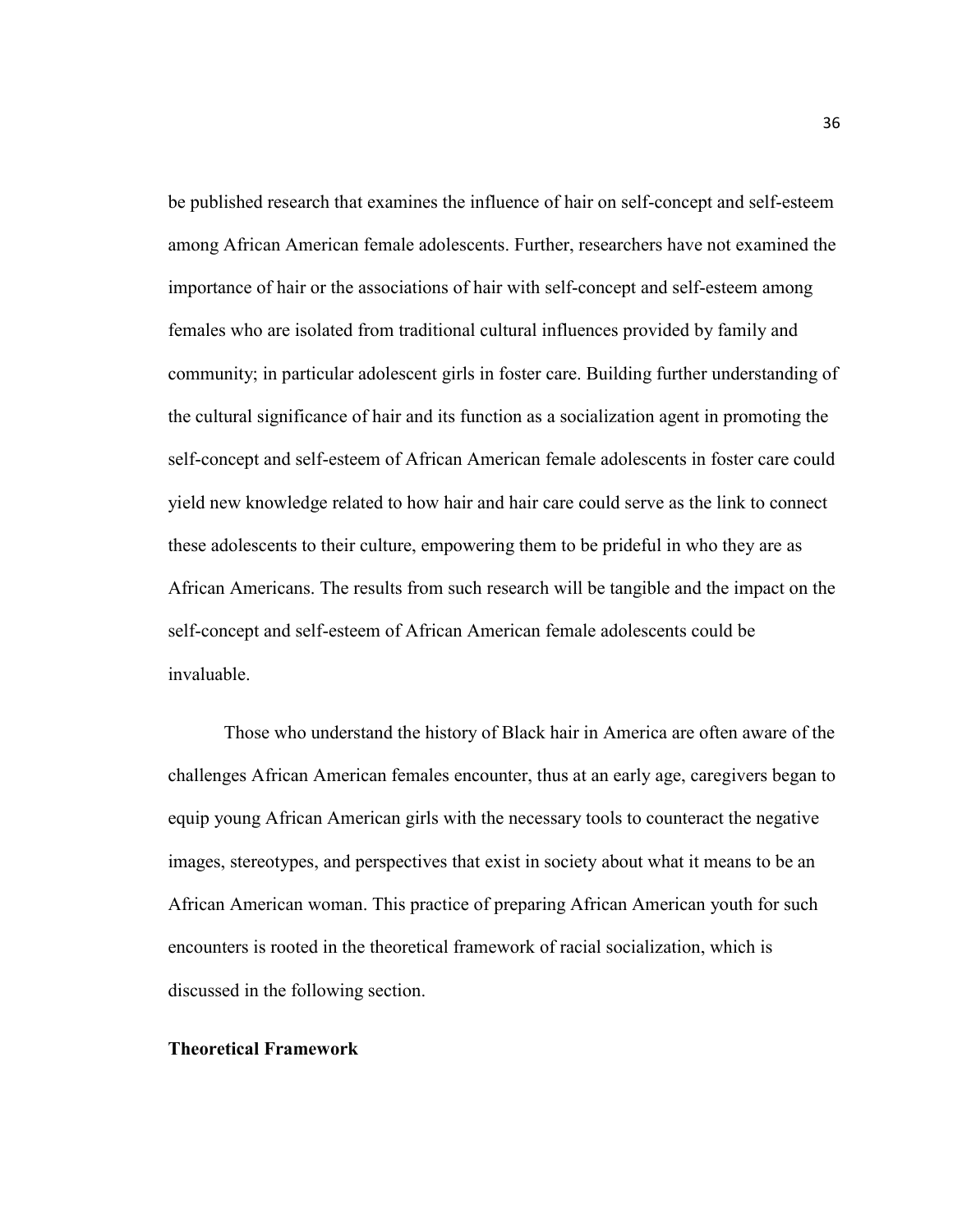Racial socialization is a key theoretical framework that addresses the developmental processes of children and adolescents, and provides an explanation for the emergence of positive ethnic identity and sense of self. It provides a foundation for understanding how the process of identity development differs for African American youth. This framework is helpful in understanding the benefits of exposure to culture and cultural experiences, and the drawbacks of lack of exposure for African American youth who are in the process of constructing and understanding their sense of self and ethnic identity.

Racial socialization is a construct that pertains to the development of children and adolescents, specifically the influence that ethnicity and culture have on shaping sense of self. Lesane-Brown (2006) defines racial socialization as "specific verbal and non-verbal (e.g., modeling of behavior and exposure to different contexts and objects) messages transmitted to younger generations for the development of values, attitude, behaviors, and beliefs regarding the meaning and significance of race and racial stratification, intergroup and intragroup interactions, and personal and group identity" (p. 403).

Lesane-Brown (2006) suggests that there are three key areas of expression of racial socialization: 1) prevalence of racial socialization based on socio-demographic factors/parent's race socialization experiences and children's characteristics; 2) content (frequency); and 3) racial socialization as a predicator of child and adult outcomes, specifically racial identity and functioning as an African American. As noted by Lesane-Brown, one area that has been widely studied is content. For example, Thornton,

37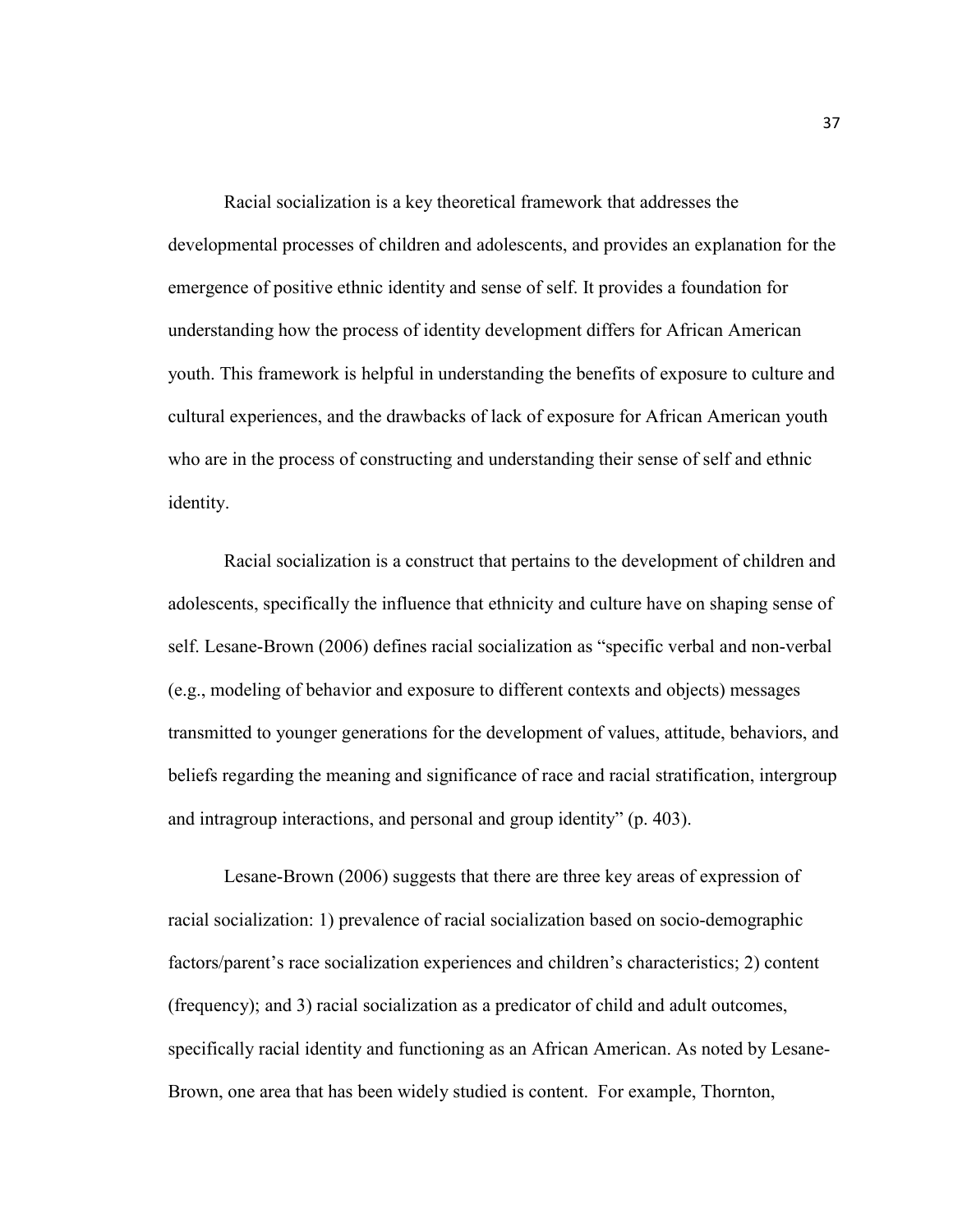Chatters, Taylor, and Allen (1990) conducted a study that asked Black parents to provide self-reports of their socialization practices with their children. These messages ranged from working hard, having good citizenship and moral values, and emphasizing racial pride themes involving Black heritage and historically Black traditions, recognition and acceptance of racial background, and maintaining a positive self-image. Some parents acknowledged race as a primary factor when discussing their socialization practices for their children, while other parents did not indicate race had an important role during the socialization process.

In relation to this study, racial socialization provides a basic framework for understanding the importance of hair as a major socialization agent that impacts selfesteem and sense of self. Hair is a key cultural element, especially for African American females. This framework suggests that exposure to culture through sources such as family, connection to the community, and media impact African American female adolescents in foster care. In addition, it suggests that the type and amount of exposure can significantly impact sense of self and ethnic identity development. For example, if African American female adolescents in foster care engage in cultural activities and maintain a connection to the community, it is likely this will have a significant impact and lead to positive ethnic identity and sense of self, as suggested by research previously discussed (see Schwartz, 2007). One can surmise that if African American female adolescents in foster care understand and are aware of their hair care needs, have access to appropriate hair care (i.e. education, products, beauty/braid shops, and personal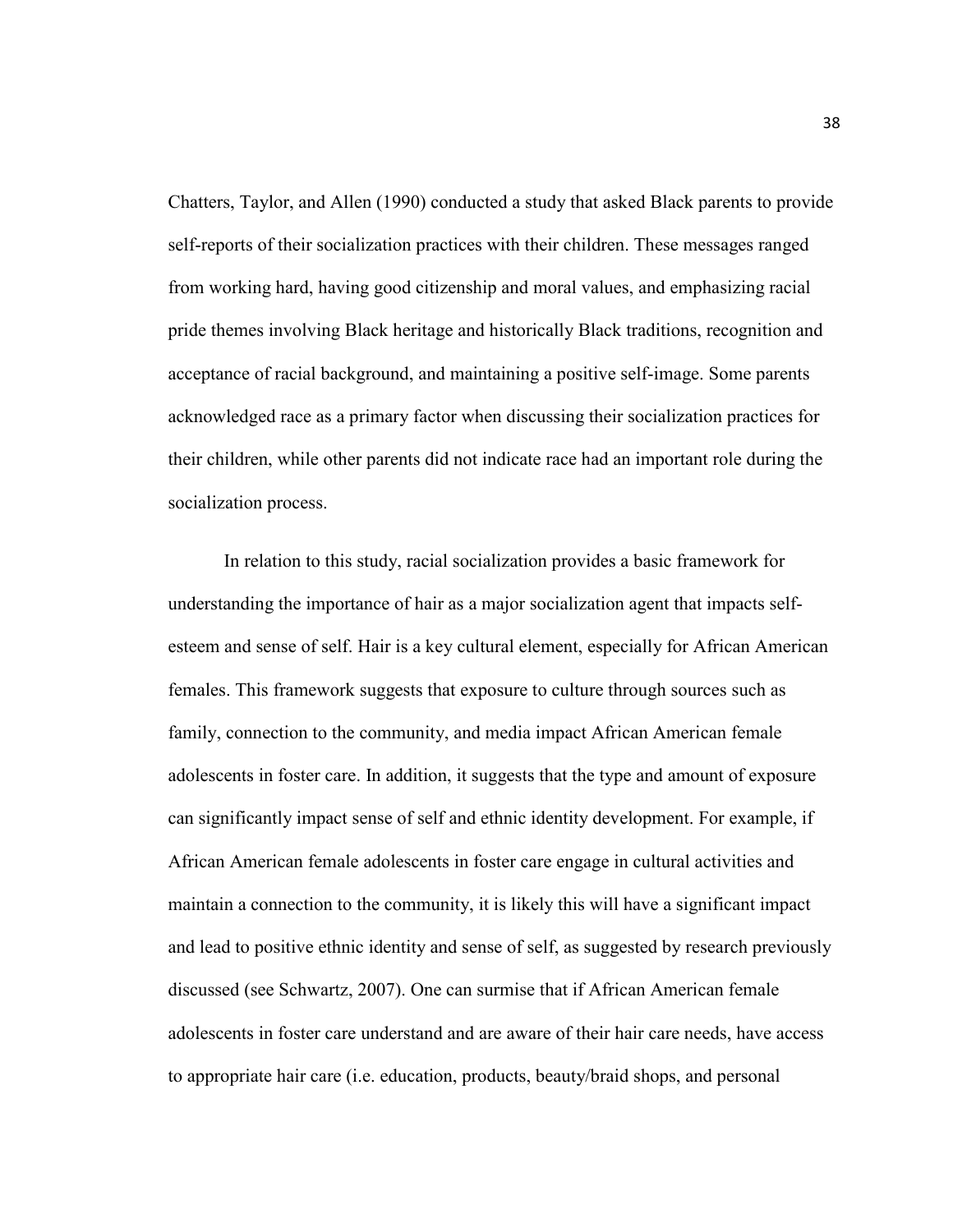connections to someone they trust to ask questions regarding their hair), and are able to have conversations with African American females about hair and their hair care experiences (good and bad), then this could potentially increase their likelihood of developing a positive ethnic identity, sense of self, and positively influence their selfesteem. It is also possible that these approaches would help affirm some, but not all African American traits. Through hair care, African American females are able to reinforce their beauty, physical attributes, take pride in their heritage, and have high regard for themselves.

Racial socialization helps to explain why hair is such a major factor in the United States among African Americans compared to other ethnicities, and how Black hair care has become a billion dollar industry. As previously discussed, the history of the culture of Black hair in America shapes perceptions, ideas, and beliefs about hair. Given the cultural value placed on hair, these perceptions, ideas, beliefs, and as racial socialization suggests messages, influence sense of self and self-esteem for African American females.

Racial socialization provides a basis for understanding the complexity of hair care among African Americans, by highlighting the importance of messages received regarding hair and how these messages are processed and internalized. However, it does not fully explain the associations between culture, hair, ethnic identity, sense of self, and self-esteem. There are still a lot of gaps regarding racial socialization and much of the research has focused on examining how parents racially socialize their children. Neblett et al. (2009) note further research is needed to explore the nature of racial socialization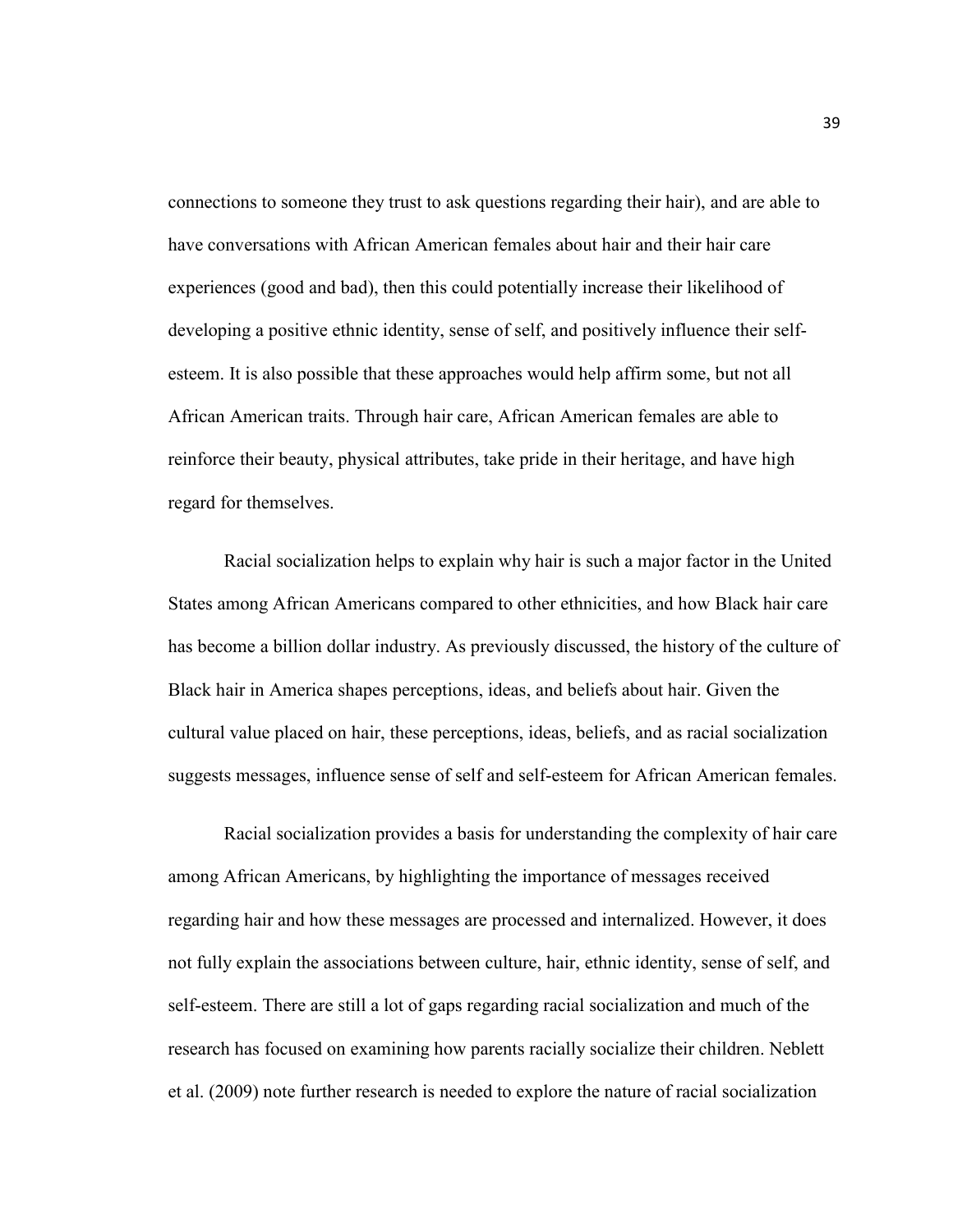processes and mechanisms that underlie the relationship between racial socialization and positive youth development. The purpose of this study is to attempt to delineate the associations of racial socialization and culture (specifically hair as a socialization agent), and its impact on sense of self and self-esteem among African American female adolescents in foster care. This study will also attempt to further enhance theory development regarding the associations.

Researchers have conducted studies of African American families to understand the influence of racial socialization on the development of African American children, with results indicating the importance of racial socialization for African American children. These studies highlight the types of messages parents convey to their children, investigate how these messages are interpreted by adolescents, examine the influence these messages have on identity, and note the importance of kinship support (Lesane-Brown, 2006; Neblett et al., 2009). Most of the research consists of parents reflecting upon their patterns of socialization and past experiences regarding their children and race. The findings from Thornton et al. (1990) are corroborated by those from a longitudinal study conducted by Neblett et al. that included 358 African American adolescents (middle and high school students, ages 11-17) and examined patterns of racial socialization and their association to racial identity. The researchers used latent class analyses to identify different clusters of racial socialization messages and behaviors. These clusters included high positive (36.6%), moderate positive (40.8%), and low frequency (22.6%). Neblett et al. found that the high and moderate clusters of racial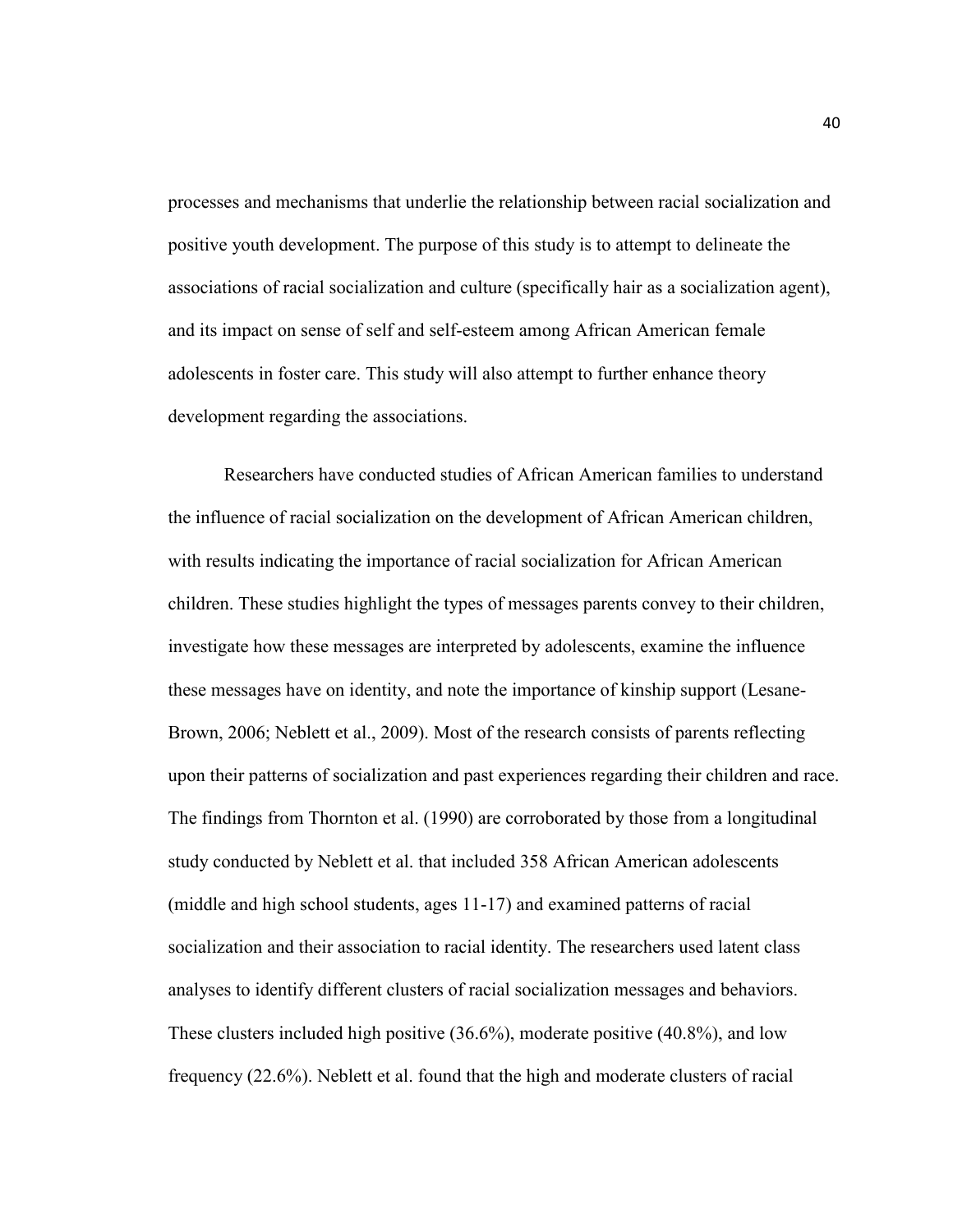socialization consisted of adolescents who reported parental emphasis on racial pride and self-worth messages. Adolescents also identified racial barriers, egalitarian messages, and socialization behaviors to be significant aspects of racial socialization. There was a significant main effect for cluster group membership, suggesting patterns of racial socialization may influence subsequent racial identity. The results also suggested that messages regarding self-respect and pride about being African American, and activities centered on African American culture, are both important factors that African Americans attribute to being African American (Neblett et al., 2009). These findings suggest a direct link between parental racial socialization and racial identity, based on the experiences of a sample of African American adolescents. They also suggest that the process of socialization (i.e. method and frequency for transmitting information) may be more influential than the content, as adolescents in the low frequency (racial socialization) cluster still endorsed what could be viewed as healthy aspects of racial identity (Neblett et al., 2009).

When assessing racial socialization, it is also important to explore influences outside of the immediate family that may play a role. In this regard, Stevenson, Reed, and Bodison (1996) conducted a study among adolescents to explore their experiences of support. The results indicated youth who reported having high and moderate levels of support on The Kinship Support Scale (KSS) were significantly higher in extended family caring than those youth who reported low levels of support on the KSS. Youth who endorsed high extended kinship support had higher scores on measures of cultural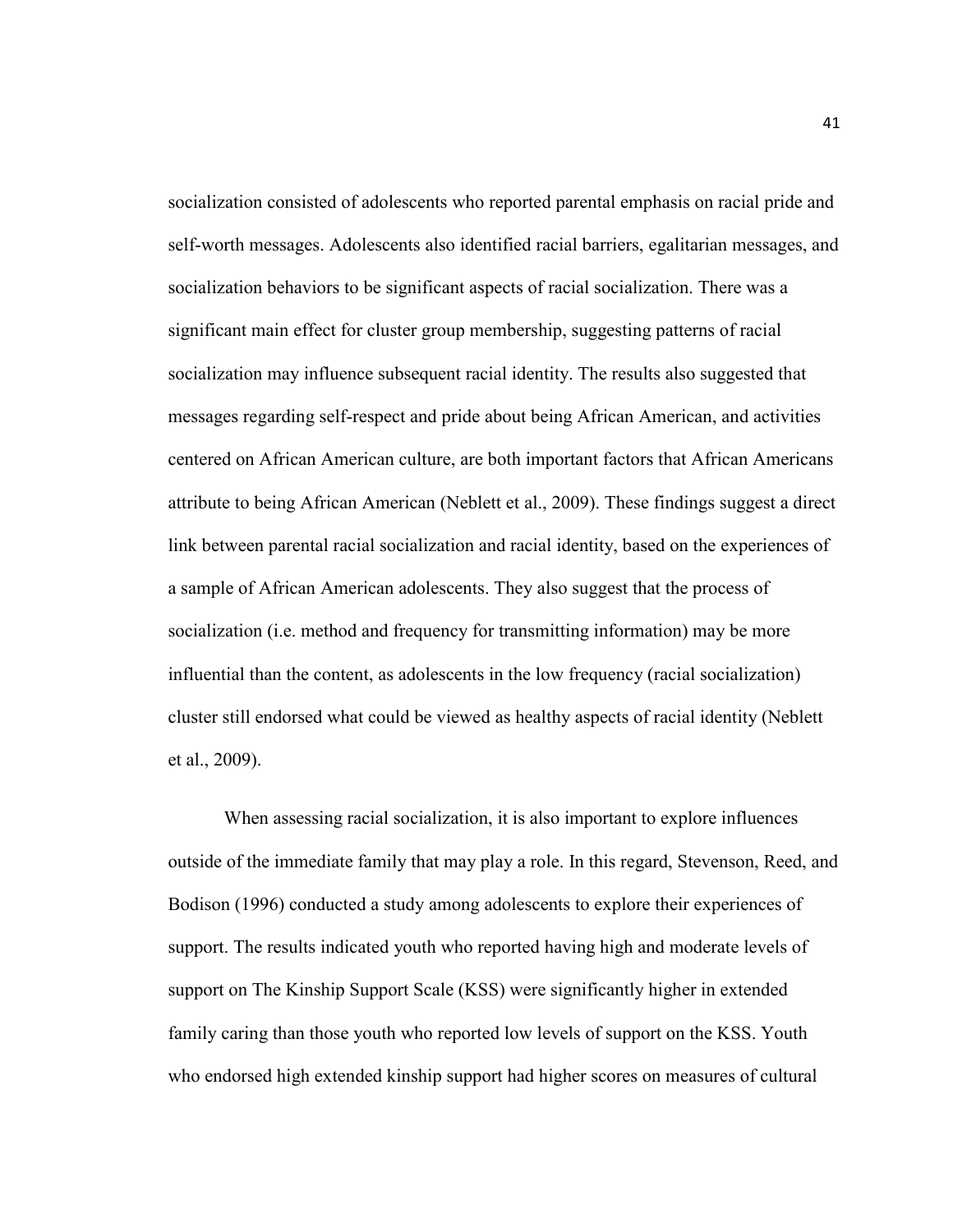pride reinforcement and spiritual coping beliefs, when compared to youth who endorsed moderate and low extended kinship support. Stevenson, Reed, & Bodison surmised that lack of experiencing a supportive extended family environment may impede one's ability to internalize the significance and importance of racial socialization for African American families. These findings emphasize the instrumental role of family and how the amount of support received is important and connected to ethnic identity and sense of self.

These studies highlight the key role of parental racial socialization practices among children and adolescents. However, for African American youth in foster care, it is plausible to assume this socialization process may be compromised, as these youth are often disconnected from their families and their communities. Youth in care may encounter vastly different experiences in regards to racial socialization, which could negatively impact their racial/ethnic identity development. Neblett et al. (2009) propose "the need for youth interventions and policy efforts that promote the African American family as a social institution that provide opportunities to celebrate being African American and learn about the reality of being African American in this society, within the context of a supportive and self-affirming environment" (p. 199). For African American youth in foster care, it may be necessary to explore other ways to support the racial socialization process, as Sanders Thompson (1994) found racial socialization by other family members to be strongly related to racial identity. Research has demonstrated that racial socialization significantly influences identity development overall. Therefore it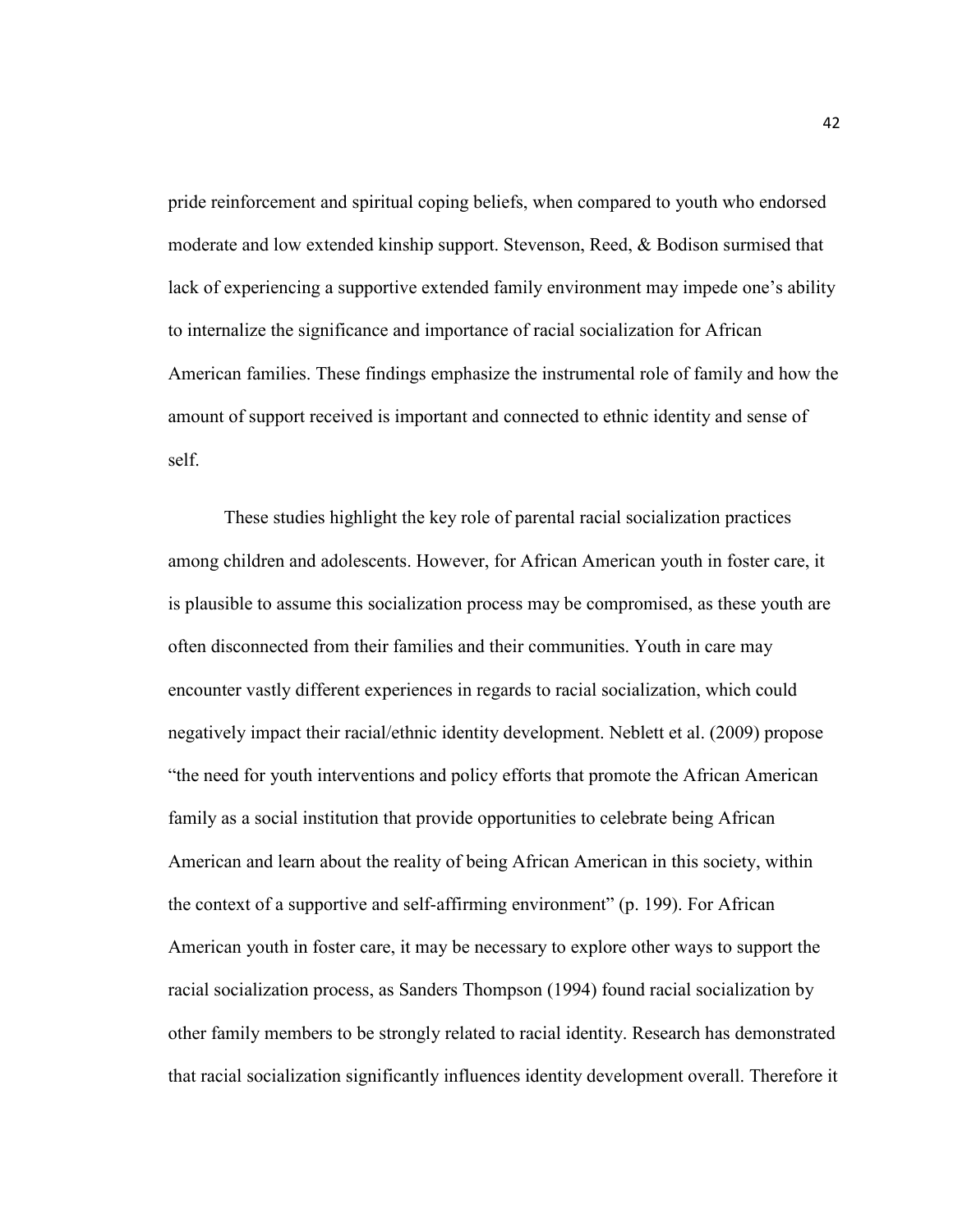is also important to explore how the process of identity development unfolds for ethnic children and adolescents involved in the child welfare system.

Given the conditions of African American adolescents in foster care, it is plausible that the experiences of racial socialization and path to identity development look vastly different when compared to African American youth who are fortunate to experience this process within the context of their biological families and communities. These findings solidify the importance of racial socialization and ethnic identity development, and provide an understanding of why this process is critical for African American adolescents.

#### **Summary**

Theoretical and empirical knowledge on racial socialization informed the aims of this study by creating a context for understanding the hair care experiences of African American female adolescents in foster care, based on their exposure or lack thereof to culture, which in turn impacts sense of self and self-esteem. These experiences are essential as they influence how they view themselves and who they are as African Americans. As previously discussed, there is little research that explores the connection of hair to sense of self and self-esteem among African Americans. Existing research suggests there is a link, but is does not explore these connections in depth, unearthing how or why these connections exists.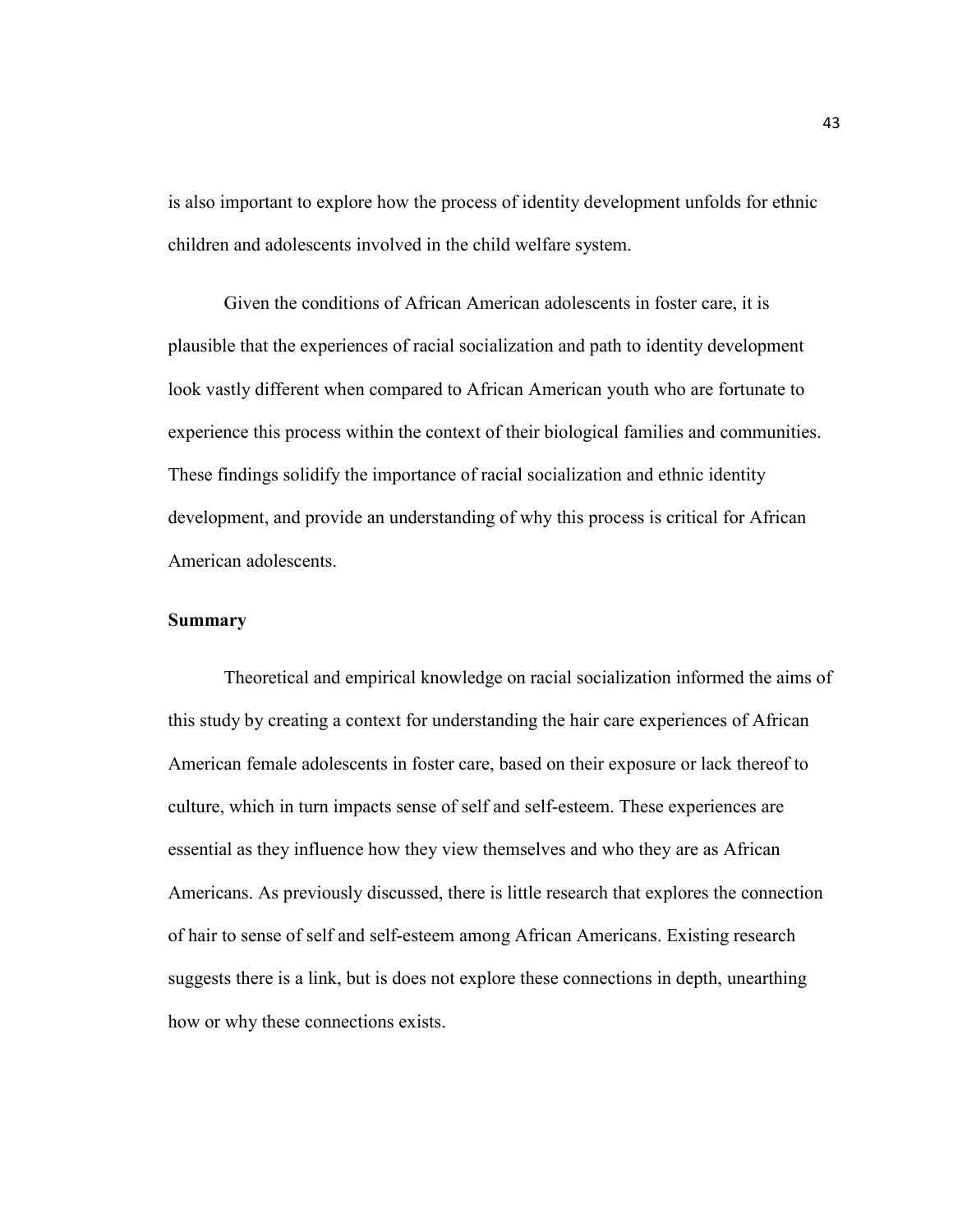# **Research questions**

This study was designed to explore the current hair and hair care perceptions and experiences of African American female adolescents in foster care, specifically examining their attitudes, behaviors, beliefs, and socialization messages regarding hair, and the association of hair and hair care with their identity and self-esteem. It was my hope that gathering a snapshot of their perceptions and experiences also would lead to a deeper theoretical understanding of which elements are important in addressing hair and hair care, and identify strategies/approaches that are effective and ineffective for supporting the hair care of these adolescents. Thus, the following research questions were investigated.

- 1) How important is hair to African American female adolescents in foster care? What are their hair care experiences?
- 2) How does hair and hair care influence how African American female adolescents in foster care view their identity and self-esteem?
- 3) What role do messages from others relating to racial socialization play in shaping African American female adolescents' perceptions of hair/hair care?
- 4) What strategies do African American female adolescents report adults use to meet their hair care needs, and to what extent are those strategies perceived as beneficial?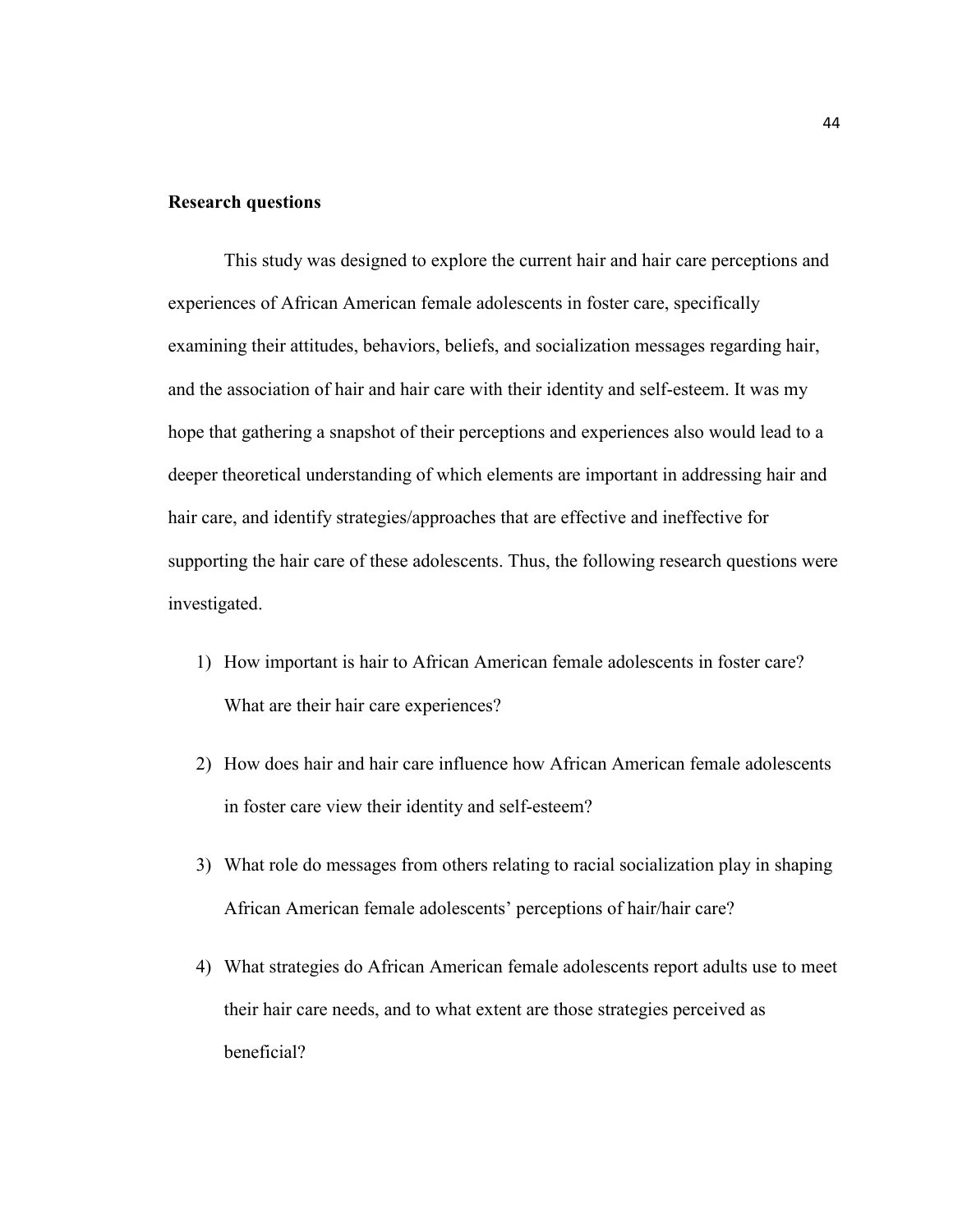- 5) How does being in foster care affect how African American female adolescents view their hair and manage hair care?
- 6) What recommendations do African American female adolescents in foster care have for promoting the importance of culture and its connection to hair and hair care?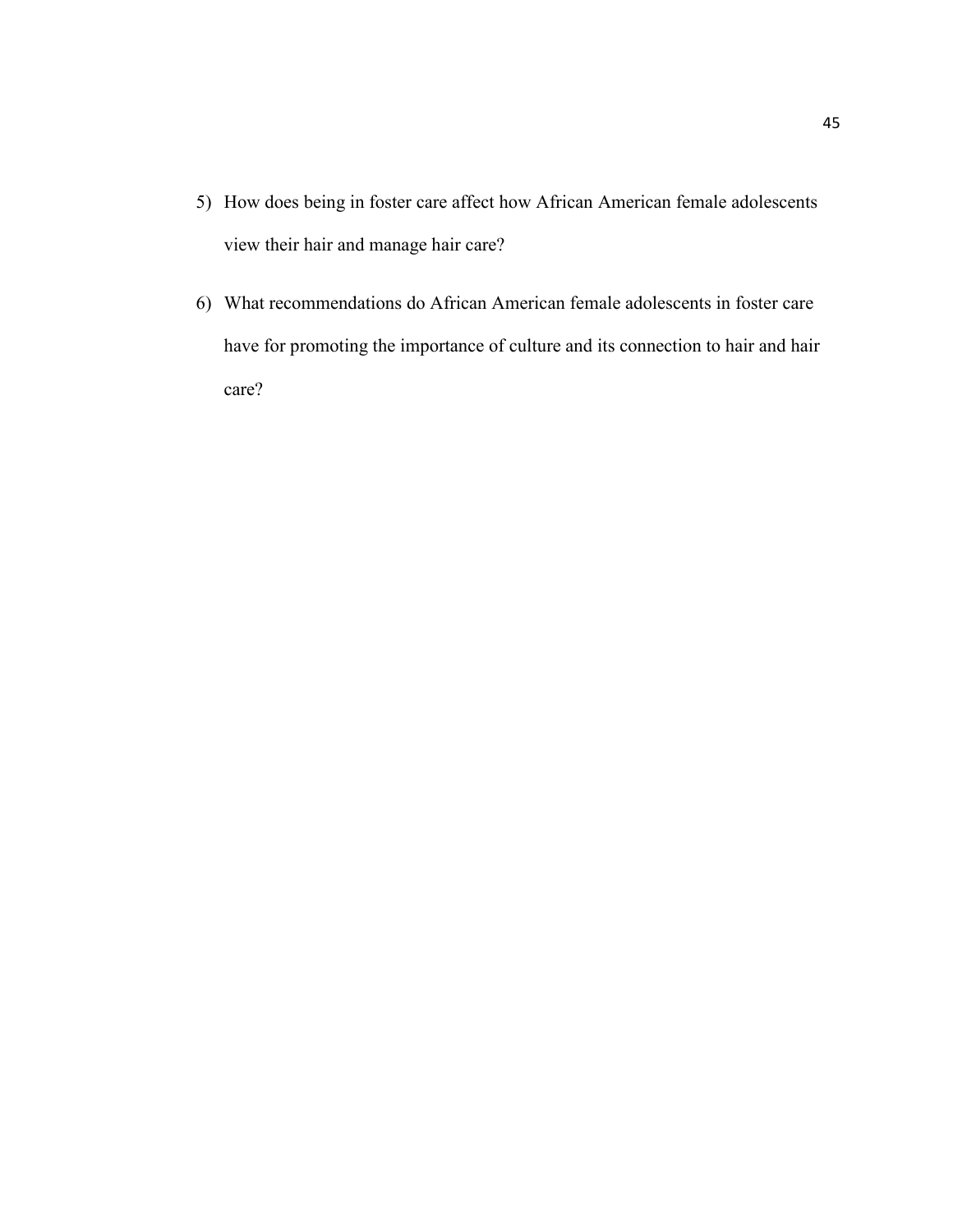# **Chapter III: Methods**

#### **Research Design**

This exploratory study used grounded theory to examine the relationship of hair and hair care, with self-concept and self-esteem among African American female adolescents in foster care. This study attempted to understand the hair care experiences of African American female adolescents in foster care, how hair influences sense of self and self-esteem, how racial socialization shapes perception regarding hair, and how the child welfare system can support the importance of hair and hair care. Grounded theory is a useful method when there is little or no knowledge in a particular area. It is also useful when attempting to understand how people define and experience situations within a particular context/setting. There is very little information available that explores the hair care experiences of African American female adolescents in foster care. The racial socialization literature suggests that African American female adolescents may encounter situations that influence/shape their perception of hair/hair care and how they view themselves. This study investigated the unique experiences of African American female adolescents in foster care and how they experience hair/hair care within this particular setting. This qualitative study used purposive sampling and individual interviews to explore perceptions of hair and hair care among African American female adolescents in foster care.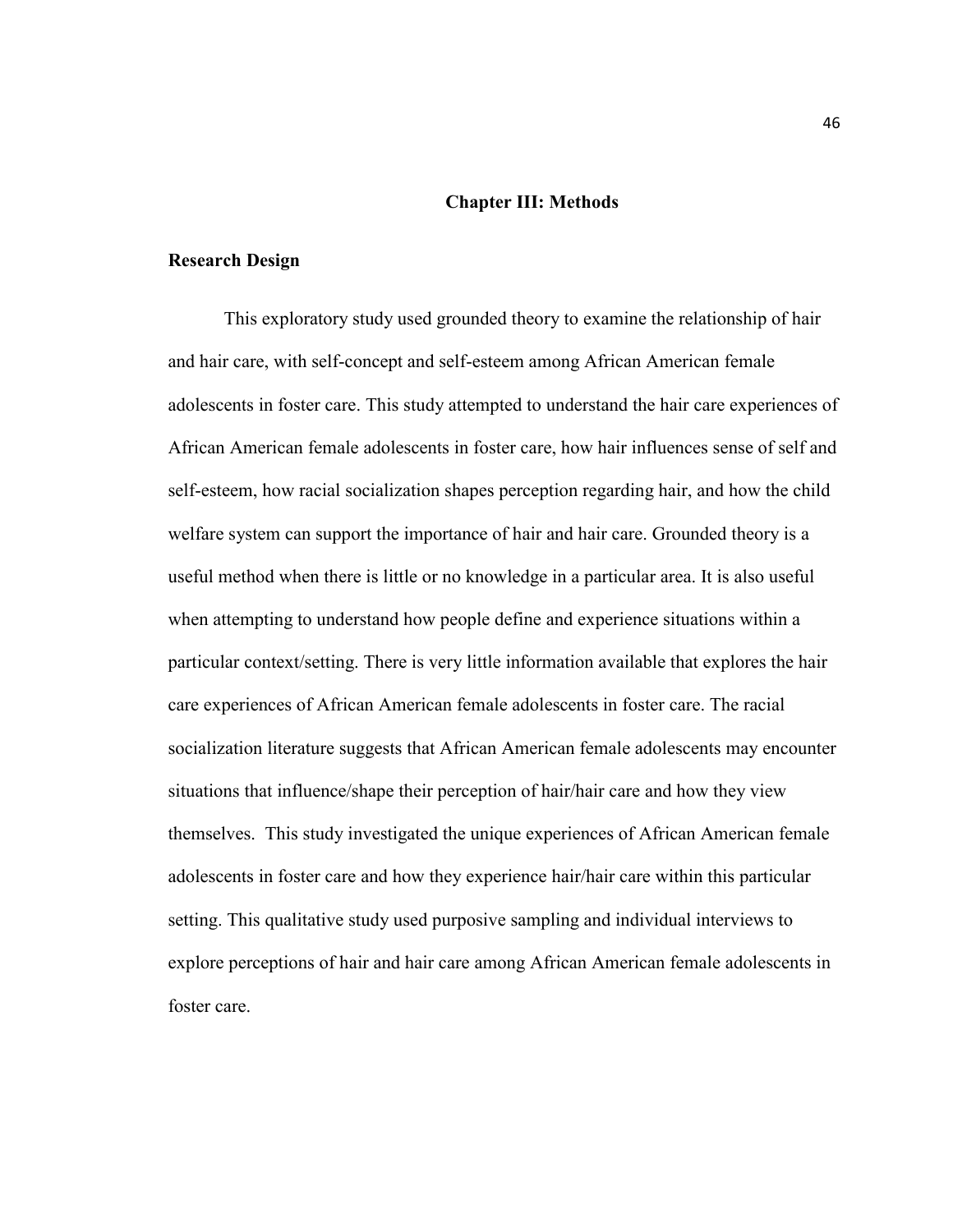# **Sample**

Study participants included 11 female adolescents who self-identified as African American. Given the complexities among other ethnics groups within the Black race who have immigrated to the United States, this study was interested in capturing the experiences of United States born African Americans. It was important to consider the specific experiences of African American females within the context of the historical perceptions of African American females and hair in America. Participants included females ranging in ages from 13-17, who were under guardianship of the Department of Human Services (DHS), and had been involved with DHS for at least one year. This age population was targeted given that developmentally this is the stage where identity development blossoms and adolescents can encounter challenges as they attempt to establish a sense of self.

## **Sampling and Recruitment**

This study used a purposive sampling method. This study was conducted in a metropolitan city that is predominately White, with a small percentage of African Americans. Multnomah County was targeted for sample recruitment because it is the home of a large proportion of African Americans. This study was interested in understanding a broad range of experiences of African American female adolescents in foster care, including the experiences of African American female adolescents residing in various settings such as relative and non-relative placements, non African-American care providers placements, residential care, and group homes. This study was also interested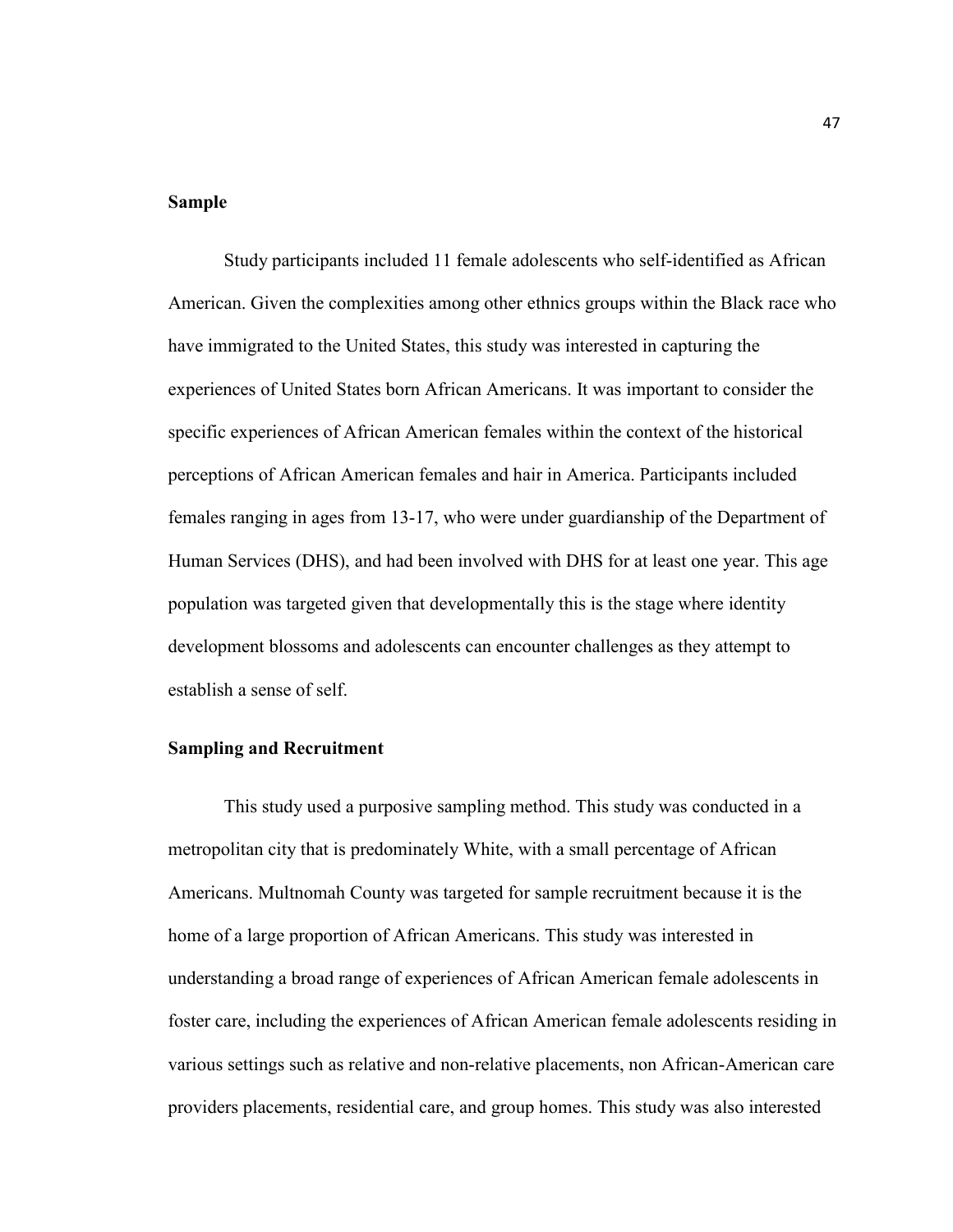in recruiting participants who were closely connected to the African American community (i.e. involved with community-based activities/organization, culturally specific services, etc.), and who were not closely connected to the community. The plan was to recruit youth from a variety of lived experiences to ensure participants with different experiences were included. This study collaborated with DHS to enroll participants.

Various recruitment strategies were implemented over a period of 4 months. The researcher met with a representative from the DHS research committee to discuss recruitment strategies within the agency. The representative served as a point of contact throughout the study and sent a detailed e-mail, drafted by the researcher, to the DHS listserv (including DHS staff, caseworkers, and community partners) to assist with recruitment. Information detailing the study was shared with DHS caseworkers/staff through a flier distributed via e-mail. The researcher's telephone number and e-mail were included on the flyer so that DHS staff/caseworkers could contact the researcher regarding potential participants. The researcher communicated with caseworkers via email and telephone about potential participants, and then determined whether the caseworker would contact the youth regarding participating in the study, or the researcher would be provided with the youth's contact information to discuss participation in the study. The researcher explained the study and reviewed the informed consent (see Appendix A) with the youth, and obtained assent from the youth and legal consent from the caseworker. The researcher coordinated with the youth or care provider to schedule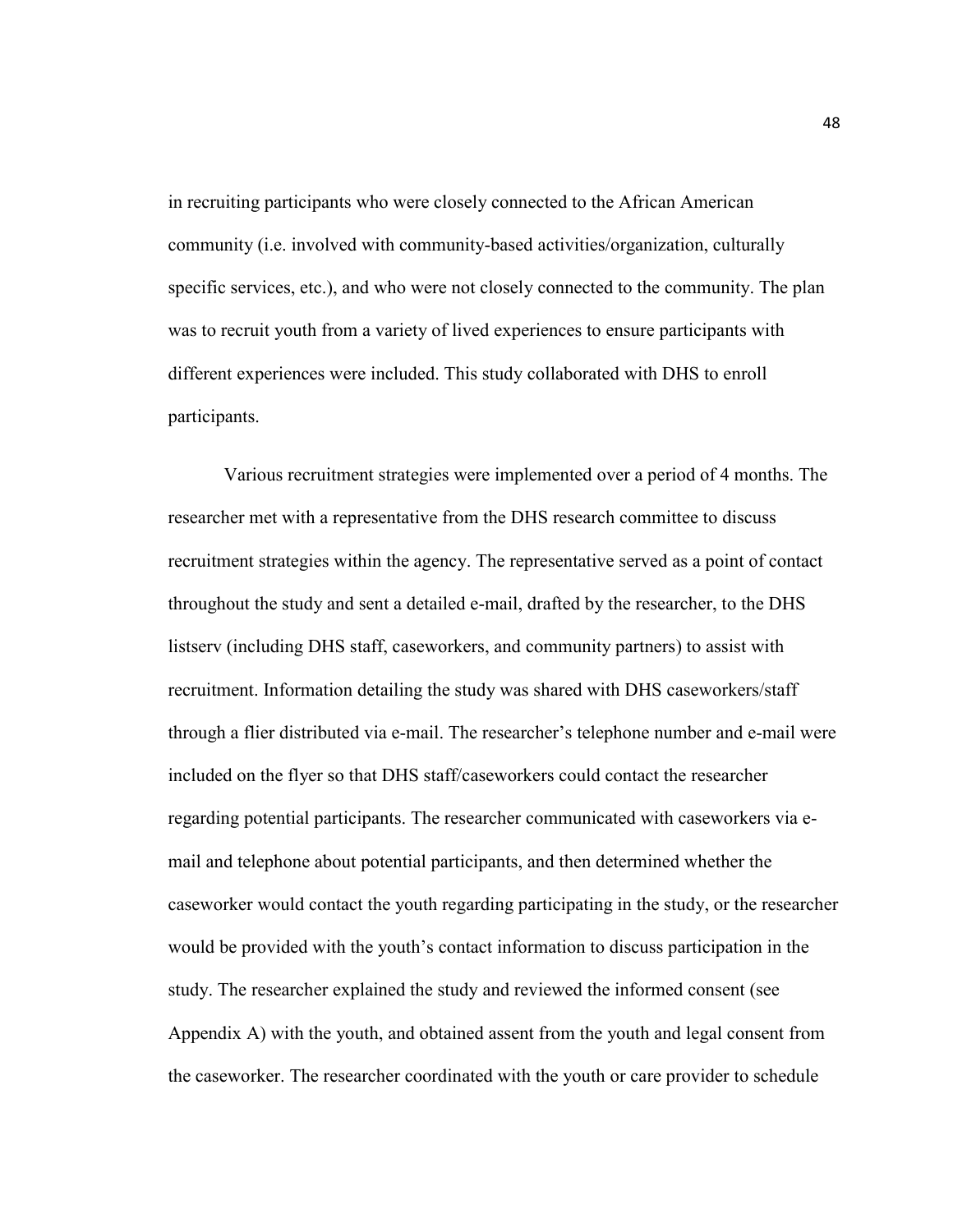the interview and determined a place to meet. During the recruitment phase, the researcher created a specific voice message that provided instructions (requesting name, contact information, and best time to return phone call) for those who called inquiring about the study.

 The researcher used a variety of outreach techniques such as networking with youth based agencies/organizations, and members of the African American community. Initially an e-mail that included the flier was sent to community members who worked for organizations that served the target population, or to individuals who worked closely with the target population. Fliers were also given to community members to post at their employment, and they were also asked to make announcements regarding the study. This strategy was used to share information regarding the study and inform the community of the need to recruit study participants.

The study was explained to participants using clear and plain language. The assent form was read out loud for participants. The researcher asked questions after the assent form was reviewed in order to assess the participant's understanding of the study and to clarify any questions or concerns. After acknowledgment of understanding, the participant was invited to sign the assent form. The participant was informed that she could withdrawal from the study at any time. The study was approved by the PSU Institutional Review Board (IRB) and the DHS Child Welfare Research Office.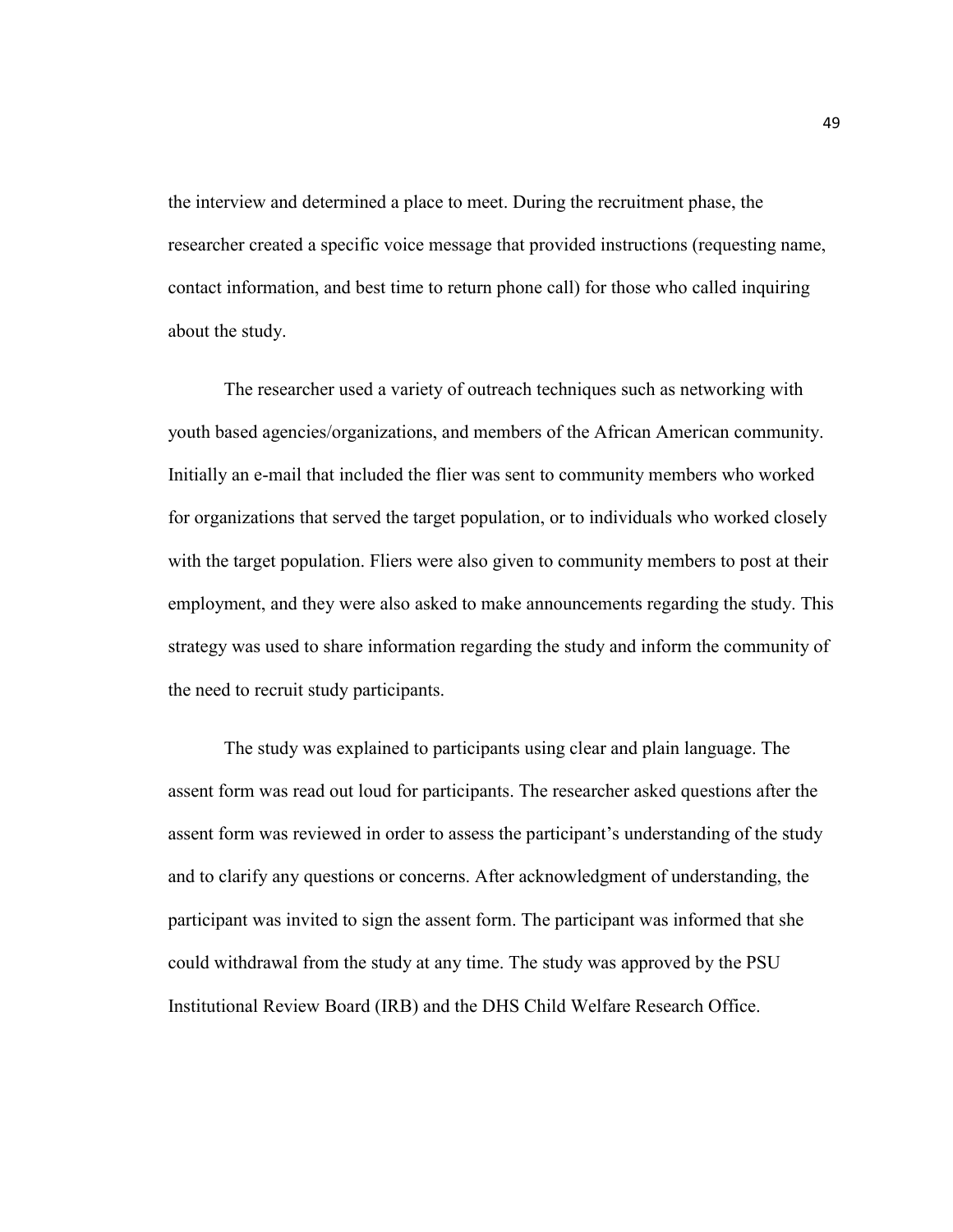# **Data Collection**

 Individual interviews (see Appendix B for interview guide) and questionnaires were used to explore the research questions. A demographic questionnaire (see Appendix C) was administered that included specific questions regarding age, race/ethnicity, foster care experiences (i.e. length of stay in foster care, amount of time at current placement, number of placements, etc.), and hair care experiences (i.e. type/style of hair, products, and hair care). If the participant had questions regarding the questionnaire, the researcher attempted to clarify and ensure the participant understood the questionnaire. This questionnaire was administered prior to starting the interview. The entire session was audiotaped. Interviews were conducted in a location that was most convenient for participants, such as in the home, library, or at the mall. The interview began by asking the participant to engage in an experiential activity. All, but one of the participants declined to participate in the activity. The activity asked the participant to create a collage using photos and word clippings from magazines. A variety of magazines, paper, scissors, markers, and a glue stick will be provided, and the participant was asked to use the clippings to describe herself and her hair. The participant was informed that the collage would help to create a visual representation of her thoughts, ideas, beliefs, and perceptions regarding hair. The purpose of this activity was to serve as an introduction to the topics of hair and hair care (which can be a very sensitive topic for African Americans). The researcher allowed the participant to complete the collage without asking any questions, unless a question was posed by the participant. This approach was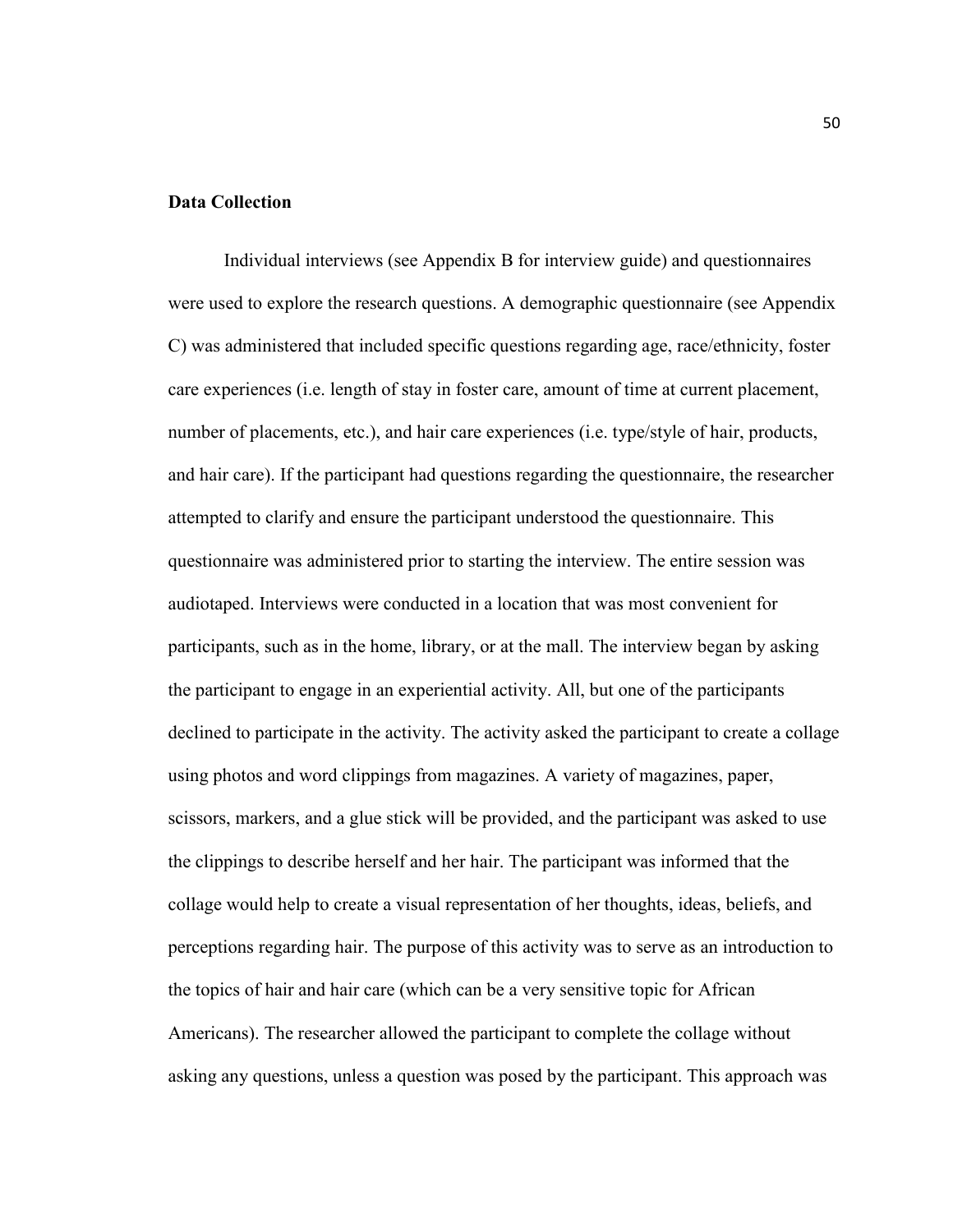used to minimize any influence on the youth's perceptions/values and any disruption to the flow of the activity. The researcher asked the participant to discuss the collage and what it meant to the participant (i.e. why the participant selected the photos/words, what the collage says about the participants' thoughts of her own hair, etc.). Following the discussion regarding the collage, the researcher transitioned to the interview.

 The researcher transitioned into the semi structured interview; using questions developed in the interview guide. The interview followed the participant's lead, driving the direction of the interview. The interview guide included specific questions regarding identity, ethnicity, hair, socialization, and foster care, and allowed for follow up questions based on each participant's responses. The interview was audio taped and permission to record was obtained from each participant.

## **Data Analysis**

The qualitative data was analyzed based on the methodology of grounded theory. This methodology assisted the researcher in analyzing the lived experiences of African American female adolescents in foster care. Through grounded theory, the researcher attempted to unearth a theory that would explain the relationship between hair/hair care and its influence on self-concept and self-esteem among African American female adolescents in foster care. Using grounded theory, facilitated the researcher's understanding of the varied experiences of African American female adolescents in foster care, based on factors such as socialization messages, placement, connection to biological family, community, culture, and other important factors that emerged through the process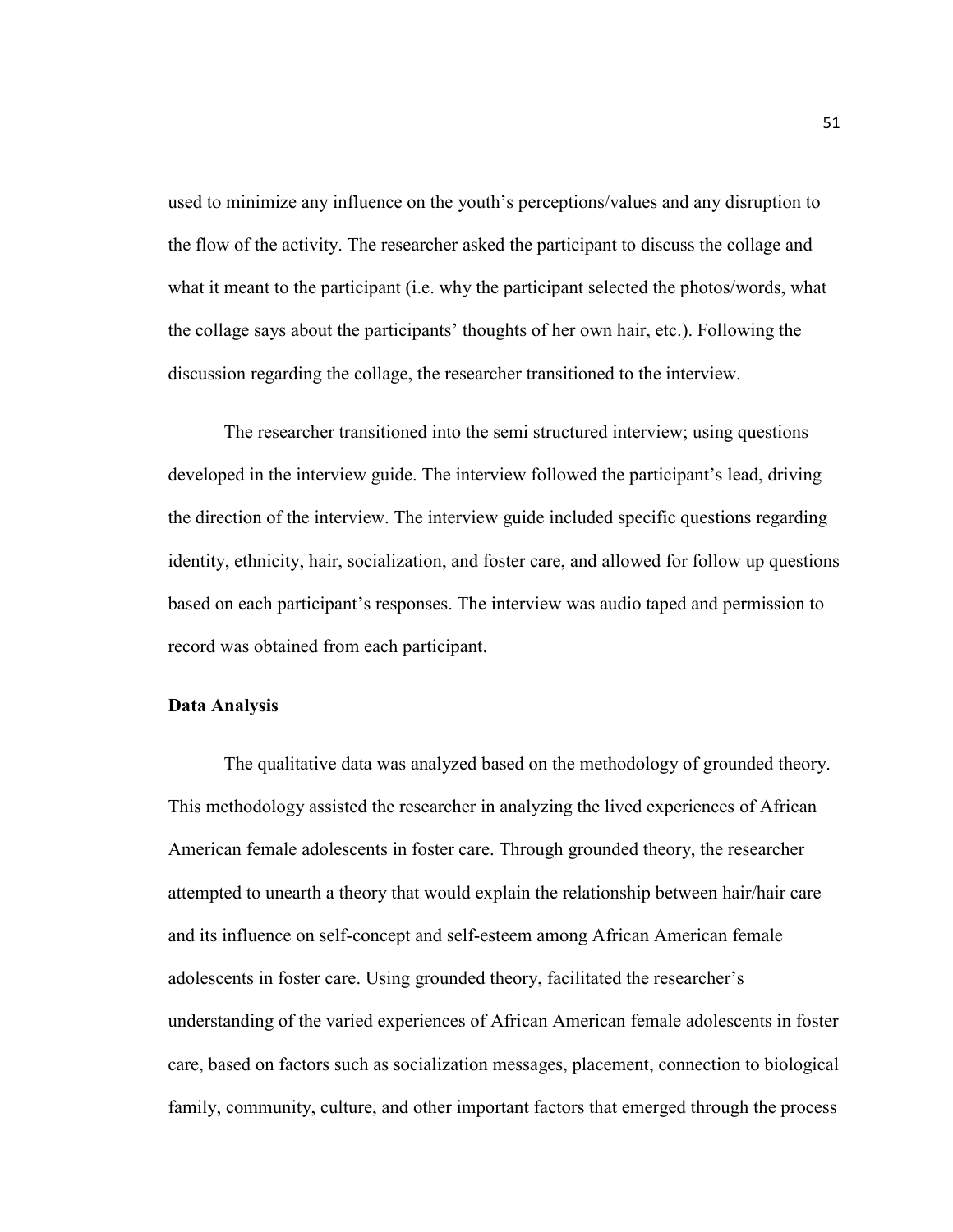of data analysis. The participants were encouraged to tell their story regarding their hair/hair care experiences and how these experiences were impacted by their involvement with the child welfare system. Participants were provided the opportunity to reflect on how these hair/hair care experiences might influence their sense of self, self-esteem, or discuss whether they believed there was an association between these concepts. The formulation of theory was instrumental in providing an understanding of hair/hair care and its impact on sense of self and self-esteem among African American female adolescents in foster care. It was instrumental in helping to develop standards of practice and policy within the child welfare system.

Techniques developed by Strauss and Corbin (1998) were used to analyze the data. Open coding was used to identify as many categories as possible, then related categories were grouped by themes. Each interview was transcribed and analyzed individually for specific information, then the categories were compared to assess similarities pertaining to specific phenomena and grouped based on similarities. The researcher also made notation of participants' affect and non-verbal body language during the interviews. Memos and journals were used to assist the researcher in capturing the researcher's responses and reactions to the information. The journal was used to track general themes that emerged during each interview. Memos helped with identifying shifts in the data or content, and noting relationships between categories. As the questions developed in the interview guide moved from general to specific, the next level of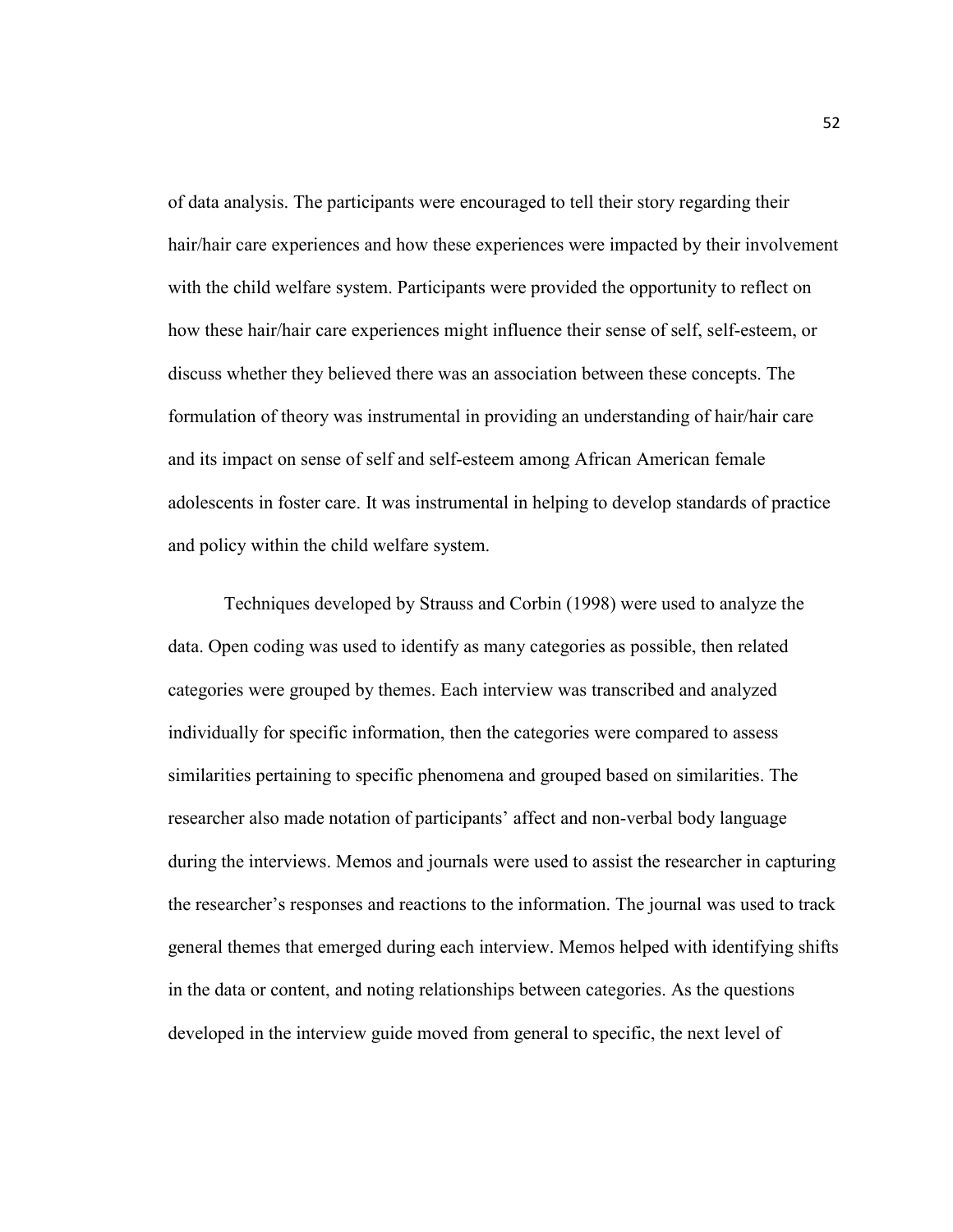analysis occurred. This included reviewing the initial categories that emerged through open coding and linking them to subcategories that were related.

The final stage of data analysis included selective coding, which consisted of validating the relationship between main categories and integrating the empirical data to help construct a theory. The researcher also ensured saturation of the data occurred and that no new information, categories, or themes emerged within the study. Member checking was utilized to ensure accuracy of participants' experiences. Participants' quotes that highlighted various themes were used to illustrate the data and structure the presentation of qualitative findings.

# **Pilot Test**

A pilot study was conducted to make sure the assent form and interview questions were understandable; to examine whether the interview questions would lead participants to answer the research questions as intended; to test the experiential activity for feasibility and effectiveness; and to gain participant's feedback about the process. Pilot test findings were used to make necessary revisions to the assent and interview protocols and interview questions. The interview process and questions were piloted with 3 African American adolescents/young adults, who were known to the researcher and willing to participate. The first pilot participant was a 15 year old female without any experience in foster care, the second pilot participant was a 13 year old female who was currently in foster care, and the last pilot participant was a 21 year old female with prior experience in foster care. Only one of the participants was representative of the targeted sample,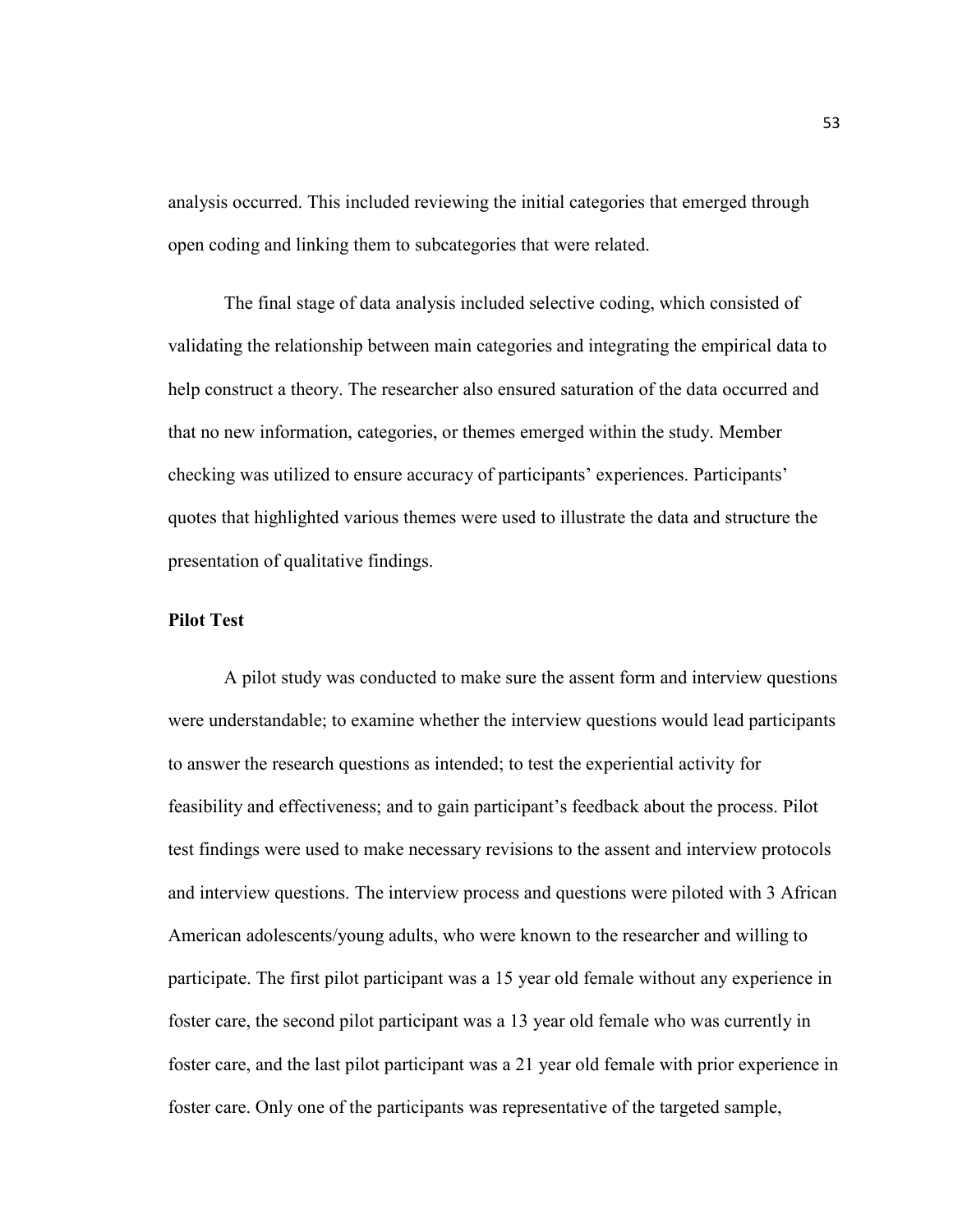however it was beneficial to gain feedback from a variety of sources, including a female who had exited foster care and could reflect on interview questions that would most effectively facilitate discussion with a younger youth in care. The participants were asked to reflect on their hair/hair care experiences as an African American female. The entire study protocol was piloted, but specific focus was given to reviewing the assent form, a selection of questions contained in the interview guide, and the experiential activity. Prior to beginning the pilot, the researcher explained to participants that their feedback was important for improving the study. Pilot participants were informed that they would be asked questions about the process and invited to provide feedback. The researcher asked pilot participants to provide feedback regarding their understanding of the study as described in the assent, their understanding of selected questions, including whether the questions are clear and understandable, and whether the experiential activity was effective. The researcher incorporated feedback from the pilot study to make revisions to the study procedures prior to obtaining IRB approval and beginning the actual study. Data gathered from pilot study participants were not incorporated within the study findings.

Pilot participants were asked for permission to record the interview for the purposes of critiquing the researcher's process of conducting the interview, sequence of interview questions, and revising any question that appeared confusing or needed clarification. Pilot participants were asked to choose a location to conduct the interview that was most comfortable for them. One interview occurred at a pizza shop near the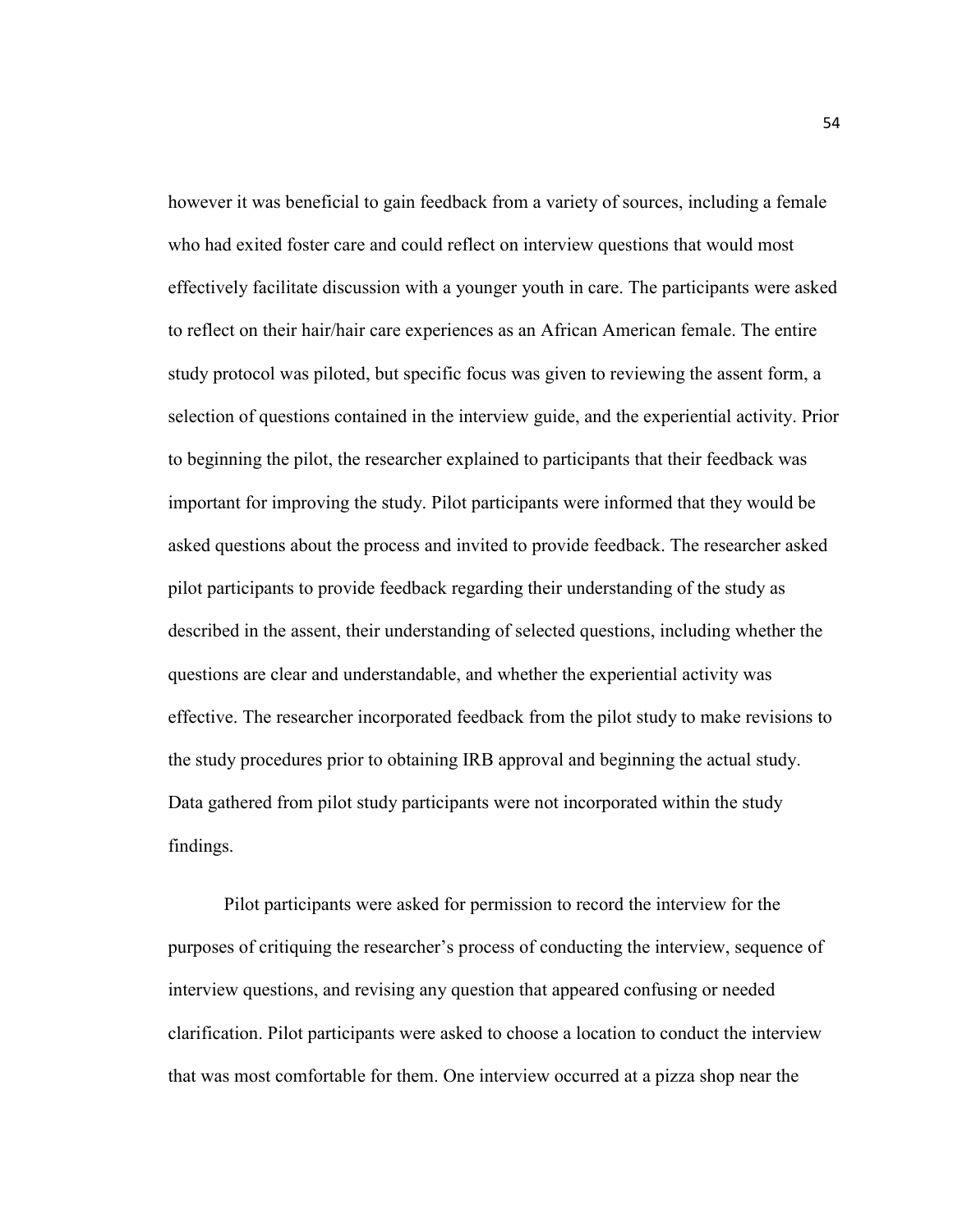participant's home and the other two interviews occurred in the home. The interview included selected questions from the interview guide. The entire process took an hour to 90 minutes, with the longer interview consisting of review of assent, MEIM measure, experiential activity, and interview.

Overall, each participant reported enjoying the opportunity to be able to talk about her hair and hair care experiences. The interview questions seemed to elicit answers that addressed the research questions. None of the participants reported feeling uncomfortable with any of the questions. However, the young adult provided feedback that adolescent participants may not be as forthcoming about questions that asked them to discuss negative remarks, feedback, or experiences regarding hair. All the participants reported hair was important and noted they did not have a lot of conversations about hair and wished they had opportunities to talk about hair more often. Both of the adolescents reported they liked the experiential activity. The researcher observed the collage to be a visual representation of the participant's perception of hair based on participant's responses to interview questions. Participants with experience with foster care reported they never had a conversation with their caseworker regarding hair or hair care needs.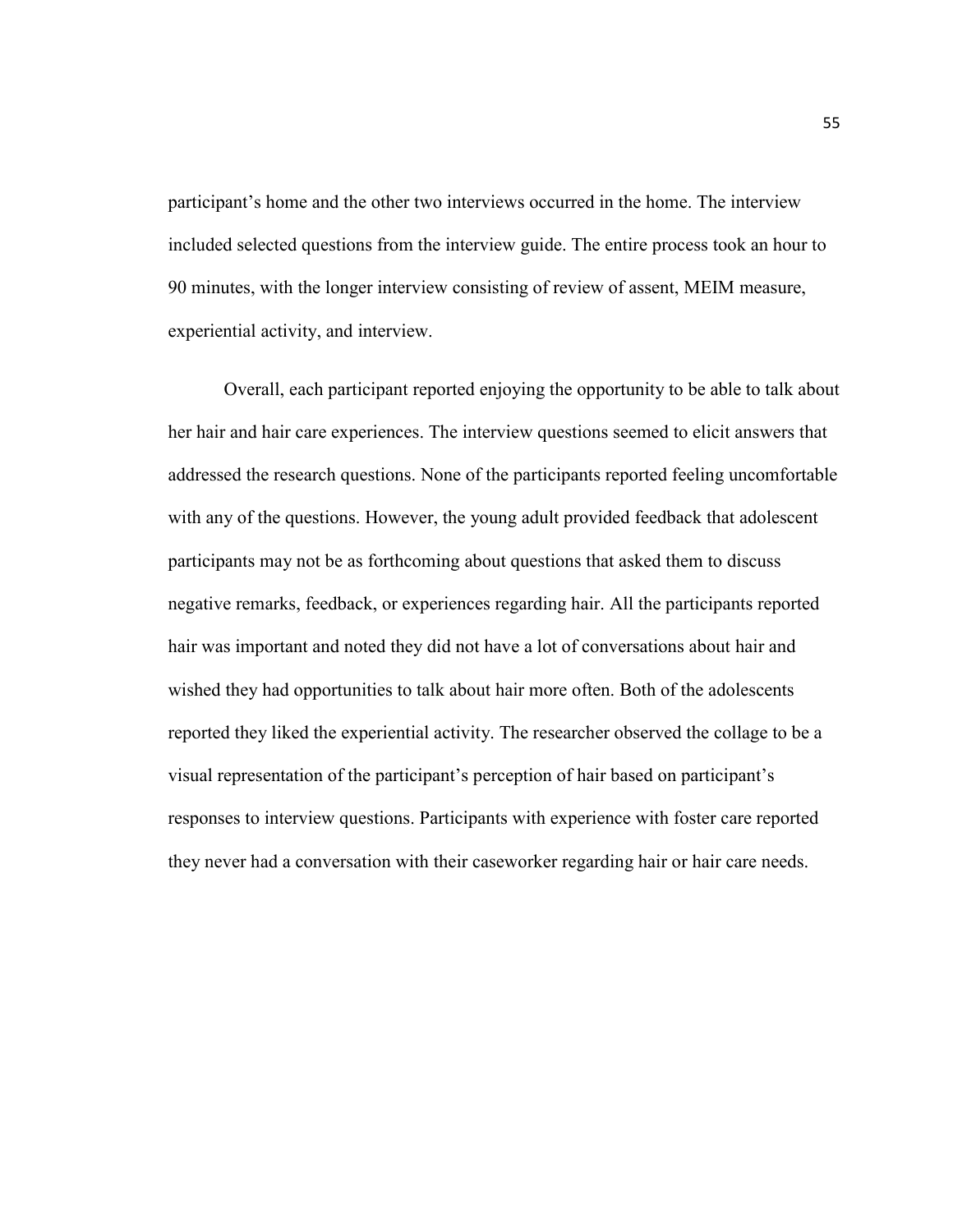### **Chapter IV: Results**

#### **Participants Profiles**

 There were a total of 11 participants, ranging in age from 13-17. Placement types included relative, non-relative, and adoptive. At the time of the interviews, participants reported being in foster care from one to 17 years, ranging from one to 14 placements. Participants described their hair texture as thick, soft, nappy, and curly. All participants reported having contact with biological family members including parents, grandparents, siblings, and extended family members. Some had frequent contact, including regular visits, while some had limited contact via telephone. Most of the participants reported being involved in activities such as gymnastics, basketball, dance, and cheerleading. They also noted involvement with church and/or community based activities such as Delta Gems, Self-Enhancement Incorporated (SEI), Black student union, and girl scouts. The following paragraphs provide a general description of each participant.

**Participant 1** was 13 years old and in the 8<sup>th</sup> grade. She had been in foster care for about a year and had four placements, including a group home. At the time of our interview, she had been in a non-relative foster home for three months, with regular contact with family members that include supervised and unsupervised visits. She described her hair texture as really curly.

**Participant 2** was 17 years old and in the 12<sup>th</sup> grade. She had been in foster care for 15 years, including seven placements. At the time of our interview, she had been in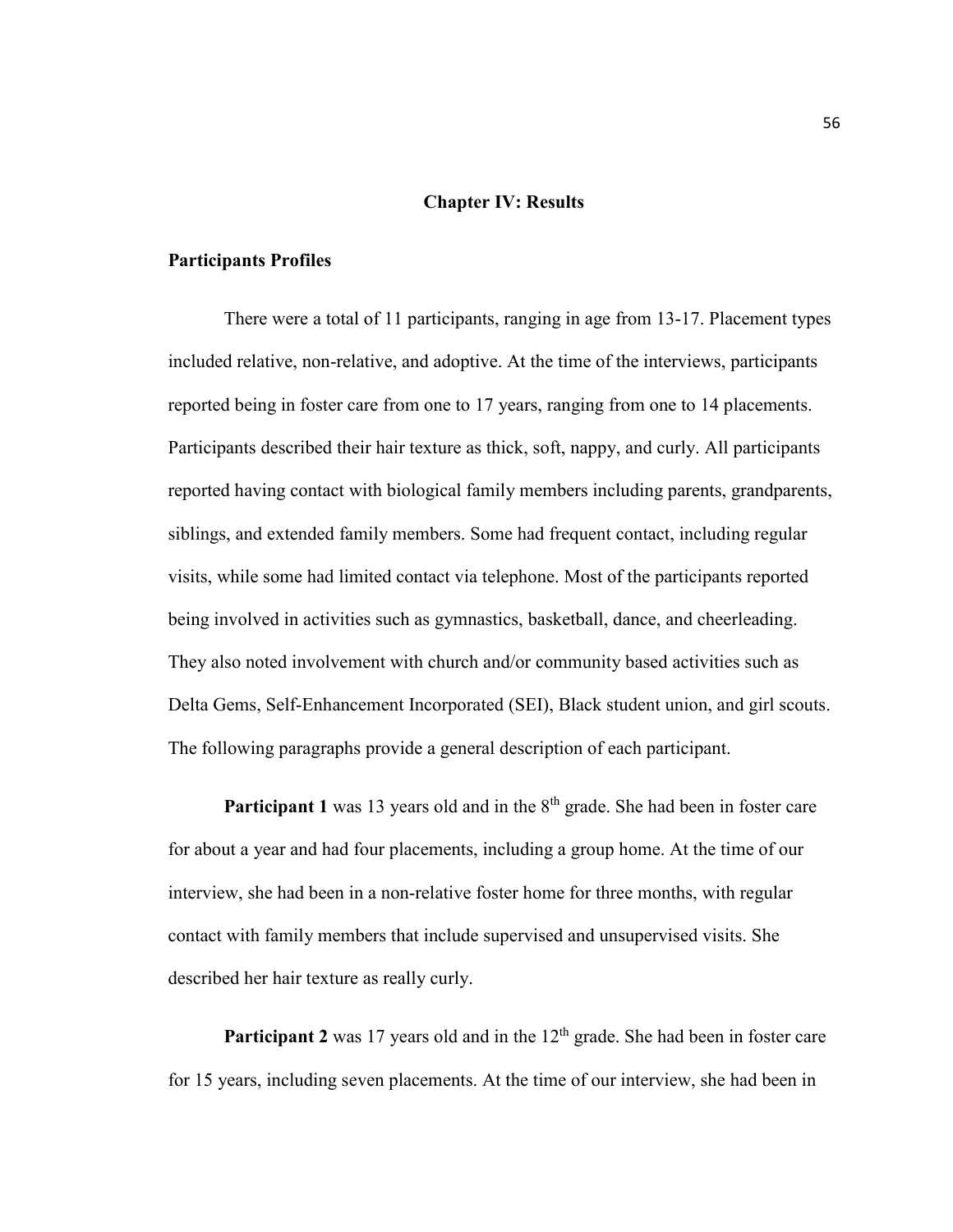the same non-relative foster home for 11 years, with regular contact with family members that include supervised and unsupervised visits. She described the texture of her hair as thick and curly.

**Participant 3** was 15 years old and in the 10<sup>th</sup> grade. She had been in foster care for four years, including four placements. At the time of our interview, she had been in a kinship placement, with regular contact with her mother. Her prior placements were nonrelative placements. She described the texture of her hair as curly and nappy.

**Participant 4** was 17 years old and graduated from high school. She had been in foster care for 17 years and had just two placements. At the time of our interview, she had been in a non-relative home for 17 years. She is employed and has contact with family members. She described the texture of her hair as curly and thick.

**Participant 5** was 14 years old and in the 9<sup>th</sup> grade. She had been in foster care for 11 years and had 14 placements. At the time of our interview, she had been in a nonrelative home for six months, with regular contact with family members that include unsupervised visits. She described the texture of her hair as soft and curly.

**Participant 6** was 16 years old and in the 11<sup>th</sup> grade. She had been in foster care for 14 years and had two placements. At the time of our interview, she had been in a nonrelative home for six months, with recent supervised visits with her mother. She has a sibling who resided in the same home. She maintained contact with her former foster sister. She described the texture of her hair as curly.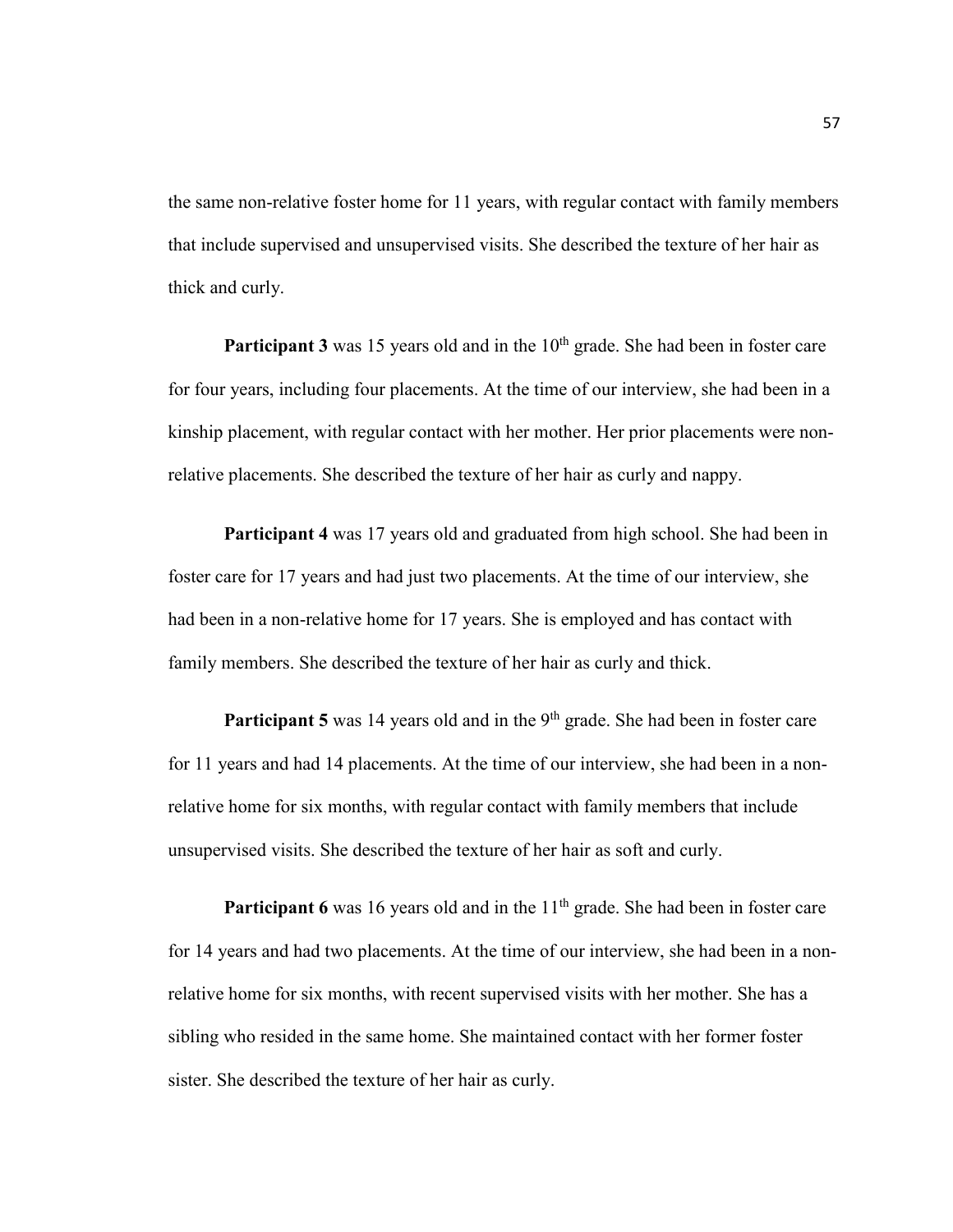**Participant 7** was 13 years old and in the  $7<sup>th</sup>$  grade. She had been in foster care for 10 years, including seven placements. At the time of our interview, she had been in an adoptive home for four years, with unsupervised contact with family members. She has a sibling who resided in the same home. She described the texture of her hair as rough and soft at times.

**Participant 8** was 13 years old and in the 8<sup>th</sup> grade. She had been in foster care for six years and had one placement. At the time of our interview, she had been in a relative home, with contact with her mother. She has siblings who resided in the same home. She described the texture of her hair as soft.

**Participant 9** was 13 years old and in the 8 the grade. She had been in foster care for six years and had one placement. At the time of our interview, she had been in a relative home, with contact with her mother. She has siblings who resided in the same home. She described the texture of her hair as stiff.

**Participant 10** was 15 years old and in the 10<sup>th</sup> grade. She had been in foster care for six years and had one placement. At the time of our interview, she had been in a relative home, with contact with her mother. She has siblings who resided in the same home. She described the texture of her hair as soft and thick.

**Participant 11** was 16 years old and in the 11<sup>th</sup> grade. She had been in foster care for eight years, including four placements. At the time of our interview, she had been in a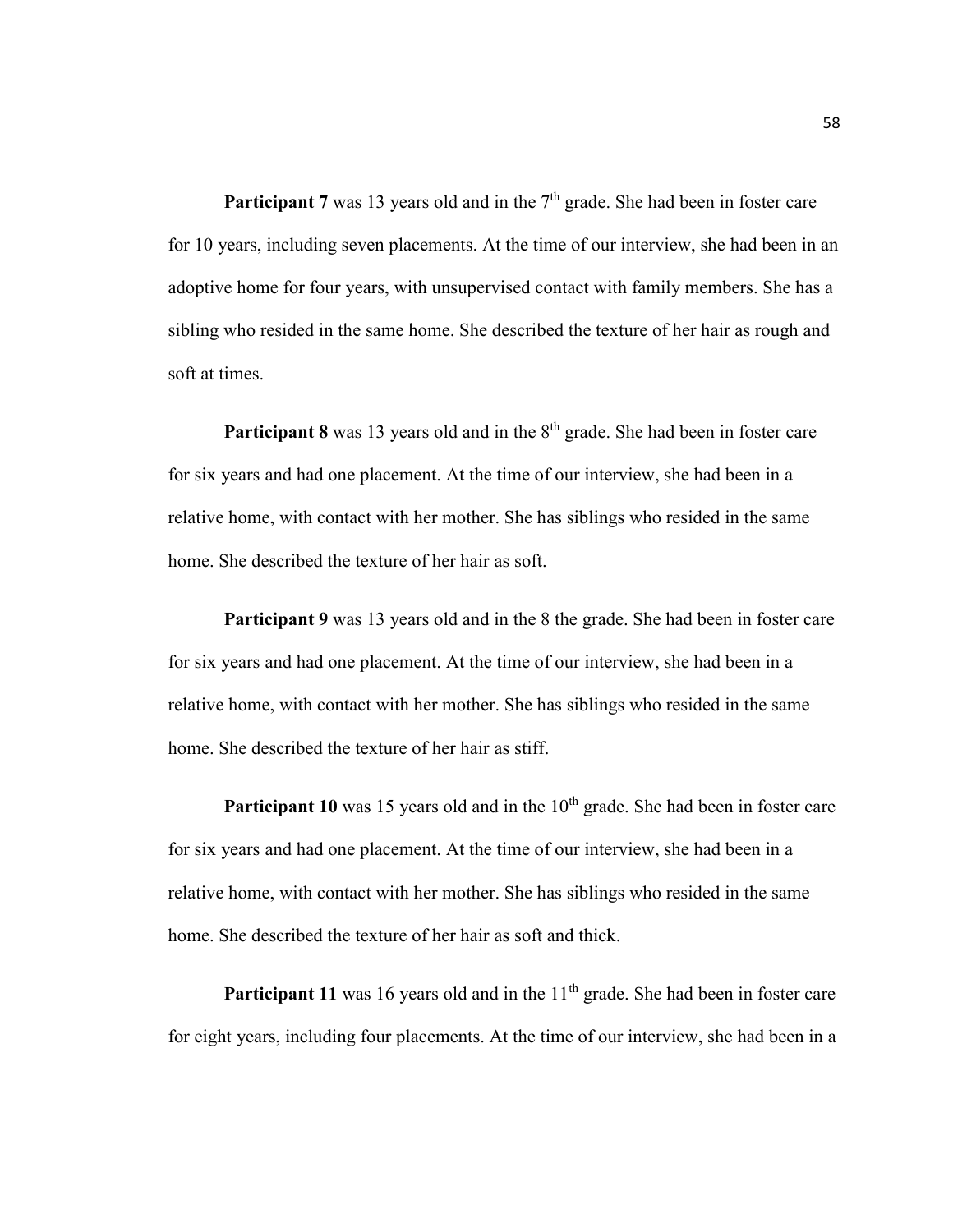non-relative foster home for 10 months, with supervised contact with family members. She described the texture of her has as medium course.

# **Researcher's Positioning**

I am an African American woman born and raised in Portland, OR. I have worked extensively within the African American community in Portland, primarily with youth. I am aware that being an African American woman from the community may provide an "insider" perspective. I used member checking and triangulation of interviews, to ensure the validity and trustworthiness of the data collected. Member checking allowed me to ensure the data gathered contained accurate information. Triangulation allowed me to compare themes related to hair/ hair care and ensure the themes reflected the experiences of African American female adolescents in foster care. In addition I used a journal to document my thoughts and reflections throughout the research process.

Overall, it is my perspective that my position as an African American female researcher was beneficial to this study. Hair and hair care within the African American community is a sensitive topic that people may be reluctant to discuss openly and honestly. During the interview process, I found that all participants were willing to discuss their experiences and seemed comfortable engaging in a conversation about hair. Throughout the process I wore my hair in braids or a natural afro puff. I questioned whether my natural hair and style selection would impact a participant's reaction to me as the researcher, thus affecting the data. I was particularly concerned that participants would be hesitant to discuss their views on natural hair or censor the discussion as a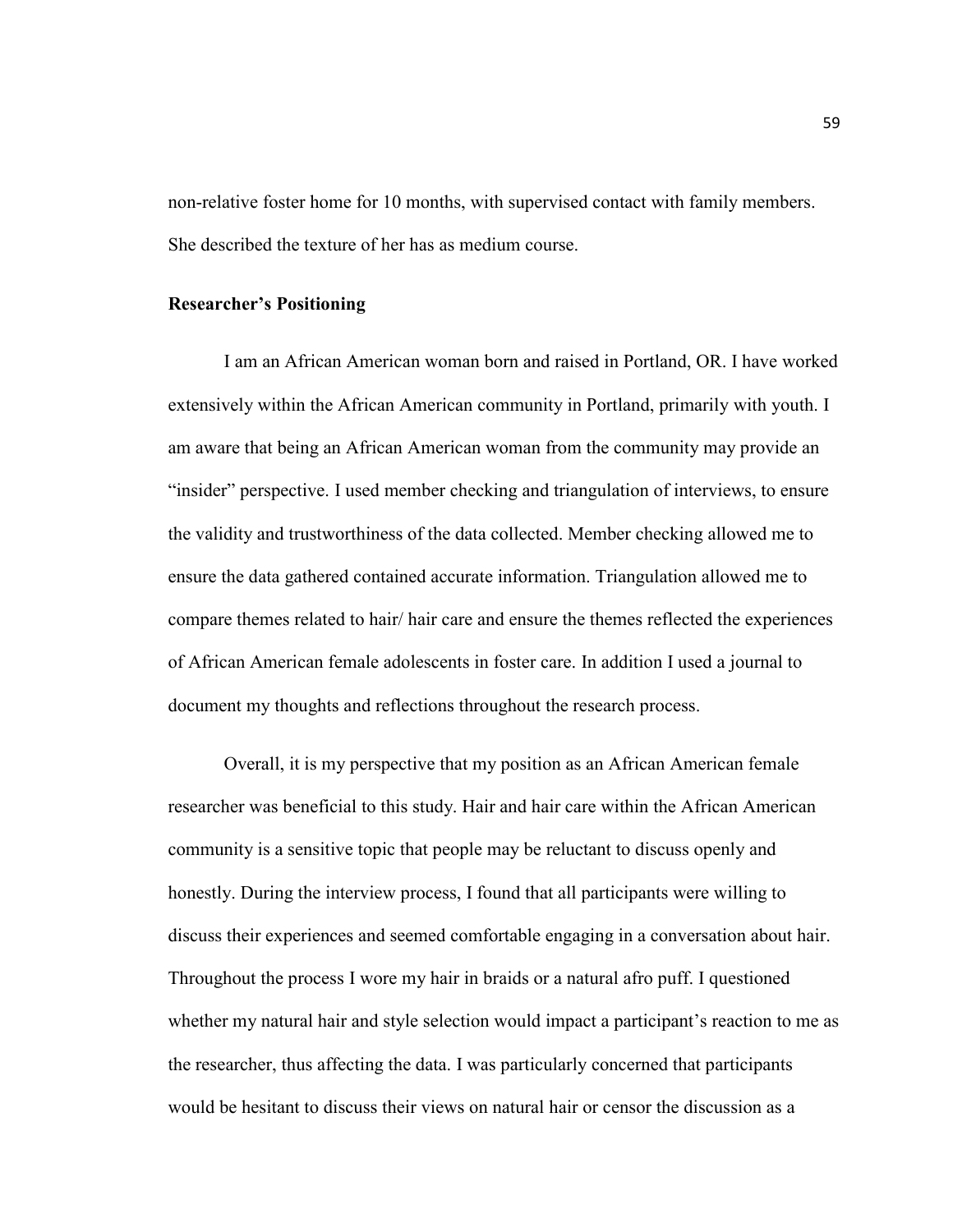result of my hair selection. I did not sense that any of the participants censored her discussion as a result of my appearance; for example, each participant spoke candidly about natural, chemically processed, and straightened hair.

 Many participants used a variety of cultural terms that only those knowledgeable about Black hair care would be aware of. For example, participants talked about being tender-headed, a term used when one is sensitive to one's hair being combed or braided. The term "bald-headed" also emerged, which is often used when one has little to no hair or as a demeaning/derogatory term. The term "hot mess" also was used, which is a prefix, and in reference to hair, referring to a person with hair that is highly unfavorable or undesirable. Although I had planned to be conscious of the use of cultural terms and attempted to have participants clarify the meaning of terms used during interviews, there were times I did not ask for an explanation of the meaning and made assumptions based on my cultural knowledge and understanding. As an African American female researcher, I gathered the participants also assumed my understanding of cultural terms, as clarification, explanations, and examples were not provided unless asked for. My nonverbal cues, such as head nodding, also possibly conveyed understanding.

 I believe my position as an African American female researcher allowed participants to feel like they could relate to me and there was an unspoken level of understanding. Throughout the interview process other sensitive issues arose. Some participants described situations where they experienced racism and addressed the complexity of colorism (light skin/dark skin) within the African American community.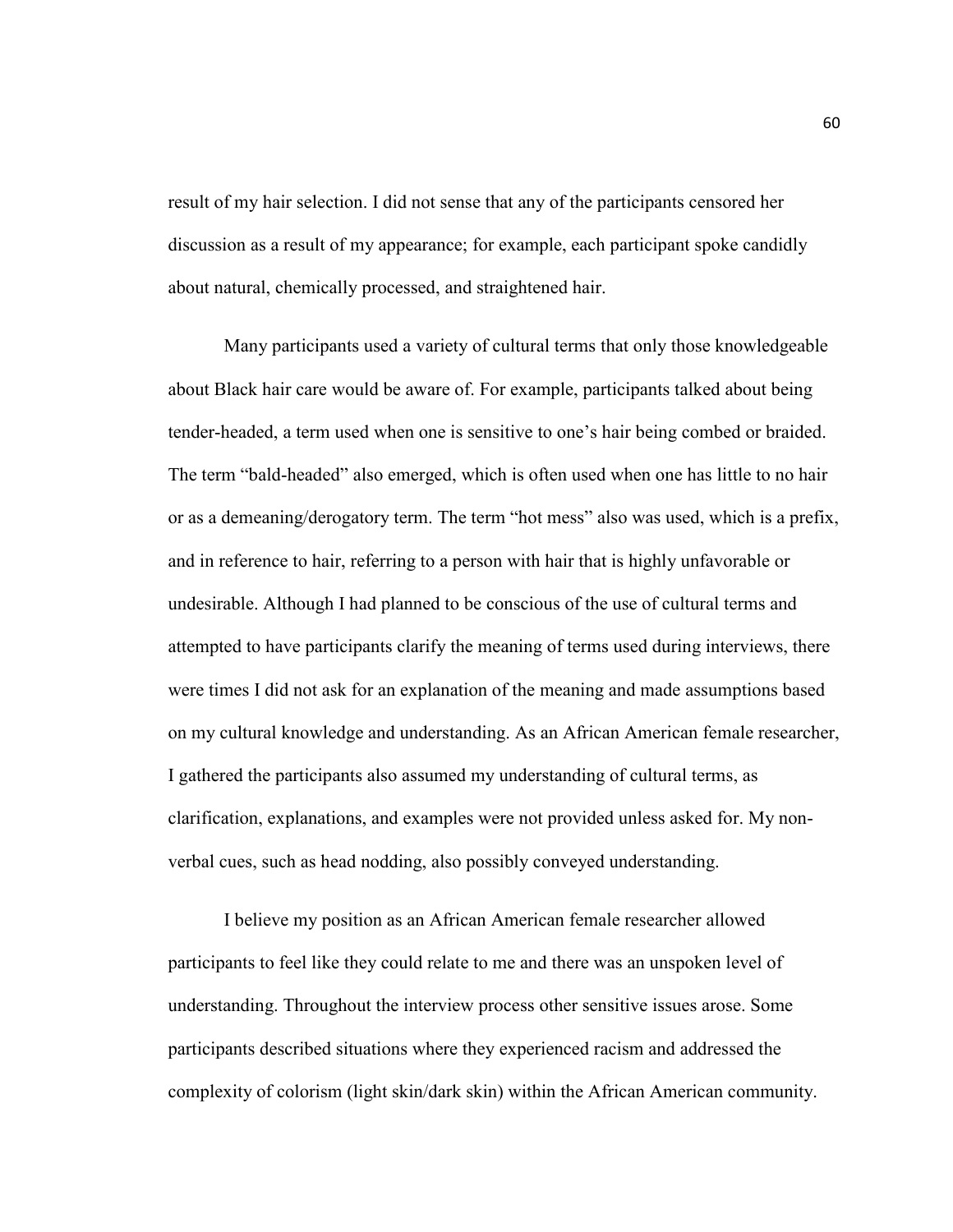These participants might not have addressed these topics had they not felt comfortable or assumed this researcher would not be able to relate to their experiences based on cultural differences. Their comments also illustrated how these experiences are linked to the topic of hair, and are unique to the African American experience.

#### **Interview Findings**

 Qualitative data from 11 individual interviews were coded and analyzed to examine each research question. Four major themes emerged from the data: hair care, perceptions of hair and identity as an African American female, societal influences on self-awareness, and influence of the foster care system. The results are organized based on the research questions and thematic categories.

# **Hair Care**

 The first research question investigated the hair care experiences of African American female adolescents in foster care. All participants were able to share stories regarding their hair care experiences, which are captured in the theme hair care. This theme explored how participants defined their hair and what they did to care for it. It also addresses participants' perceptions of their hair and unique findings related to hair care. Some categories highlight commonalities and differences among participants when it comes to hair care. These categories include knowledge, reflections on childhood, responsibility, maintenance, manageability, appreciation for uniqueness, and generational differences. These categories are interconnected, as many participants shared that their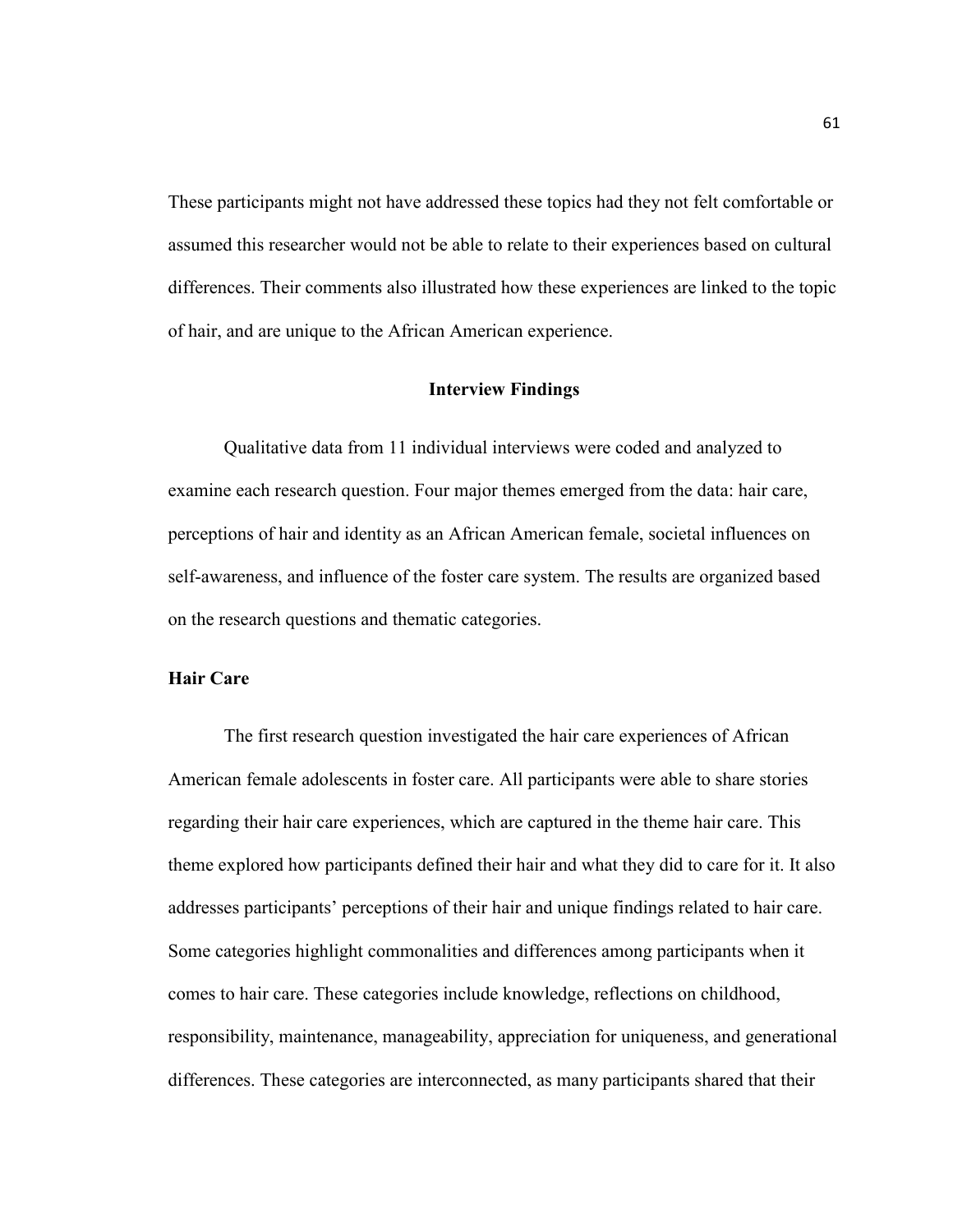knowledge of hair care came from family members and provided examples of this through reflections on childhood. Knowledge influenced many participants to start doing their own hair and become responsible for their hair care. Through this process, participants learned about maintenance and manageability, thus gaining a greater appreciation for their hair. Surprisingly, a few participants discussed different hair care approaches between themselves and their older care providers.

**Knowledge.** Many participants shared various ways they learned how to care for their hair. Some participants indicated they learned just by doing or observing. Participant 6 stated, "I just kind of learned how to do it, watching my older sisters." A second participant remarked, "I have a sister, and I played with her hair. Sometimes I braided her hair and stuff like that, that was mostly it. Her hair is softer than mine, which made it easier to play with. She did my hair, too" (participant 11). A third participant shared, "yes, she (grandmother) taught us different hair styles. When she would do my sister's hair, she would have us sit and watch. That is how I knew how to curl mine, and stuff" (participant 9). A fourth participant noted, "through history, and I look at other people's hair, and think, oh, maybe I should try that, or I just come up with some random idea and do it" (participant 7).

 Some participants also discussed things they did to their hair that were not healthy and how they implemented new practices after receiving advice from a family member or foster parent. Participant 6 stated, "I can't keep perming or dying it… yeah, because it will fall out. It is always my baby hair around my head that falls out, breaks." A second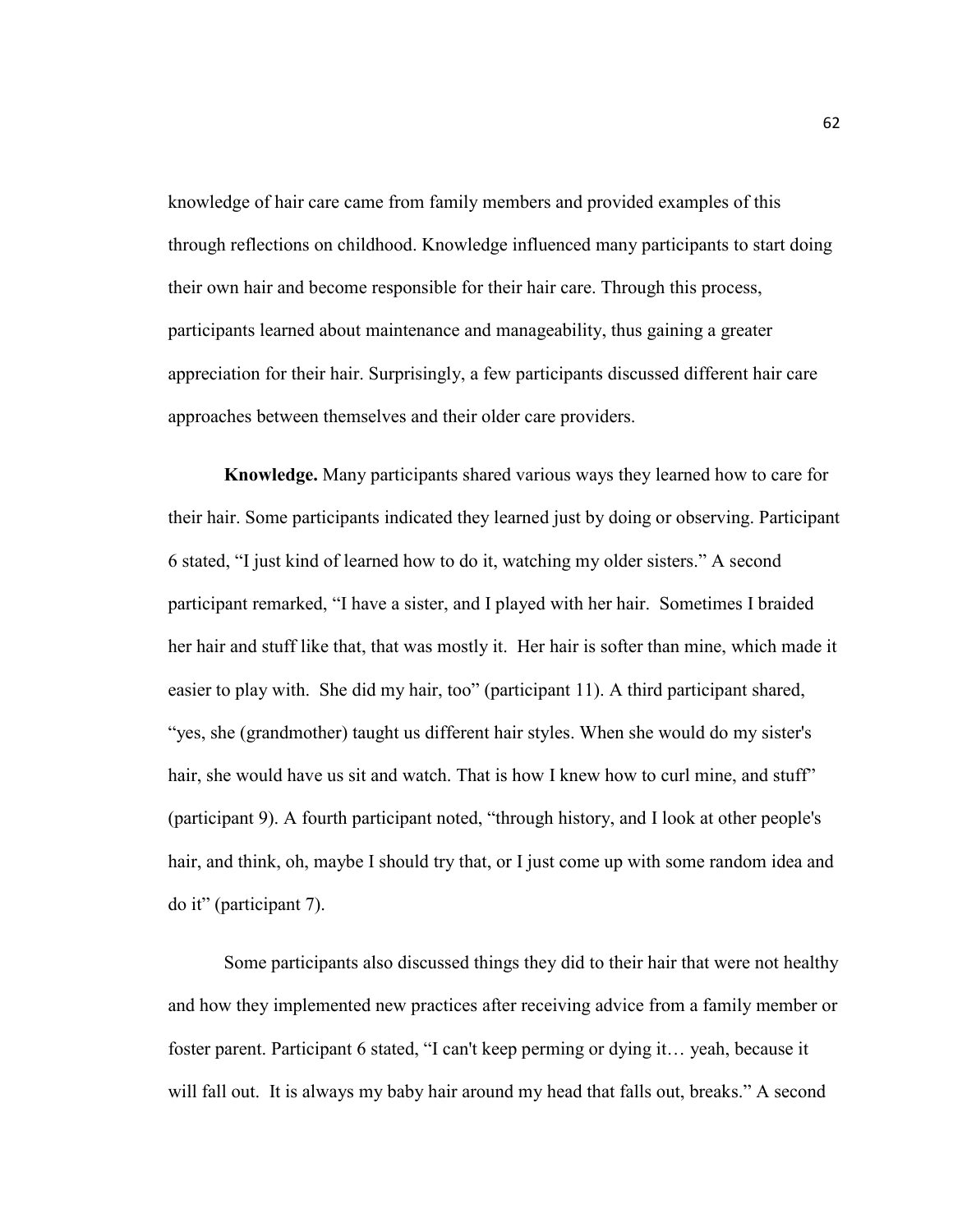participant remarked, "she (foster parent) taught me a lot of things, like putting oil in your hair and wearing a doo-rag. She doesn't know how to braid, so she just did twisties and put barrettes in it or something" (participant 7). She also shared, "she has taught me not to go in a pool without a cap if I am swimming or something, because it will break off my hair. Don't straighten it, because you will get split ends and your hair will start falling out" (participant 7).

 Participant 5 described the progress she has made since her foster parent taught her how to properly care for her hair. She explained, "I feel that I'm getting there. I used to flat iron my hair and put a lot of oils in it to get it really straight, and I was never really taught that that is not the way that it needed to be done. Then when I came here, she (foster parent) told me that is how your hair gets all sticking together and it doesn't flow. Then she taught me to just put a little bit of oil in it and it gets like this. So after she taught me the first few times, I have been doing it." Participants provided a variety of examples of how they learned about their hair and hair care. Most importantly, they seemed to have insight regarding hair care products and what they needed to do to properly care for their hair. Some participants also recalled early childhood hair care experiences that contributed to their knowledge of hair care.

**Reflections on Childhood**. Across the interviews some participants reflected on their childhood experiences prior to entering foster care. This included recalling early hair care memories. Some participants discussed specific hairstyles, their reactions to having to get their hair done when they were young, and the amount of time it took. For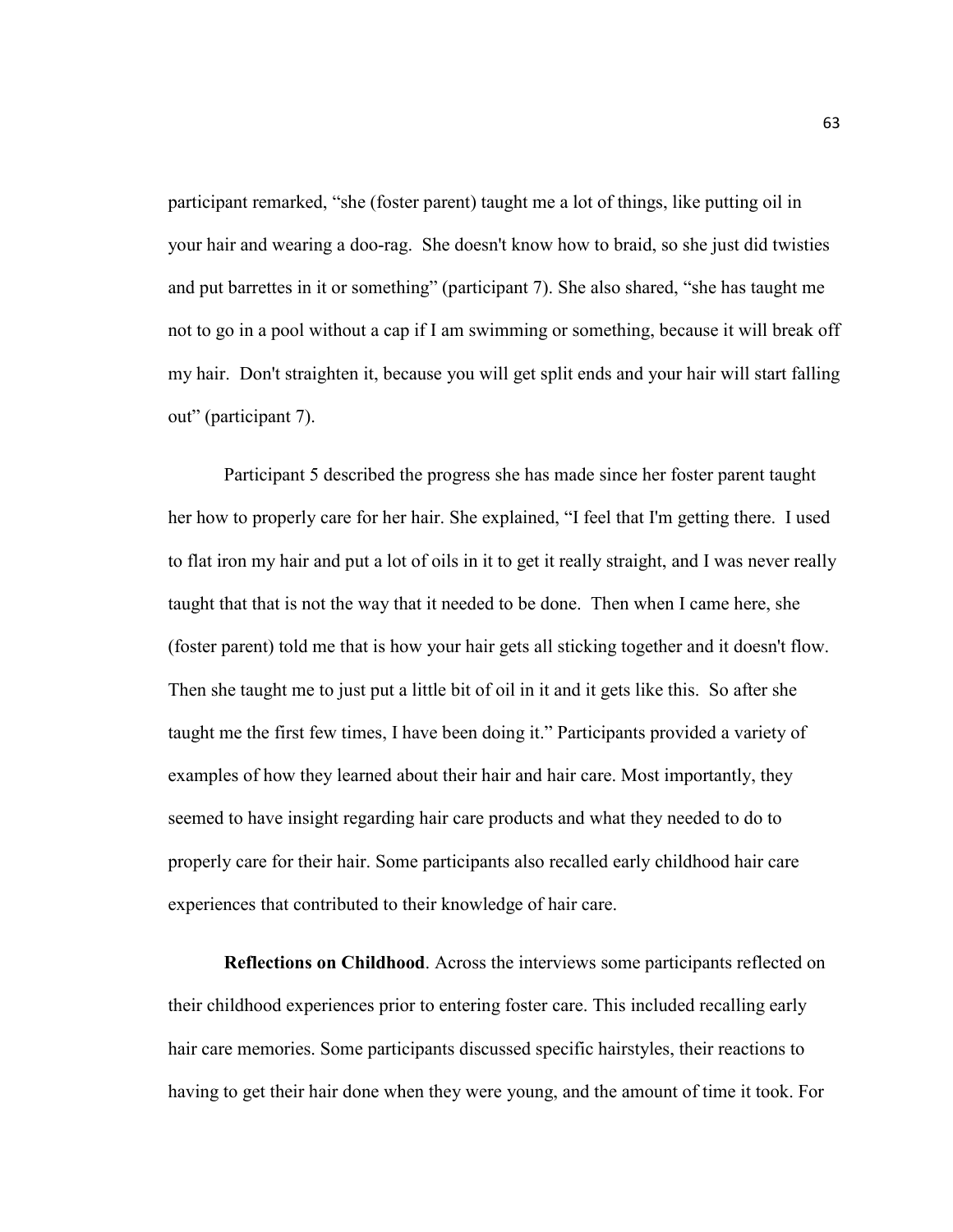example, participant 3 noted, "…when I was younger, I did not want to get my hair done, never. I never used to sit down for her to do my hair." A second participant recalled, "she [mom] tried to do my hair and I wouldn't let her braid it because it would hurt. Her hands are heavy" (participant 2). One commonality among the participants is that these reflections centered on hair care experiences with their biological mothers. Participant 3 expressed how she wished her foster parent would have used a similar approach as her mother when it came to hair care. She shared, "when I was with my mom, she used to make me sit there and get my hair done. I wish she [foster parent] would be at least like her [mother], but she was not at all." She also discussed the length of time it took to get her hair done and how that is the same for her today. She stated, "I used to hide in my closet because I didn't want to get my hair done, but she [mother] would come and get me, and I would have to get my hair done. I would have to sit there, a good hour to get my hair done. That is how long it takes to get this hair done, an hour and 30 minutes. I have timed it." (participant 3).

A few participants talked about braids being a common hairstyle during their early childhood. Participant 11 recalled, "she [mother] did braids. I had two braids on the two sides of my head, and I would have to get it redone every week, or twice a week if it looked bad." For those participants who had a relationship with their biological mothers during early childhood, it appears as though their mothers played a role in shaping their hair care experiences, potentially impacting how they perceive hair care and how they manage their hair. Coupled with knowledge and early memories of their hair care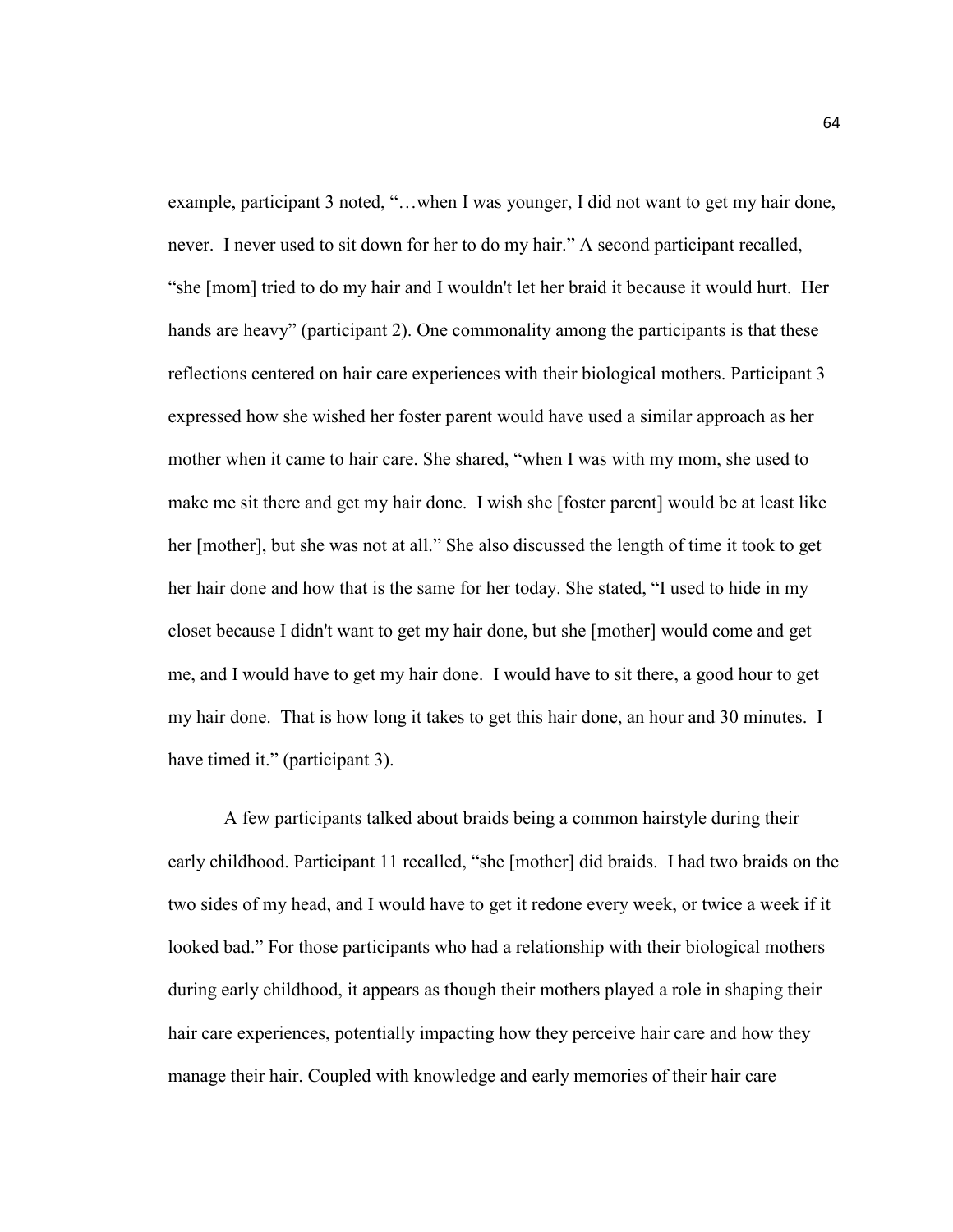experiences, many participants shared how they started taking responsibility for their own hair.

**Responsibility**. Many participants reflected on when they became responsible for caring for their hair. Several participants indicated that by the time they had entered middle school, they were doing their own hair. They also noted that this was typically an agreed upon decision between them and their care provider. For example, participant 4 shared, "it kind of just came on its own, really. She [foster parent] started seeing me do my own hair, and then stopped doing it. I was like, I am getting too old for braids and barrettes and stuff. A lot of kids at my school, when she did do my hair, they would pick on me about grease in my hair. I just decided to start doing my own hair." A second participant shared "well, it hurt whenever she did my hair, so I think 12 was around the time I started getting in middle school. I wanted to do it myself, so I told her I was going to do it by myself. She was fine with it" (participant 11).

Participant 4 explained how being teased by peers and feeling embarrassed led to her doing her own hair. She shared, "a lot of the kids in my class would be, chicken grease, they would say that I put chicken grease in my hair or it was too oily or something. Then that is when after awhile I just started to do my own hair because of the embarrassment… I just stopped putting oils in my hair. I would just keep my hair - usually what I would do is wet it and it would be a natural kind of shine for a little bit and then it would eventually dry up and become really poofy or something."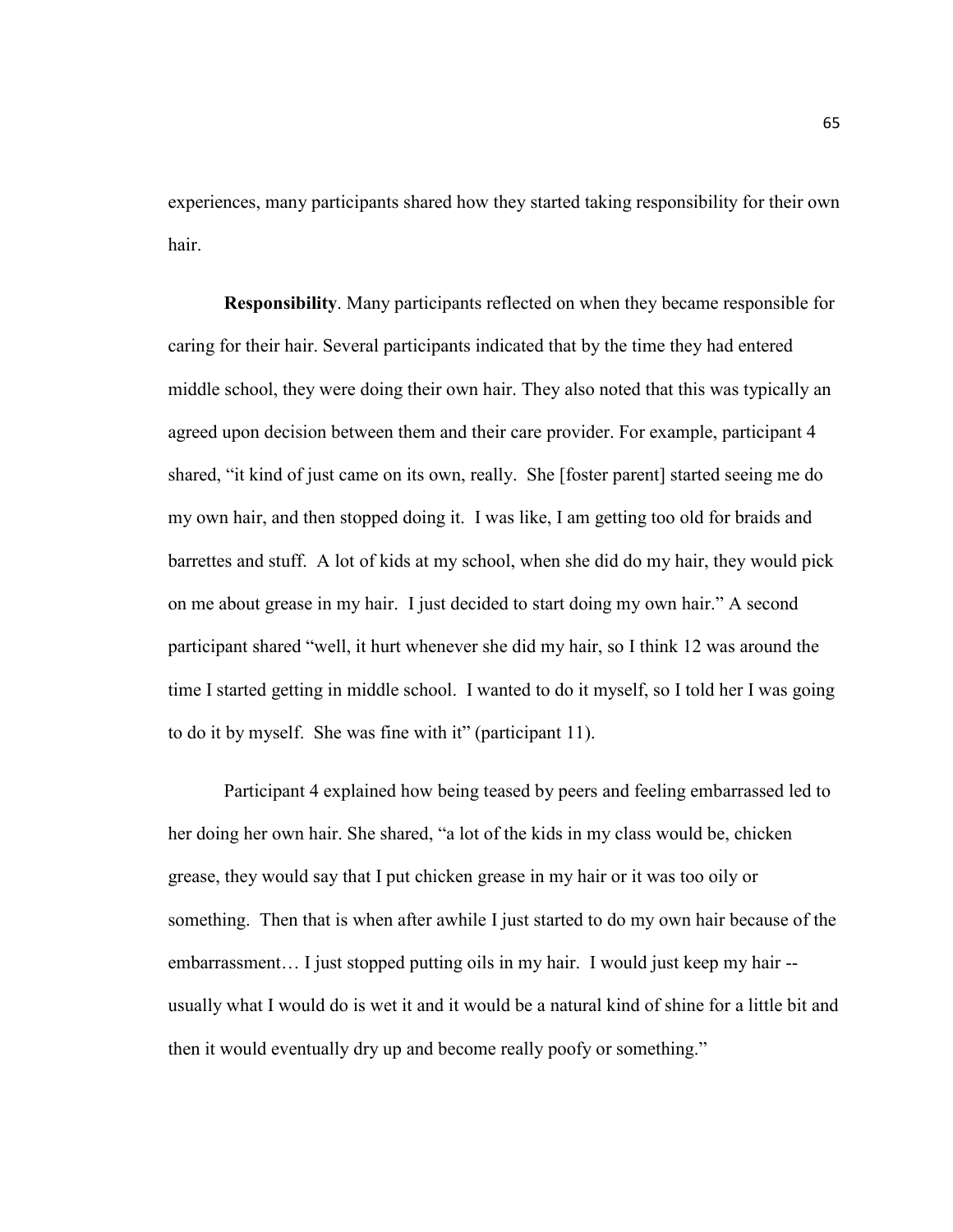Many of the participants reported that although they felt responsible for their hair, they also felt supported by their care providers and were able to ask for assistance when needed. Being responsible for their hair seemed to prompt participants to explore different hair styles. Once participants became responsible for their hair, they shared how they learned how to maintain their hair.

**Maintenance**. Many participants discussed the importance of having the correct hair care products and styling aids to properly care for their hair. Some participants also discussed their typical hair care routine used to maintain healthy hair or a particular hairstyle. Participant 4 emphasized the importance of the appropriate type of brush and how just any type of comb or brush is not suitable. She explained that "we have to use certain things like oils, certain different kinds of shampoos. We can't just go to the Dollar Tree and get an off-brand in order for our hair to be healthy." Most participants named grease, oil, and gel as the primary products used for hair care. Other products such as pink lotion, conditioner, and curl activator were mentioned. Participant 4 described having a specific routine for hair care maintenance: "I wash my hair every two weeks, so I have to sit there and find a time for me to take 2 or 3 hours out of the day for me to wash, flat iron, blow dry and sit there and get the back of my hair. I do it all by myself, so it takes awhile for me to do it." Participant 11 stated, "I take a shower and then I never brush my hair when I am not in the shower. I brush it in the shower and if I am going out to school and stuff, I brush it out in the shower and then I get out of the shower. In the shower I use conditioner and shampoo. Most of the time conditioner, only conditioner. I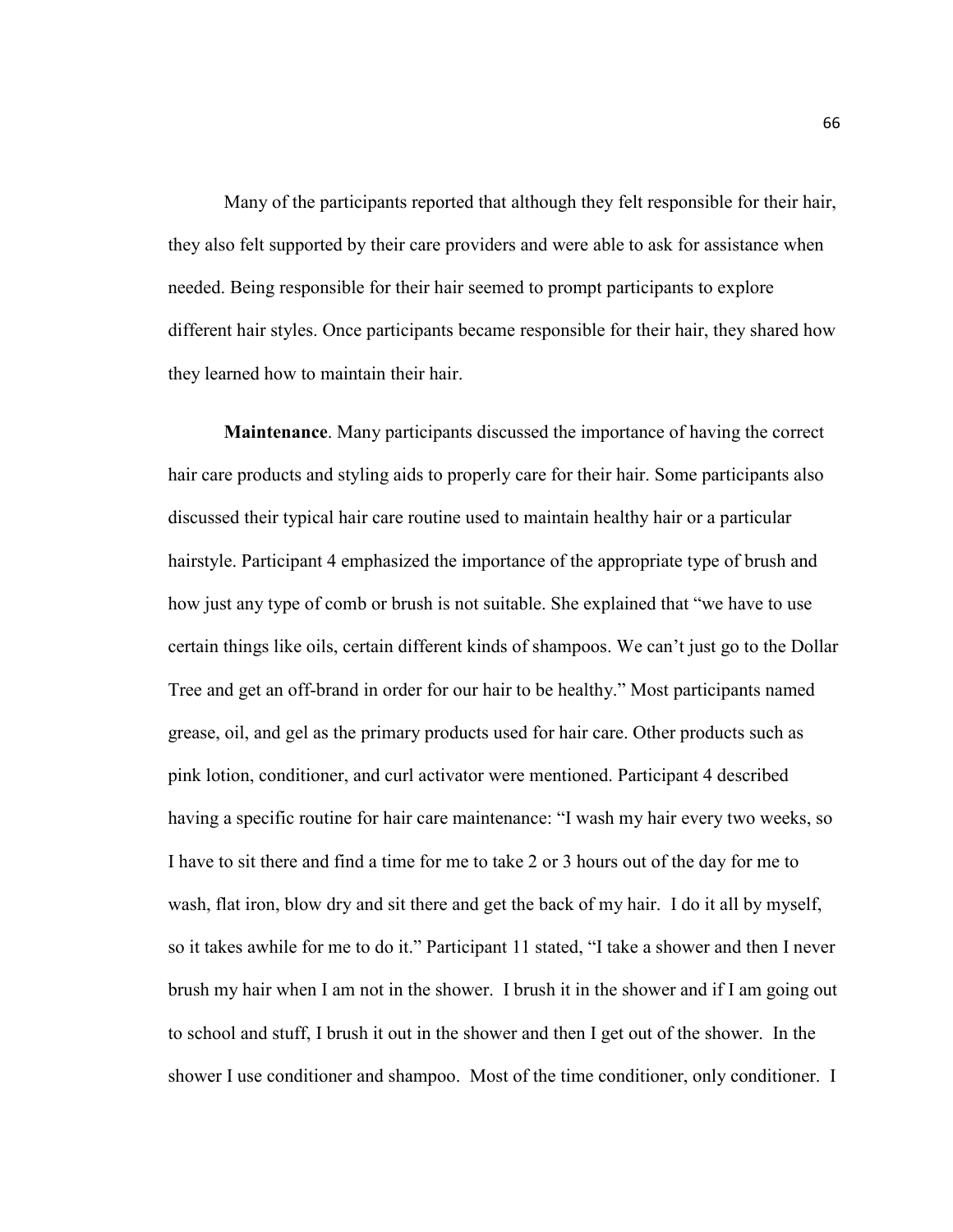don't use shampoo unless I feel my hair is getting extra dirty, maybe once a month. When I get out I blow dry it, and that's it." Other participants noted using specific items such as a doo-rag or a scarf to wrap hair up as a method to preserve hairstyle. For example, participant 6 stated, "the first week, I'll wrap my hair and after that I just stop caring." Most participants conveyed an understanding of the type of products to use and things they need to do to maintain good hair care practices.

 Many participants discussed the amount of time that goes into the process of washing, conditioning, and styling hair. Most participants indicated that the process takes a couple hours and mentioned how time can be a factor in how they style their hair. They discussed a range of hairstyles they typically wear from flat iron, bun, ponytail, braids, weave, to a curly natural. Some participants stated they wore certain hairstyles for convenience, while others selected a hairstyle because of the way it looked. Some also mentioned choosing a hairstyle that helped their hair grow. For example, participant 2 noted, "… I can do more with my hair in braids… put them in a bun, twist them, braid it all in one braid." This participant highlighted the importance of versatility when selecting a hairstyle. Some participants discussed the type of hair they desire, such as long, straight, or thin, and how they select a hairstyle to achieve this look. In reference to wearing a weave, participant 6 stated, "I just like the curly hair look, just cute… yeah, that's what I like that the best, to wear it curly." Participant 10 discussed familiarity and individuality, as she selected hairstyles that are not trendy: "yeah, I like to wear my hair in different styles, not like how everyone is wearing their hairstyles nowadays. I just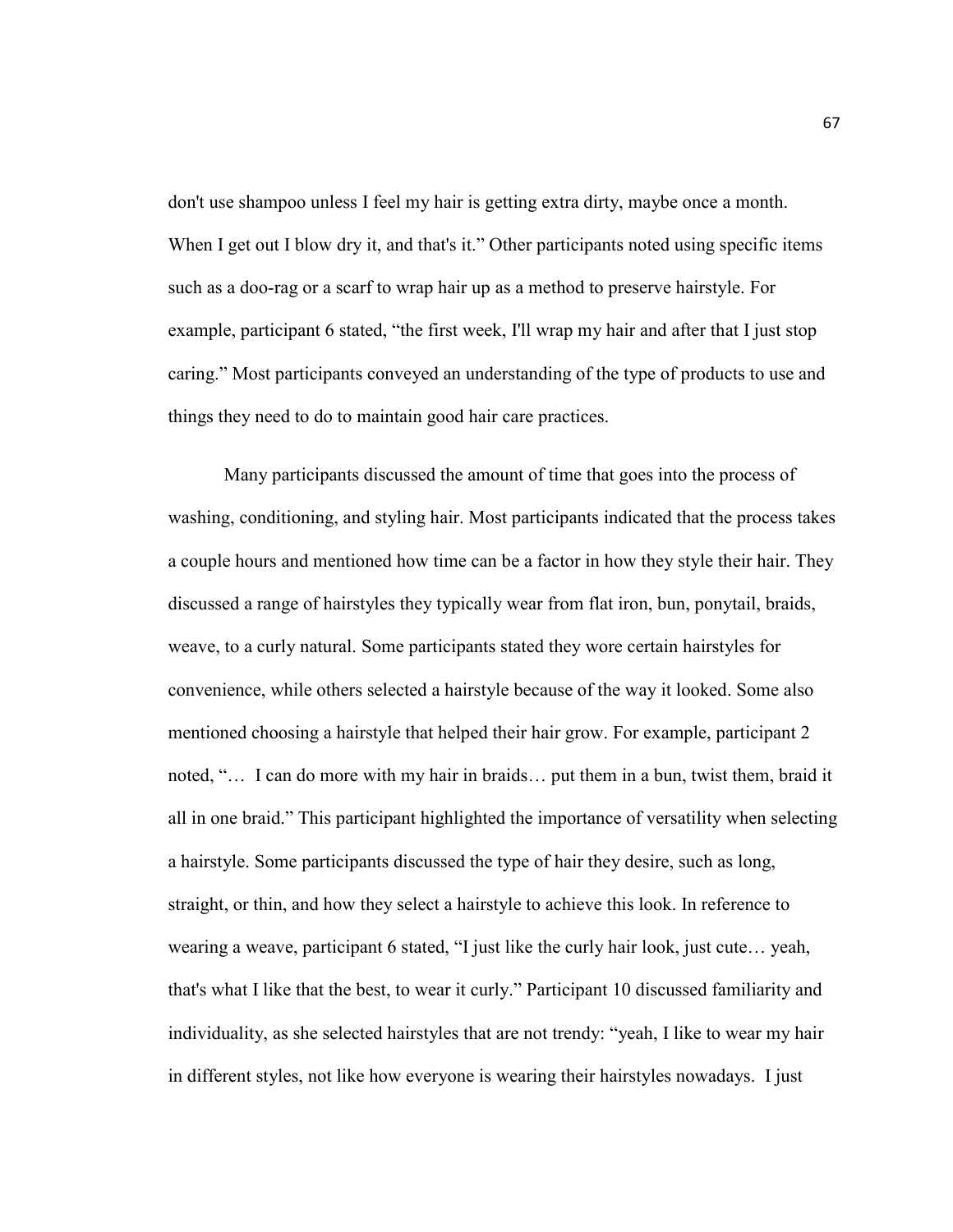stick with the hairstyles that I can do and am familiar with." These participants emphasized maintenance as an important aspect of hair care, and when they could access the proper products, they were able to manipulate and manage their hair.

**Manageability**. Several participants highlighted that African American girls have different hair textures and described instances where they felt their hair was or was not manageable, and what they did to achieve manageability. Many participants discussed a variety of experiences from selecting hairstyles that are easy to manage to altering their hair to make it more manageable. For example, participant 11 stated, "it was just really simple, and I think that's why I liked it. I didn't have to wake up and do my hair." Another participant discussed using chemicals to alter the state of her hair for manageability. "Sometimes I want to get a perm because when I shampoo my hair, it is hard to comb out and when a perm is in my hair, it is not hard. But she [grandmother] said, that perm, it makes your hair fall out, so I don't know" (participant 8). Participant 3 also described using perm to achieve manageability. She noted, "if it is not permed, you try to put your hands straight through it, you feel like your hand is going to rip your hair. It is when I take it out of a ponytail, it just automatically go swoosh. I might as well have kept the ponytail."

The ability to comb one's hair seemed to be a key aspect of manageability. Some participants noted difficulty with not being able to comb their hair. Participant 4 associated this difficulty with feeling scared to comb her hair, as she was afraid of pain. She shared, "it just shrivels up a little bit and is hard to comb, too, because I have really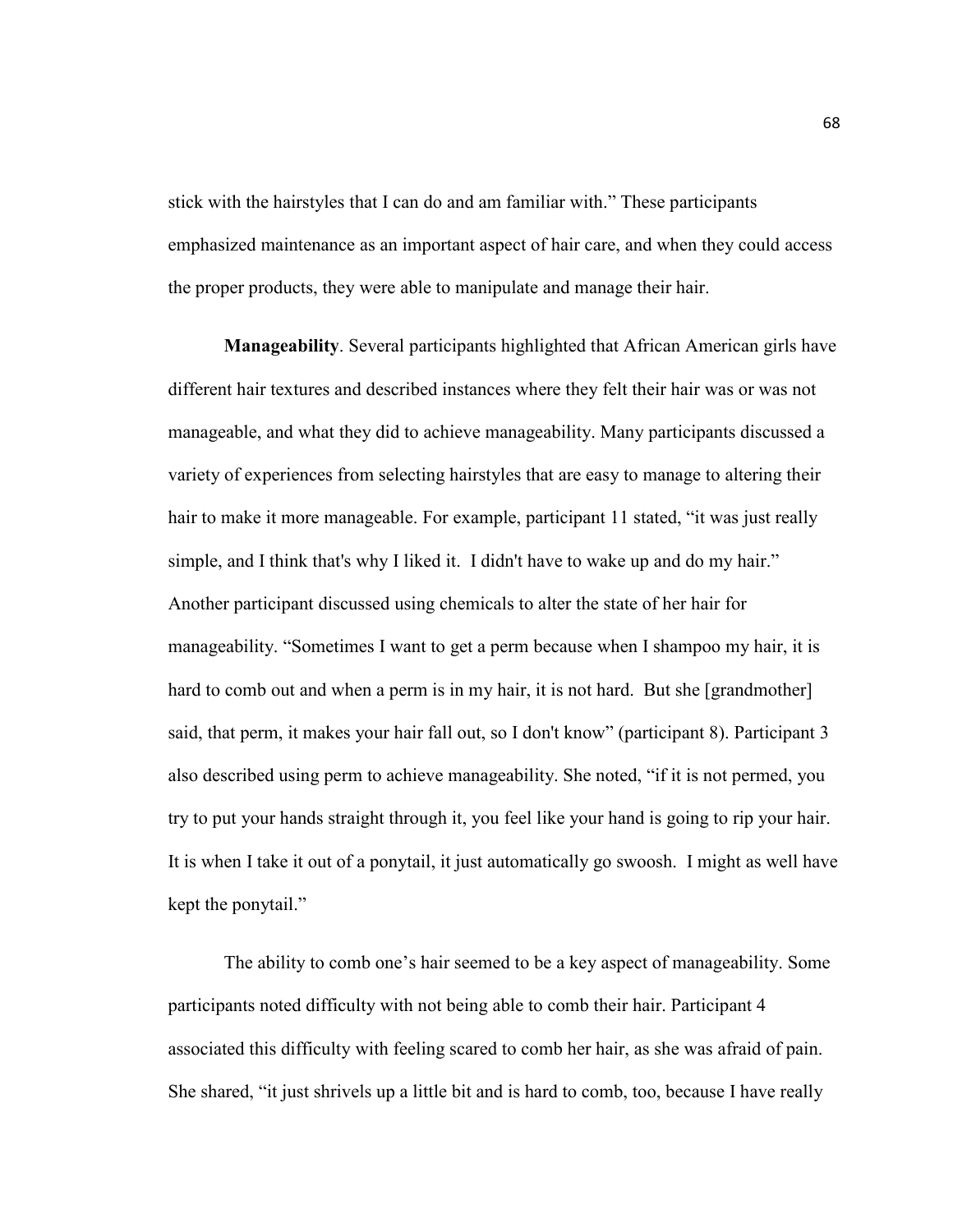curly hair and then when I am trying to comb it out, it hurts my head. I don't like pain in my head, it hurts. I'm kind of scared to comb my hair when it is like that, because I'm afraid of the pain, so I end up probably just leaving it like that until I end up flat ironing it again. The flat iron will kind of straighten it out in order for it to be easier for me to comb it out." Some participants discussed challenges with manageability, but choose to use other methods besides chemicals, including products like olive oil, shampoos, and conditioners.

 Manageability appears to be connected to hair texture. All participants used various descriptors to define the texture of their hair. This included: thick, curly, really curly, nappy, soft, rough, stiff, and medium course. It seemed as though how one perceived her hair texture may influence whether she considered her hair manageable. For example, participant 3 stated, "it is curly, like the nappy curls, they shrivel up. I have African hair. My dad is African so it is like African hair. It is nappy, so I have got to have perms. They are good for my hair because my hair is so thick." Another participant remarked, "I just want some silky hair… I want longer hair and it is thinner. If it is thin you can do more styles and it is soft" (participant 8). Despite challenges participants highlighted as a result of their hair texture, all participants identified unique qualities they appreciated about their hair.

**Appreciation for Uniqueness**. Most participants were able to articulate something they like about their hair; despite some wishing they had other qualities. They commented on length, texture, and versatility regarding styling. Participant 5 noted, "it is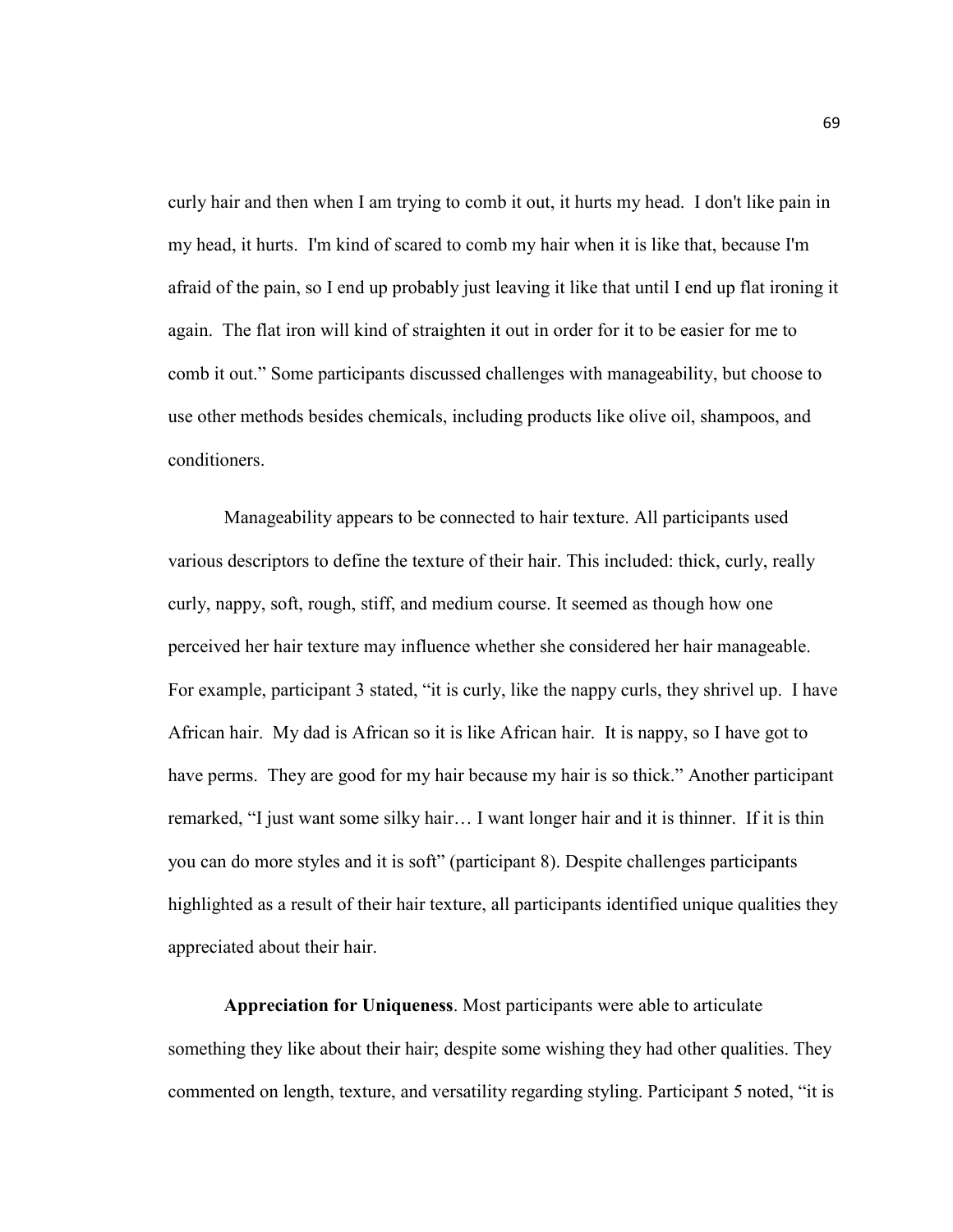soft, and I like the color of it, and how it flows in the wind." A second participant remarked, "I do like that my hair is curly, even [though] it comes with being coarse and hard to brush. I like that, and that is the reason I [haven't] put relaxer in my hair. I really like my curls. I like that I can make it straight if I want it to. I just think I like it because it can do a lot of things" (participant 11). A third participant noted differences in comparison to hair texture of non African-Americans. "I like that it is thick and different from other people's hair. I like the short style sometimes… because other people like their hair really long and silky, sleek-like, like Caucasian people. I just like my hair" (participant 10). A fourth participant expressed how she embraced a hairstyle not commonly worn. She remarked, "it is an afro and not many people have afros. It is fun to play with when you have nothing to do" (participant 7).

 One phenomenon that emerged during discussion of hair attributes was having hair that flows in the wind. There were three participants who emphasized this quality. For example, participant 3 stated, "when it flows with the wind… that is when I have my real hair. That blows with the wind as well…" A second participant explained, "I like that my hair is long enough to flat iron. It is kind of thin once I flat iron it, so it kind of gives me the feeling as if I was Latina or something. Every girl wants that pretty flowing hair and that is how I feel when I flat iron my hair" (participant 4). A third participant noted how she does not like the texture of her hair because it does not flow. She remarked, "sometimes I don't like how it is so thick. In a convertible your hair doesn't flow, like you see in other people. They have fine hair, thin hair… it just slaps you in the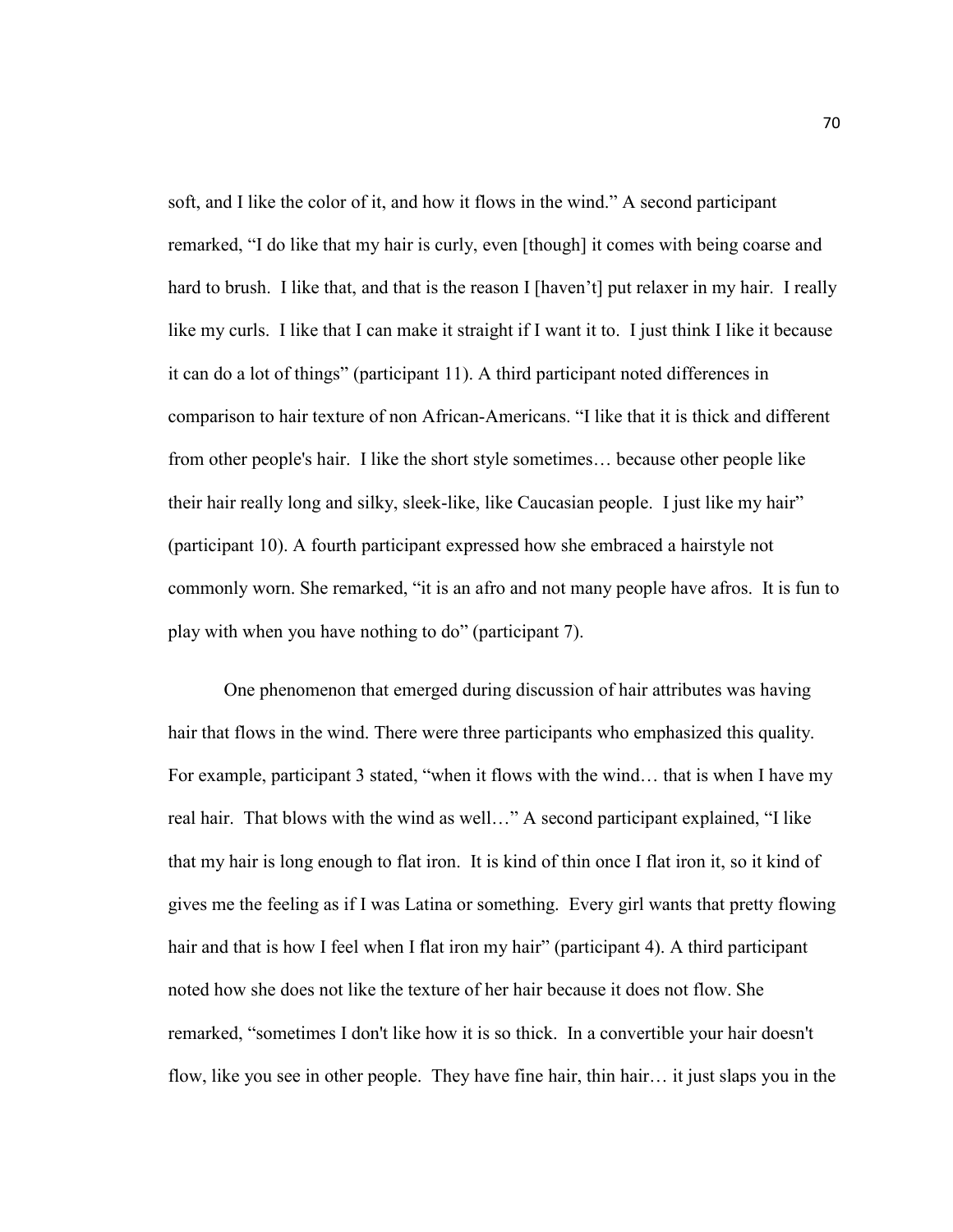face" (participant 7). All three of the participants who conveyed this sentiment either permed their hair or straightened it with a flat iron. This phenomenon is striking as it could be interpreted that these participants are aspiring to achieve a certain look, one that is not often associated with African American hair.

Many participants expressed being content with their hair, but there were some participants who discussed hair attributes that they did not like or wished were different. This researcher expected more participants to express discontent with their hair, speculating that being in foster care would have a negative impact on the likeness of their hair. Participant 4 discussed her struggle with her hair and water, which impacted her willingness to swim. She stated, "for me, this is the most embarrassing thing to me, is swimming. I don't like getting in water, because when I get up out of the water, my hair is not the same way it was when I went in, like other girls, like white girls and stuff. When I come out, I am a totally different head. I don't like the fact that water is an issue to my hair. It is not an issue, but it kind of changes it." Swimming is another topic often associated with Black hair care, as it is common for African American women to not partake in swimming for the same reason expressed by participant 4.

Participant 7 stated, "you really don't want my hair. It is not fun to comb out, it hurts when you comb it out. When you comb it out, all you see in the bathroom is baby hairs." Another participant remarked, "sometimes I don't like the curls because it can get very hard to manage, and I'm not really used to it" (participant 5). Most participants expressed appreciation for their hair and its unique attributes. In addition, some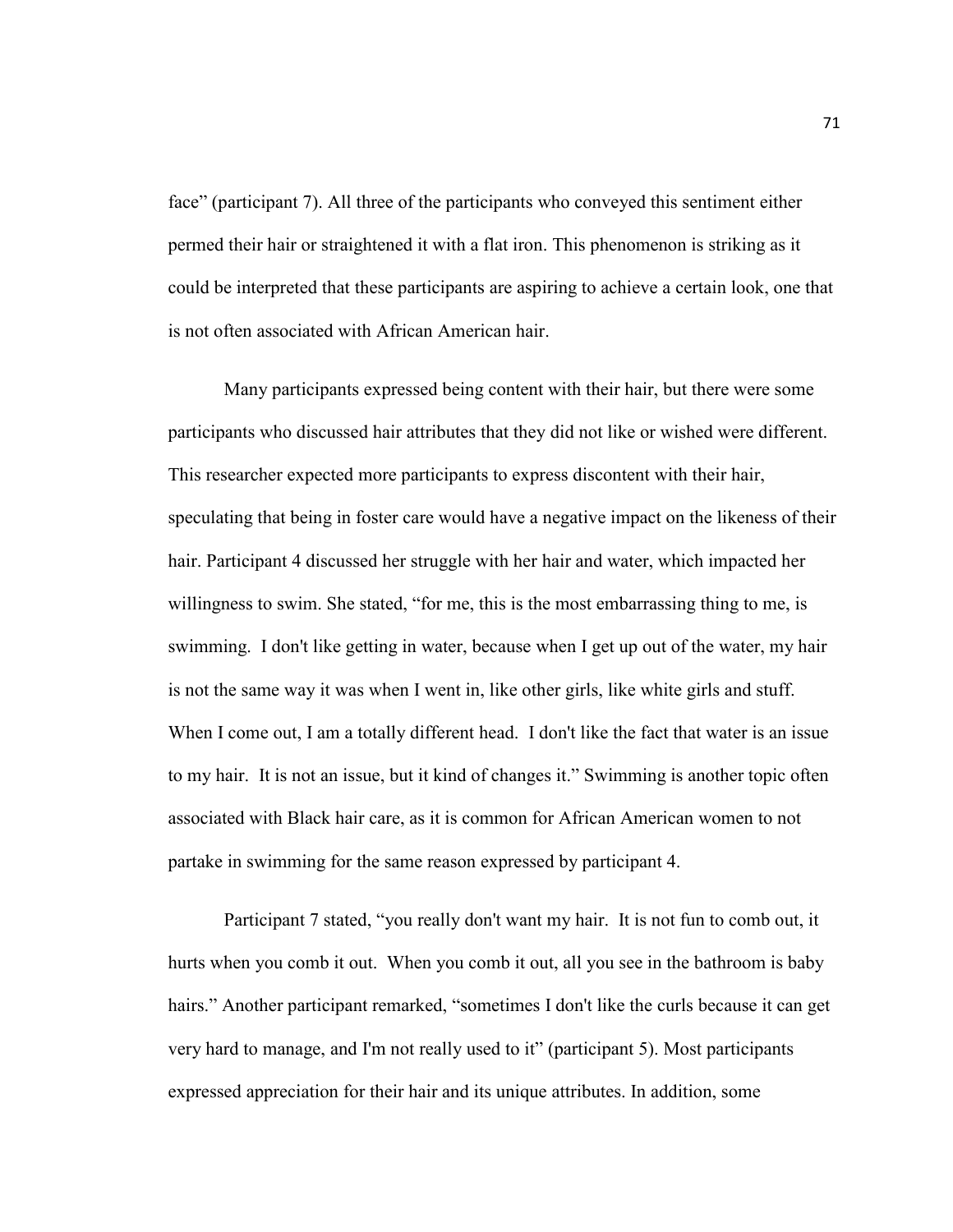participants spoke to historical aspects of Black hair care, by discussing generational differences among hairstyles and hair care perspectives.

**Generational Differences**. Participants' discussions of generational differences were an unexpected finding. Black hair culture is constantly changing and adolescents are often focused on current hairstyles that are trendy. Some participants who lived with their grandmother or in a foster home with an older foster parent described challenges in negotiating their hair care management. For example participant 5 shared, "my grandma always used oils and grease. Even now she still does, and now when she tried to do my hair, I am, no, I don't like people doing my hair." Another participant explained the challenge of receiving hair care advice from her older foster parent. She shared, "now she [foster parent] is older, she is 62, and she gets just basically curls in her hair, an older woman hair style… now if I ask her advice on hair, she would kind of give me something that she felt was nice in her time. I am older now and also my generation is totally different from her generation. I don't like what she chooses for me… she tells me that I should get little curls or something, and I don't want those curls. She might tell me to go with a natural 'fro or something, and I don't want a natural 'fro… she is giving older advice about how it would be in her time. There are just certain things that I don't ask for her help" (participant 4).

On the other hand, participant 10 talked about being inspired by how her grandmother styled her hair and wanting to achieve the same look. She noted, "…because other African Americans from back in the day, I see how they be having their hair. They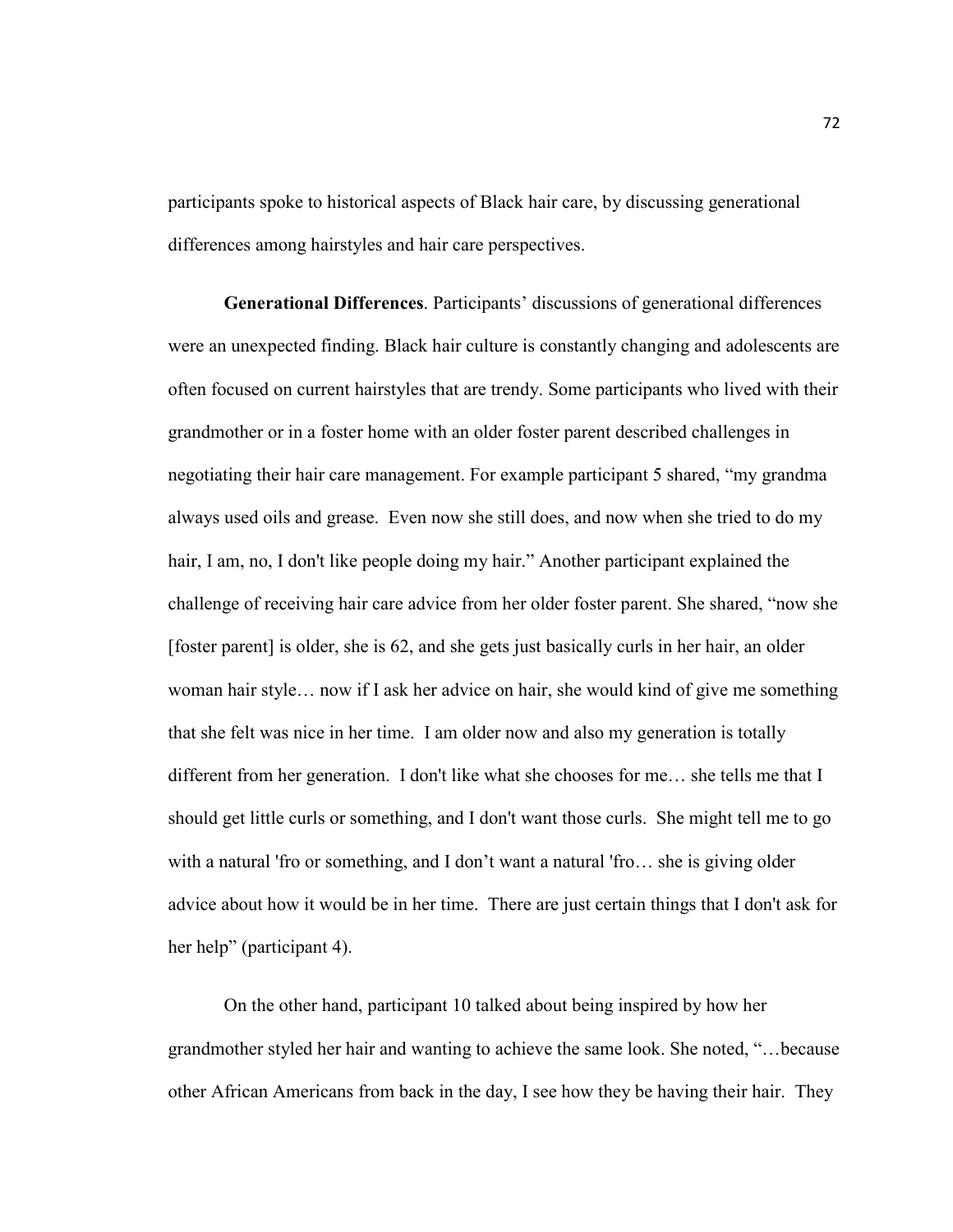have the little curly hairstyles, and use hot combs and stuff to curl it. That's what I do sometimes and my grandma does to my hair, so I'll look like an intelligent person."

**Religion and Hair**. The influence of religion was discussed by some participants. They shared their hair care traditions and practices related to their involvement with religious activities. For example, participant 10 discussed a tradition in her home of prepping hair on Saturday for church service on Sunday. She shared, "some days when we are getting ready for church, she [grandmother] will get the hot comb and straighten it and put some little curls in there. When we wake up for church, I can comb them out and style it." Another participant shared her frustration with a hairstyle she tried for Easter, but did not like the hairstyle, and how much that made her "mad," highlighting the importance of achieving a desired look for a special occasion such as Easter. These findings suggest there is a link between religion/spirituality and hair. More importantly, they confirm the importance of looking presentable, especially when engaging in certain religious/spiritual activities.

Overall, participants seemed to have a solid understanding of hair care and the knowledge and skills necessary to care for their hair. They also appeared cognizant of variability with African American hair. These experiences shaped how participants viewed hair and its relationship to how they viewed themselves as African American females.

# **Perceptions of Hair and Identity as an African American Female**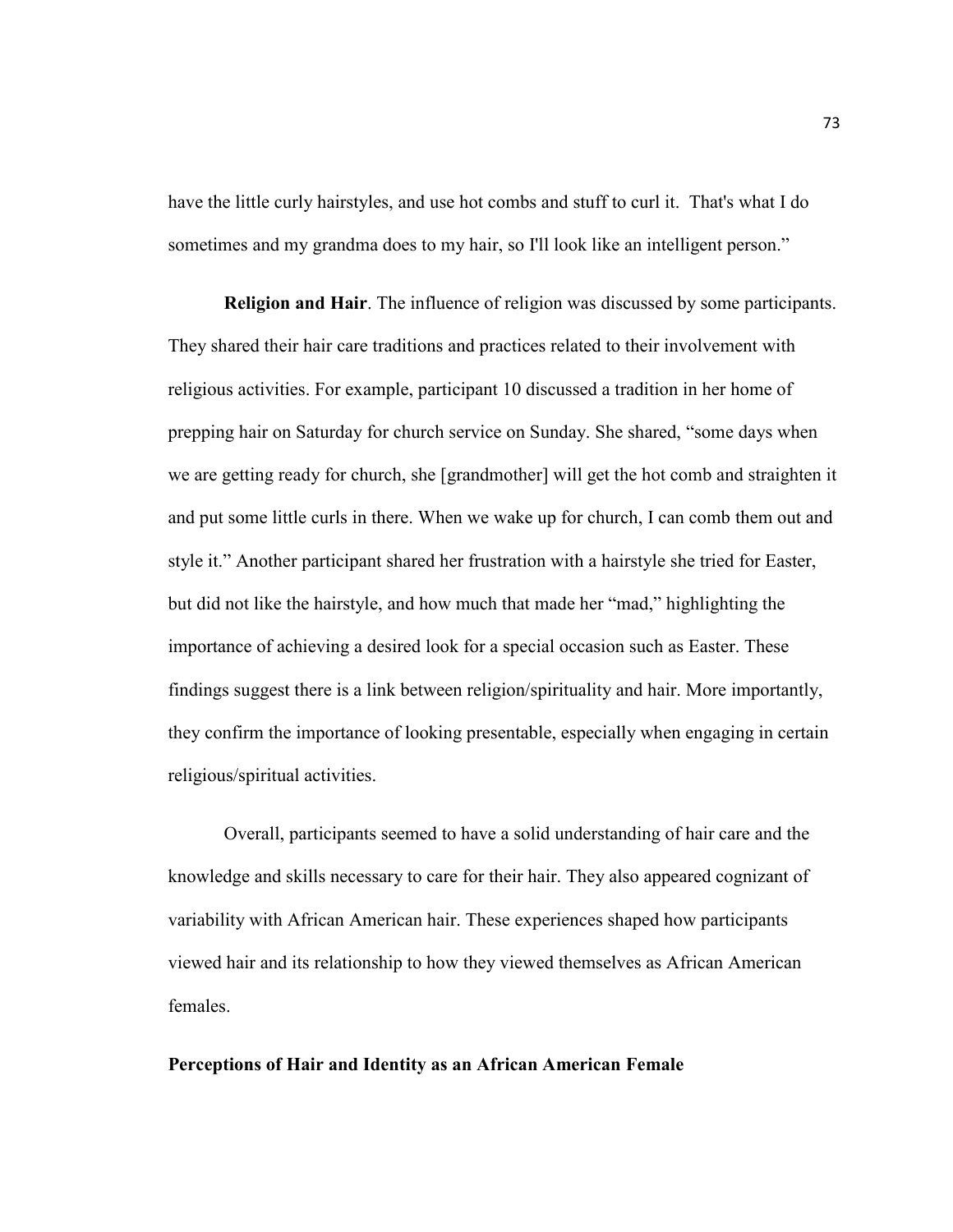The value of hair as a representation of one's identity was evident across interviews, and speaks to the research question of whether hair is important. The data support the notion that hair influences how African American female adolescents in foster care view their identity and self-esteem. This theme highlights various thoughts on how hair may impact how participants view themselves, which was expressed through the categories of importance, appearance, and self-esteem. Throughout the data, participants illustrated the importance of hair. For example, many participants accepted responsibility for their hair by utilizing knowledge gained to properly care for their hair. They also emphasized the importance by noting how instrumental hair is to their appearance. Many participants discussed appreciation for their hair, which they linked to their overall appearance. Participants also connected their appearance to how they feel about themselves. Those who value their hair, their look, and how they feel about themselves, ultimately hold a positive view of one's self.

**Importance**. All participants reported their hair was important and some provided explanations as to why it was important. They noted the connection between hair and self-representation. Many participants emphasized hair being a reflection of oneself or one's identity. Participant 7 remarked, "I think hair is important because there are so many reasons, it brings out who you are. It is fun to do things with your hair, like braids or just letting it out naturally. If I didn't have hair, I probably would wear a wig or something. I don't think you could go without hair." A second participant stated, "yes, it is important because it just shapes who I am… it makes me feel more confident and more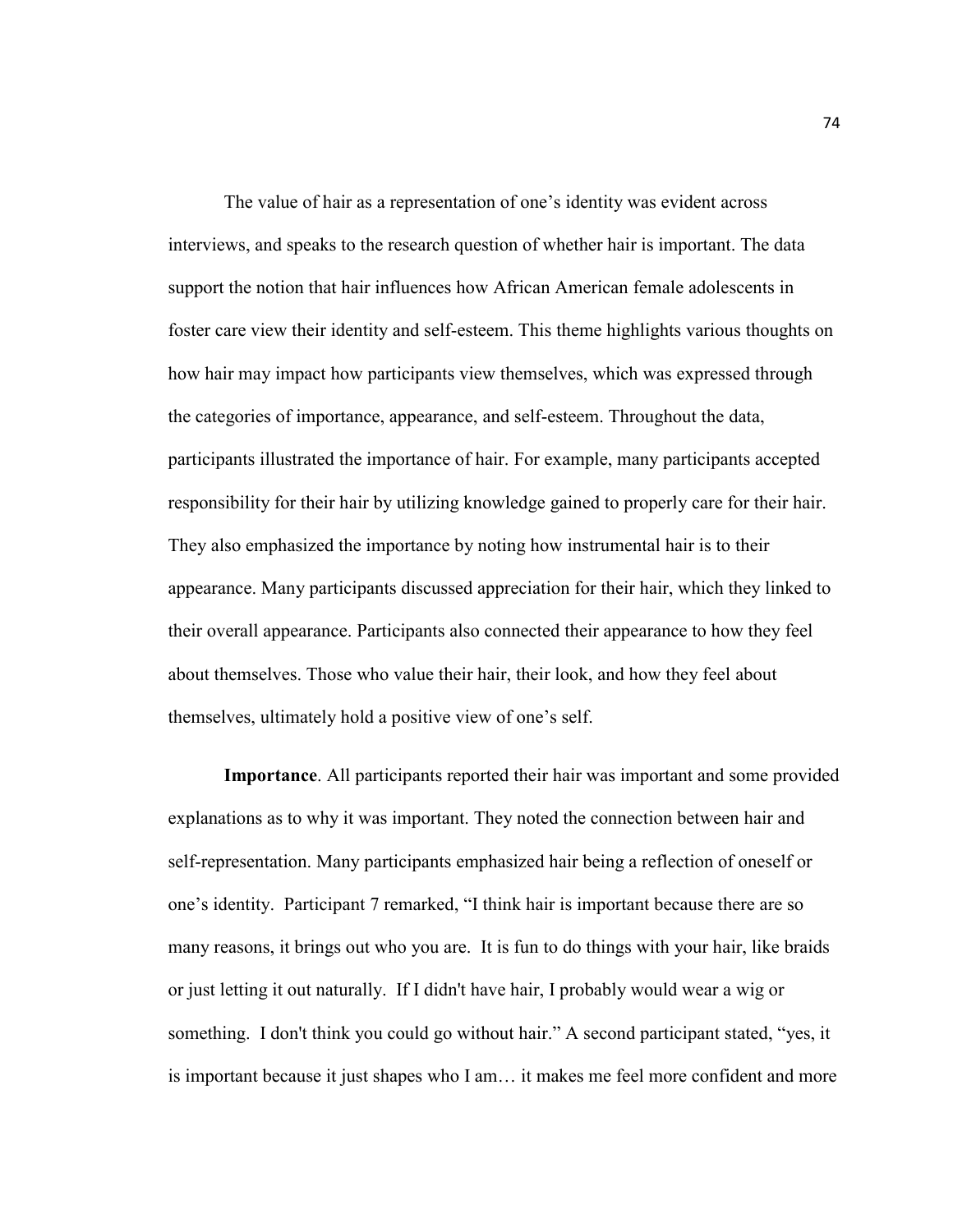girly" (participant 2). A third participant shared, "I feel for people in general, but for African Americans, it is kind of more [important], because our hair is thicker and takes a little bit more time for us to kind of calm it down, put in a ponytail and slick it back rather than white people and Hispanics, so a little bit more" (participant 4).

 Some participants discussed the importance of hair care and the risk of losing it if not properly done. For example, participant 9 exclaimed, "I don't want to be bald. I could put it in a couple more styles if it was longer. Yes, it is important because you can lose it." A second participant noted, "it [hair] should just be taken care of, or else you won't have any hair… just go out with your hair being all messed up and stuff, looking like you haven't done anything to it in years" (participant 10). These participants noted how hair takes on a greater meaning for African Americans, not only is hair viewed as important, to some degree it can shape who you are and how you view yourself.

**Appearance**. Many participants were very candid about discussing the importance of physical appearance and overall image; looking presentable and feeling comfortable with how one looks were highlighted. For example, participant 4 explained, "I feel like your hair and your face, not even really your face, but your hair kind of fits your image. If your hair is a mess people are probably going to think you are a mess. I try to keep my hair up, if I don't keep up how I look, like clothing-wise, because it is a part of your face, basically. I feel like it is very important to keep your hair up." A few participants emphasized hair as a representation of themselves and a reflection of their personas. Participant 6 remarked, "I don't know, you can tell a lot by somebody's hair. If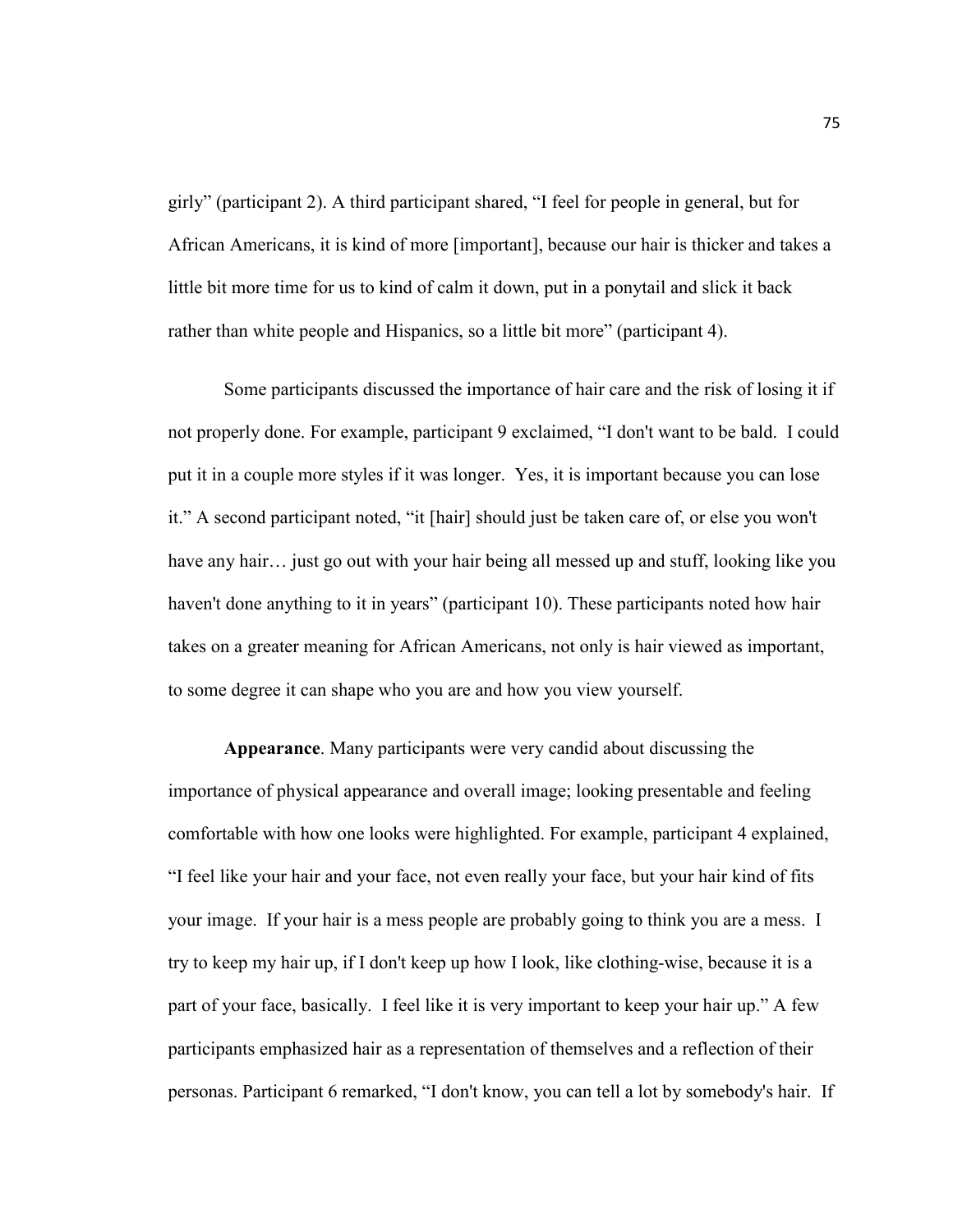it is matted up, they have had a rough day or something. Usually the way I wear my hair -- if I wear my hair in a messy bun or something, it is because I didn't feel like doing anything, feeling lazy. It kind of projects on me personally." A second participant stated, "yes, if I come out and my hair is not looking the way I want it to be, I don't feel comfortable. I just don't feel comfortable. It is like having a piece of food on your face and no one tells you. It is kind of embarrassing, and you don't even know it. Me, personally, and I don't know if this just me, over thinking, but if I know something is not right on me, I feel like everyone is looking at me" (participant 4). A third participant remarked, "my parents always tell me that how I walk out of the house is how I am representing them. If they let me walk out of the house any way, then that shows that they are caring and, I don't know how to say it, but where their responsibility lies towards me" (participant 5). These participants conveyed the importance of looking presentable, and that looking "a mess" could be a reflection of how one feels about oneself.

Participant 4 gave an example of how physical appearance could impact other areas of one's life. She noted, "I feel like image is basically a first glance of who you are. If I was to look at someone and their hair was nice, and say I was hiring them, I would think, she looks nice, she looks presentable, compared to someone who comes in with their hair sticking up… I would think different of them. I know it is harder for some people to kind of tame their hair, because everyone is different. But I feel, for me, probably just for me, it is an image thing. I would rather have my clothes look -- I would rather look personally in my clothes just off, but my hair looking good." This participant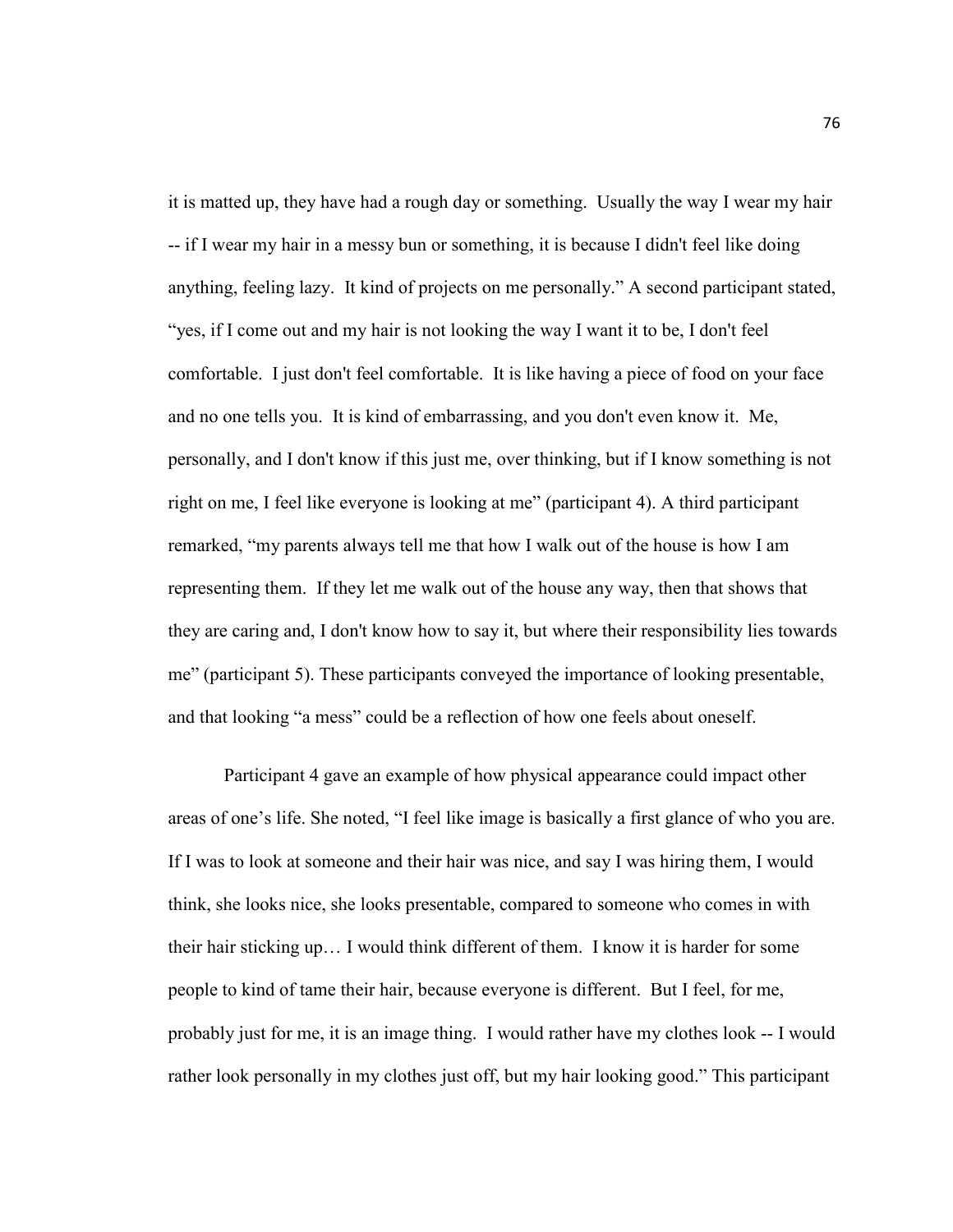alluded to hair potentially being the first thing someone notices at first glance. A second participant gave an example of not only being concerned about her appearance, but also the appearance of a peer. She stated, "well, one of my friends, she came over to my house -- she lived in Vancouver, and I live in Northeast Portland. She just came to my house one day and asked me if she could spend the night, or whatever, because we were going to go to the last Thursday together. She came over and I saw that her hair wasn't done. I was like, 'you want to use my comb and brush so you can do your hair', and I just let her use it. I let her have it because she didn't have a comb or brush to do her hair with" (participant 10).

 Participant 4 attributed her change in appearance as the reason she received more boy attention. She explained, "when I started to do my own hair, I think I got more boy attention… I like it, because I've always been the type of person that I don't really get a lot of attention from guys… I didn't feel like no one liked me before… Because no boys wanted to talk to me ever, or say I was with my friend and I thought they were cute, they would end trying to talk to my friend. I didn't think that anybody was attracted to me."

 Participant 11 asserted that appearance and how one's hair looked may be more important for African Americans because there is more effort that goes into caring for hair. She explained, "yeah, I think it just shows what kind of person you are. To me, if you have crazy, frizzy hair, that is just nappy --I don't think it matters to white people. They can just wear it down and it looks all the same. I think with black people it is different, because you have to try harder for your hair. I feel if you don't try and make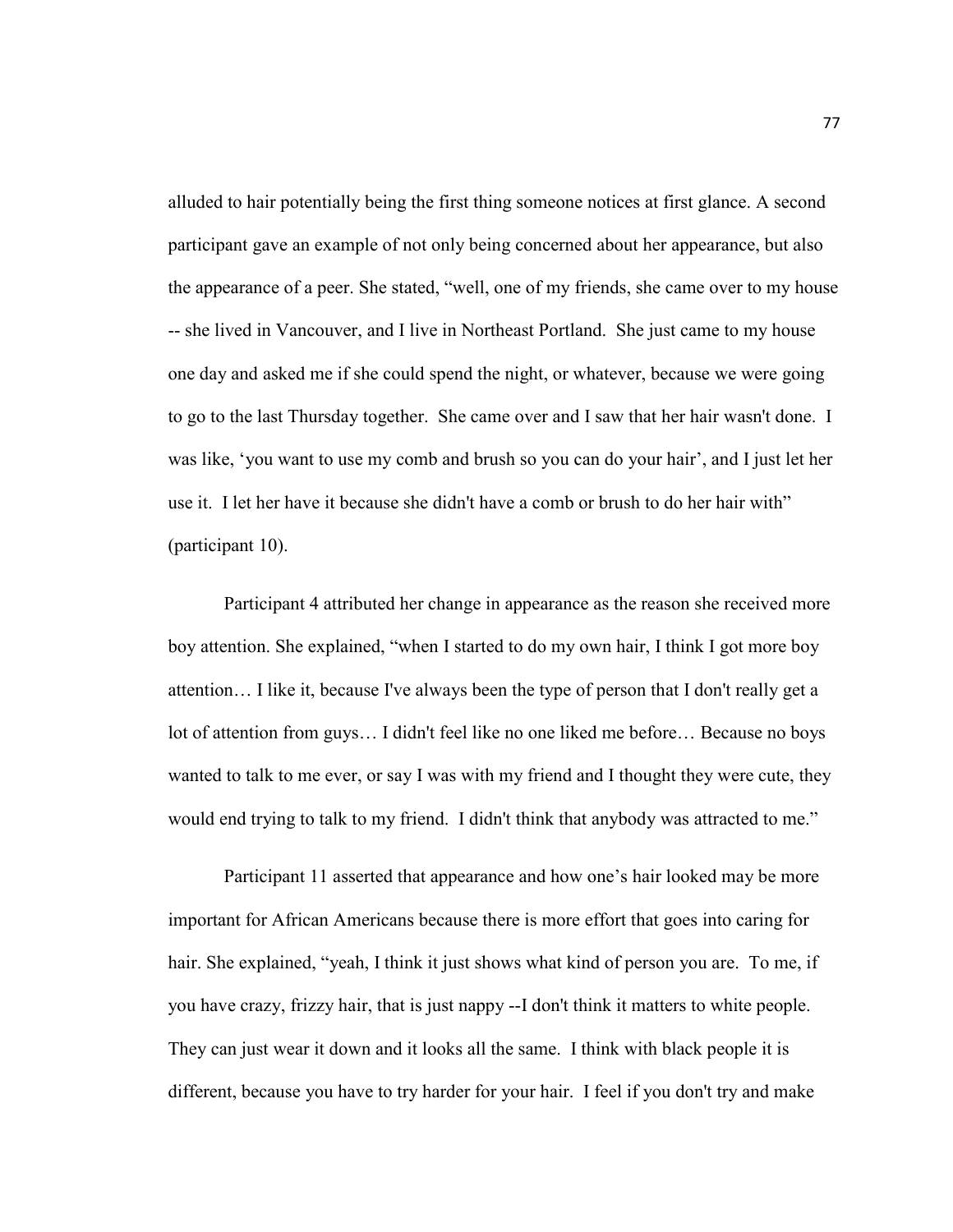your hair look good, it looks like you don't care about yourself." This suggests an overlay of self-care, as participants surmised that when one failed to properly care for their hair, this implied one did not care about oneself.

 One topic that is common within African American culture and is often a sensitive subject to discuss is colorism. Colorism is the difference between skin complexion, categorized as light and dark skinned, where those with lighter skin receive better treatment than those with darker skin. A few participants discussed this issue in association with hair. Participant 3 remarked, "… or the only thing they could say is I am prettier. Because they are light skinned… they say light skin is prettier. I said, I guess you can say that, call it how you see it. I could care less… they will be like, you are too dark and I'm light. I am, ok, that's fine. They think light skins have better hair, because they are light. You know how light skins have long hair. I was like, no, some light skins have no hair and dark skin has better hair, I think, than light skins." A second participant stated, "because I just can't, it is something I can't do. It is more, I don't know, I guess my family has a lot of impact on it. Because I am so light skinned, they don't think I'm acting black enough. That is just ignorance." In reference to wearing natural hair (participant 6). These participants illustrated connection between hair and identity in terms of how they viewed themselves. Those views also influenced how they felt about themselves and whether their images were positive or negative.

**Self-esteem**. Perceptions around self-esteem were also revealed in participant's reflections about themselves in relation to their hair. They noted that there are many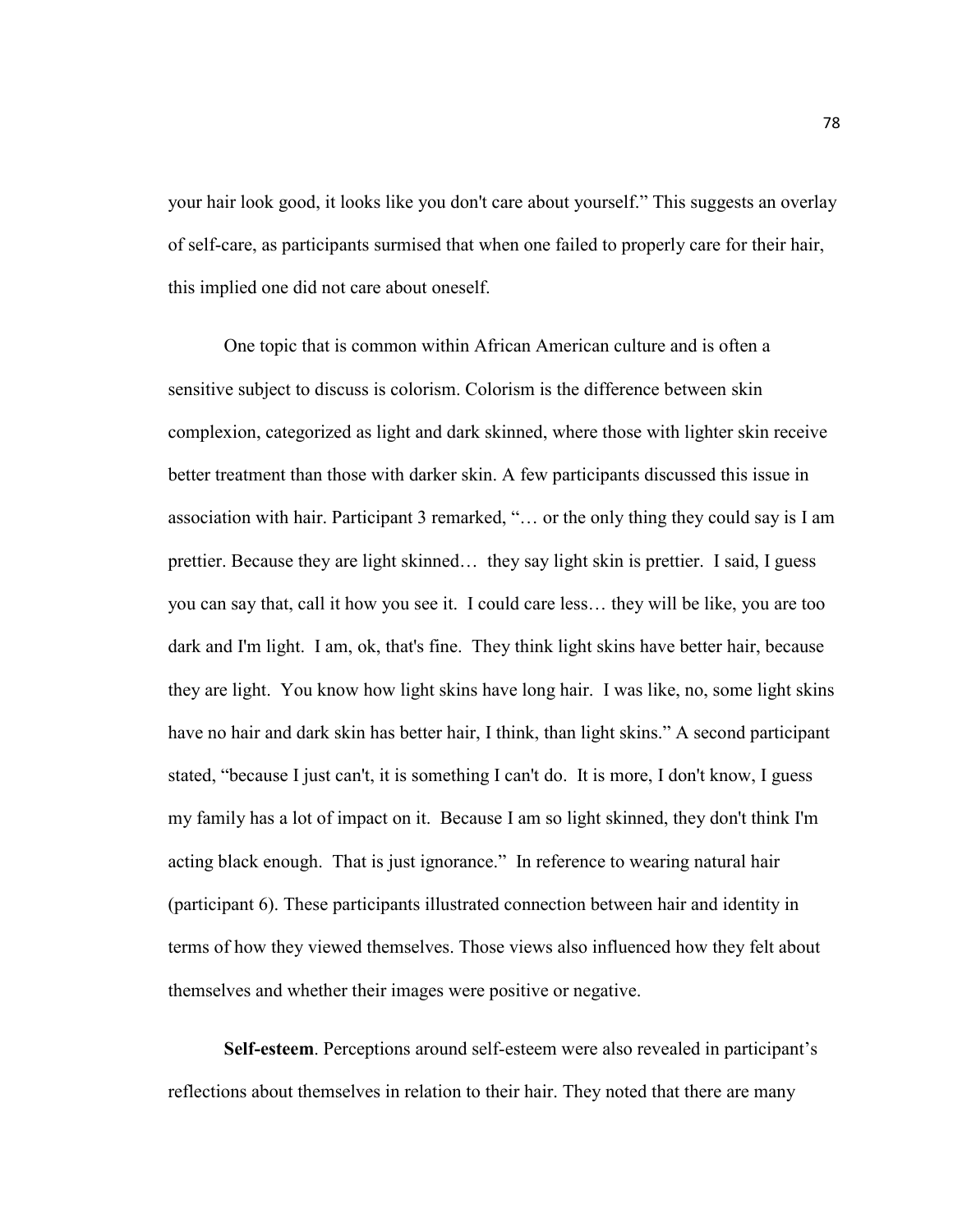factors that influenced their esteem and it can vary from day to day. Some participants shared a wide range of feelings connected to hair and sense of self. They discussed how other factors, such as being in foster care or not being able to achieve a desired look may influence how they felt about their hair and themselves. Many participants expressed how they felt about themselves depending on how their hair looked and how hair is intrinsic to their being. Participant 3 remarked, "because I wouldn't be myself without my hair, I think." A second participant stated, "when my hair looks nice, I feel pretty, and try to figure out an outfit to go with how my hair looks" (participant 5). A third participant noted, "I feel pretty. I feel my best right when I get my hair done, a new weave or something" (participant 6). A fourth participant explained how one's hair is connected to feeling confident. She shared, "I feel like when my hair looks good, I don't really worry about it. I feel more confidence if my hair looks good. It is like when you find a new lipstick you have more confidence, or new hair" (participant 11). These participants denoted the positive influence hair can have on their sense of self when they achieve a desired look.

 Participants conveyed variability in describing how their hair and feelings toward self are related. For example, participant 4 described, "when I do wear my regular hair, I don't feel as pretty as I would if I had a weave, a straight weave. I feel like a different person, kind of. I am still the same person, but I feel different with the weave. It is not really my hair, but it is close to what other people like, other than my real hair." A second participant stated, "yeah, when I don't have my hair done, I feel like . . . ugly" (participant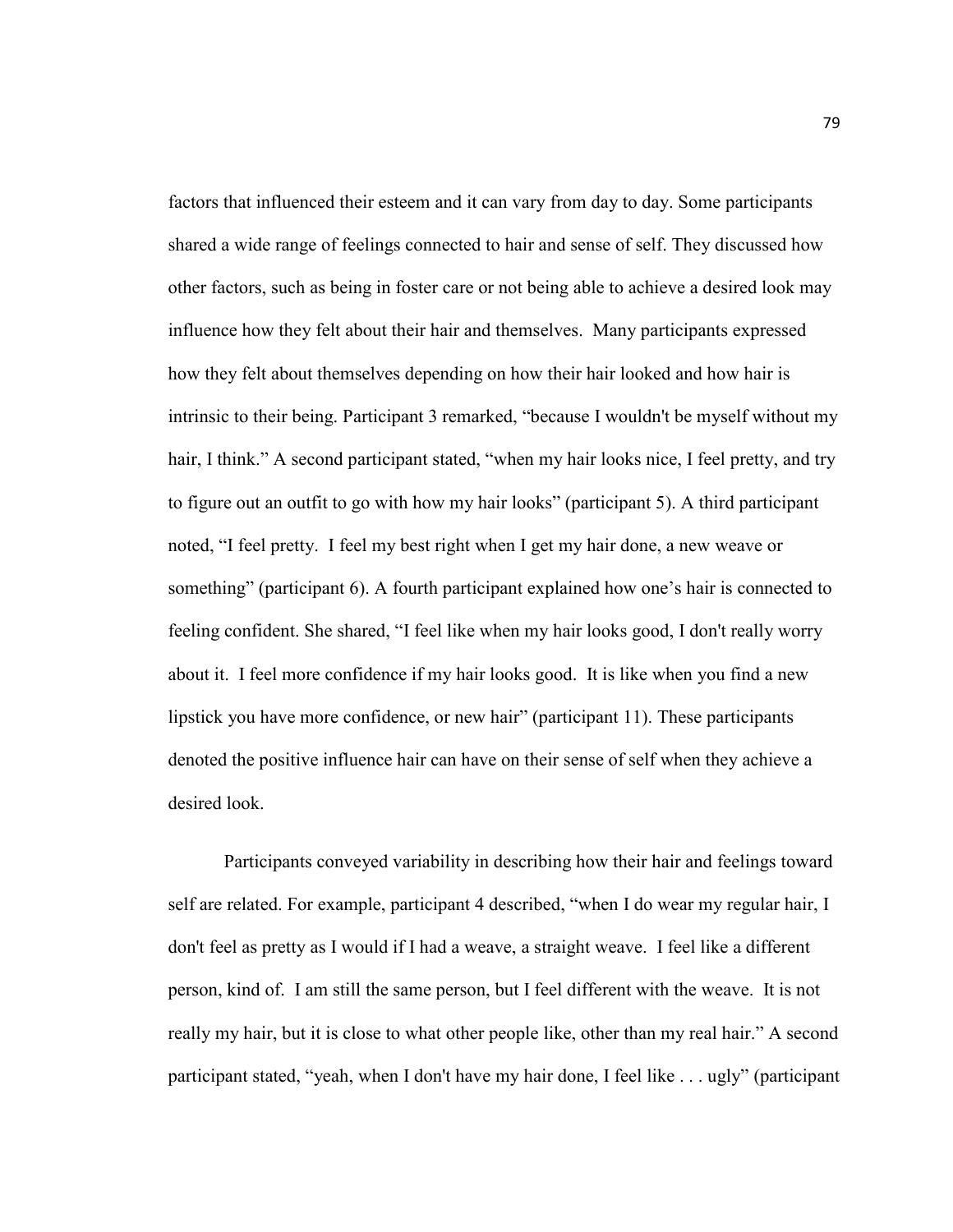6). A 13 year old young girl described vacillating between feeling "clean" or "filthy/dirty" based on whether or not her hair was done. Another participant remarked, "yes, because when my hair isn't done, I don't feel right, and that something should be done to it… I feel like I am missing something" (participant 10). Participant 6 described how she had been wearing her hair in a messy bun lately. She recently moved from a foster home she had been in for years out of state and returned to Oregon. She expressed how stressful things had been. She shared, "it is usually because just being in foster care is stressful, so I have school and all that, and have to get up early, so usually when I am just really tired or stressed out."

The experiences participants shared demonstrated that there is a connection between hair and self-perception. Many participants incorporated hair into their identity and sense of self. Overall, hair was not considered a separate element. Participants emphasized the importance of appearance, which was viewed as being influenced by several factors, including how one is perceived in society.

### **Societal Influences on Self-Awareness**

Many participants shared that the hair care messages they received from family members, peers, and society in general influenced how they viewed African American hair. Their descriptions provided validation that racial socialization plays a role in influencing African American female adolescents' perception of hair/hair care. The influence of other people's views and society in general, on participants' perceptions of hair was evident throughout the interviews. This theme was revealed through the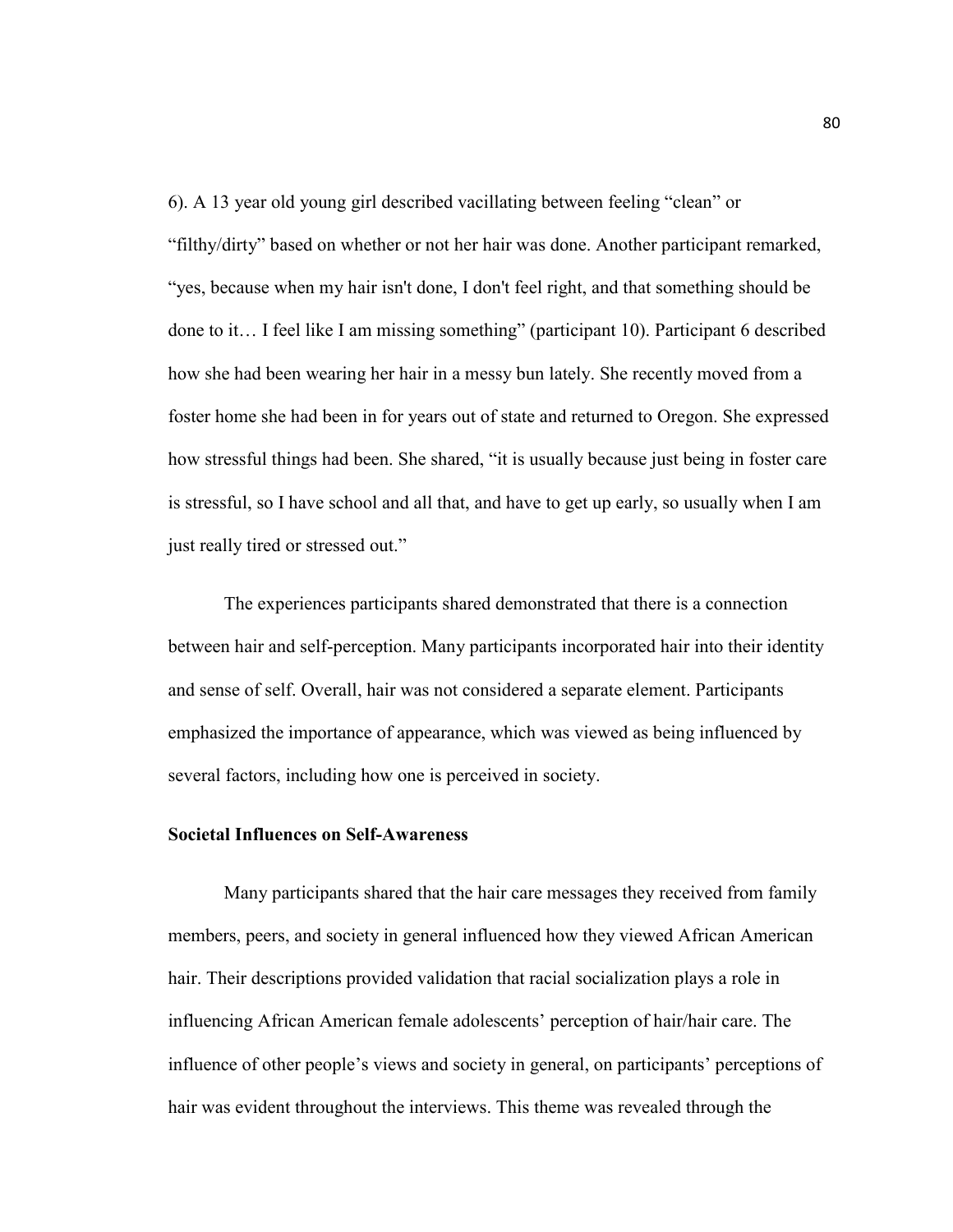categories of media, cultural differences, and other people's perceptions. Participants identified the media as being an influential factor in how they received information regarding hair care and how they perceived Black hair. Through the media, various beauty messages are conveyed, which often do not include images of African American women. Ultimately, these messages and images have the potential to shape participants' views of appearance, self-esteem, and how they come to appreciate the uniqueness of their hair. In addition, the media is one avenue participants used to make comparisons regarding hair and cultural differences. In turn, these cultural differences also impact how others view Black hair, and contribute to the messages participants receive from others regarding hair.

**Media**. Many participants shared their views on the portrayal of African American women in the media (television, magazine, and social media). They discussed commonalities regarding what is displayed, for example participant 4 explained, "I see a lot of women, African American girls nowadays, like the weave, or straight weave. Some of them are different and get a curly weave, but something close to African American roots, but most girls with straight hair, Brazilian hair or something" (12). Another participant recalled, "mainly what I see in commercials, they always talk about there are certain products that they use, and they never show African American women. They always show white women, and I don't like the fact that they do that, because they make it seem like their product that they are trying to sell is only for that type of hair… It is just a stereotype" (participant 5). Some participants highlighted how there seemed to be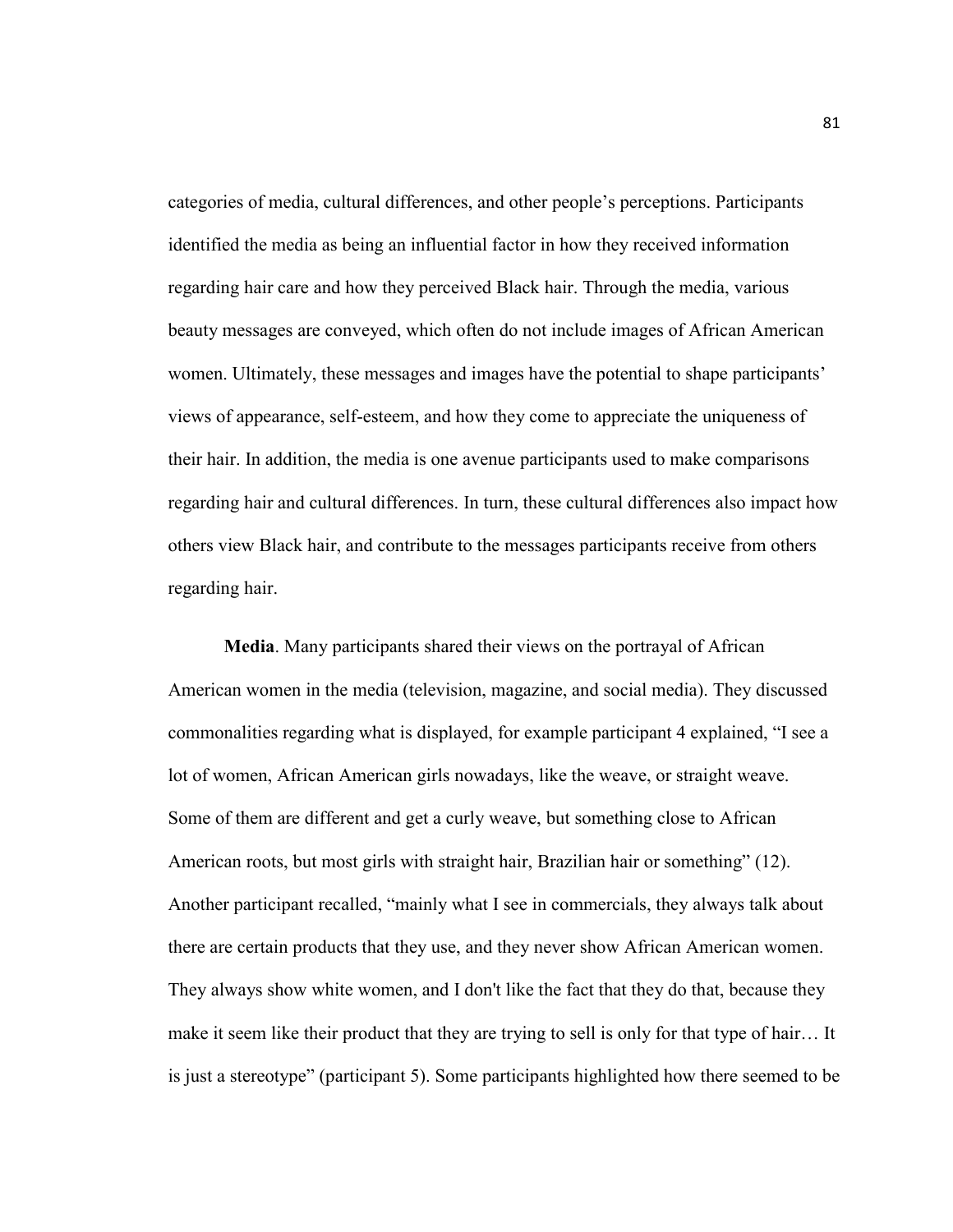a preference for long, straight hair and how this is not common for African American hair. Participant 4 shared, "I feel that is what people want to see. I think people think nowadays that is beautiful, other than curly hair; they are, oh, her hair is nappy or something else. Where if the hair is straight, they are, she has beautiful hair." Another participant stated, "I don't think a lot of African American women want to wear their hair normal… to me it seems like more African American people's hair is really short and sometimes African Americans want their hair long or braided or stuff like that" (participant 7).

 Participant 4 detailed her experience with purchasing a product showcased on television and how it did not work well for her hair. She stated, "…I've tried to go out to K-Mart and get this flat iron, where it rolls your hair and flat irons it at the same time as a brush and it rolls. It doesn't work for black girls. That is not for black girls. We need a flat iron that is a black company or refers it for us, not what we see on TV."

 Participant 11 discussed how she observed the promotion of natural hair for African American women in social media. She stated, "I was looking at You Tube things, and there was something about how to do the natural process and how to do your hair naturally, I was thinking, don't people already know that. Then I thought about it, and they probably don't, because they have weaves and stuff so it is harder to take care of your hair." She also highlighted how there is more awareness of natural hair. She shared, "well, I feel like people are trying to bring the pride of having your hair natural, which I think is really cool" (participant 11). In addition to her observations on social media, she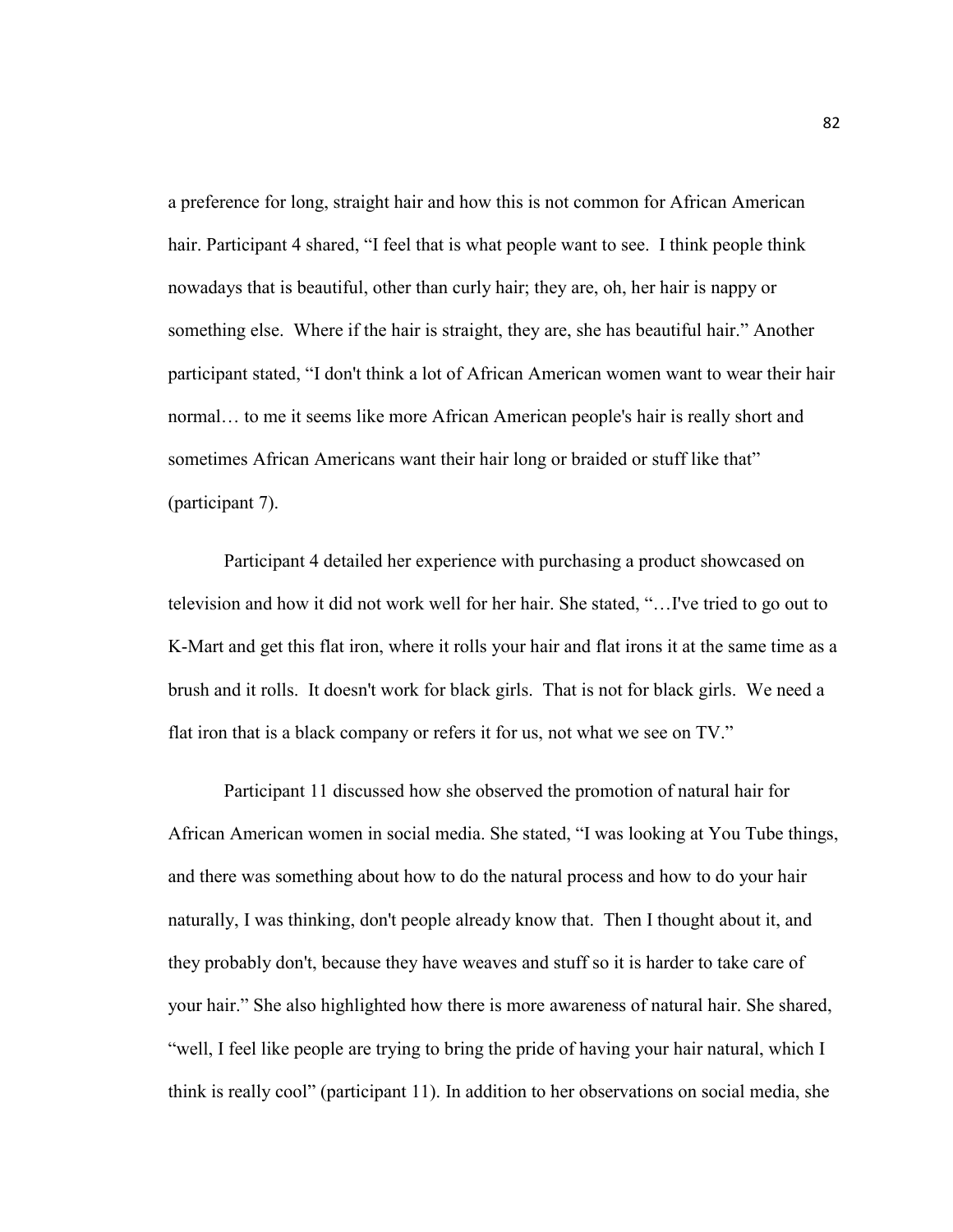described an ad she saw in a magazine that displayed an image of a dark skin African woman and how this had a positive influence on her decision to wear an afro. She noted, "well, I don't really know. I think when I started reading up about hair; I started seeing different hair styles and stuff. In *Essence* or maybe another magazine, they had this black girl with red lipstick and she was black, black, like Sudan black, and she had an afro and looked so beautiful. I think that was why, but besides that, I don't really know. I just started doing the bigger, with the blow dryer a couple of months ago. I used to always wear it like that" (participant 11).

 In addition to detailing what they saw in the media, a few participants discussed their interpretation of what these images meant. For example, one participant stated, "hair like white people, straight… society thinks it is prettier" (participant 6). She also noted, "I don't know I feel like a lot of people, African American women are ashamed of their hair and that is why they wear weaves. They don't really embrace their natural look" (participant 6). A second participant discussed how women desire hair different than their own. She remarked, "yeah, I do think so. I think that people want curly hair, either curly hair or straight hair, and it is kind of like the grass is greener on the other side thing, where if you have straight hair, you want curly hair. If you have curly hair, you want straight hair. I would love straight hair, but it is not my hair style and I don't want to take the time to do it" (participant 11). In addition to their observations of images of African American women's hair in the media, participants noticed cultural differences with hair among other women.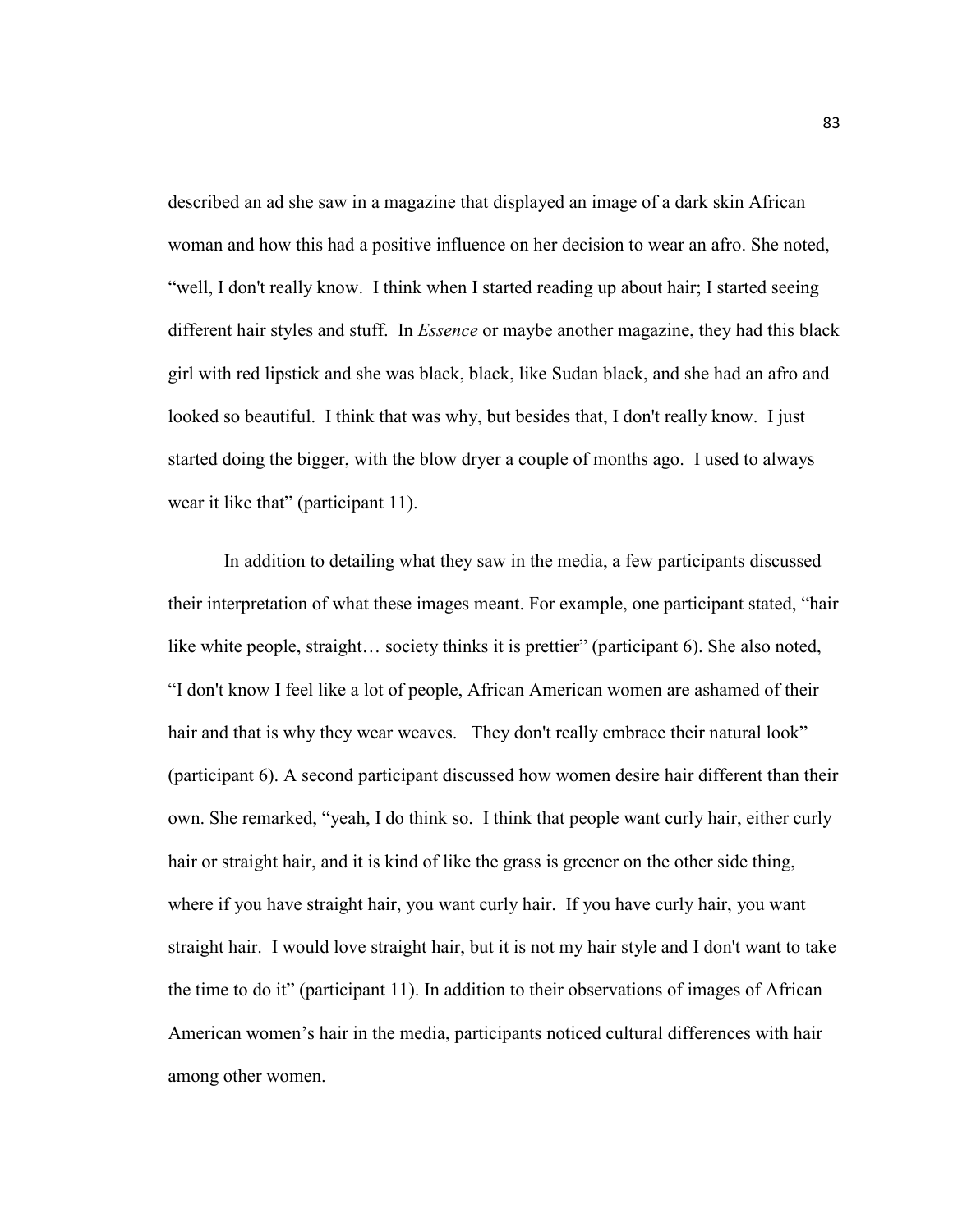**Cultural Differences.** Some participants highlighted noticeable differences among African American hair and hair of those of other ethnicities. They emphasized versatility with African American hair such as hair texture and hairstyles. Participant 9 stated, "just, well, our hair can be nappy. Caucasian people, their hair doesn't really get nappy that much. But they have silky hair. They don't have black people's hair, but I still like our hair. They can't do black people hair styles." Another participant noted, "yeah, the black people have the worst hair and white people have good hair. Mexicans have good hair because it grows longer than ours" (participant 3). Participant 10 explained, "it is different from them, because some African Americans have some of their hair is hard to comb out. It is nappy in the roots and the edges are, just not straight. Other ethnicity's hair is like slick, and curly, like they don't really have to do anything with their hair, but brush it." A third participant remarked, "it takes more time to do our hair and to figure out what we want. It is kind of hard to do certain styles with our hair. For me, I want to do certain styles with my hair that I can't do with my hair because I don't have that type of hair or my hair is not long enough. We kind of have to do what we can, really" (participant 4).

Participant 5 provided a detailed example of her observations of cultural differences. She exclaimed, "that's why I really don't like, when I see African American kids adopted… it is like we know what we can and can't do to our hair, and they are so used to what they use, and the products that they use in their hair and what they do, that their children, or the children they adopted or are taking care of, their African American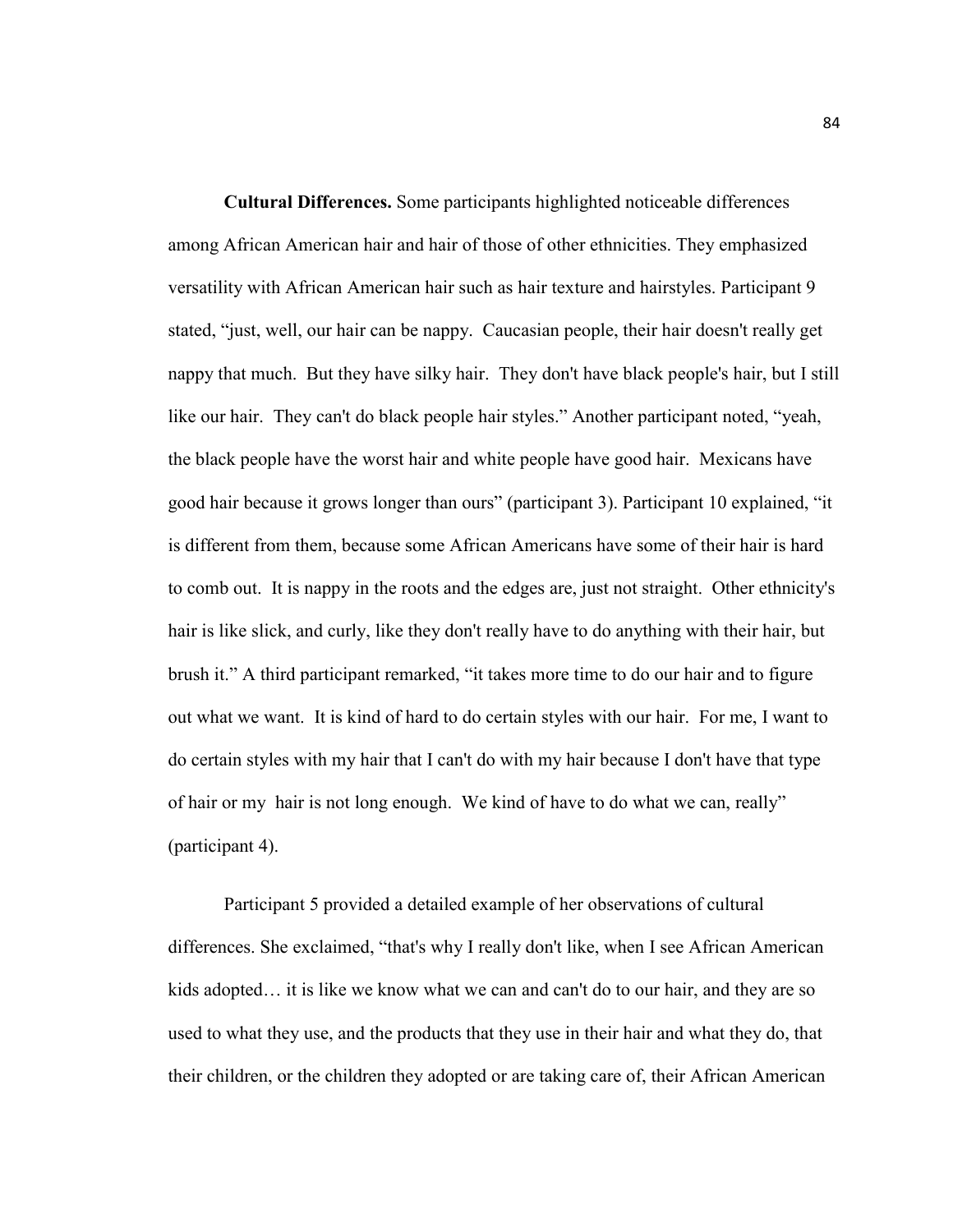hair is different from Caucasian hair. How they do their hair versus how we do our hair is a totally different concept. I just feel that the way that they do their hair is totally different." These participants demonstrated an understanding of African American hair and its unique qualities, and how they differed from hair of women of other ethnicities. This example also speaks to the power of other people's perceptions and how these perceptions influence hair.

**Other People's Perceptions**. Most participants reported awareness of how other people perceived their hair, or commented on how African American hair is perceived in general. They primarily noted compliments they received about their hair. Some participants reported assumptions made based on factors such as texture and length. For example, participant 4 stated, "yeah, people say I have pretty straight hair, that is because it is flat ironed, but most of the time, if I was going to get compliments on my hair, it would be because of my hair color, because I always change my hair color." A second participant noted, "when I wear curly weaves, people like my hair better… just that it looks prettier. I guess just because, I don't know, anything new is prettier. My foster mom -- she likes my curly hair better than when I get it straight" (participant 6).

 Participant 5 discussed how people made assumptions about her hair based on her nationality. She shared, "well, one of my friends is, you have black people hair, and I was, okay. I don't know how to explain it. She is more of the type that I have good hair type of person, and I am just the kind of person that my hair is how it is. I just have to deal with it. She is just, you are not mixed, because you don't have hair like me, and if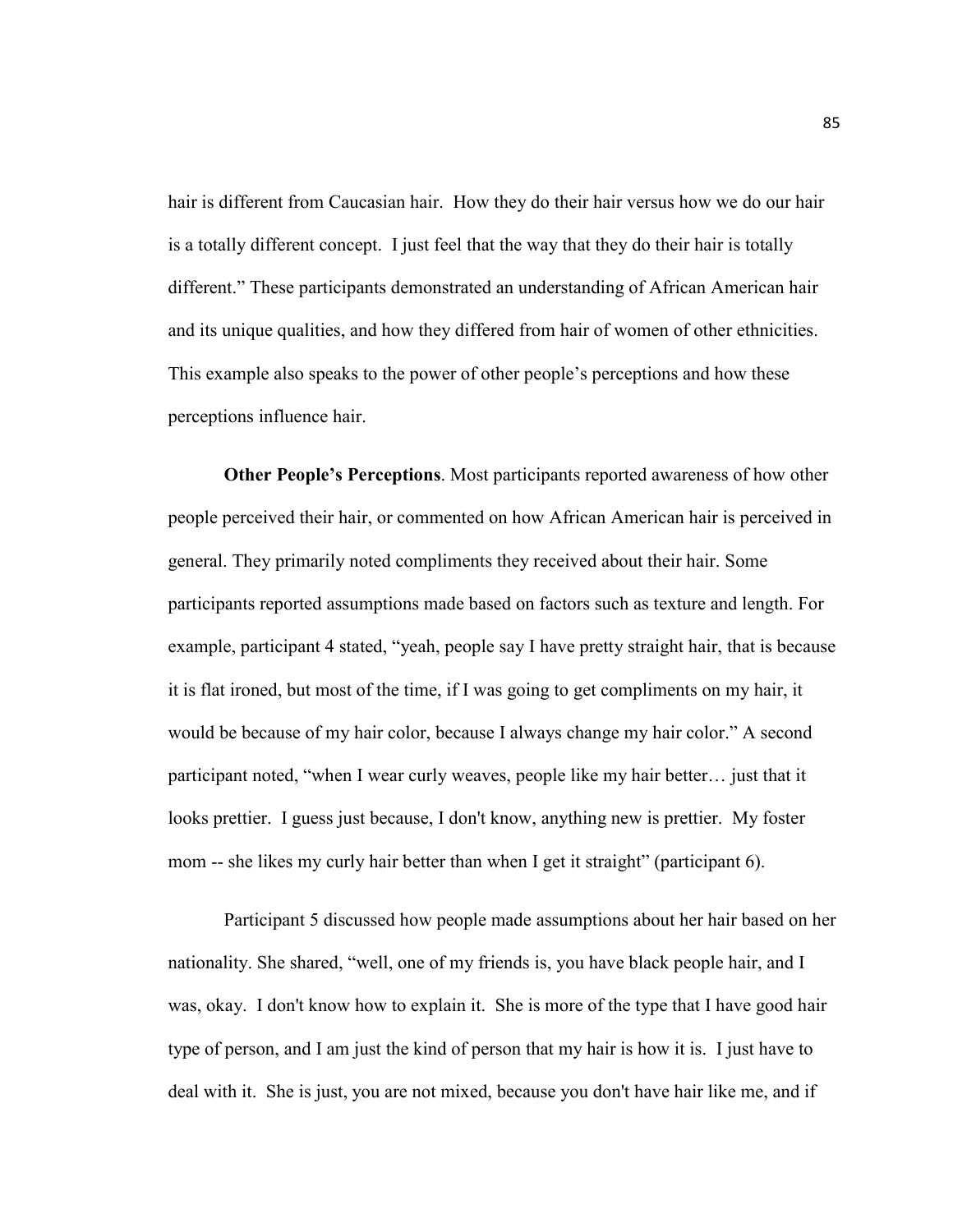you were mixed, you would have hair like me. I was, necessarily the way my hair is doesn't mean if I am mixed or not. It doesn't depend on my nationality." Similarly, a second participant reported how members of her foster family made remarks regarding her hair based on her nationality. She stated, "... I am really the only mixed person in my family and also in my house right now. They always think that I can do certain things to my hair and it will be okay, but it is still kind of hard" (participant 4).

 The term "good hair" arose during the interviews. This term is used within African American culture to denote hair that is similar to European hair. This researcher expected to hear this term throughout the interviews, but it was only discussed among a few participants. Although the term was not frequently used, there were several references made to European like hair in the interviews. Participant 11 remarked, "I think good hair is white hair, the less coarse it is, the better it is." Another participant acknowledged hearing the term, but not knowing what it meant. She stated, "my grandma and my mom say I have good hair, but I don't know what they mean by that… that is doesn't fall out a lot, that it is long" (participant 8).

 Some participants discussed peer influence. Participant 5 explained, "I was getting older and noticing that none of the girls that I hung around did their hair like mine. I started getting scared because they would say the more you put your hair in buns, the center of your hair breaks off because you put it in buns. I would sleep with it in a bun and not let it out. So I wanted my hair to grow back, so I am going to wear it down." Another participant remarked, "every black girl I know my age wears weaves. I don't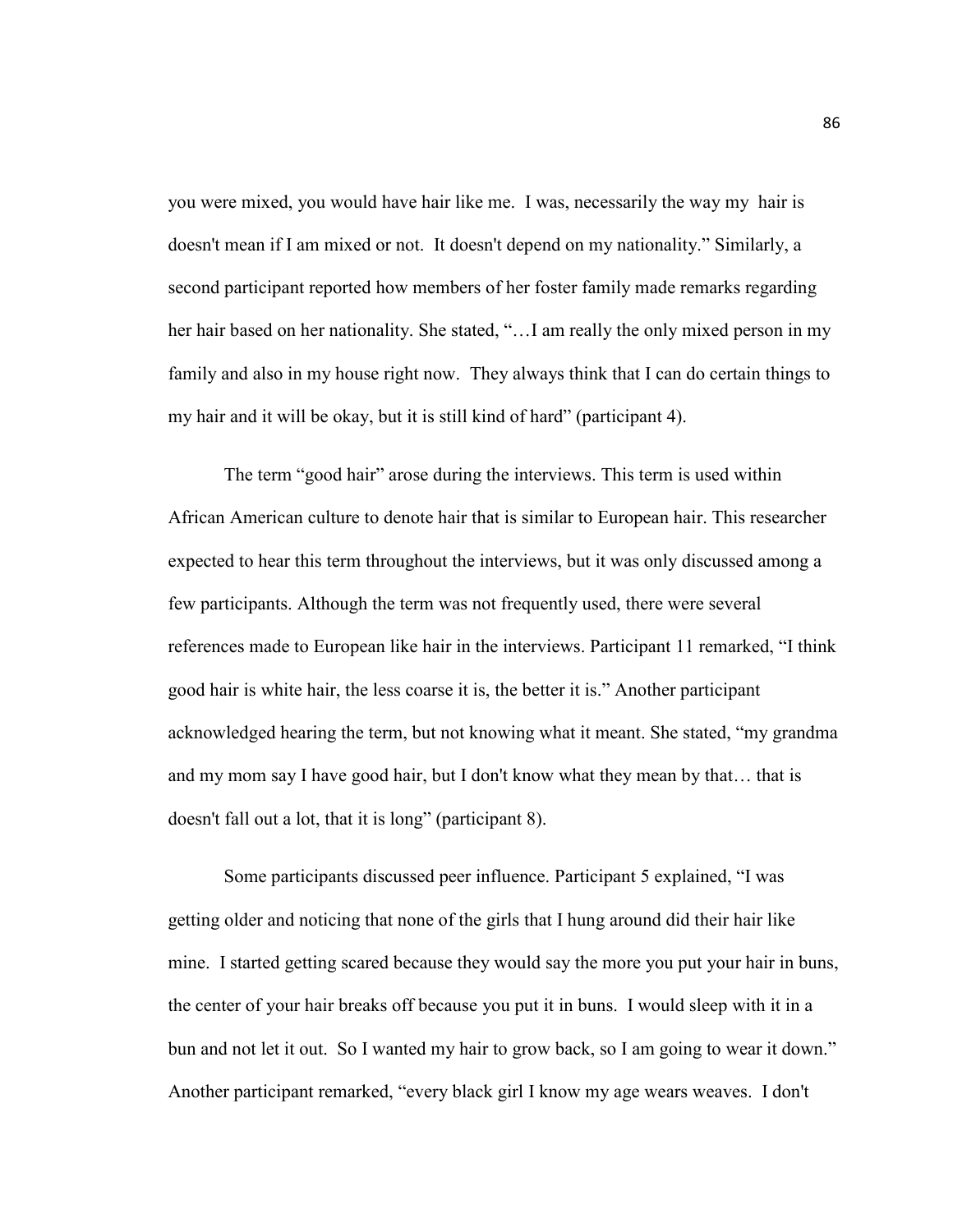know anybody that wears their natural hair… I haven't been to school out here, but everybody I know in Arizona wears weaves, and all the girls out here that I have met so far wear weaves. It is just weave, weave, weave" (participant 6). Participants seemed to be very aware of what others had to say about their hair and what they saw around them, which suggest the messages they received and their environment could potentially influence their hair choices. Many participants also shared how being in foster care impacted their hair care experiences.

### **Influence of the Foster Care System**

In addition to typical sources of influence, the participants in this study expressed the impact of living in foster care on their hair and hair care perceptions and experiences. A few participants highlighted how relationships with their foster parent improved their hair care knowledge and influenced how they cared for their hair. Some participants noted that their foster parent did hair out of the home and one participant stated her foster parent is a licensed beautician. This is one aspect of foster care that participants reported as being beneficial. However, in contrast to these positive influences, most participants recalled negative influences of being in foster care on their hair and hair care. Some participants discussed challenges they experienced with getting their hair done, while others addressed how lack of knowledge regarding Black hair had a significant impact. Participants reported these challenges occurred throughout their childhood, and varied depending on length of placement and multiple placements.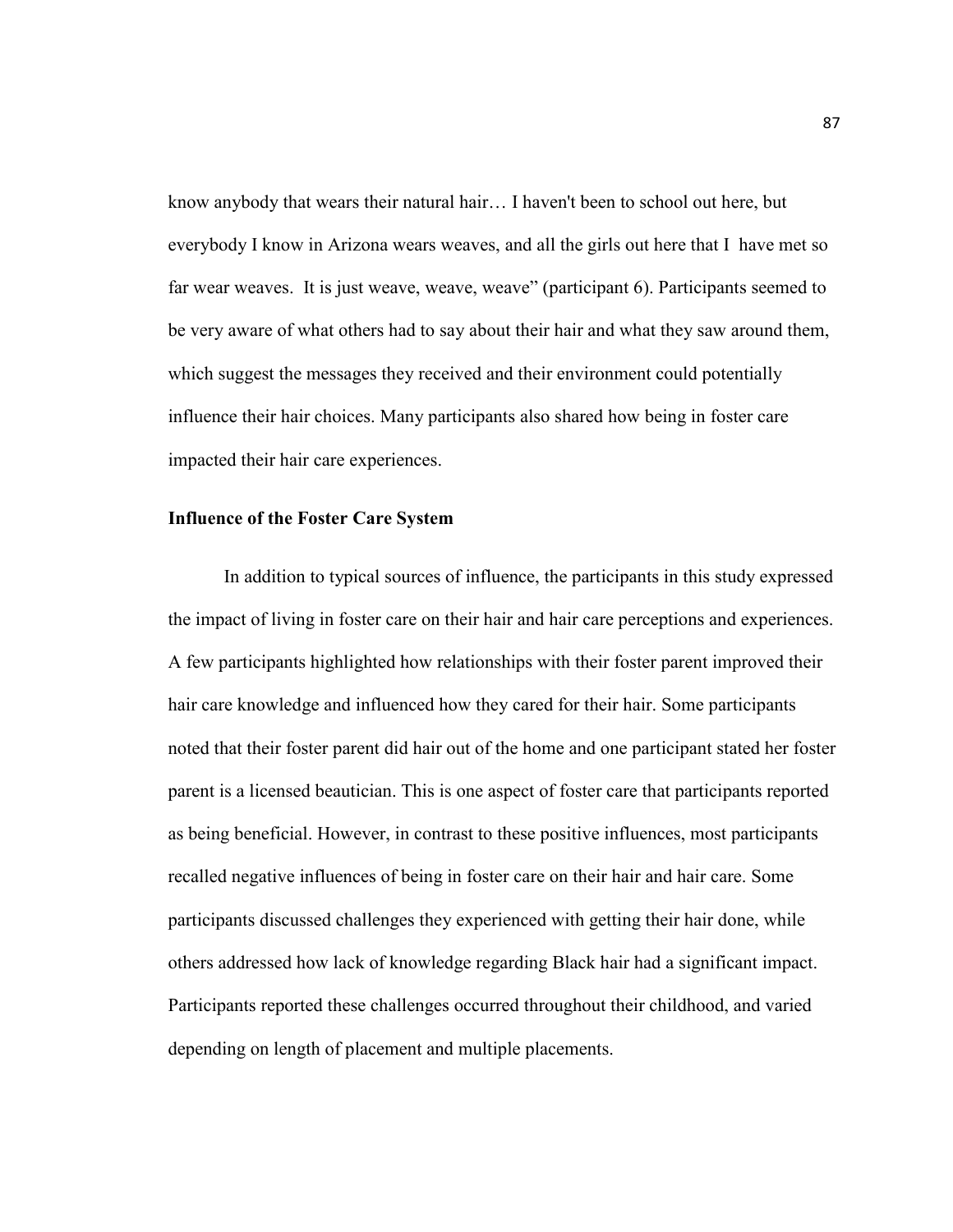Some participants recalled vivid memories of their early childhood and how they felt about their hair. Participant 7 explained how she did not take pictures of herself when she moved to a new foster home because she did not like how she looked in the photos. She stated, "yeah, I do (referring to photos), it is at my old foster mom's house, a school picture and it looked horrible. It made my whole entire smile look crooked because my hair was not even combed out. Yet, everybody still loved my hair."

Participant 2 reflected on her experience being in a foster home where the foster parents were not knowledgeable about caring for her hair. She shared, "I used to have barrettes over all my head until I came here… they just would stick it up in the barrettes and let it stay there until it would get stuck to my head… it was hard to take them out and would be hard to comb out… it would hurt. And my hair wouldn't comb out and getting brushed… they would just use some stuff, like white stuff, and just use a soft brush to put it in." A second participant remarked, "most of them were Caucasian, so they weren't quite sure what to do with my hair, because it was nappy and really short. I didn't [inaudible] my hair, because I wasn't quite sure what to do with it. My hair wasn't that strong, it is pretty weak, so they just pulled it and strands of hair would just fall out" (participant 7). A third participant stated, "…like how sew-in's work. She bought sew-ins for sewing into a scalp… yeah, she doesn't know the difference between braiding hair and sewing hair… she doesn't even ask questions anymore. She just gives me money." (participant 6). Participant 4 shared her observations of friends who did not have support in getting their hair care needs met. She explained, "yeah, I've had a lot of friends who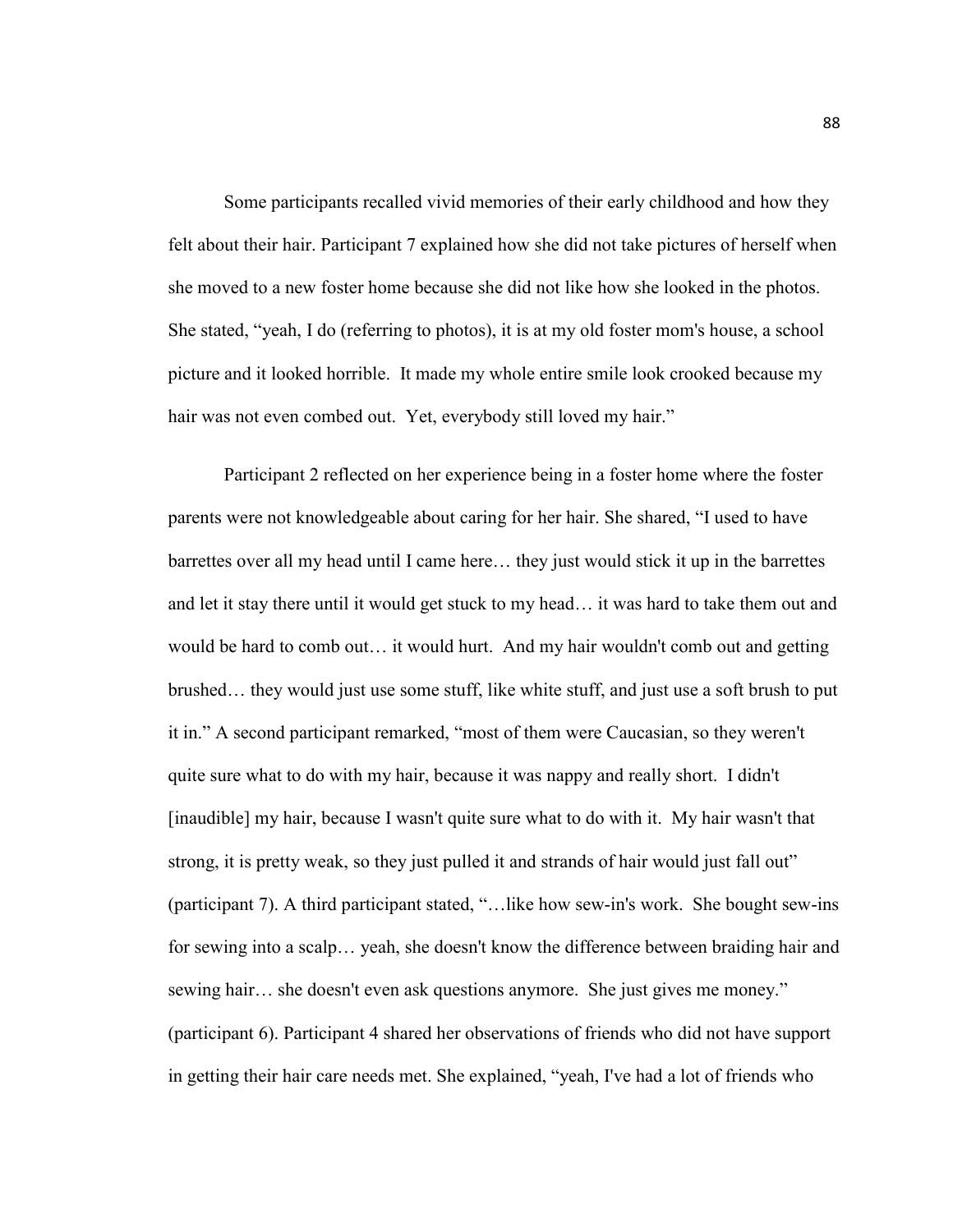have been in foster care, and really their hair -- they don't know what to do with their hair themselves, because they haven't had someone to actually help them with it. Their foster parents don't know what to do, either."

 Participant 5 discussed how she believed money played a major role in the lack of hair care she received in former foster homes. She described, "the whole hair braiding thing. Other than the foster placement that I am in now, my previous foster home was very, I don't know, honestly I never had really good hair care there, because she wouldn't get me the things that I needed. When it came time for me to do my hair, I had to ask my mother to send me the money to get it done." She also exclaimed, "I just feel that the money she got for me to take care of me and get me the necessities that I needed, was more so on what she wanted to spend it on, more on her than on the other children in the house... even then, when I wanted to get it braided, I had to ask my mother to send me the money and have my sister do it." This researcher assumed there would be more discussion of experiences of lack of access and money being a barrier to hair care. However, most participants shared that their care providers covered the cost of hair care, and for the most part were able to get their hair care needs met.

 Participant 1 described her experience of being in a group home and not having access to hair care products. She stated, "I was used to having them available to me, so I guess it was just like shock or something." She also described how getting her hair done was used as a reward while living in a group home. She noted how she earned a trip to the beauty shop to get her hair done. She also reported she selected to go to the beauty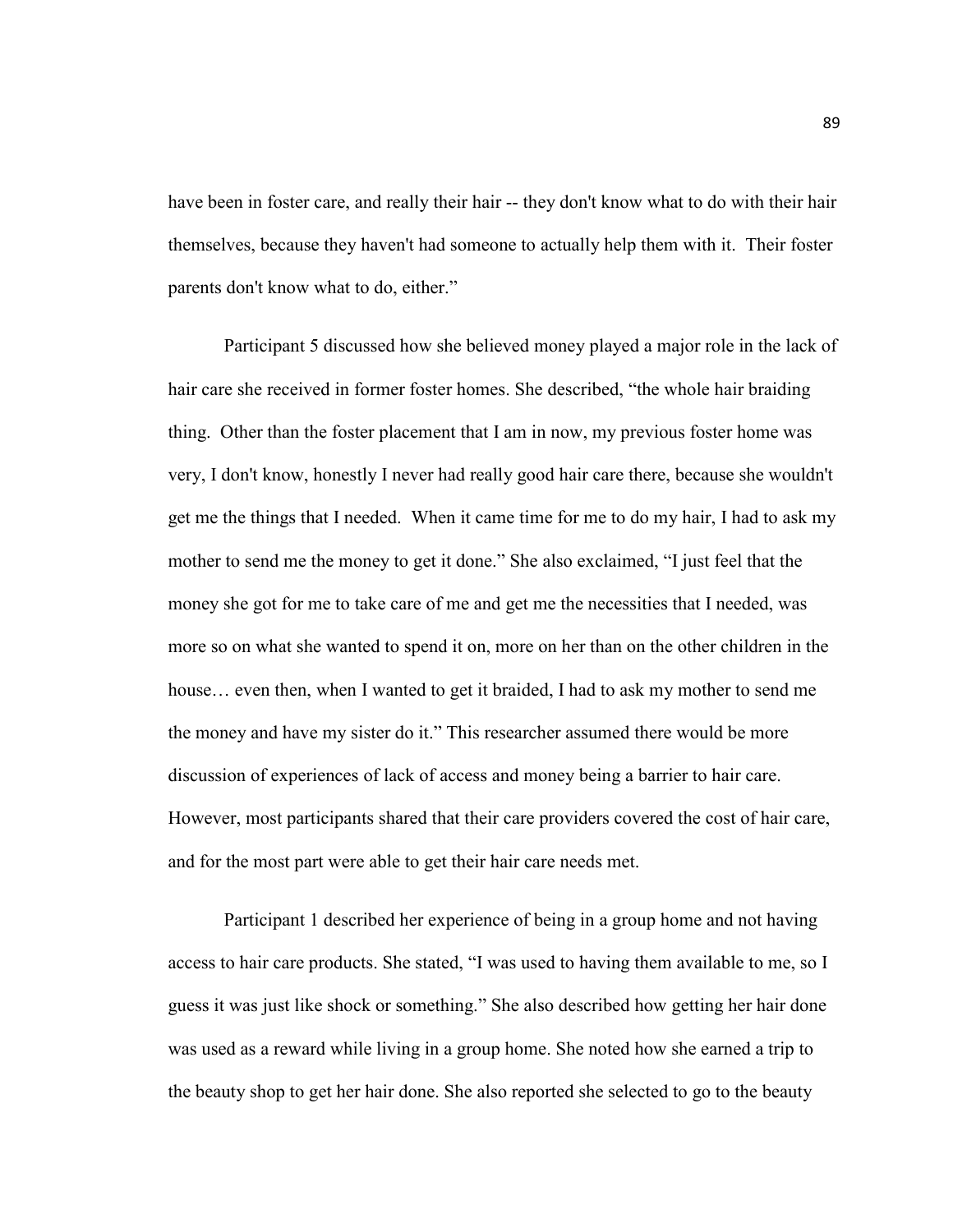shop as her reward. As a result of these unfavorable experiences, some participants provided recommendations for what the foster care system could do differently to improve the hair care experiences of African American children in foster care.

**Improving Foster Care System Support for Hair and Hair Care**. Some participants discussed their experiences with caseworkers and provided specific recommendations for improvement. Most participants reported not having any conversations with caseworkers regarding their hair care needs. Some stated they rarely had any contact with their caseworkers. Many participants noted that taking care of their hair care needs were the responsibility of their care providers. Participant 4 stated, "to be honest, I don't remember any of them helping me with my hair. Me and my foster mom have always taken care of my hair. If it wasn't her or it wasn't me, it wasn't them." She also mentioned race and lack of knowledge regarding hair care as factors in not talking with her caseworker regarding hair. She reported, "no, she is white. She doesn't even know. I feel like I don't try to complain too much. I am the type of person that if I feel something, I try to fix it myself. I don't like to complain too much about things" (participant 4). Another participant talked about a caseworker's attempt to be helpful and reported "no, she actually sent me to this one thing, and I was like, I'm not going there and let them touch my hair… it was a Dress for Freedom thing, and you get a dress and do your hair and make you look all pretty. I was like; I am not letting them mess up my hair" (participant 5).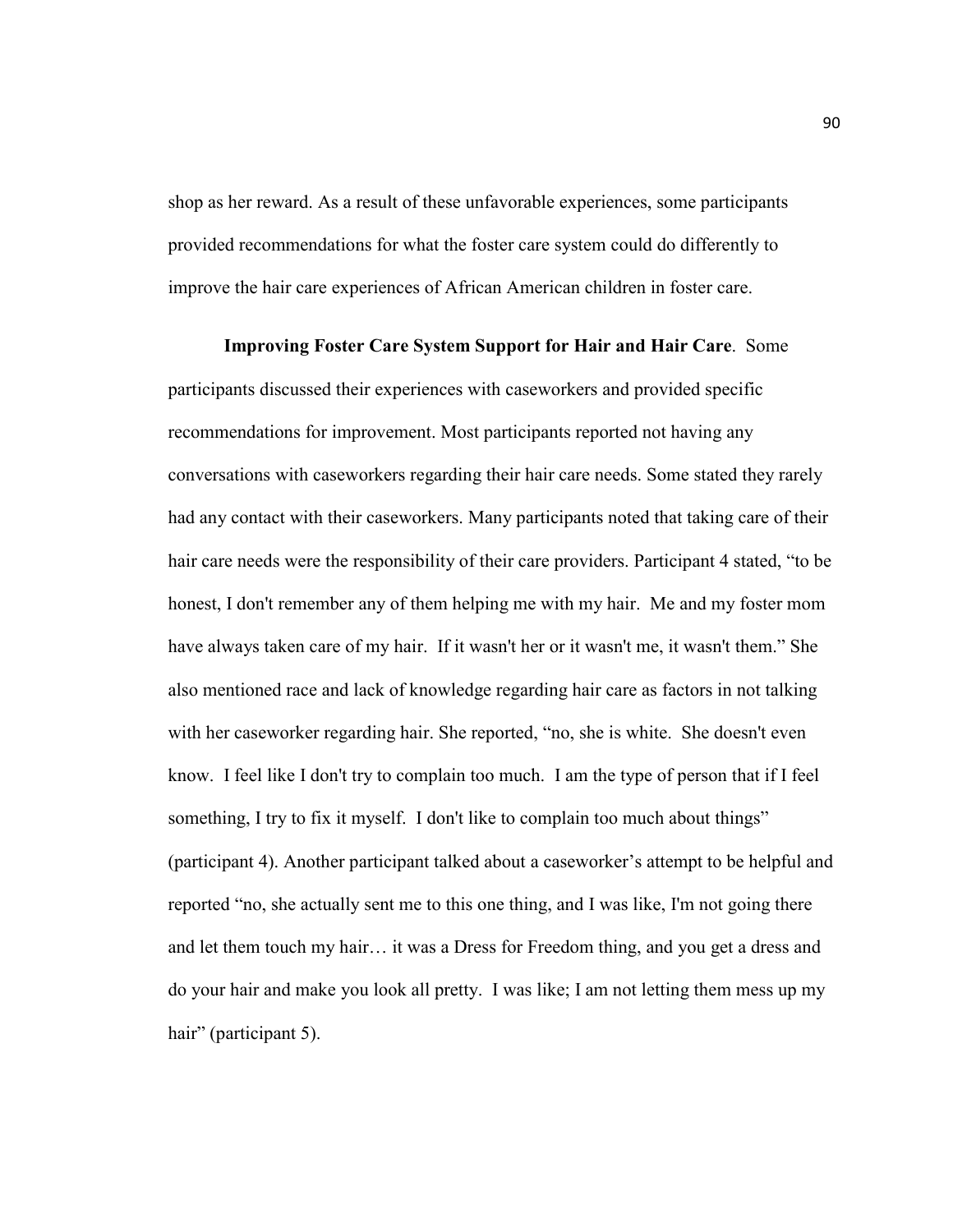Most participants provided recommendations for what the foster care system could do to ensure African Americans female adolescents in foster care received proper hair care. Many of the recommendations focused on the importance of having foster parents who are knowledgeable about African American hair and placing African American children with African American foster parents. Participant 2 stated "they should just place them where someone can do hair and care for their hair… African Americans that know how to do hair… because they know about their race's hair." Another participant highlighted the importance of feeling comfortable asking for what she needed. She shared, "actually, sometimes I just wouldn't ask for stuff from the foster mom and would just have my mom get it, because I knew she would know what to get. I could have asked them at any time" (participant 11).

 Some participants emphasized the importance of knowing about different hair textures for African Americans, which may impact the type of hair products needed. Participant 1 explained, "not all girls have the same type of hair… some people have really curly hair and some have wavy hair, and some have super-super curly hair. So we don't always use the same products." A second participant noted, "they need different hair care than others, like you say. Everybody's hair texture is different and some need different attention than others. Some need braids more often to help it grow and get to the point where it needs to be taken care of. Some just need to learn how to do their hair" (participant 5).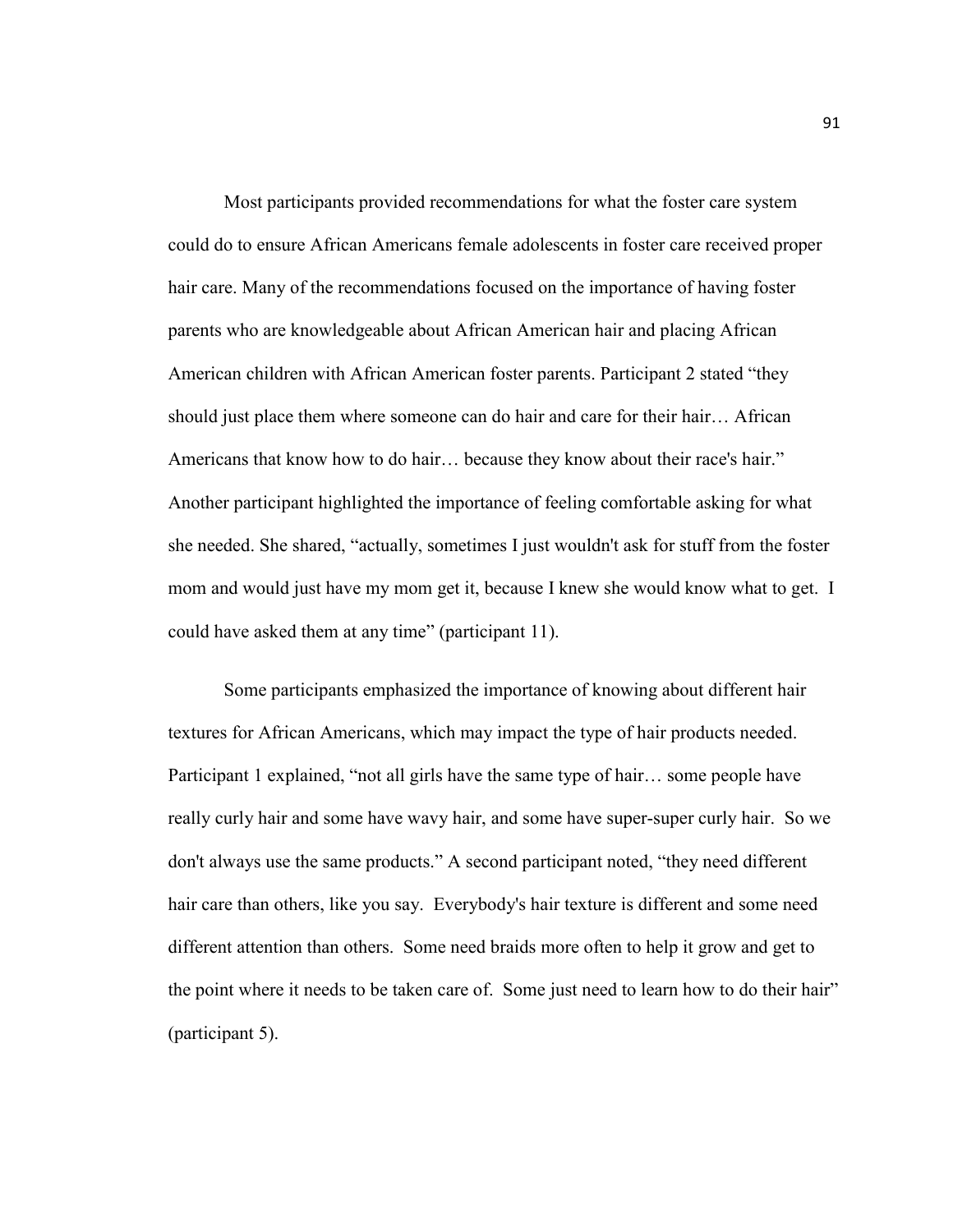Many participants made specific suggestions such as having a class to learn how to care for African American hair, utilizing salons, and asking others for advice. Participant 5 remarked, "take an interest in it, actually take an interest, get appointments at hair salons. You don't have to get an appointment to just get it done, but see what they need for their hair. You can walk into any salon and say, is there anything I need for my type of hair. There are a lot of people out there that can help you." A second participant stated, "if they have any African American friends and they get their hair done, you should probably ask them where you get your hair done, or do you do hair" (participant 7).

 Participant 4 provided a detailed example of her observations. She shared, "I feel if you have a foster child that is not your race or you are a different race from your foster child, you could help them by going online, looking up -- for a foster parent just alone, they have a black girl or black boy, they should go online and figure out, look around see how black people's hair is, and maybe even talk to some black people and ask them what they should do, that they have a foster child that is African American and they want to help them out but don't really know what to do. Some people would be, oh, you can bring them in here. It's their choice, they could bring them in a shop, or they could actually figure out ways that they could help to do their hair. Or go to your foster child and ask them how do they think is the best way to take care of their hair, and what are some ways they can help them to take care of their hair and just be a support system." Some participants also discussed the importance of directly asking a foster child about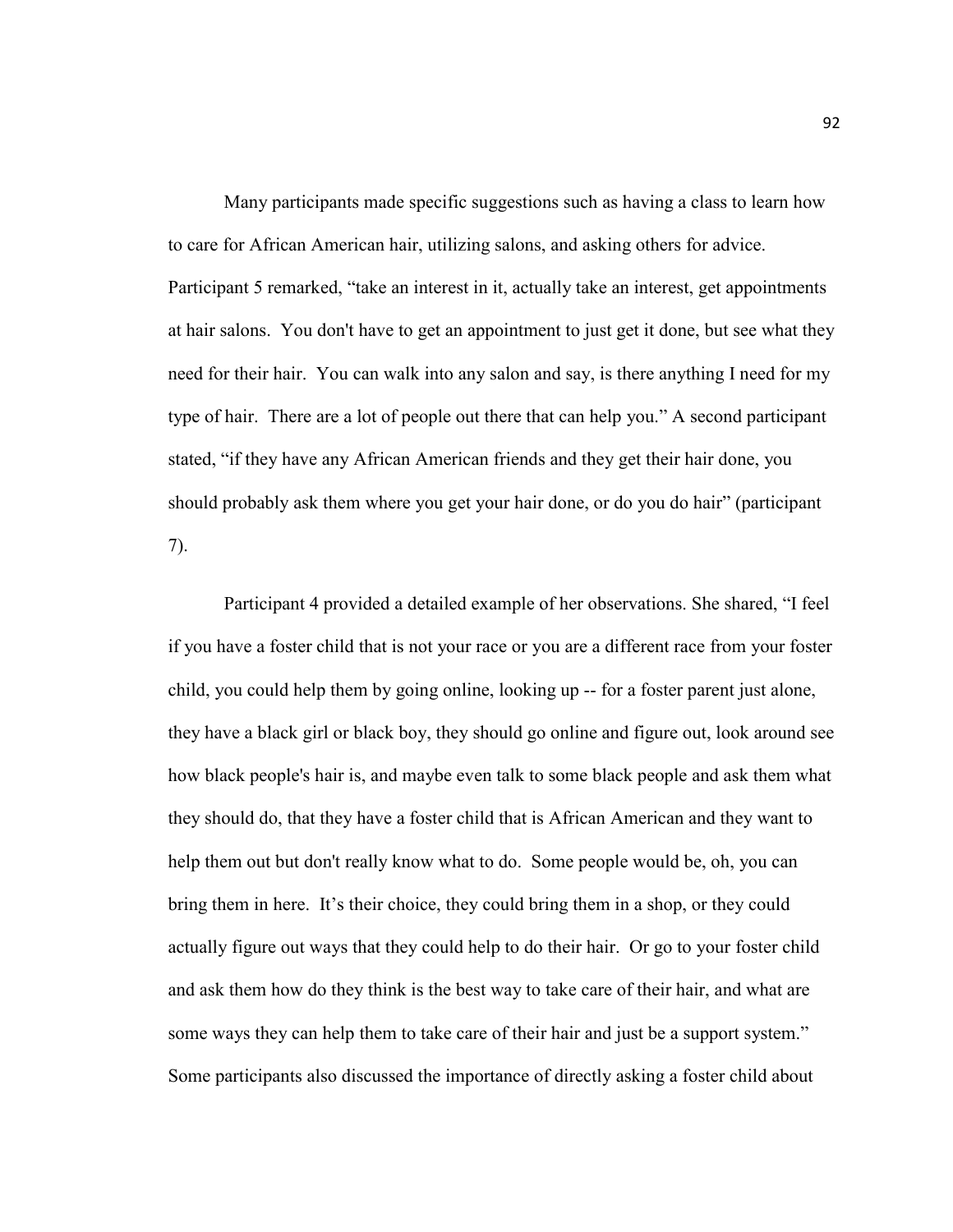their hair care needs. This could be a conversation a caseworker has prior to placement or one a foster parent has at the beginning of a placement. Participants seemed to be very clear about what works and what is helpful. They provided practical recommendations that could easily be implemented in the foster care system.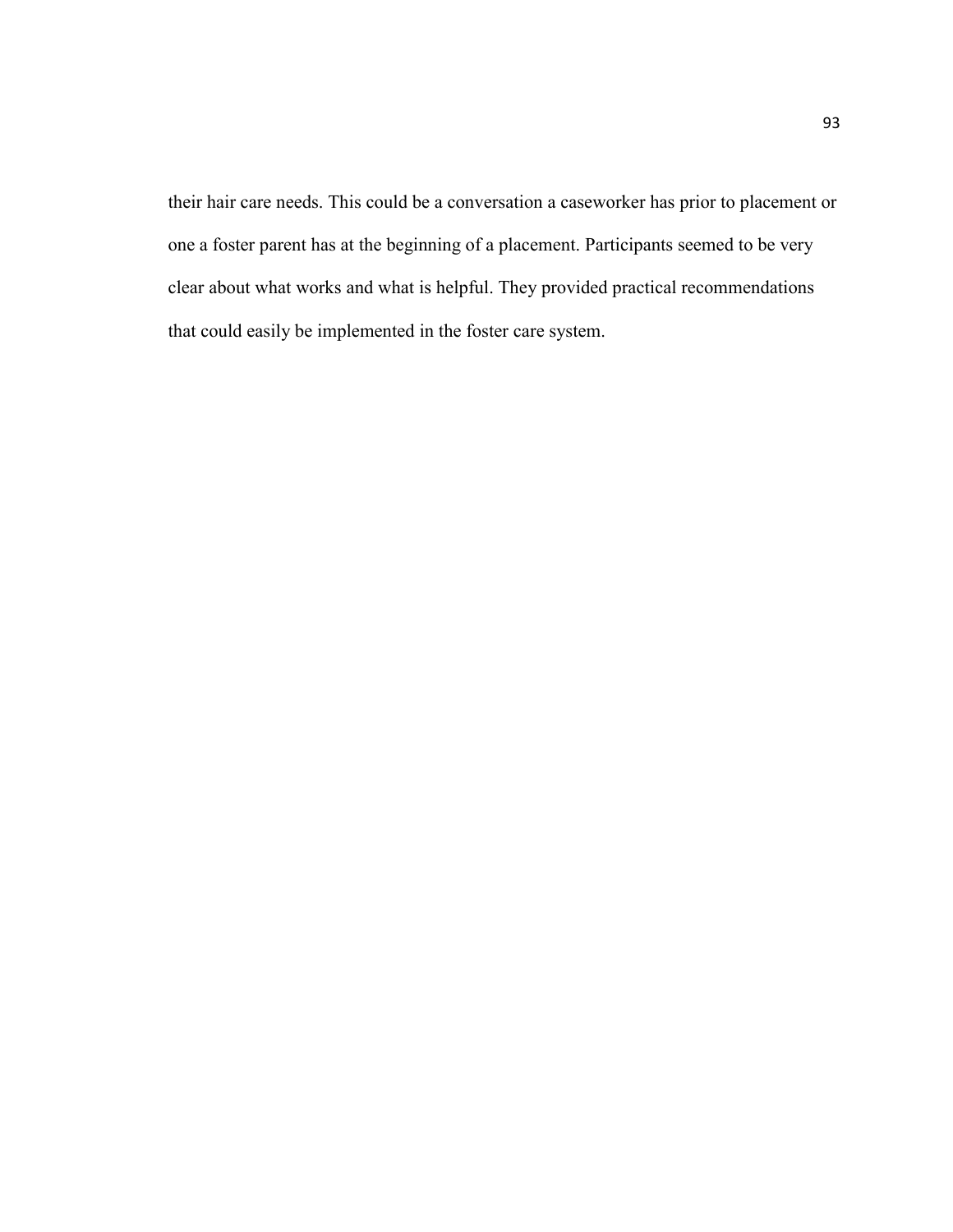#### **Chapter V: Discussion**

 This study explored the current hair and hair care perceptions and experiences of African American female adolescents in foster care, specifically examining their attitudes, behaviors, beliefs, and socialization messages regarding hair, and the association of hair and hair care with their identity and self-esteem. The study was conducted to gather a snapshot of their perceptions and experiences, to gain a deeper understanding of which elements are important in addressing hair and hair care, and to identify effective strategies/approaches for supporting hair care needs of these adolescents.

 This discussion of findings and implications is organized around the four major themes that emerged from the data: hair care, perception of hair and identity as an African American female, societal influence on self-awareness, and influence of the foster care system. Exploring the topic of hair and hair care evoked comments on racism, colorism, and generational differences within African American culture, reflecting the strong connections of culture and hair. Overall, many of the study's results were consistent with the literature surrounding the role of racial socialization, establishing an ethnic identity, and developing a healthy sense of self and self esteem.

# **Theme 1: Hair Care**

 Consistent with the literature, the African American female adolescents in foster care in this study shared similar hair care experiences as reported for African American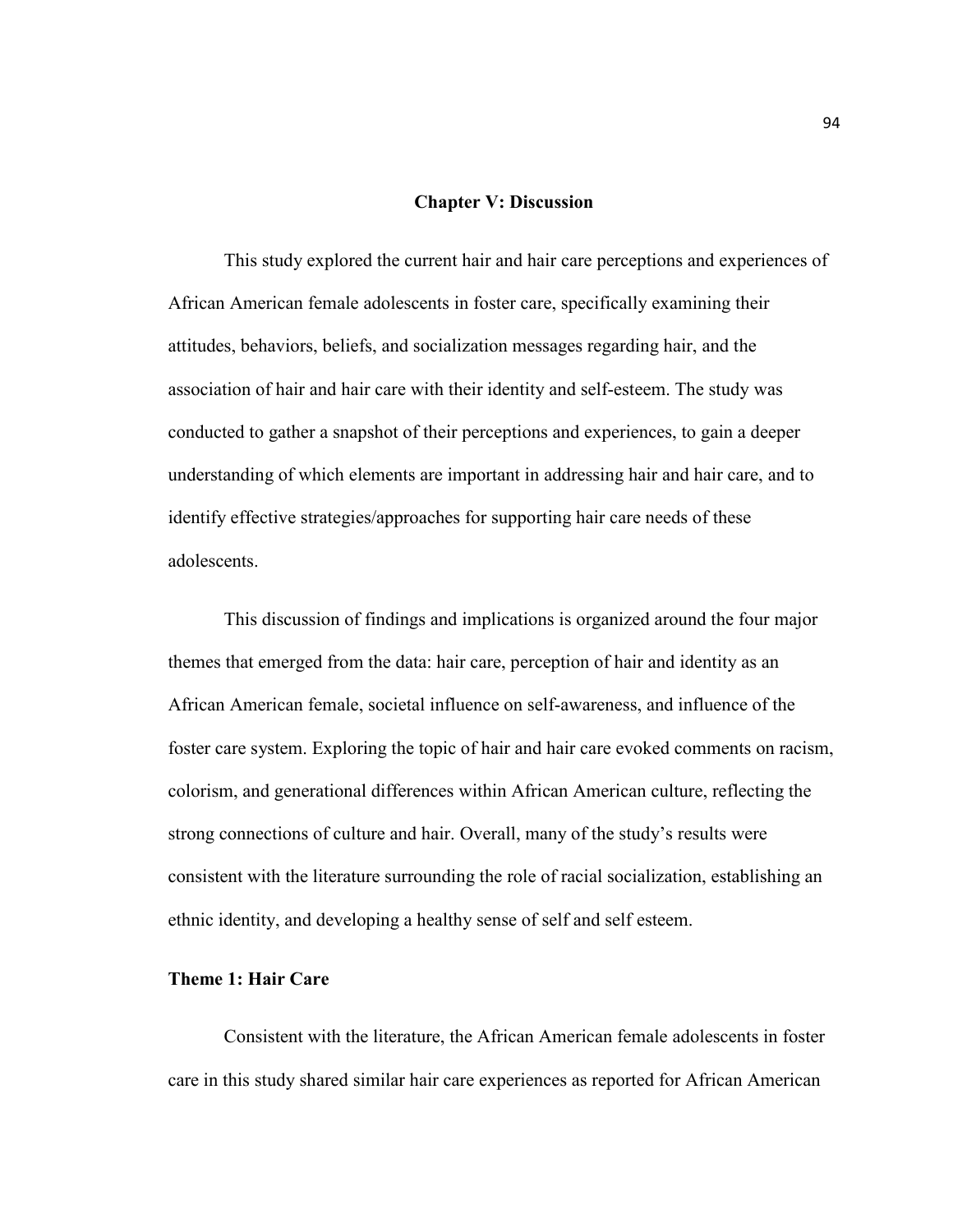adolescents in general (Banks, 2000; Phinney, 1989). They discussed their struggles with coming to terms with their hair, learning how to care for their hair, and taking great pride in their hair. Elaborated upon below, these youth also encountered similar cultural socialization processes in regards to hair and hair care.

 One surprising finding was the amount of contact participants reported they had with biological family members. It was expected that adolescents who remained in foster care would have limited to no contact with their biological families, and assumed that most participants would be disconnected from their family. However, to the contrary, many participants reported having consistent relationships with family members. For example, participants shared experiences with bio family members that directly and indirectly contributed to their hair care knowledge. Some participants were told what to do to care for their hair, and others reported they learned through observation. Some participants also received hair care knowledge through connection to other non-related African Americans who were instrumental in sharing information and teaching proper hair care. Although this study did not explore the hair care experiences of care providers, some participants made clear distinctions regarding their hair care interactions with African American providers versus Caucasian providers. Participants seemed to be more comfortable with and receptive of knowledge received from African American care providers. Given the connection many participants had with biological family members, it is assumed that the knowledge passed down was from an African American perspective. Thus, the messages participants received could be multigenerational. Some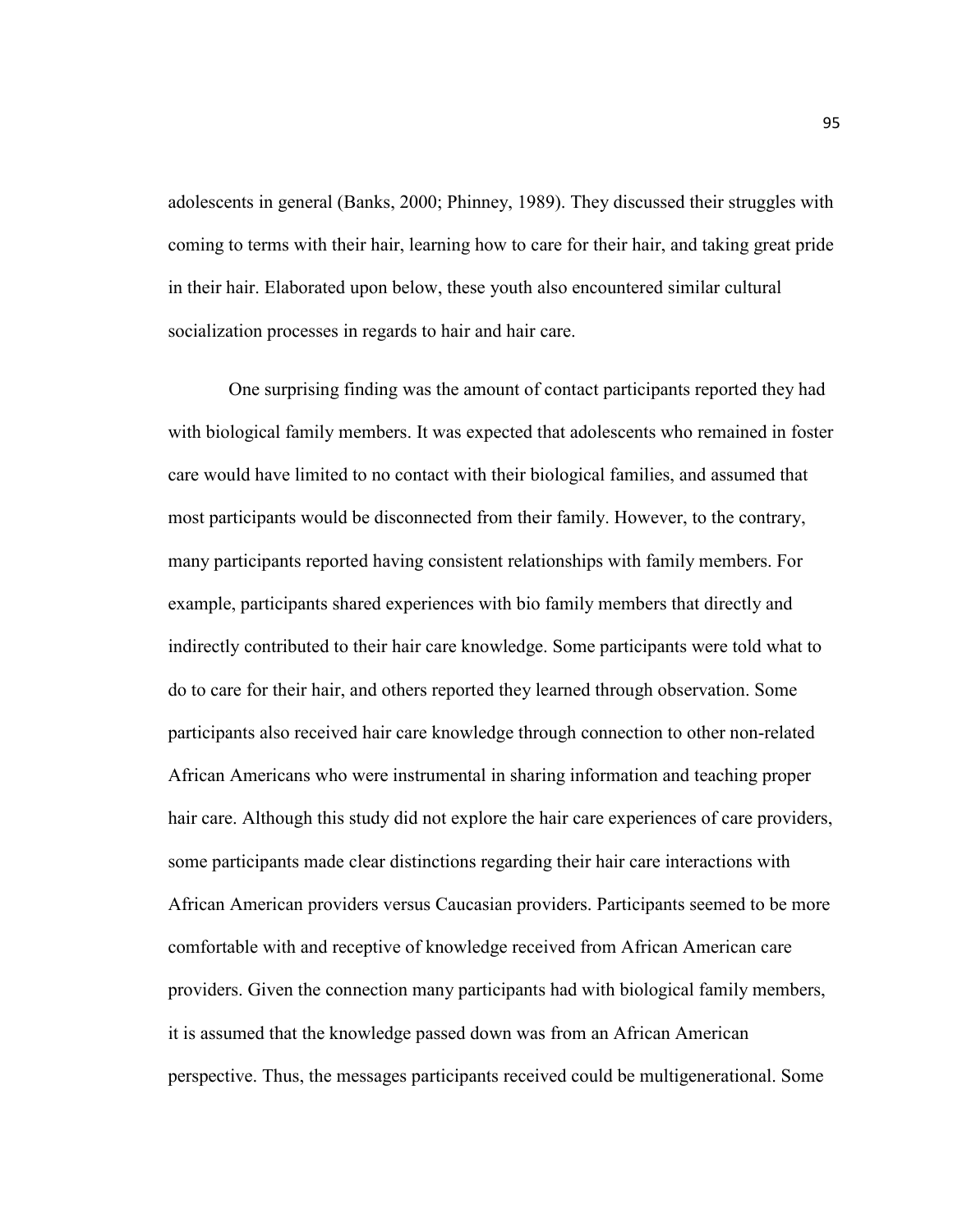participants acknowledged generational differences, suggesting intergenerational knowledge regarding hair and hair care is passed down. This is significant in understanding their frame of reference regarding hair and hair care. It could be implied that embedded in the knowledge are established attitudes, beliefs, and approaches regarding hair and hair care.

These findings speak to the importance of culturally-based community connections in supporting African American female adolescents in developing appropriate hair care practices and routines. In association with this contact, many participants reported benefits of gaining important cultural knowledge and information about hair and hair care from family/community members, suggesting racial socialization played a key role in their acquisition of knowledge (Lesane-Brown, 2006). Clearly, these study participant's interactions helped to shape their value around hair and influenced their attitudes and behaviors regarding hair and hair care. Perhaps maintaining contact with family of origin and community members serves as a protective factor while in foster care, which, is crucial to developing a positive attitude towards hair and hair care.

# **Theme 2: Perceptions of Hair and Identity as an African American female**

 Study findings regarding hair's influence on identity and self-esteem were consistent with findings in the literature. Banks (2000) concluded from her study that hair holds value and that there is a relationship between hair and identity. These views were also shared by the current study participants; in some cases; for example, participants consistently shared that hair is a reflection of their identity, shaping who they are.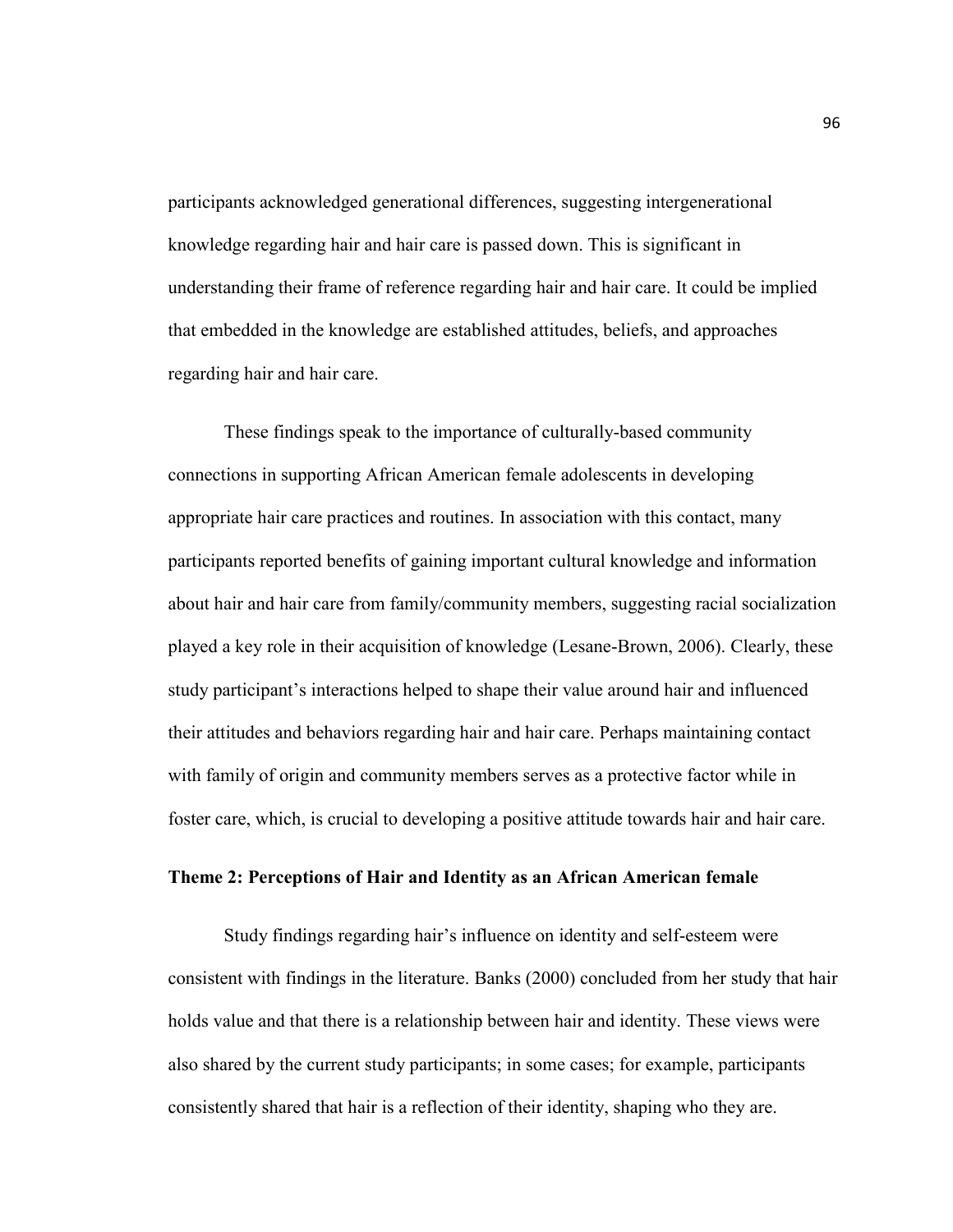Further, McAdoo (2002) highlighted the messages African American females receive about appearance and how these messages can shape their awareness of hair texture and skin complexion. Study participants discussed the significance of appearance, which was a category that emerged from the data. Participants also remarked about the amount of time and effort that goes into looking presentable, and how this is of utmost importance. Thus, care providers and others working with African American children should be mindful of the significance of appearance for African American female adolescents and how this plays out on a daily basis. These findings reinforce the importance of taking a holistic approach when considering the well-being of African American children, extending beyond attention to a safe living environment, to factor in culture and provide resources to support young women in developing a healthy sense of self and positive selfesteem.

 In regards to development, the older participants communicated a better grasp of the complexity of Black hair and they were able to articulate their experiences and shed light on their understanding of politics associated with hair. This is to be expected as African American females mature and gain more experiences, and they become more capable of interpreting the implications of the politics of Black hair. Thus, there appears to be an intersection of politics and development. As an African American female matures, she may find herself at different stages in her life regarding absorption of, and responsiveness to, other's perceptions and judgments around her hair, approach to her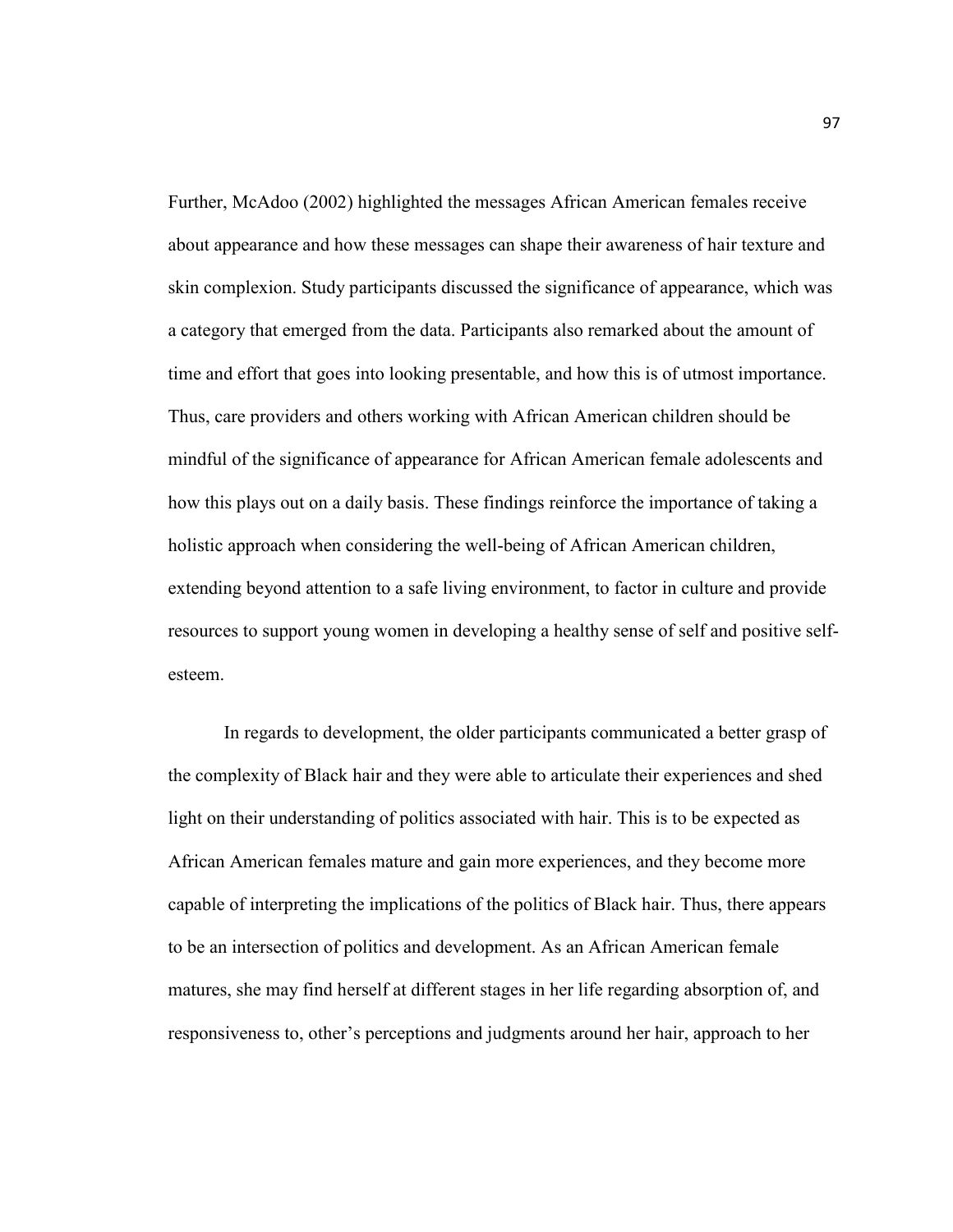hair, assessing and reassessing her relationship with her hair and how that relationship shapes how she views herself as an African American female.

 Participant's explanations as to why hair is important varied, but ultimately all endorsed its importance. This finding offers insight as to how the importance of hair serves as the foundation for understanding the link to appearance and self-esteem. For example, many participants gave examples of instances in which they did not achieve a desired look and how that impacted whether or not they felt like they looked presentable, how they interpreted how other perceived their appearance, and how they felt overall about themselves. This confirmation of importance also suggests that participants have a sense of pride in how they look, as reflected in findings regarding the need to always look presentable. Turnage (2004) found this similarly strong connection between selfperception and self-esteem. While much of the literature regarding outcomes of children in foster care is dismal, these findings offer promise around the potential for young women to develop and convey pride in identifying as an African American female and highlighted positive aspects of African American women.

### **Theme 3: Societal Influences on Self-Awareness**

 The study participants were very cognizant of the influence of media and the messages perpetuated about African American women regarding image. More importantly, they highlighted the lack of African American women and dominance of European women in the media. Okazawa-Rey et al. (1986) discuss how society's view of what is attractive or unattractive for a Black female- profoundly impacts psychosocial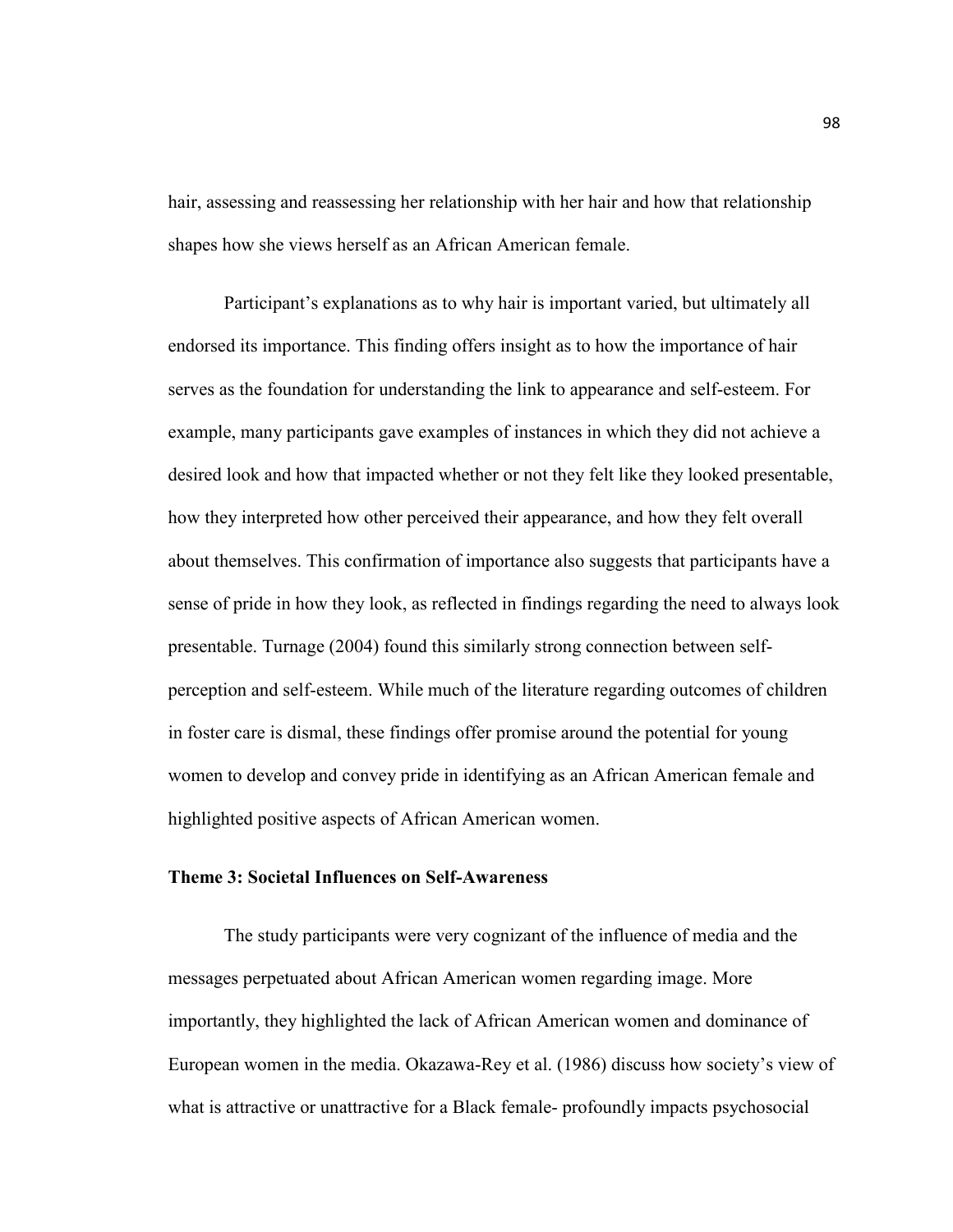development. African American female adolescents in foster care are not exempt from societal influences such as that conveyed in the media. This impact was evident through the discussion of a few participants who expressed the desire to have hair that flows in the wind, signifying an attribute more consistent with European hair. Poran (2002) reported similar findings among women of color in college who defined beauty that resembled that of the dominant culture's standards of beauty. This finding speaks to the challenges African American females encounter as they evaluate messages they receive about what it means to be an African American female in this society, and how to process these messages as they navigate their quest for ethnic identity.

The media is one factor influencing sense of self; however, the impact of family, peers, and the community seemed to be more influential. Participants commented on the input they received, both solicited and unsolicited, regarding hair and hair care from family and peers and how this input was either beneficial to helping them address their hair care needs, or deemed not helpful to their views on hair/hair care and how one should look. This was evident in a participant's statement about hair growth and suggestions on how to achieve healthy hair, and statements made about hair texture based on nationality and the perception of how one should look. Perhaps African American female adolescents in foster care may be more vulnerable as a result of their circumstances, and more willing to appease people by accepting other people's ideas and perceptions of what it means to be an African American female, thus influencing their hair care choices. This assumption was not directly reflected in the data; however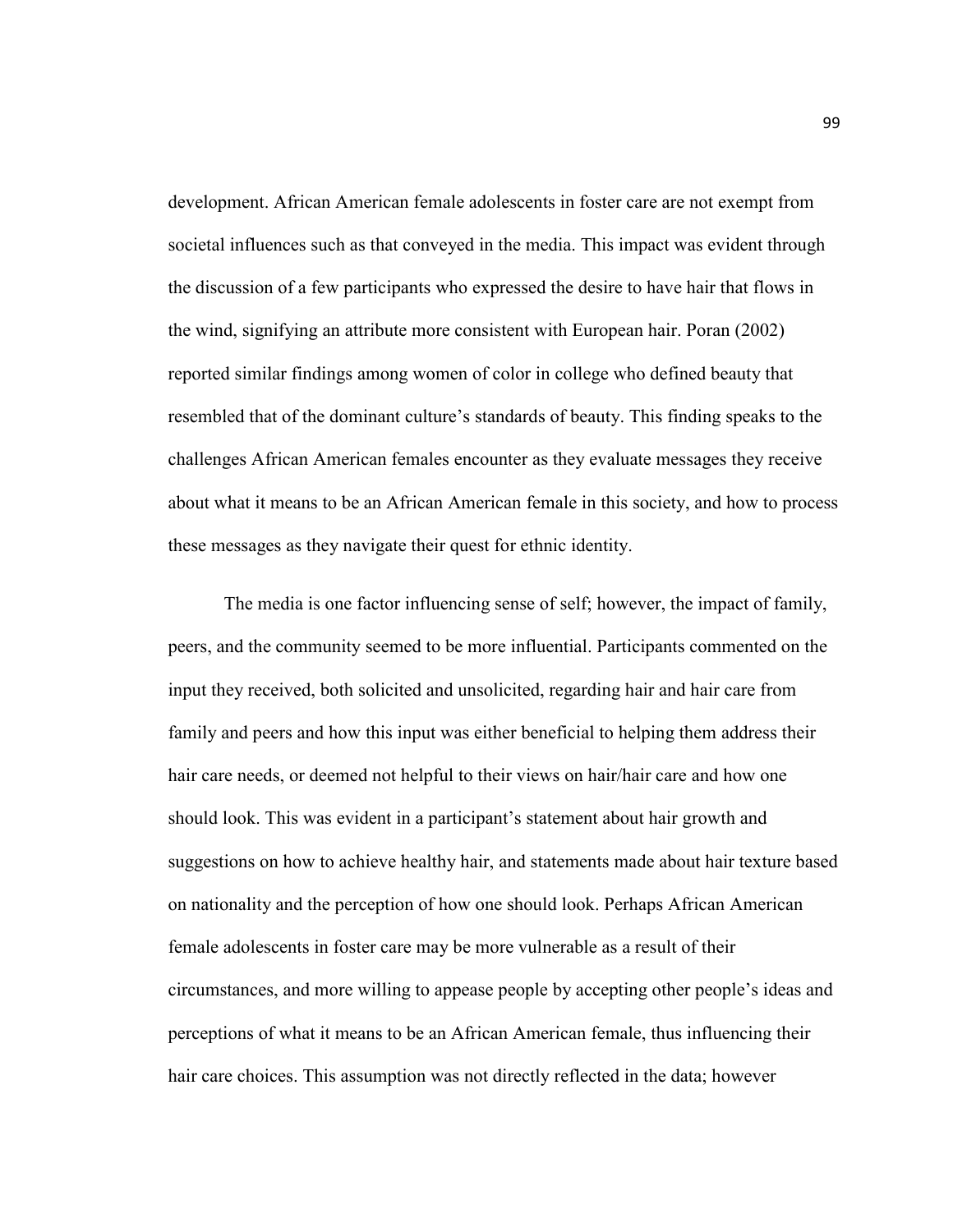participants did allude to the pressure of family members and peers regarding hair and hair care decisions.

Participants addressed the complexity of Black hair in America, emphasizing their awareness of the politics surrounding Black hair. This was evident through their discussions of challenges specific to African Americans and hair. They discussed the importance of having care providers who understand Black hair, but more importantly, they indirectly spoke to the need to have a hair care environment that affirms who they are as African American females, is non-judgmental regarding hair care preference (natural or altered), allows them to be comfortable with who they are, and ultimately support their decision in how to care for their hair.

Understanding the politics of Black hair is vital for any care provider for African American female adolescents. In America, African Americans are generally more focused on hair than other cultural groups; in part directly connected to our traumatic history and how hair (specifically hair texture) was used as a way to cause division among African Americans. Today, there is a movement within the African American culture, encouraging African American women to embrace their natural hair and take pride in their hair texture.

# **Theme 4: Influence of the Foster Care System**

The findings were mixed in comparison with other studies suggesting that longterm foster care and multiple placements adversely impact ethnic identity (Kools, 1997;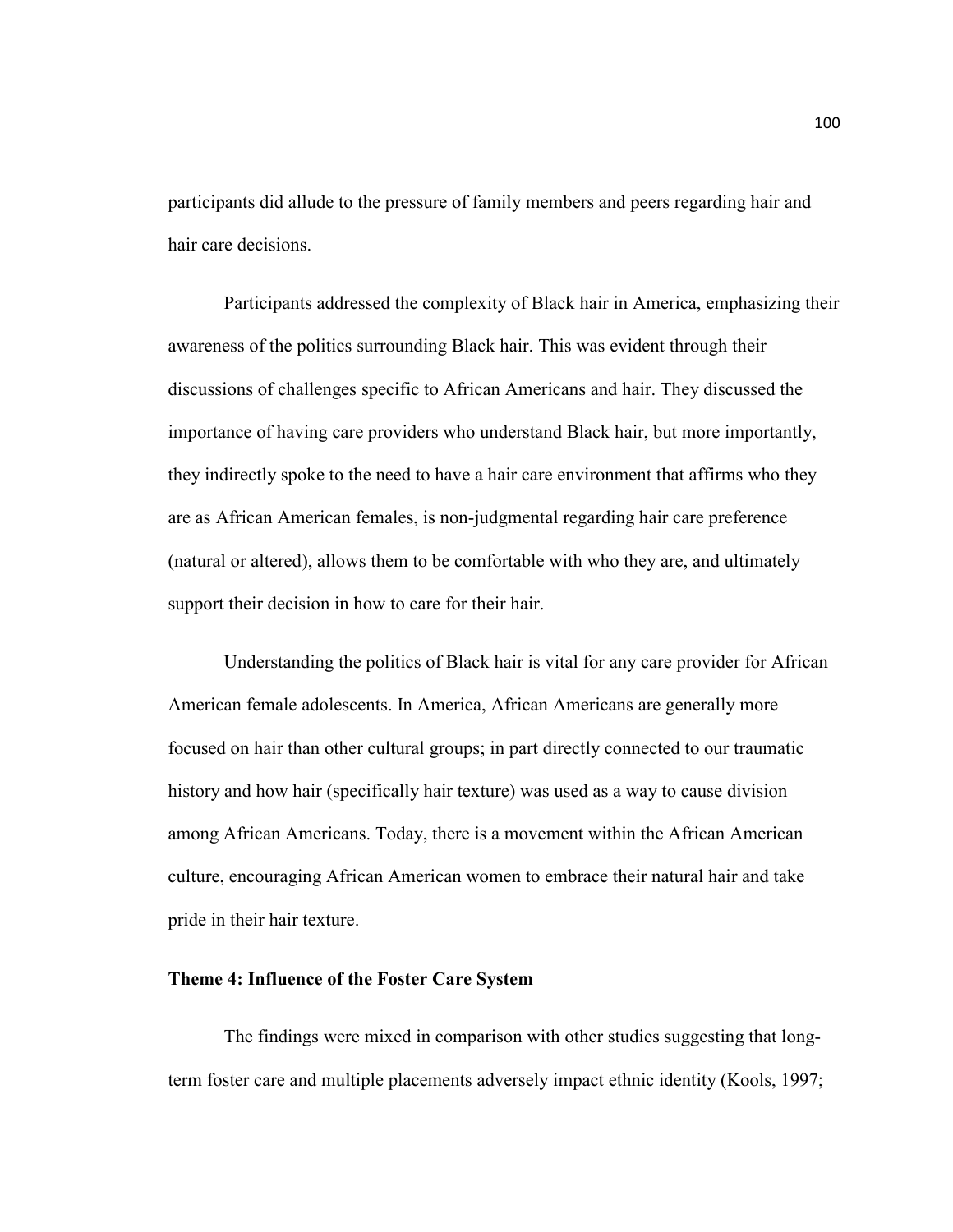White et al., 2008). Some participants reported benefits based on placement, with their care providers who were knowledgeable about Black hair care, while other participants reported the negative impact of placement, with their care providers who were not knowledgeable about Black hair care. In regards to the benefits of non-relative placements, participants indicated how helpful it was to have a care provider who was culturally attuned to their hair care needs. Most of the participants had been in foster care long-term, but all reported having contact with family members, suggesting familial contact serves as a buffer and potentially has a positive impact on identity development. Findings from other studies (Kools, 1997; Schwartz, 2007) have addressed the importance of familial connection in promoting healthy sense of self and a positive ethnic identity.

However, many participants recalled challenging experiences they encountered, which collectively appeared to be the result of lack of knowledge regarding Black hair and hair care. Although some participant reported benefits of non-relative placements, this was not the case for all. Other participants shared painful memories of their hair hurting when combed, not liking how they looked in photos, and not being able to experience certain hairstyles (such as braids) due to money. As a result, participants provided a variety of suggestions to improve the experiences of African American female adolescents in foster care surrounding hair care.

#### **Emergent Recommendations for the Foster Care System**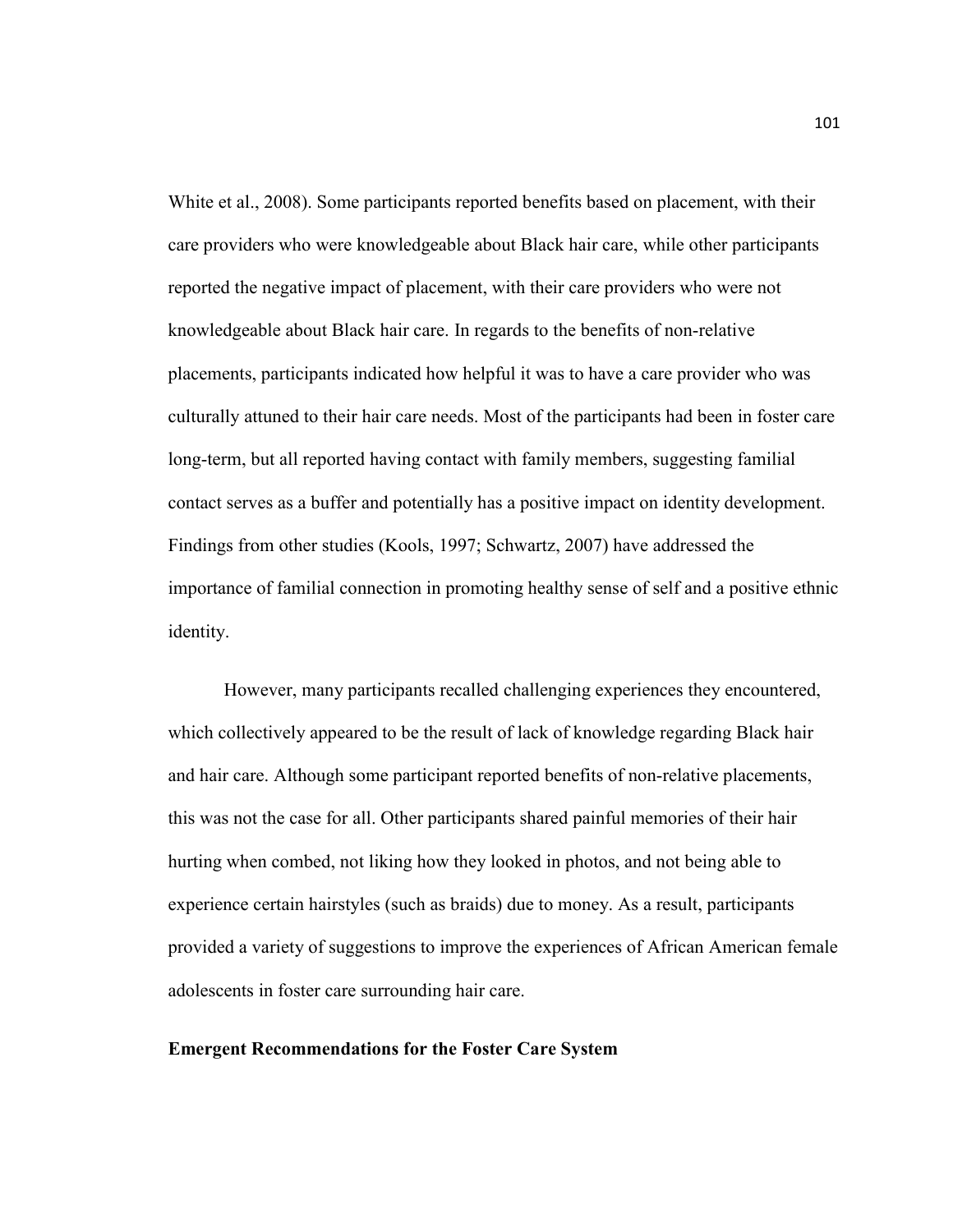There are several emergent recommendations for the foster care system that could be made based on the interview findings. Strong and consistent input was provided by the participants around the importance of hair and hair care, as well as their need for support. Associated recommendations were developed to help address some of these needs and include: 1) Increase caseworkers' awareness of the importance of culture and hair care among African American children in foster care; 2) Ensure that caseworkers and care providers are knowledgeable about Black hair care and hair care products for African American children in foster care; 3) Facilitate the development of partnerships between the foster care system and beauticians/barbers, local beauty salons and barbershops to address the hair care needs of African American children in foster care; and 4) Target funds to pay for the hair care needs of African American children in foster care.

The most glaring concern emerging from the data was related to stories shared by some participants regarding their challenging experiences surrounding hair and hair care while in foster care. Lack of access to hair care products and proper hair care maintenance was reflected in participant's reports of lacking knowledge and inappropriate use of hair care products, which could be detrimental and have an adverse impact on African American female adolescents in foster care. Training should be developed to teach Black hair care to caseworkers and care providers. Through training, they would gain a better understanding of the importance of hair, and learn basic information regarding hair care products and hair care maintenance, and about resources to meet the hair care needs of African American children in foster care. The training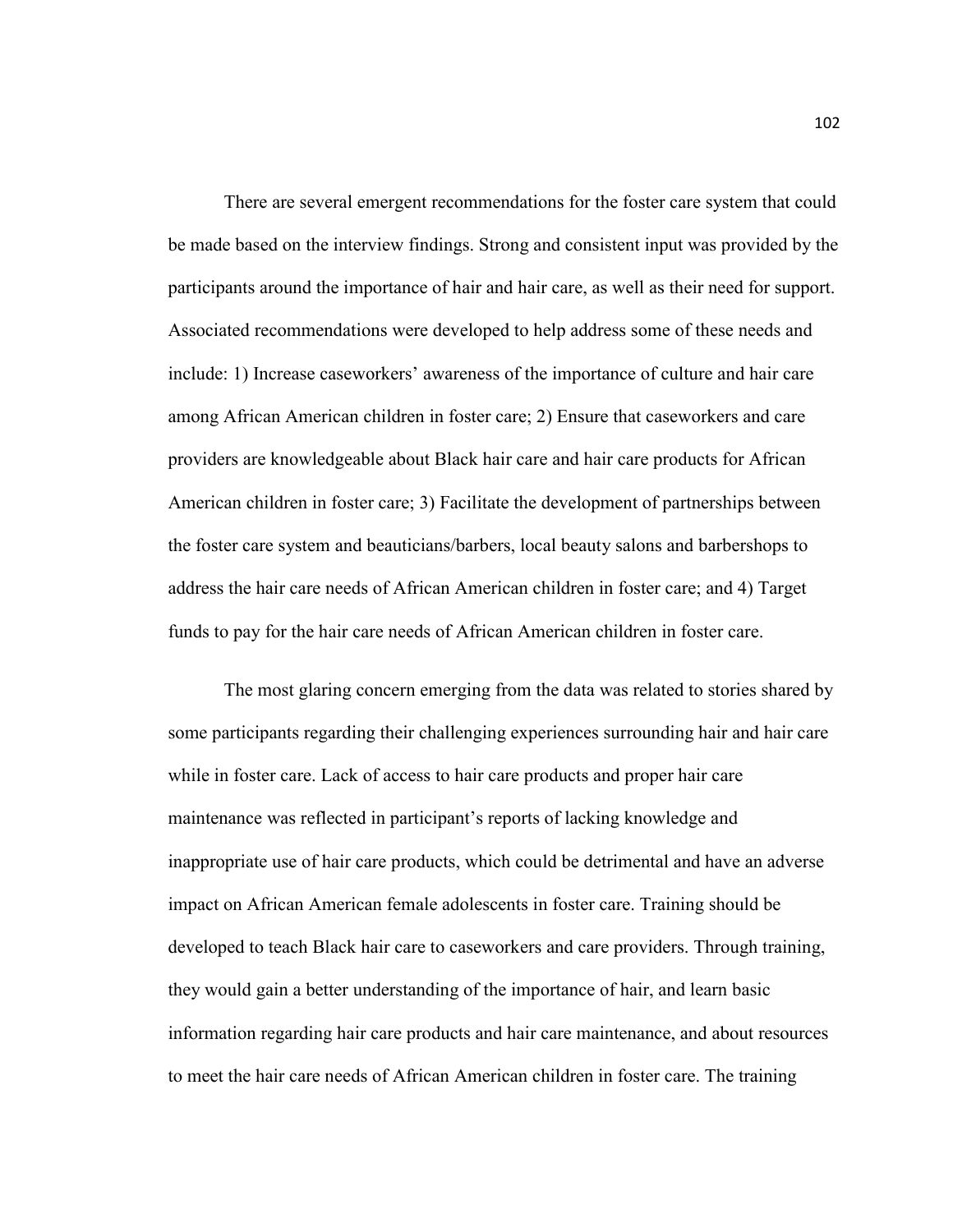should also address the politics and complexity of Black hair, which are key aspects to understanding Black hair care. For example, it is extremely important for those working with African American female adolescents to understand the role of historic trauma associated with Black hair in America and the impact it continues to have on Black women. Training should also address the importance of caseworkers' awareness of and support for youth in navigating the challenges of multiple societal and other influences. There is an intersection of politics and development, as African American females find themselves at different stages of the developmental continuum when it comes to hair and hair care. Caseworkers should also be advised on how to inquire about the hair care needs of African American children when considering placement options to ensure hair care necessities are addressed. Further, hair could be used as a focal point for connecting youth with their families, and utilizing these relationships to help foster meaningful connections, which, in turn, could help African American female adolescents in foster care obtain valuable information regarding hair and hair care.

African American children are noted because it is important for the foster care system to be aware that the complexity of Black hair is not gender specific. Experience suggests that many African American males in foster care have similar hair care experiences and needs, and they also are susceptible to the problems faced by African American females. Societal views regarding hairstyle selections and preferences among African American males exist, including assumptions made about who they are based on hairstyle selection. For example, African American males who wear locs are often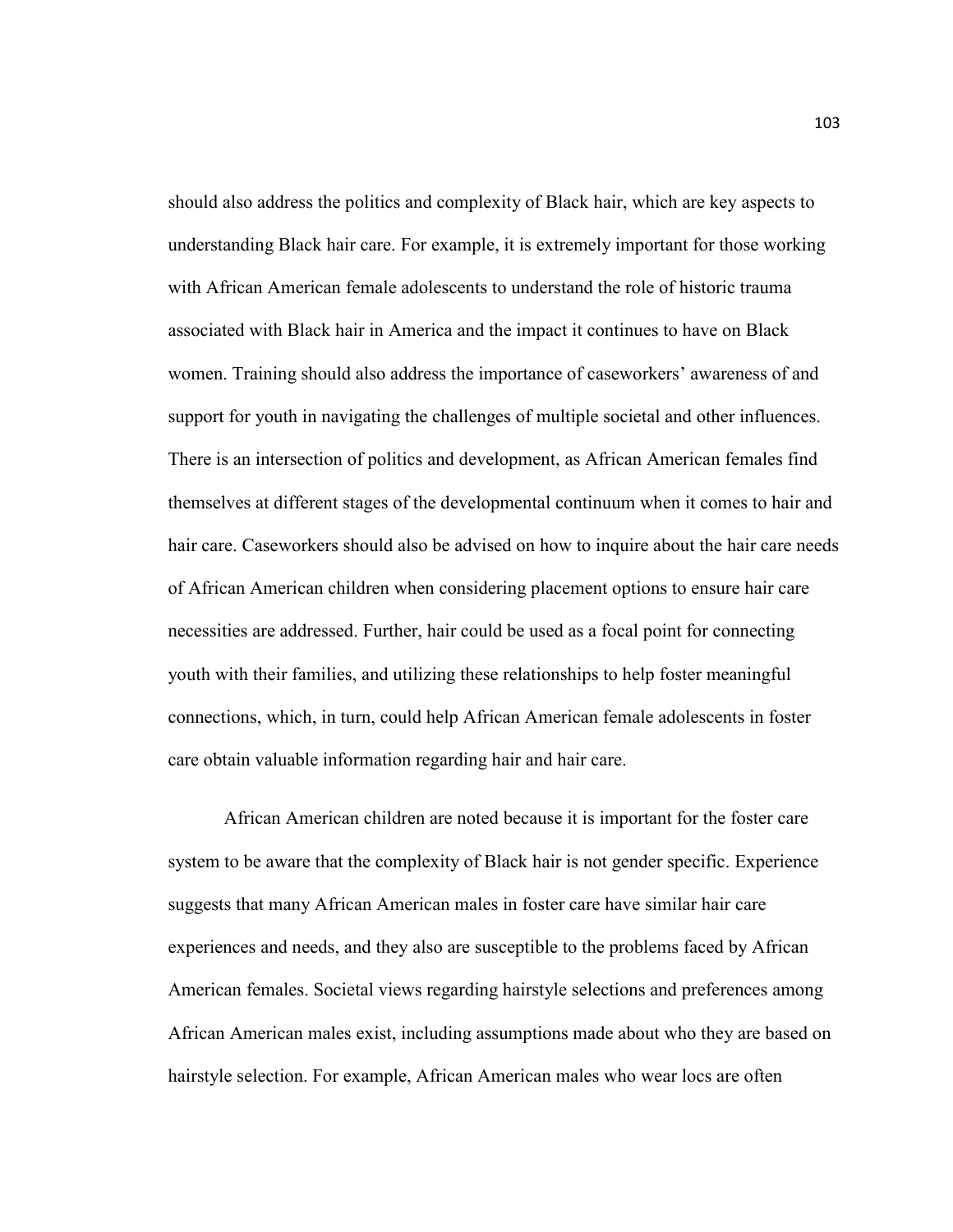stereotyped as aggressive, militant, or associated with Black intellect. The foster care system could collaborate with local beauticians/barbers to provide hair care education and services at a special rate for African American children of both genders in foster care. This approach would also potentially increase access to proper hair care services and serve as a resource for caseworkers and care providers who are not knowledgeable about caring for Black hair.

Finally, many participants reported they were responsible for their hair care. They also confirmed that they primarily rely on their care provider to purchase hair care products and pay for hair care services. Caring for African American hair can be expensive and it appears as though providers are not compensated for these expenses. It would be beneficial for the foster care system to explore out of pocket hair care expenses for care providers, and include additional funding for hair care expenses.

### **Limitations**

The purpose of this study was to increase knowledge and inform theory in a new area of study. This study was limited in that it is no able to fully explain the complexity associated with hair among African American female adolescents in foster care. Further, some aspects of hair/hair care unearthed during this study need to be explored through future studies. Another challenge is not being able to include an array of participants based on their current circumstances. For example, it was more challenging to access African American female adolescents placed in residential care, group homes or other settings, as caseworkers did not refer participants in such placement type, and might have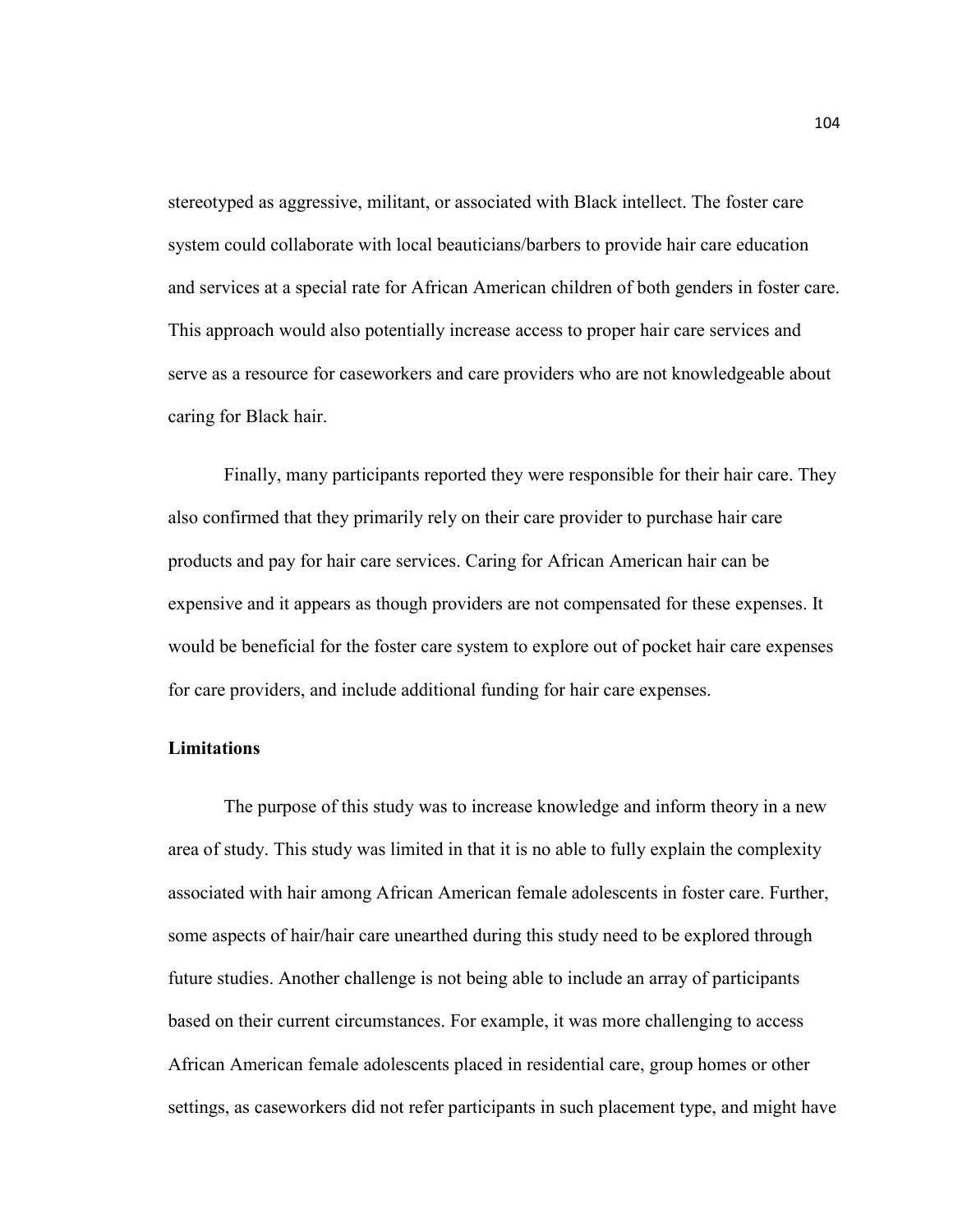been more inclined to focus on stability rather than explore opportunities to participate in research. Thus, the willingness of adults in charge of the adolescents may have significantly impacted sampling for this study. Finally, this study did not focus on multiethnic youth for whom hair and hair care could have different meanings and influences. Taking into account these limitations, this study was nonetheless the first attempt to explore the hair/hair care perceptions and experiences of this population. The qualitative approach proposed focused on building in depth understanding of the meanings and processes related to supporting hair and hair care among African American female adolescents. The study should inform future research focused on larger samples, yielding statistical findings that could be generalized.

Overall the results of this study contributed to the understanding of the significance of hair/ hair care, provided the child welfare system with specific information regarding hair care experiences of African American female adolescents in foster care, and highlighted how messages relating to racial socialization are important in shaping a positive sense of self and healthy identity development. It was my hope that the knowledge gained from this study would lead to an examination of current child welfare practices related to the cultural needs of African American youth. Once the current practices are assessed, implementation of knowledge and recommendations from this study should be used to inform practices that are more conducive to the cultural needs of African American youth in foster care.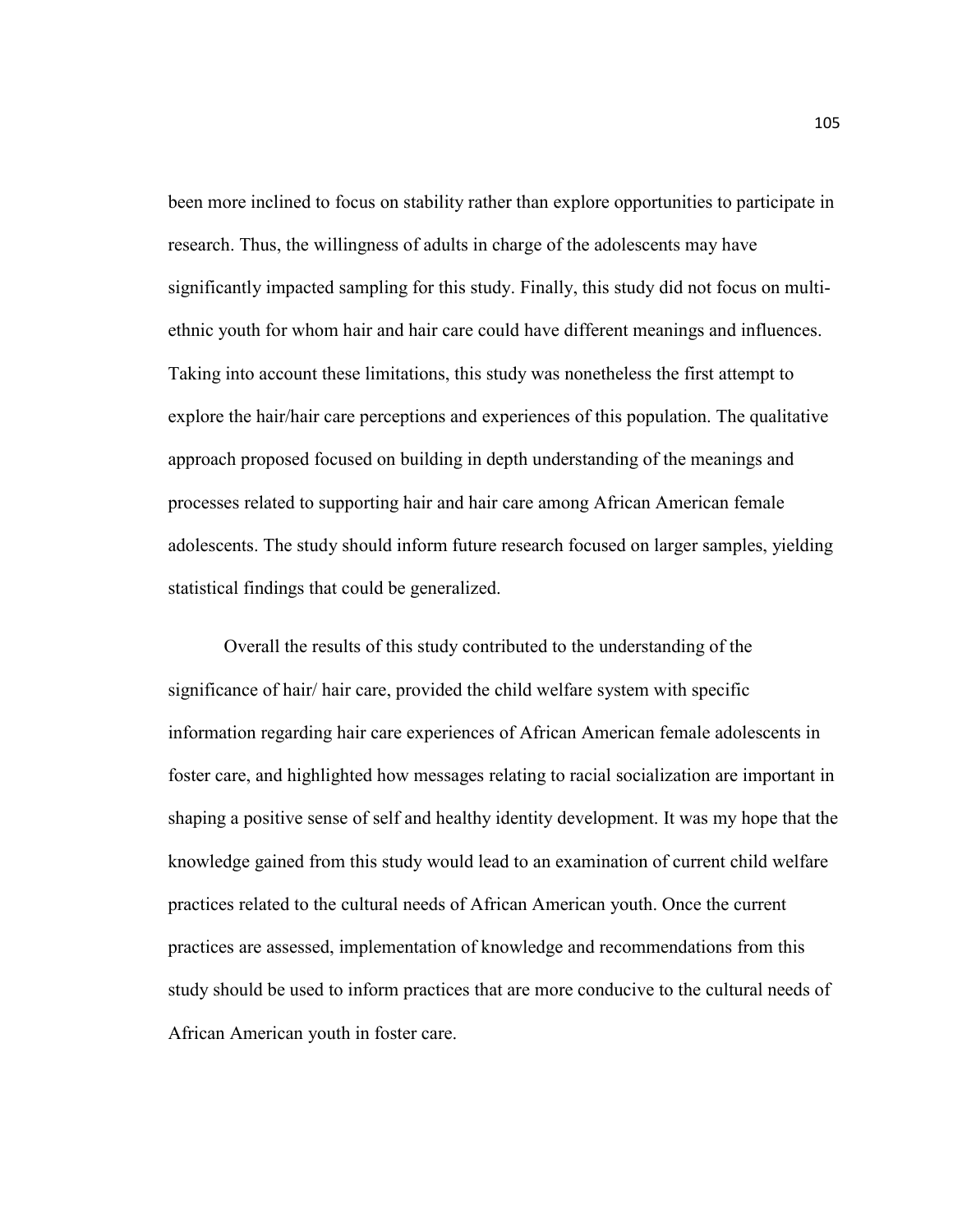The results of this study are limited by several factors, including sampling method. The primary recruitment method was collaborating with DHS. Most of the participants were referred by their caseworkers, and all of the participants were in family placements. Thus, the study relied on the judgment of caseworkers to determine who should be recommended to participate in the study. The study purposefully did not include participants in other placements types such as group homes or residential settings, and was limited to the experiences of African American female adolescents with open cases in Multnomah County. This was an exploratory qualitative study; although statistical generalizability is limited, theoretical generalizability is possible. The intent of this study was to foster deeper understanding of the experiences of African American female adolescents in foster care.

 Despite these limitations, findings from this study could serve as the foundation for more extensive research into the area of hair and hair care within the foster care system. Additional studies could be conducted to assess the level of staff, care providers, and community members' understanding of Black hair care, to develop and validate culturally specific training for caseworkers and care providers regarding hair and hair care, and to further analyze important factors associated with the connection of hair to sense of self and self-esteem, considering a larger, more representative sample of the population. Studies that explore the hair and hair care experiences of African American males in foster care are warranted. Building upon this research, a logical next step would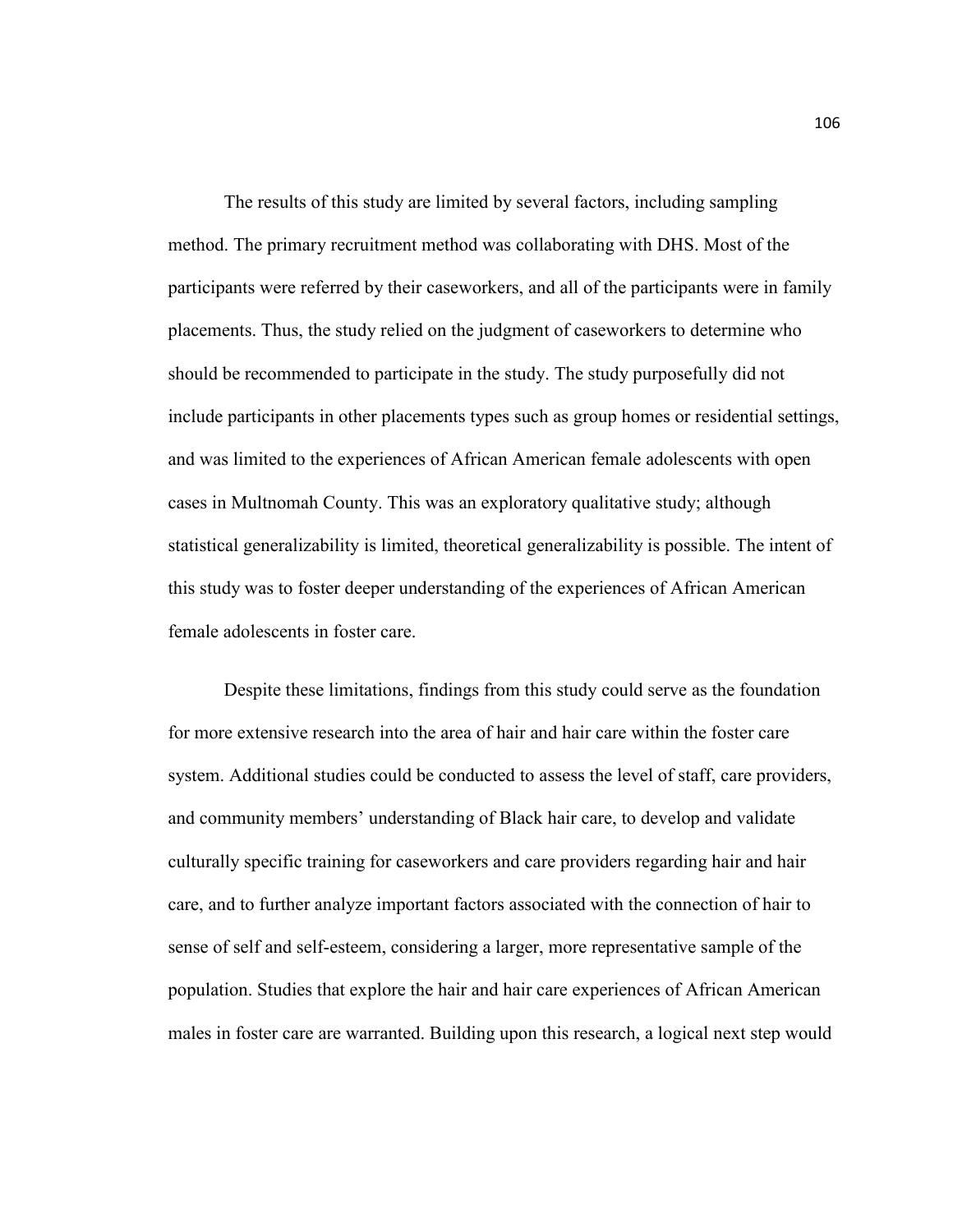be to develop and evaluate a culturally specific training approach, as participants emphasized the need for care providers to be culturally aware of hair and hair care.

#### **Summary/Conclusion**

 This qualitative study explored the hair care experiences of African American female adolescents in foster care. The findings produced 4 themes of hair care, perception of hair and identity as an African American female, societal influence on self-awareness, and influence of the foster care system. The theoretical framework underlying the study, racial socialization, proposes that messages both direct and indirect, influence how African American female adolescents in foster care view hair and how hair is linked to identity and self-esteem. Findings from the literature that imply hair is important and is inherently linked to sense of self and self-esteem, were confirmed. Recommendations offered invite caseworkers, care providers, and community partners to increase their knowledge and awareness of hair and hair care, and develop a system that will properly address the hair care needs of African American children in foster care.

 This study helps to fill a major research gap and contributes to the body of knowledge surrounding hair and hair care for African American children in foster care. This was the first study to illuminate the hair and hair care perceptions and experiences of African American female adolescents in foster care. Findings highlight areas needing additional research, training, and policy development to ensure African American children receive the support they need to properly address hair and hair care. This area of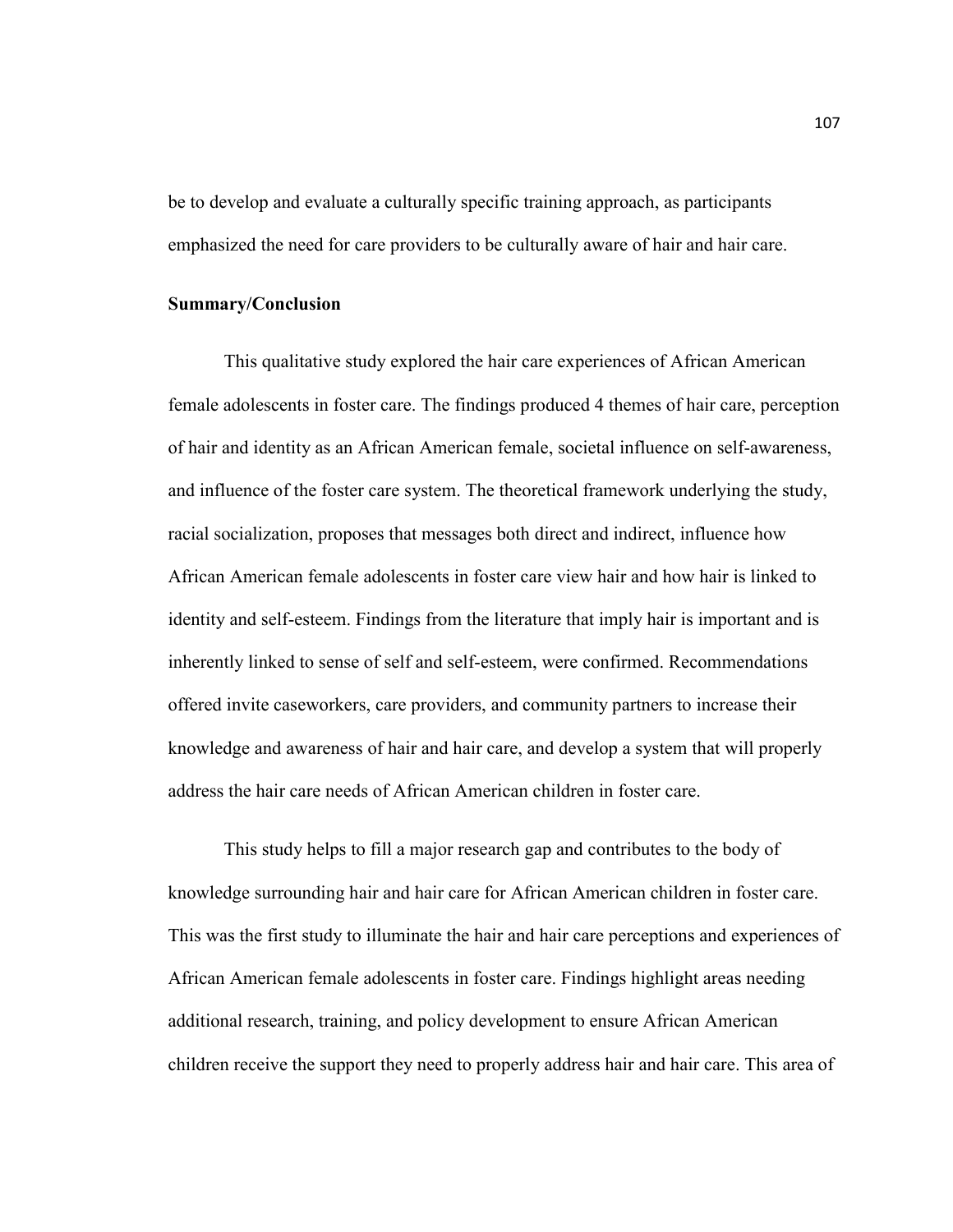research is promising and the ultimate hope is that the findings will lead to significant improvements in the hair care experiences of African American children in foster care.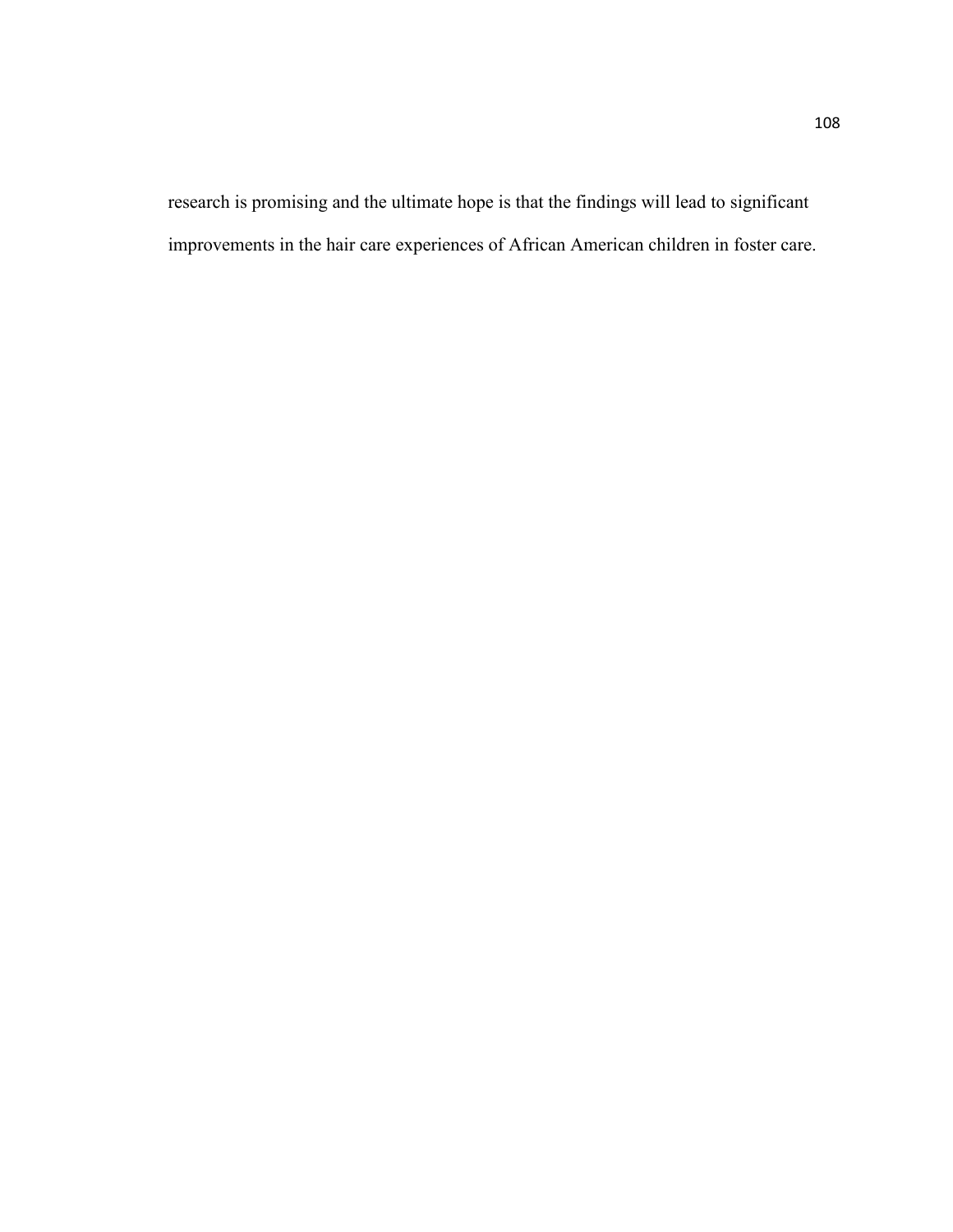#### **References**

- Anyon, Y. (2011). Reducing racial disparities and disproportionalities in the child welfare system: Policy perspectives about how to serve the best interests of African American youth. *Children and Youth Services Review*, 33, 242-253.
- Banks, I. (2000). *Hair matters: beauty, power, and Black women's consciousness*. New

York: New York University Press.

Barth, R. P. (2005). Child welfare and race: Models of disproportionality. In D.M.

Derezotes, J.Poertner, & M. F. Testa (Eds.) *Race matters in child welfare: The overrepresentation of African American children in the system*. Washington, DC: Child Welfare League of America Press.

Beckett, J. O., & Lee, N. L. (2004). Informing the future of child welfare practices with African American families. In Everett, J. E., Chipungu, S. P., & Leashore, B. R. (Eds.) (2004). *Child welfare revisited: An Africentric perspective*. New Jersey: Rutgers University Press.

Billingsley, A., & Giovannoni, J. M. (1972). *Children of the storm: African-American children and American child welfare*. New York: Harcourt Brace Jovanovich.

Brody, G. H., Murry, V. M., McNair, L., Yi-Fu, C., Gibbons, F. X., Gerrard, M., & Wills,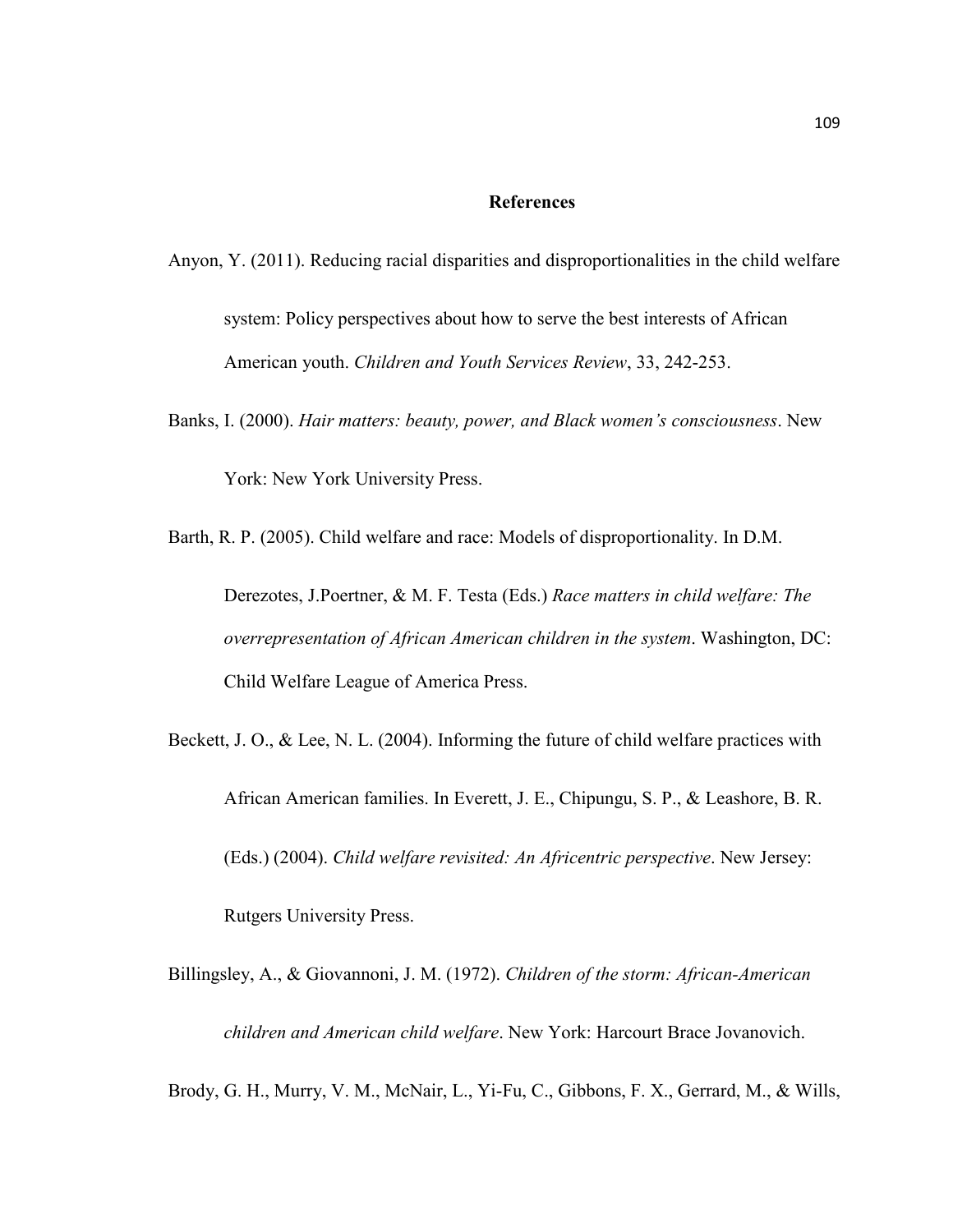T. A. (2005). Linking changes in parenting to parent-child relationship quality and youth self-control: The strong African American families program. *Journal of Research on Adolescence*, 15(1), 47-69.

Byrd, A. D., & Tharps, L. L. (2001). *Hair story: Untangling the roots of black hair in America*. New York: St Martin's Press.

Caldwell, C. H., Zimmerman, M. A., Bernat, D. H., Sellers, R. M., & Notaro, P. C.

(2002).Racial identity, maternal support, and psychological distress among African American adolescents. *Child Development*, 73(4), 1322-1336.

Carlson, C., Uppal, S., & Prosser, E. C. (2000). Ethnic differences in processes contributing to the self-esteem of early adolescent girls. *The Journal of Early Adolescence*, 20(1), 44-67.

Chae, D. H., Lincoln, K. D., Jackson, J. S. (2011). Discrimination, attribution, and racial group identification: Implications for psychological distress among black Americans in the national survey of American life (2001-2003). *American Journal of Orthopsychiatry*, 81(4), 498-506.

Chipungu, S. S., Daughtery, L. G., & Kernman, B. (2009). Developmentally appropriate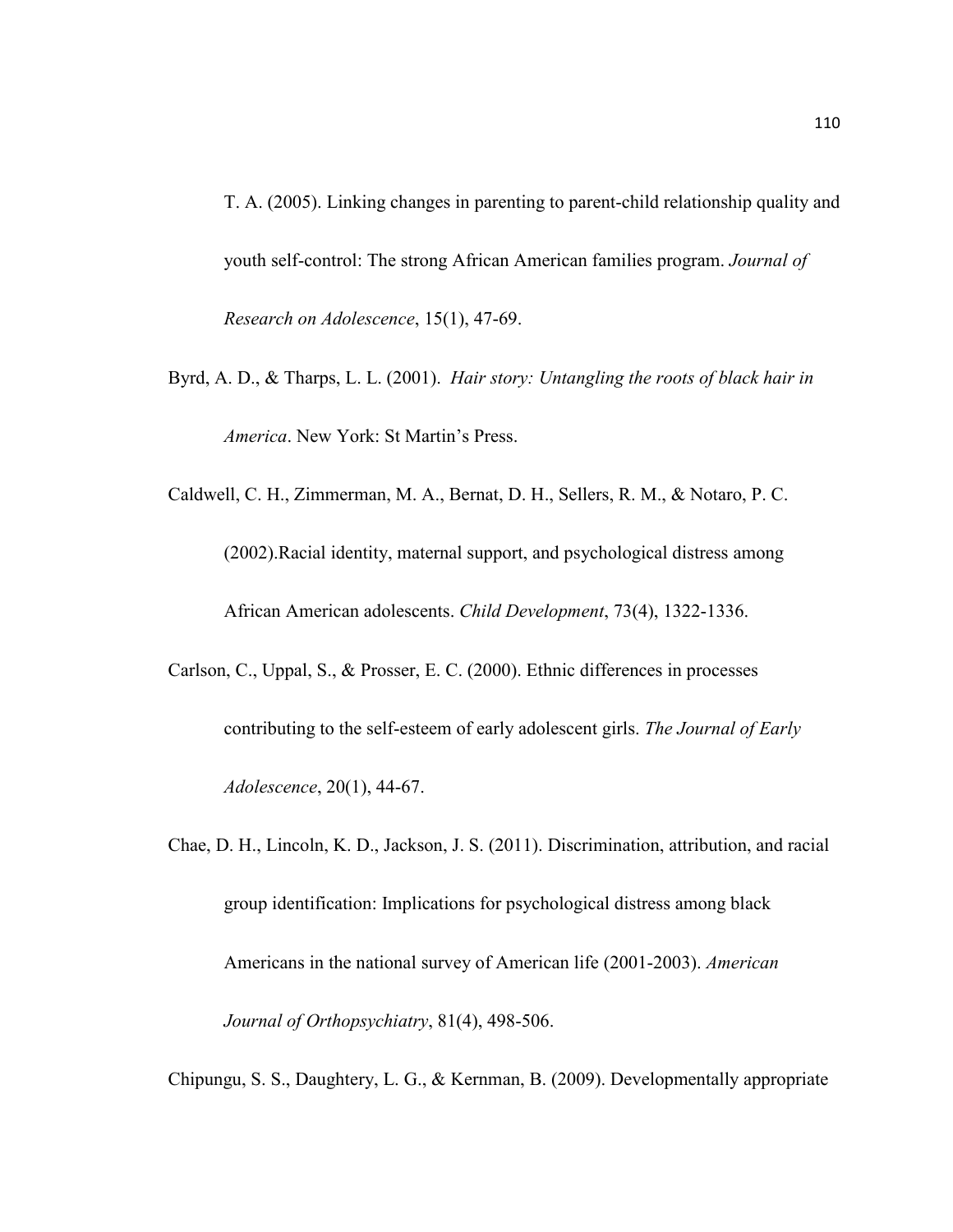community-based responses to the permanency needs of older youth involved in the child welfare system. (291-312). In B. Kerman, M. Freundlich, & A. N. Maluccio (Eds.) *Achieving permanence for older children and youth in foster care*. New York: Columbia University Press.

- Clark, K. B, & Clark, M. K. (1940). Skin color as a factor in racial identification of negro preschool children. *Journal of Social Psychology*, 11(1), 159-169.
- Clark, K. B., & Clark, M. K. (1947). Racial identification and preference among negro children. In E. L. Hartley (Ed.). *Readings in social psychology*. New York: Holt, Reinhart, and Winston.
- Coard, S. I., Breland, A. M., and Raskin, P. (2001). Perceptions of and preferences for skin color, black racial identity, and self-esteem among African Americans. *Journal of Applied Social Psychology*, 31(11), 2256-2274.
- Coard, S. I., Foy-Watson, S., Zimmer, C., & Wallace, A. (2007). Considering culturally relevant parenting practices in intervention development and adaptation: A randomized controlled trial of the black parenting strengths and strategies (BPSS) program. *The Counseling Psychologist*, 35(6), 797-820.

Courtney, M. E. (2009). Outcomes for older youth exiting the foster care system in the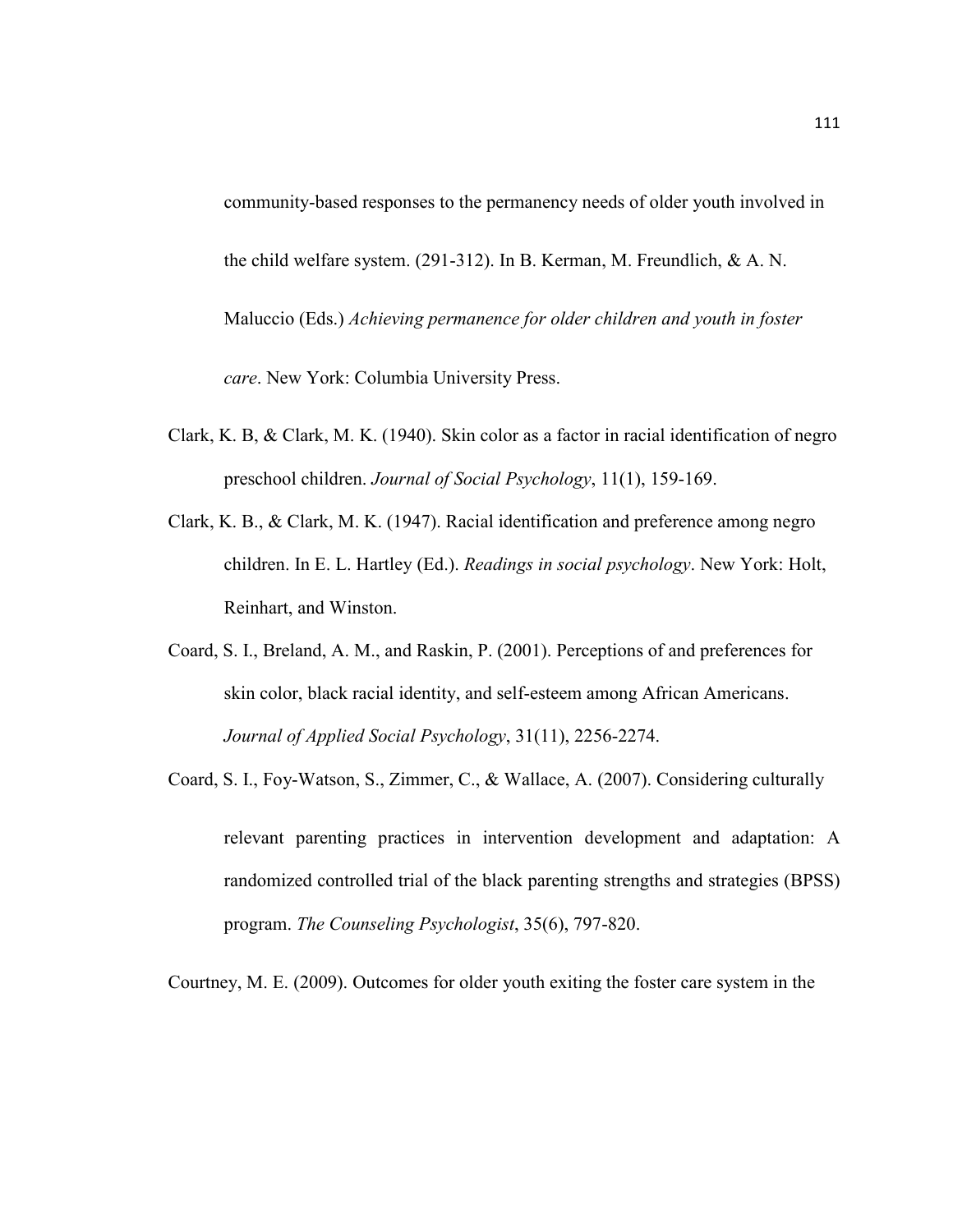united states. (40-74). In B. Kerman, M. Freundlich, & A. N. Maluccio (Eds.) *Achieving permanence for older children and youth in foster care*. New York: Columbia University Press.

Daughtery, L. G. (2011). Understanding identity development and spirituality in African American female adolescents through their foster care experience. *Journal of African American Studies*, 15(4), 455-468.

Derezotes, D. M., & Poertner, J. (2005). Factors contributing to the overrepresentation of

African American children in the child welfare system. In D.M. Derezotes , J. Poertner, & M. F. Testa (Eds.) *Race matters in child welfare: The overrepresentation of African American children in the system*. Washington, DC: Child Welfare League of America Press.

- Derezotes, D. M., Poertner, J., & Testa, M. F. (Eds.) (2005). *Race matters in child welfare: The overrepresentation of African American children in the system*. Washington, DC: Child Welfare League of America Press.
- Dettlaff, A. J., & Rycraft, J. R. (2008). Deconstructing disproportionality: Views from multiple Community stakeholders. *Child Welfare*, 87(2), 37-58.

Erikson, E. (1968). *Identity youth and crisis*. New York: W. W Norton & Company.

Everett, J. E., Chipungu, S. P., & Leashore, B. R. (Eds.) (2004). *Child welfare revisited:* 

*An Africentric perspective*. New Jersey: Rutgers University Press.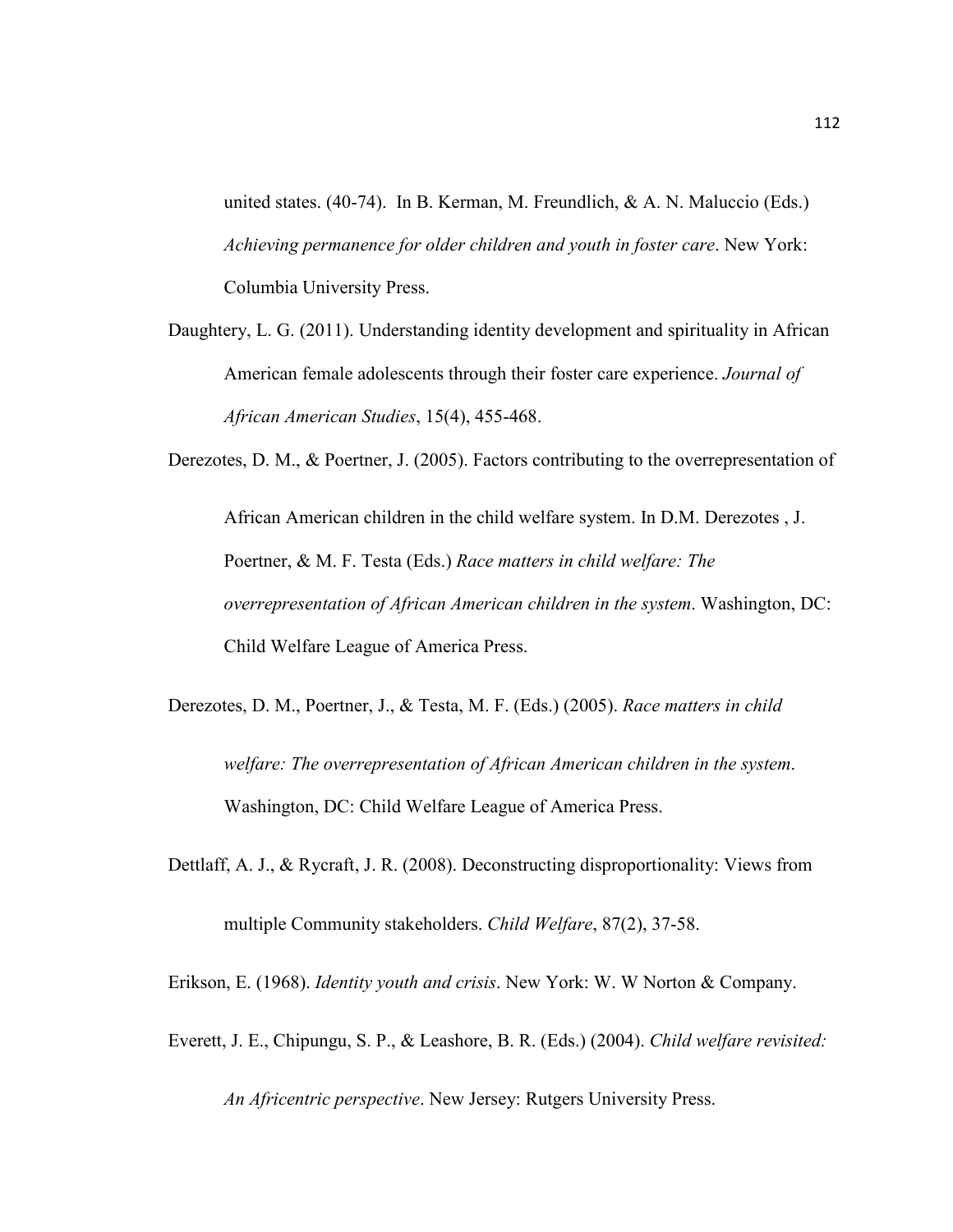Falconer, J. W., & Neville, H. A. (2000). African american college women's body image:

An examination of body, mass, african self-consciousness, and skin color satisfaction. *Psychology of Women Quarterly*, 24, 236-243.

Gavazzi, S. M., Alford, K. A., & McKenry, P. C. (1996). Culturally specific programs for foster care youth: The sample case of an African American rites of passage program. *Family Relations,* 45(2), 166-174.

Harris, M. S., & Skyles, A. (2008). Kinship care for African American children: Disproportionate and disadvantageous. *Journal of Family Issues*, 29(8), 1013 1030.

- Hegar, R., & Scannapieco, M. (1995). From family duty to family policy: The evolution of kinship care. *Child Welfare*, 74(1), 200-216.
- Hill, R. B. (2004). Institutional racism in child welfare. In Everett, J. E., Chipungu, S. P., & Leashore, B. R. (Eds.) (2004). *Child welfare revisited: An Africentric perspective*. New Jersey: Rutgers University Press.
- James, K. A., Phelps, L., & Bross, A. L. (2001). Body dissatisfaction, drive for thinness, and self- esteem, in african american college females. *Psychology in the Schools*, 38(6), 491-496.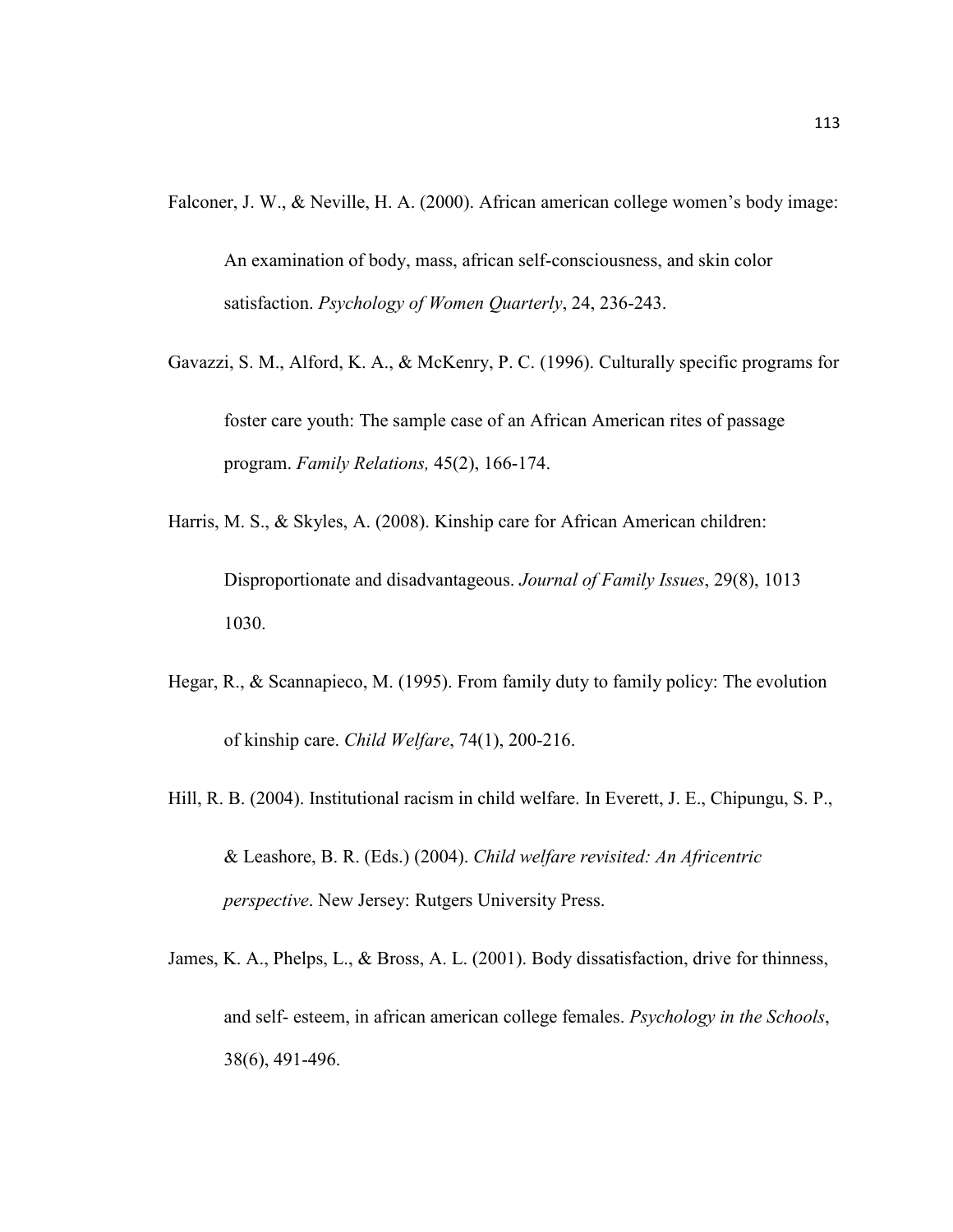Jimenez, J. (2006). The history of child protection in the African American community: Implications for current child welfare policies. *Child and Youth Services Review*, 28, 888-905.

- Kerman, B., Freundlich, M., & Maluccio, A. N. (Eds.) (2009). *Achieving permanence for older and youth in foster care*. New York: Columbia University Press.
- Koh, E., & Testa, M. F. (2011). Children discharged from kin and non-kin foster homes: Do the of foster care re-entry differ? *Children and Youth Services Review*, 33, 1497-1505.
- Kools, S. M. (1997). Adolescent identity development in foster care. *Family Relations*, 46(3), 263-271.
- Kools, S. (1999). Self-protection in adolescents in foster care. *Journal of Child and Adolescent Psychiatric Nursing*, 12(4), 139-152.

Lesane-Brown, C. L. (2006). A review of race socialization within black families.

*Developmental Review*, 26, 400-426.

McAdoo, H. P. (2002). The village talks: Racial socialization of our children. In H.P. McAdoo (Ed.) *Black children: social, educational, and parental environments 2nd Ed*. California: Sage Publications.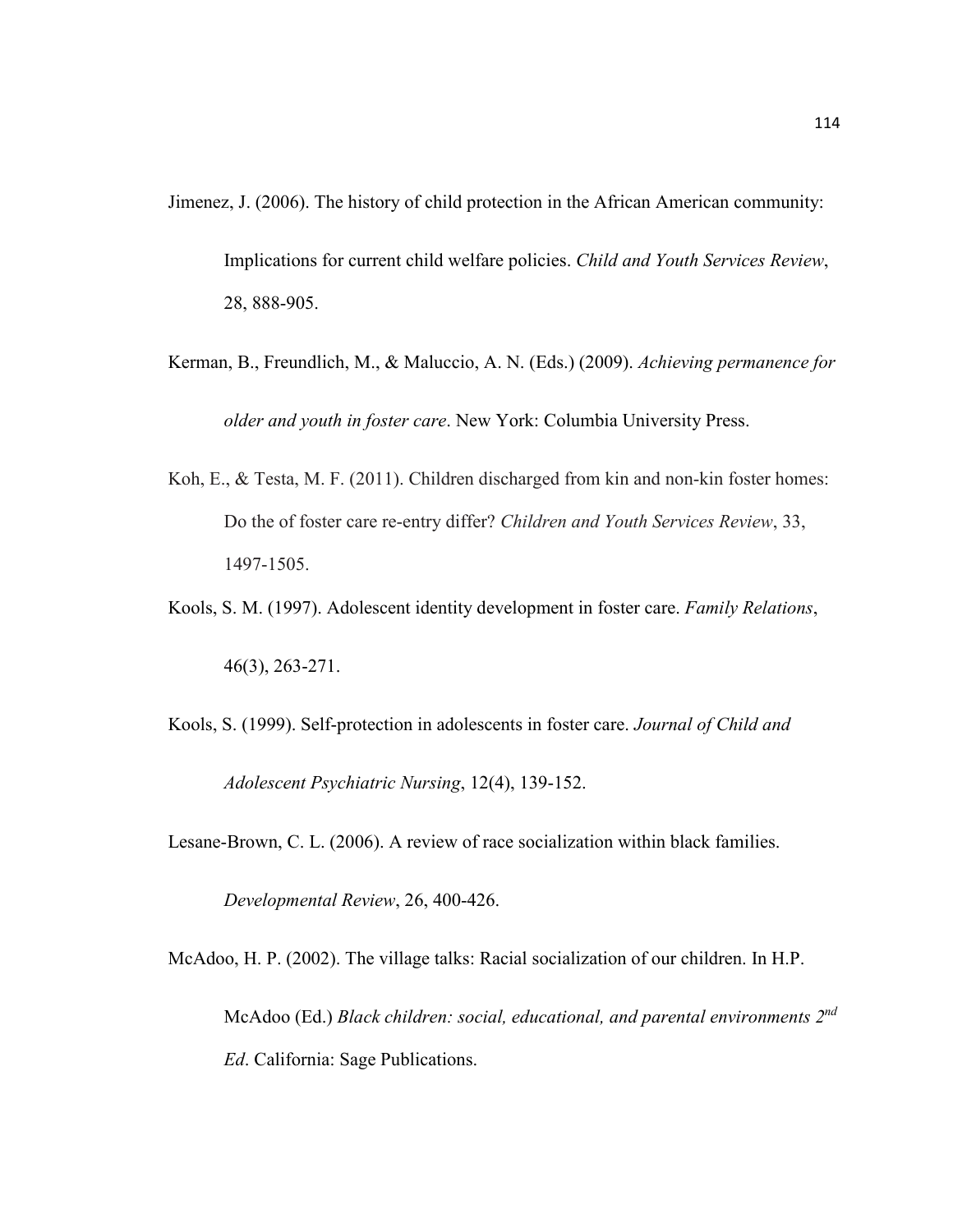Murray, C. B., & Mandara, J. (2002). Racial identity development in african American

children: Cognitive and experiential antecedents. In H. P. McAdoo (Ed.) *Black children: social, educational, and parental environments 2nd Ed*. California: Sage Publications.

- Ofosu, H. B., Lafreniere, K. D., & Senn, C. Y. (1998). Body image perception among women of african descent: A normative context? *Feminism and Psychology*, 8(3), 303-323.
- Neblett, E. W., Smalls, C. P., Ford, K. R., Nguyen, H. X., & Sellers, R. M. (2009). Racial socialization and racial identity: African American parents' messages about race as precursors to identity. *Journal of Youth Adolescence*, 38, 189-203.
- Okazawa-Rey, Robinson, Ward (1986). Black women and the politics of skin color and hair. *Women's Studies Quarterly*, 14(1/2), 13-14.
- Parker, S., Nichter, M., Nichter, M., Vuckovic, N., Sims, C., and Ritenbaugh, C. (1995). Body image and weight concerns among African American and white adolescent females: Differences that make a difference. *Human Organization*, 54(2), 103- 114.
- Perkins, K. R. (1996). The influence of television images on black female' self perceptions of physical attractiveness. *Journal of Black Psychology*, 22(4), 453- 469.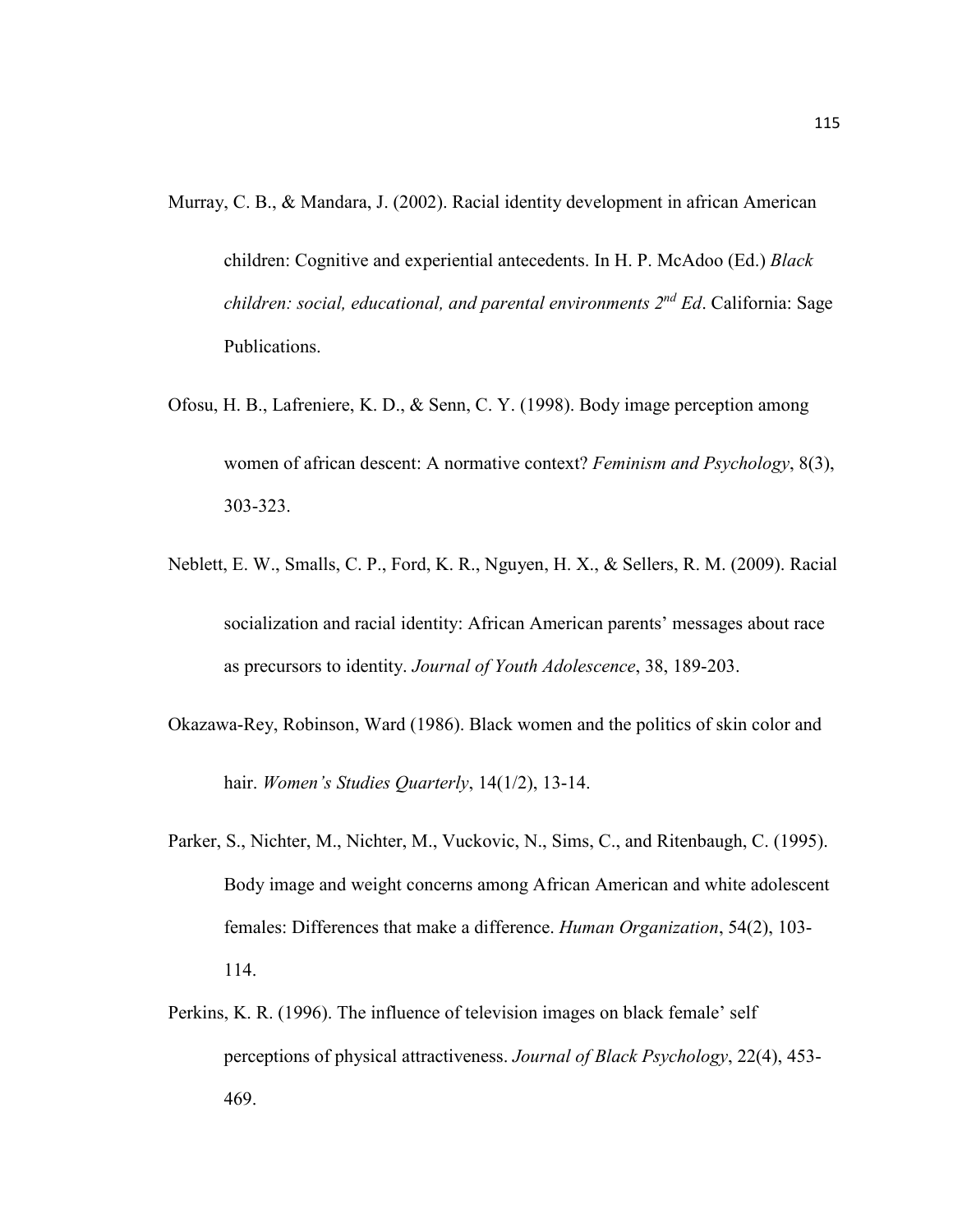Phinney, J. S. (1989). Stages of ethnic identity development in minority group

adolescents. *The Journal of Early Adolescence*, 9(34), 34-49.

- Phinney, J. (1992). The multigroup ethnic identity measure: A new scale for use with adolescents and young adults from diverse groups. *Journal of Adolescent Research*, 7, 156-175.
- Plummer, D. L. (1995). Patterns of racial identity of African American adolescent males and females. *Journal of Black Psychology*, 21(2), 168-180.
- Poran, M. A. (2002). Denying diversity: Perceptions of beauty and social comparison processes among latina, black, and white women. *Sex Roles*, 47(1/2), 65-81.
- Prince, A. (2009). *The politics of Black women's hair*. Ontario, Canada: Insomniac Press.
- Roberts, D. (2002). *Shattered bonds: The color of child welfare*. New York: Basic Civitas Books.
- Roberts, R. E., Phinney, J. S., Masse, L. C., Chen, Y. R., Roberts, C. R., and Romero, A.
	- (1999). The structure of ethnic identity of young adolescents from diverse ethnocultural groups. *The Journal of Early Adolescence*, 19, 301-322.
- Rooks, N. M. (1996). *Hair raising: Beauty, culture, and African American women*. New

Jersey: Rutgers University Press.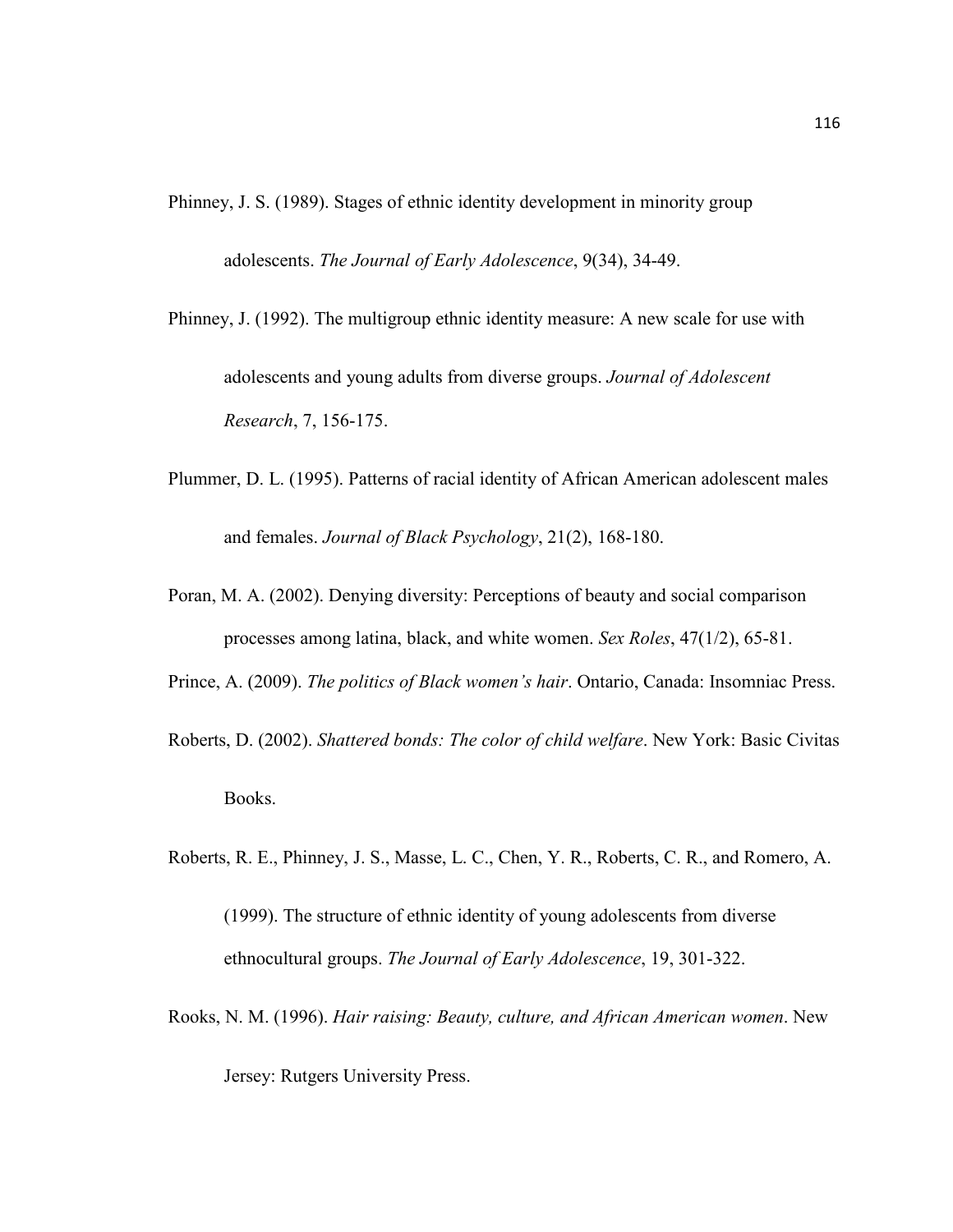Rosenburg, M. (1965). *Society and adolescent self-image*. Princeton, NJ: Princeton University Press.

Sanders Thompson, V. L. (1994). Socialization to race and its relationship to racial identification among african americans. *The Journal of Black Psychology*, 20(2), 175-188.

Schwartz, A. (2007). "Caught" versus "taught": Ethnic identity and the ethnic socialization Experiences of African American adolescents in kinship and nonkinship foster placements. *Children and Youth Services Review*, 29, 1201-1219.

Sellers, R. M., Caldwell, C. H., Schmeelk-Cone, K. H., & Zimmerman, M. A. (2003).

Racial identity, racial discrimination, perceived stress, and psychological distress among African American young adults. *Journal of Health and Social Behavior*, 44(3), 302-317.

Sieber, R., & Herreman, F. (2000). *Hair in African art and culture*. New York: Prestel

Smith, C. J., & Devore, W. (2004). African American children in the child welfare and kinship system: From exclusion to over inclusion. *Children and Youth Services Review*, 26, 427-446.

Smith, L. R., Burlew, A. K, & Lundgren, D. C. (1991). Black consciousness, self-esteem,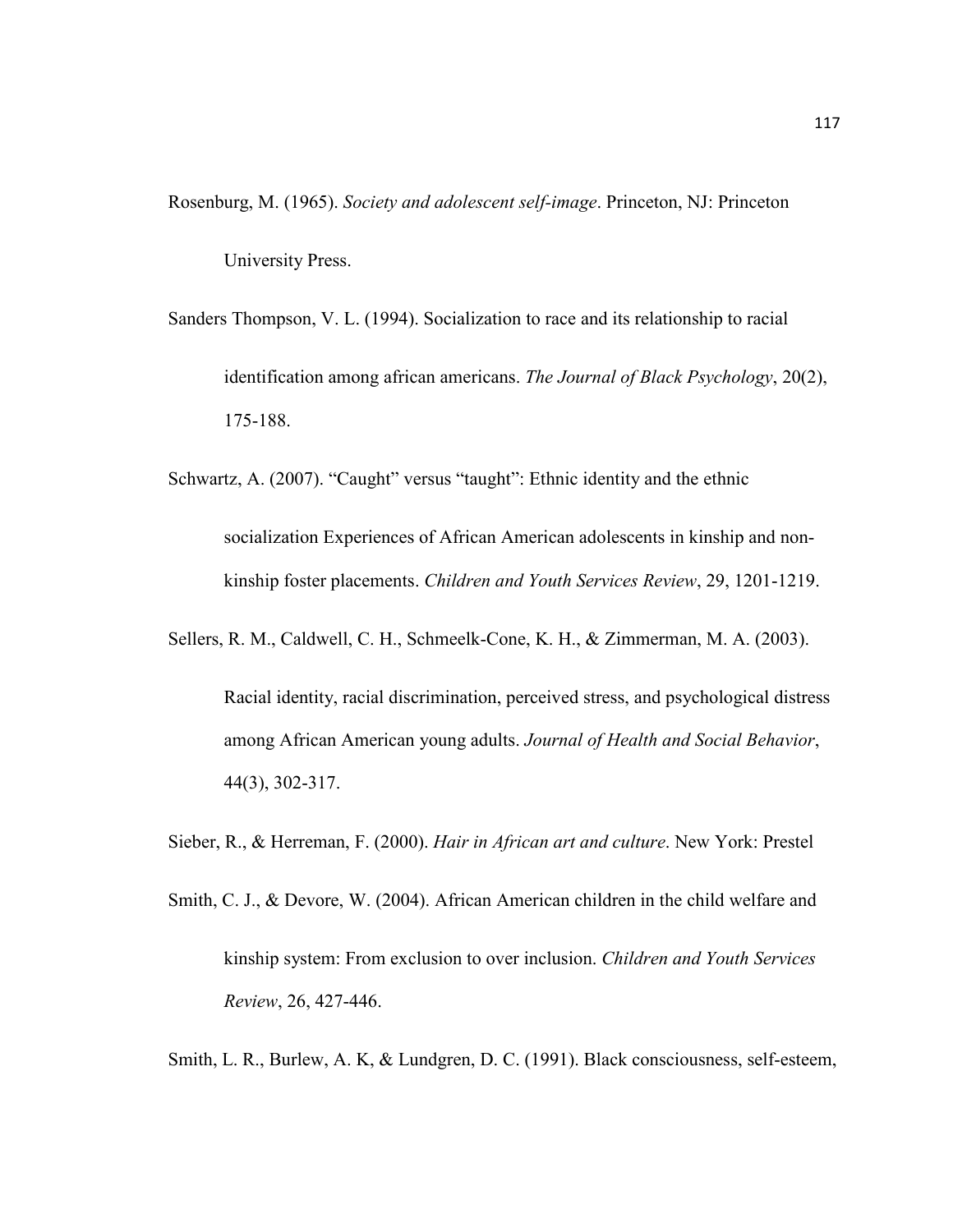and Satisfaction with physical appearance among african-american female college students. *Journal of Black Studies*, 22(2), 269-283.

- Stevens, J. W. (1997). African American female adolescent identity development: A three-dimensional perspective. *Child Welfare*, 76(1), 145-172.
- Stevenson, H. C., Reed, J., & Bodison, P. (1996). Kinship social support and adolescent racial Socialization beliefs: Extending the self to family. *Journal of Black Psychology*, 22(4), 498-508.
- Strauss, A., & Corbin, J. (1998). *Basics of qualitative research: Techniques and procedures for developing grounded theory 2nd Ed*. California: Sage Publications.
- Struchen, W., & Porta, M. (1997). From role-modeling to mentoring for African American youth: Ingredients for successful relationships. *Preventing school failure: Alternative education for children and youth*, 41(3), 119-123.
- Thornton, M. C., Chatters, L. M., Taylor, R. J., & Allen, W. R. (1990). Sociodemographic and environmental correlates of racial socialization by black parents. *Child Development*, 61(2), 401-409.
- Turnage, B. F. (2004). Influences on adolescent African American females' global self esteem: Body image and ethnic identity. *Journal of Ethnic and Cultural Diversity in Social Work*, 13(4), 27-45.
- US Department of Health and Human Services. (2011). The AFCARS report: Preliminary FY 2010 estimates as of June 2011 (18).
- US Government Accountability Office (2007). *African American children in foster care*.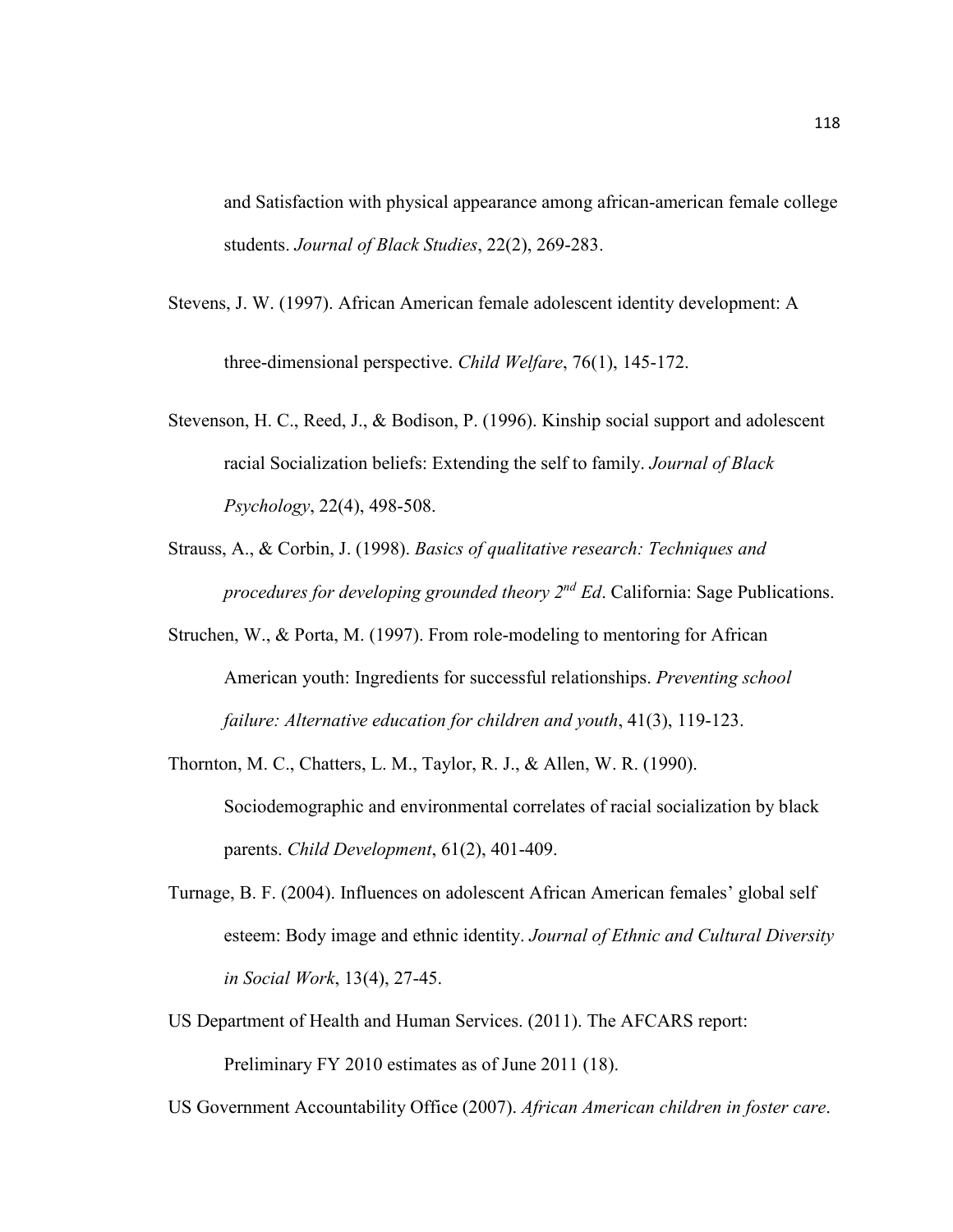Washington, DC: Government Printing.

Van Sertima, I. (1988). The African eve: Introduction and summary. In I. Van Sertima

(Ed.) *Black women in antiquity*. New Jersey: Transaction Publishers.

Wade, T. J. (1996). The relationships between skin color and self-perceived global,

physical, and Sexual attractiveness, and self-esteem for African Americans. *Journal of Black Psychology*, 22(3), 358-373.

White, C. R., O'Brien, K., Jackson, L. J., Havalchak, A., Phillips, C. M., Thomas, P, &

Cabrera, J. (2008). Ethnic identity development among adolescents in foster care. C*hild and Adolescent Social Work Journal*, 25, 497-515.

Yarbrough, C. (1988). Female style and beauty in ancient Africa: A photo essay. In I.

Van Sertima (Ed.) *Black women in antiquity*. New Jersey: Transaction Publishers.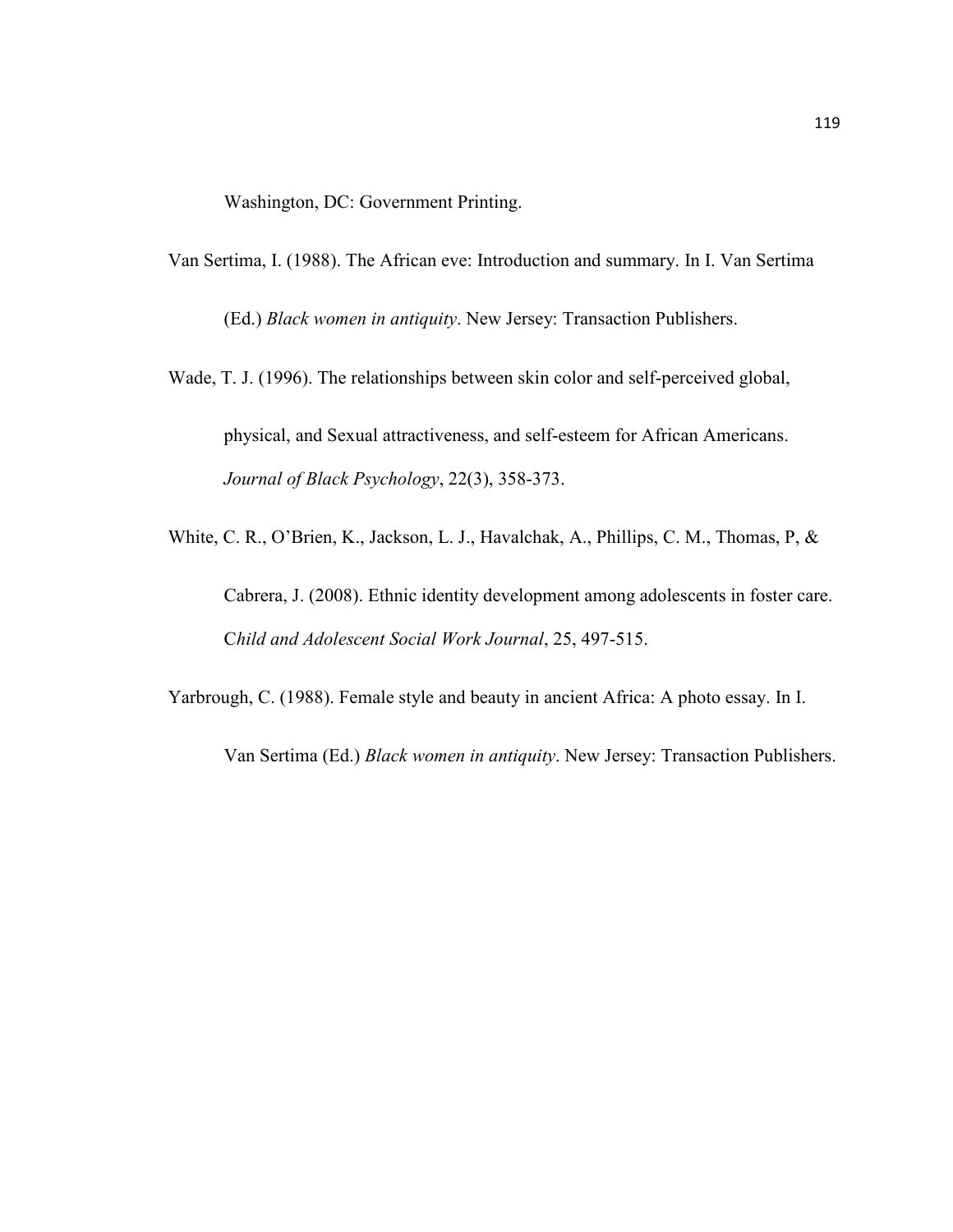### Appendix A

#### Portland State University

# Consent Form

Title: A Qualitative Approach to Exploring the Hair Care Experiences of African American Female Adolescents in Foster Care Study

Principal Investigator: Lakindra Mitchell Dove, MSW Ph.D. Candidate Doctoral Advisor: Laurie Powers, Ph.D.

#### Procedures:

If you decide to participate in this study, you will be asked to participate in an interview at a place and time that works best for you. I will ask you questions about your life, your hair, how you feel about yourself, and your relationships with other people. You will be asked to make a collage about hair and then talk about the collage and what it means to you. You'll talk with me about what you like or don't like about hair and what adults say to you about your hair. I'll ask you what other people could do to make you feel good about your hair and care for it in the way you want. I will also ask you questions about foster care and the people who take care of you. The interview will be about an hour. I may contact you in 1-3 months to talk about my summary of your interview and ask if you agree with my summary, or have anything to add.

#### Purpose: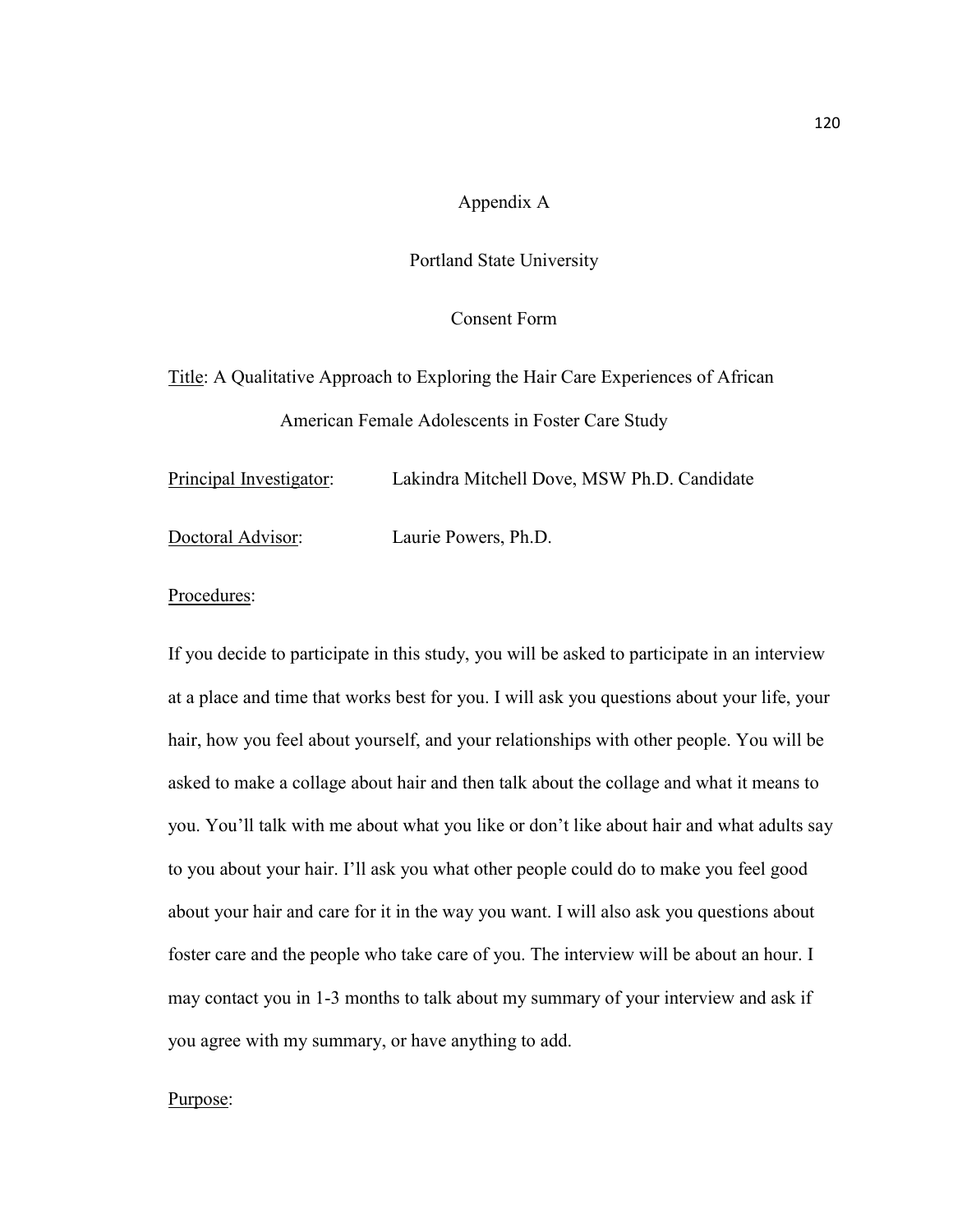The goal of this study is to learn about how African American girls in foster care feel about their hair. I want to know if girl's feelings about hair affect how they feel overall. I also want to learn about girls' experiences in taking care of their hair, and what other people say and do that helps or not. Finally, I want to learn what could be done to help African American girls in foster care feel good about their hair and take care of hair in that way that they want.

#### Risks and Safeguards:

If the questions make you feel upset or and you want to talk to someone, I will find you a counselor. The interview will be audiotaped with your permission, and you may choose to not be taped or to have the tape turned off at any time.

#### Benefits:

By being in this study, you may help us learn more about how African American girls in foster care think about their hair, their hair care experiences, and what other people should and should not do to help.

#### Confidentiality:

I will not use your name or any other personal information that could identify you in reports I write about the study. What you say on tape will be written down, and the tape will be erased as soon as it is transcribed or written on paper. I will not tell anyone, including your caseworker, that you are in the study.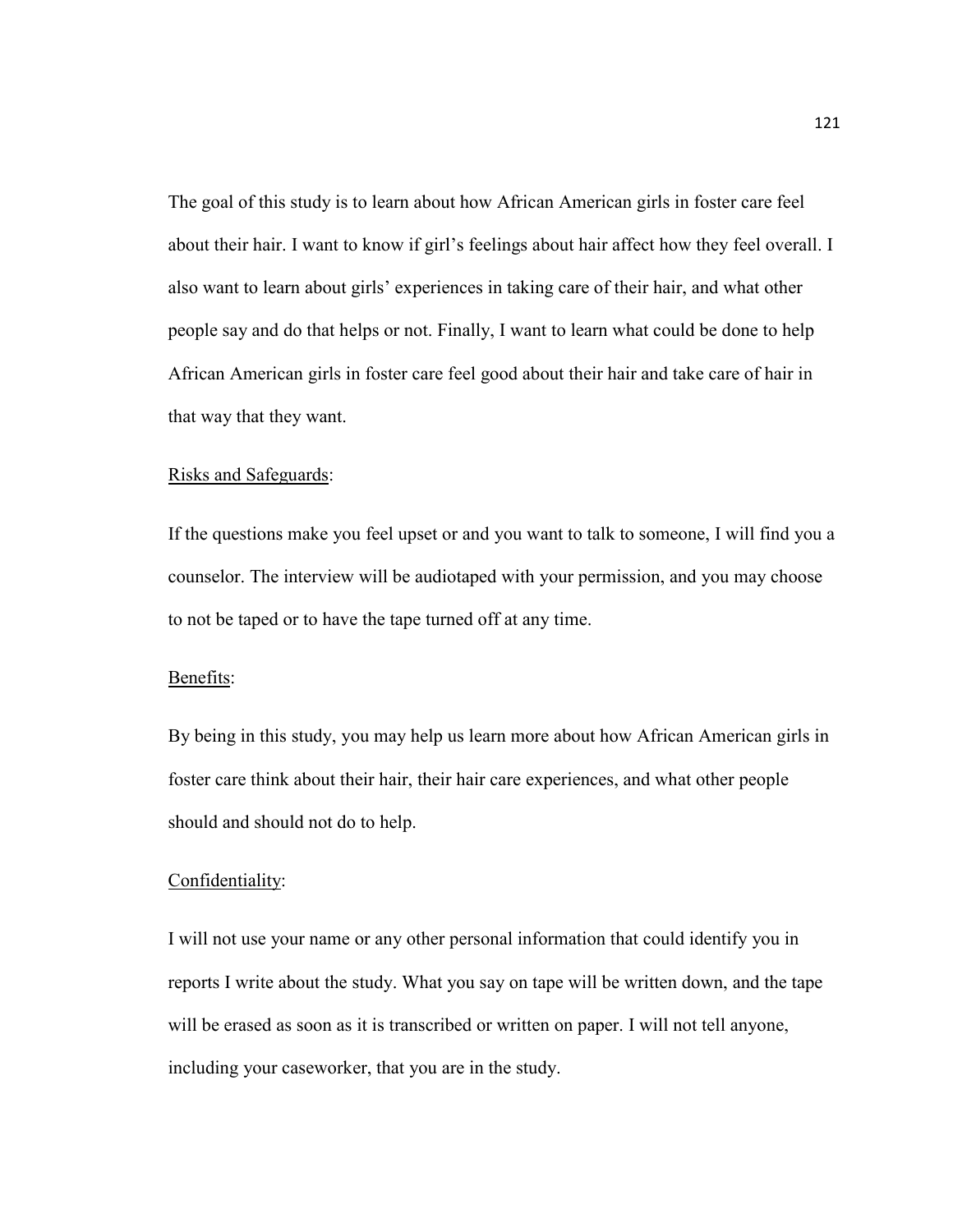#### Exceptions to Confidentiality:

Under Oregon law, suspected child abuse, elder abuse or abuse of people who get developmental disabilities or mental health services must be reported to appropriate authorities. We also have to share information required by a court order from a judge. If you tell me that you are harming yourself or are thinking about harming yourself, I will need to tell someone who could help you. If I make a report, I will tell you and invite you to participate, if you want.

#### Costs:

There is no cost to you for being in this study. You will be provided bus tickets for transportation to and from the interview if needed. You will also get a \$25 gift card as a thank you for your time.

#### Participation:

If you have any questions regarding your rights as a study participant, you may contact the Human Subjects Research Review Committee, PSU Office of Research Integrity 1600 SW 4th Ave. Market Center Building Ste. 620, Portland, OR 97207, 503-725-2227 or 1 (877) 480-4400. If you have any questions about the study itself, please contact Lakindra Mitchell Dove at lakindra@pdx.edu.

Being in this study is up to you. If you want to be in the study, then later change your mind, you may quit at any time. That is ok and you can still get the benefits.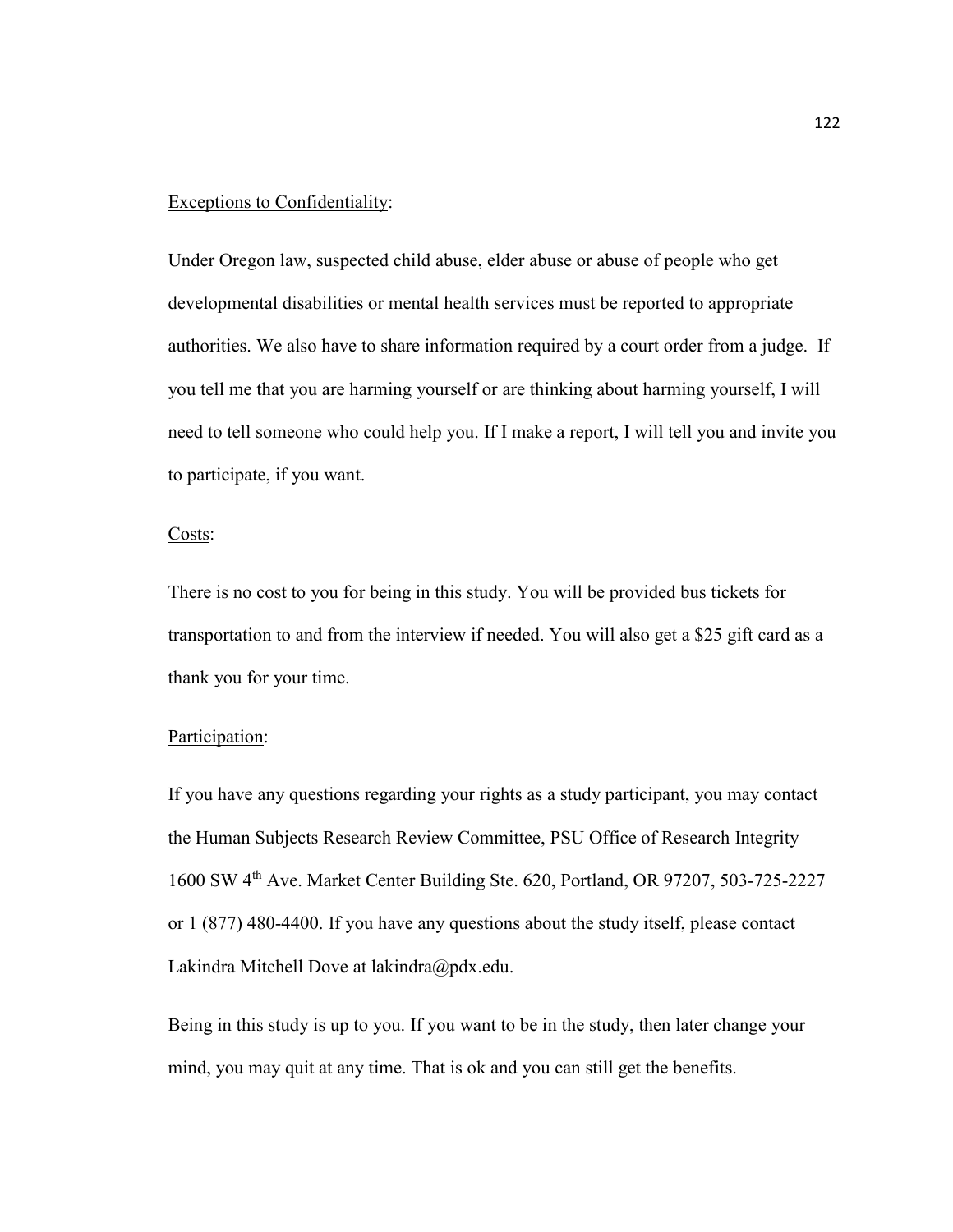# Signatures:

- I understand the information in this form.
- My questions have been answered.
- I agree to take part in this study.
- No one is making me be in this study.

\_\_\_\_\_\_\_\_\_\_\_\_\_\_\_\_\_\_\_\_\_\_\_\_\_\_\_\_\_\_\_\_\_\_\_\_\_\_\_\_\_\_\_

• I understand that I will be given a copy of this consent form.

 $\_$  , and the contribution of the contribution of  $\mathcal{L}_\mathcal{A}$  , and the contribution of  $\mathcal{L}_\mathcal{A}$ 

 $\_$  , and the set of the set of the set of the set of the set of the set of the set of the set of the set of the set of the set of the set of the set of the set of the set of the set of the set of the set of the set of th

Youth Assent:

Printed Name of Youth

Signature of Youth Date

Printed Name of DHS Representative/Legal Guardian

 $\_$  . The contribution of the contribution of  $\mathcal{L}_\mathbf{z}$ 

Signature of DHS Representative/Legal Guardian Date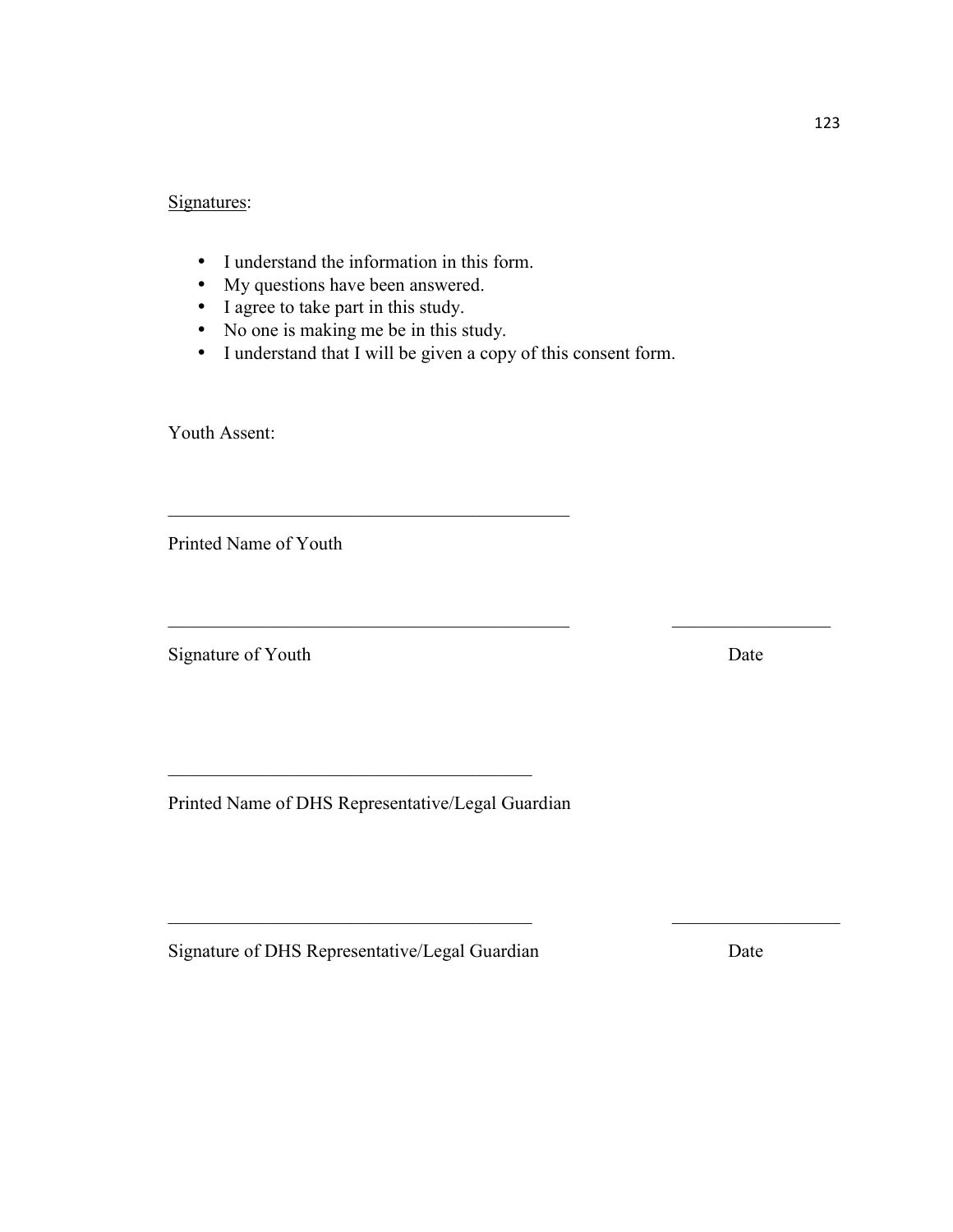# Appendix B

# Interview Guide

*Questions will be introduced and adjusted based on the particular situation of each participant (e.g., age youth entered foster care, living situation)* 

Opening:

I would like to invite you to participate in making a collage. I want to learn more about your thoughts and ideas about your hair. Here are some items that you can use (paper, magazines, scissors, and glue) to create your collage. I would like you to cut out pictures or words that represent your thought and ideas about hair. Do you have any questions? I will give you 20 minutes to complete the activity, and then we will take about your collage. I want to learn more about your hair care experiences, both good and bad, and learn about what hair means to you and how hair may be influencing who you are as a person. I have a set of questions I would like to ask, are you ok with that?

Now I would like to talk about hair.

1. How do you typically style/wear your hair?

Probes: How did you decide on this style for your hair? Are there other ways you style/wear your hair? What type (texture) of hair do you have?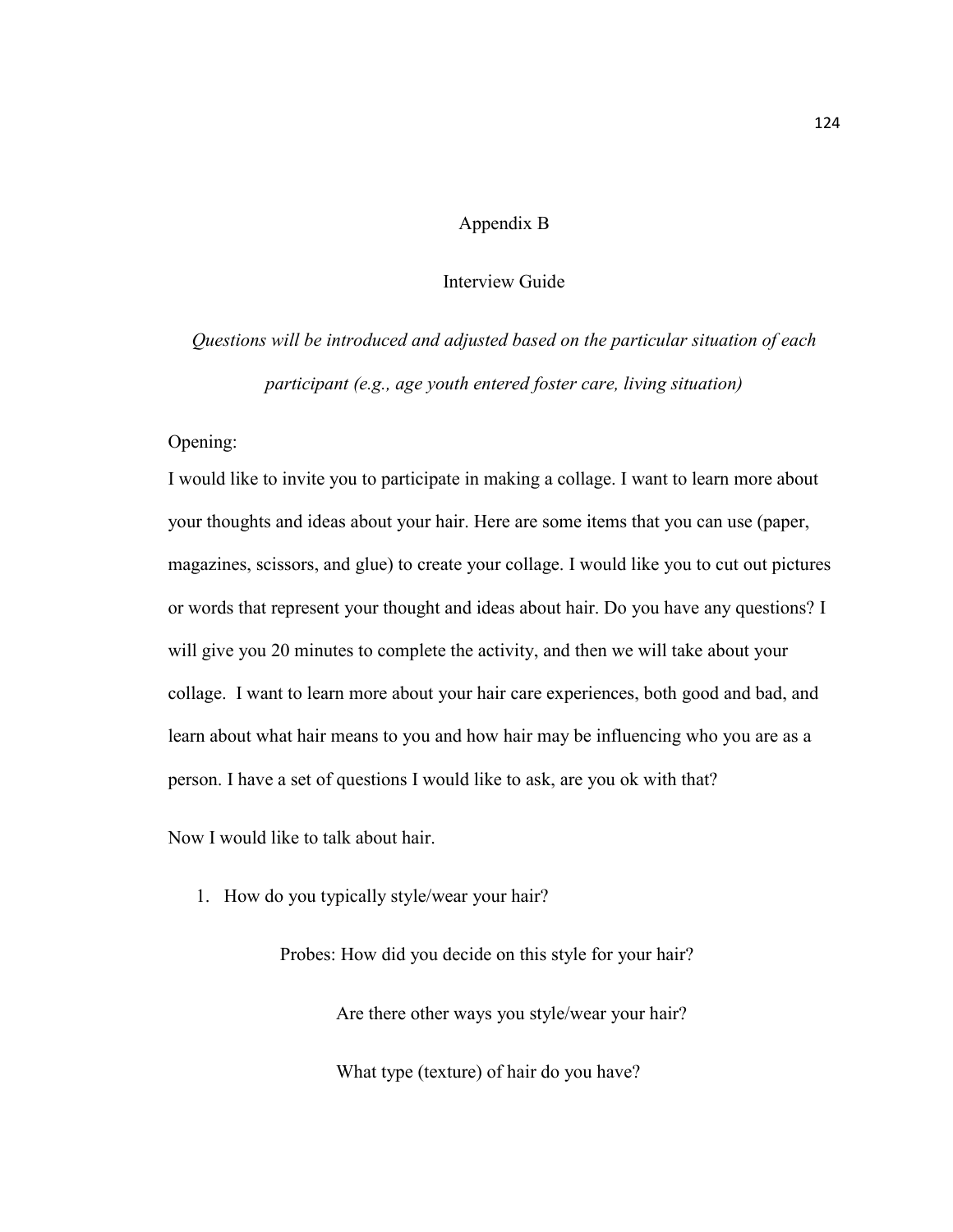2. Who does your hair? (i.e. yourself, a beautician, or someone else)

Probes: How did you learn, who taught you?

How long has someone else been doing your hair?

3. How often is your hair done?

Probes: How long does it take to do your hair?

Where do you get your hair done?

If there's a cost, who pays for it?

4. Are you expected to take care of your own hair?

Probes: If so, do you know how to do your own hair?

Would you like someone else to do your hair?

I would like to learn about how you feel about and care for your hair.

- 5. Is your hair and how it looks important?
- 6. What do you like about your hair?
- 7. What don't you like, if anything?
- 8. How do you feel when your hair looks the way you want?
- 9. How do you feel when your hair doesn't look good?

Probe: Does it affect what you do or say?

How do you know when you're having a bad hair day?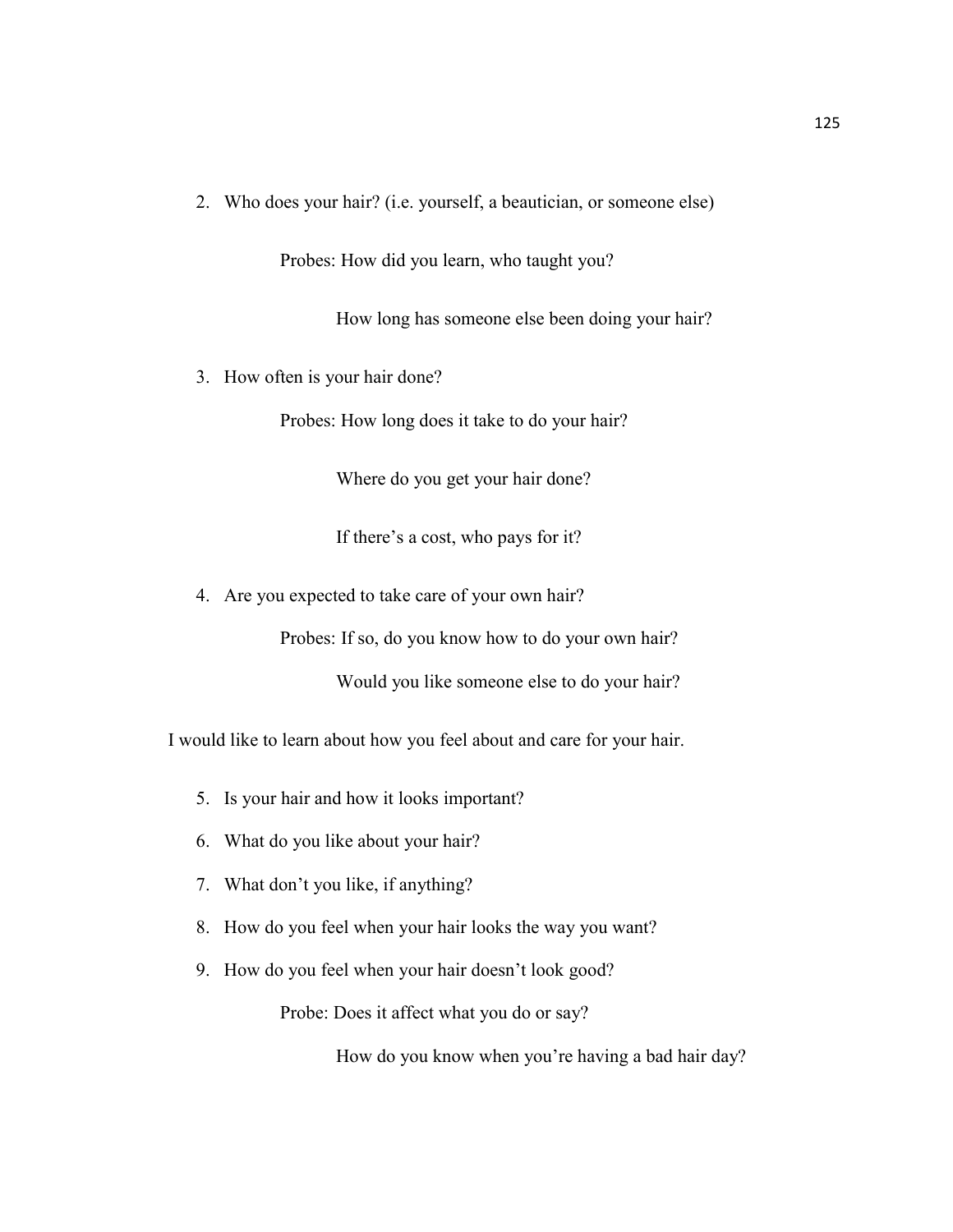Probes: Do you have a hair care/maintenance routine?

What type of products do you use?

Next I want to talk about your hair experiences. This could be any experience good or bad, that you remember about your hair. Tell me about a hair experience that you remember most.

Probes: Why does this experience stand out? Was it good or bad?

Why do you think you had that reaction to the experience?

What are some other experiences, either good or bad?

10. When did you start thinking/caring about your hair?

Probes: How old were you when you started taking care of your hair?

Do you feel you know how to take care of your hair?

11. What do you do with your hair that makes you feel good?

Probes: What do other people tell you about your hair?

12. What do other people like your friends, family, teachers, or caseworker say about your hair?

Probes: Do other people recognize your hair, what do you hear them say? What do boys/males say about your hair? What do other Black/African American females say about your hair?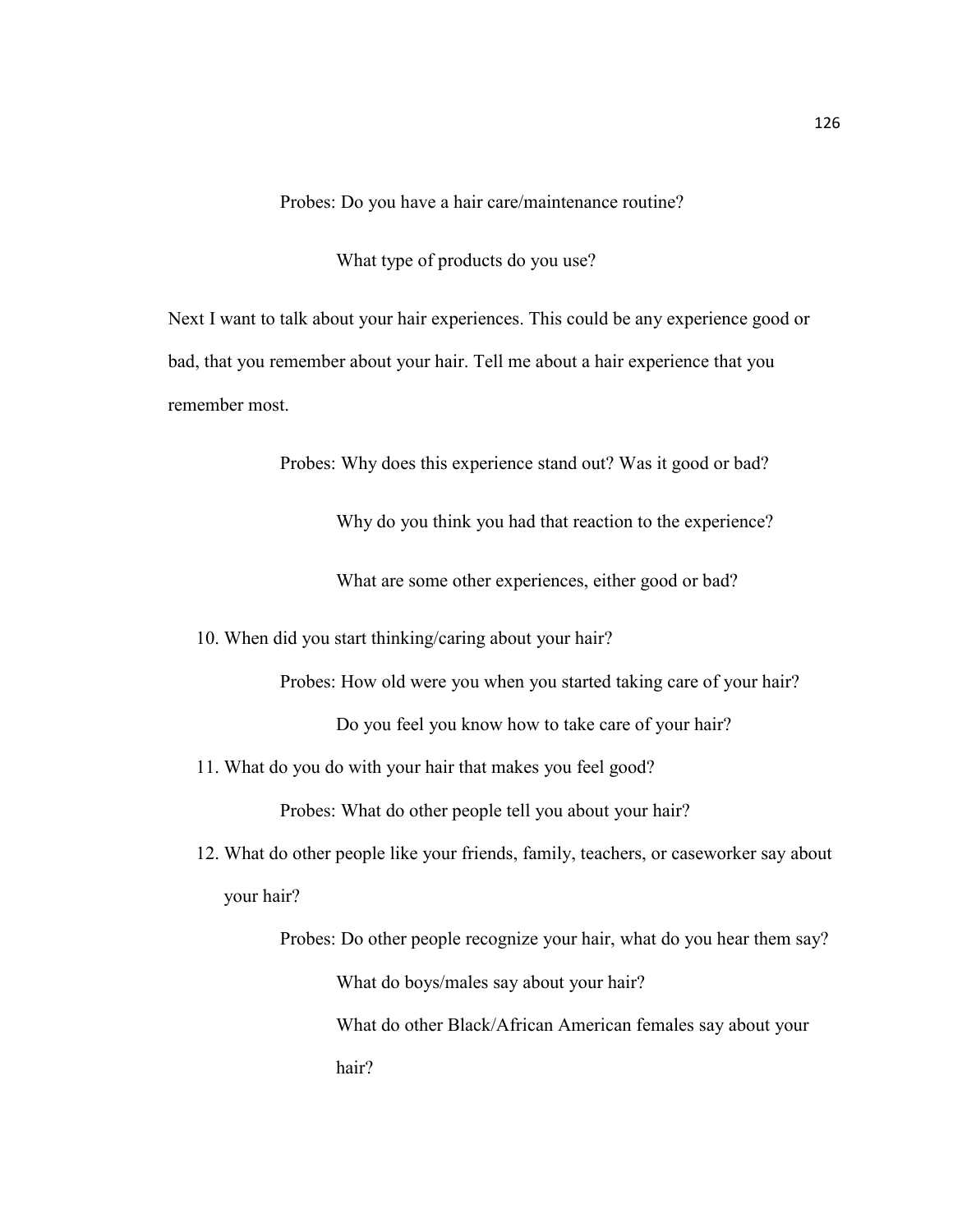What do other people who aren't Black/African American say about your hair? Is there a difference between people's reaction to your hair, if so, why do you think so? What do you think society feels about hair among other races/ethnicities than your own?

13. How is hair different for African American girls/women, compared to others? Probes: Why do you think this difference exists?

One thing I am interested in finding out is whether being in foster care and addressing hair/hair care is different for African American female adolescents in foster care.

14. Who do you consider a support person in your life? Why?

15. You said XXX helps with your hair now? Did you know this person before you went into foster care?

Probes: What does this person do to help with your hair?

How comfortable do you feel asking this person for help?

How often is this person available?

What has this person done that's helpful?

Are there other things you wish this person would do (or not do) to help?

16. Besides this person, are there other people who have helped with your hair? (repeat above probes as relevant for additional people named).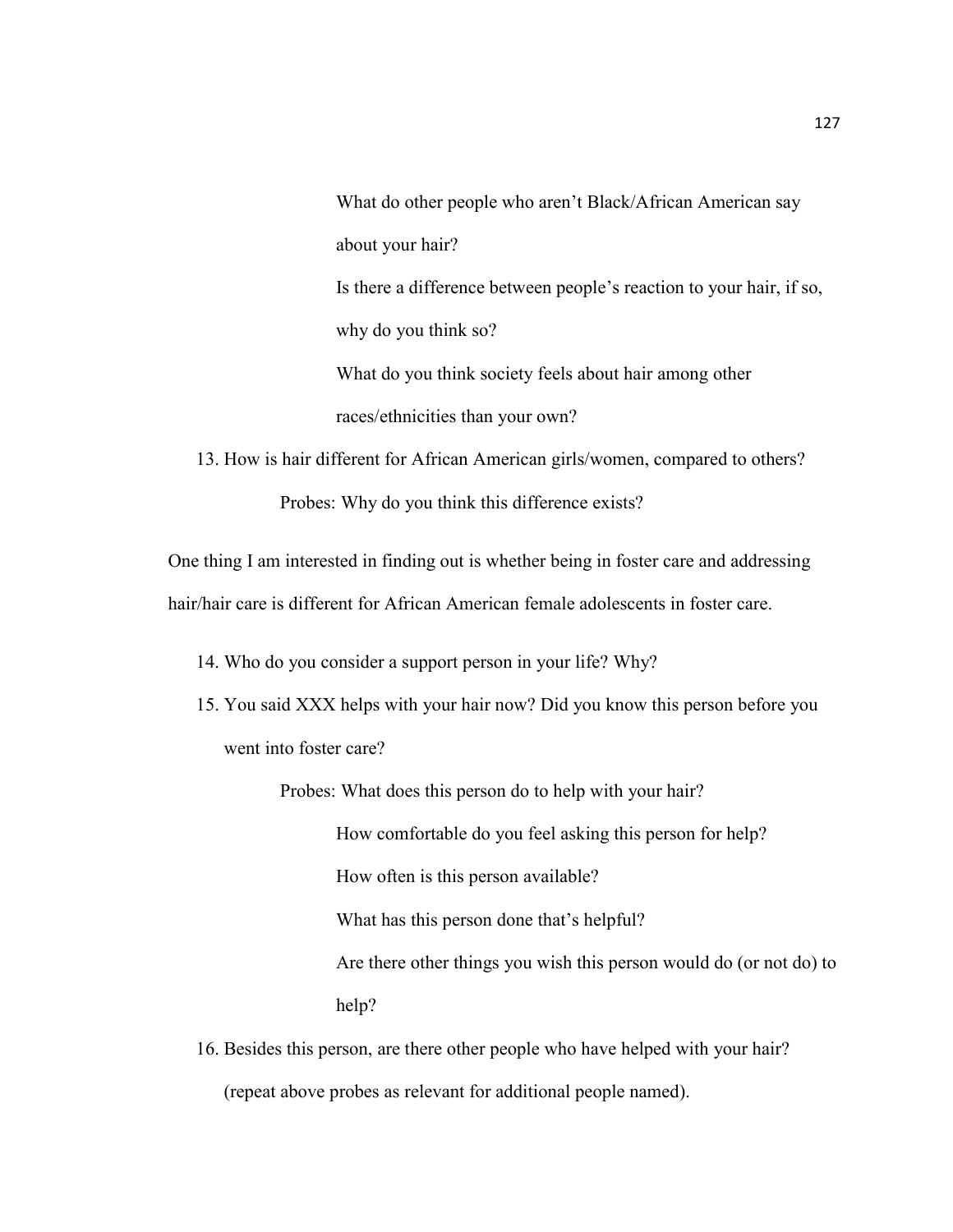- 17. Are there traditions that have been passed down from your family or others that have helped you with your hair? If yes, what are they? How have then been passed down?
- 18. Have you ever had any difficulty with getting your hair done?

Probes: How did this impact you?

What did you do?

How was the situation addressed?

19. What do you think the foster care system knows about culture and hair/hair care for African Americans?

Probes: What type of information would be helpful?

20. How has the foster care system been supportive in addressing your hair care needs?

Probes: What would you change, if anything?

What would this look like?

- 21. What could foster parents do to show they care about girls with hair like yours?
- 22. What could caseworkers or others do?

Closing:

"If there is anything we have not discussed and you feel it would be important to add to the study, please feel free to share at this time… thank you for your participation."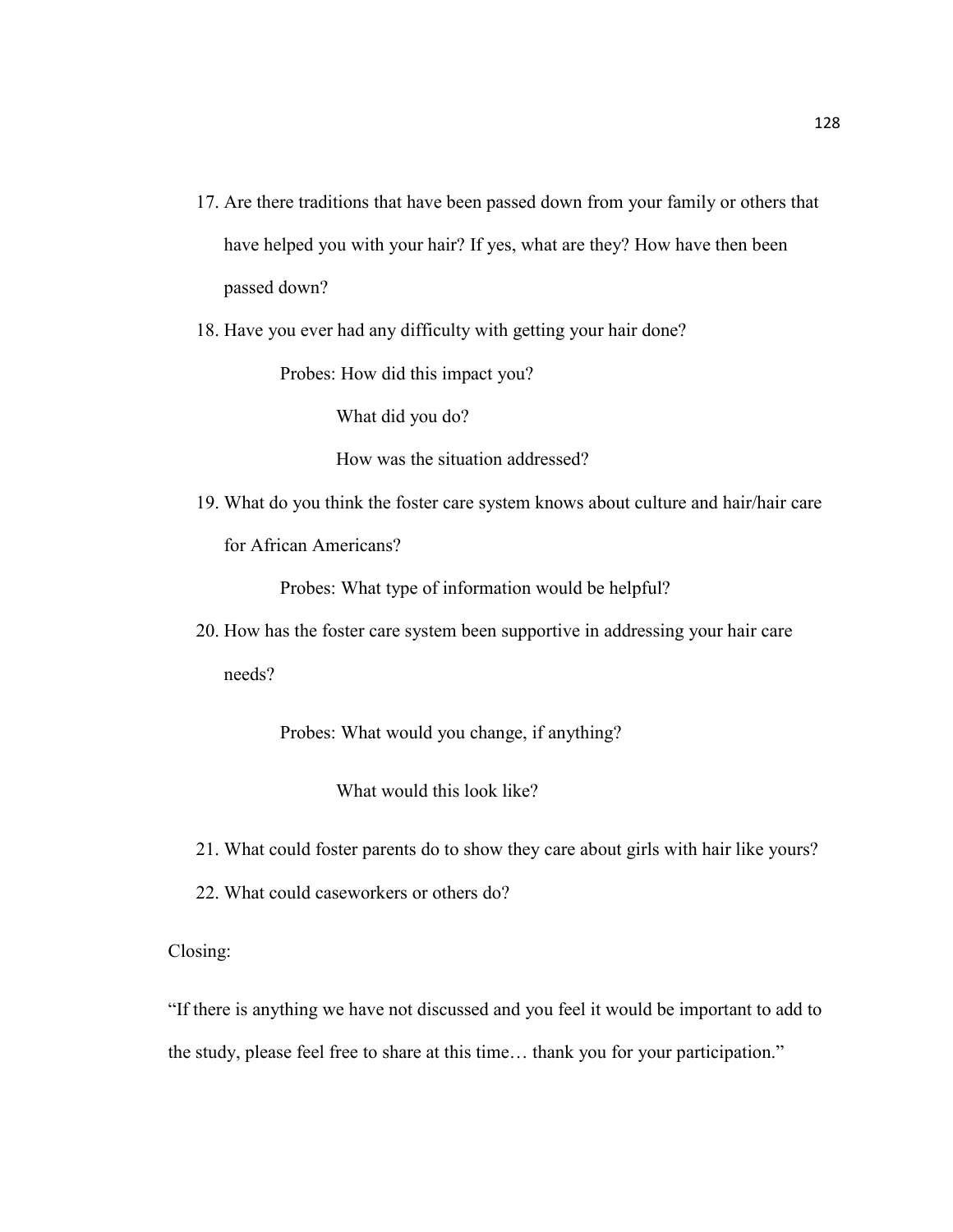# Appendix C

| Demographic Questionnaire |
|---------------------------|
|                           |

| $ID \#:$                                                                                                                                                                                                                   |  |  |
|----------------------------------------------------------------------------------------------------------------------------------------------------------------------------------------------------------------------------|--|--|
| Race/Ethnicity:                                                                                                                                                                                                            |  |  |
|                                                                                                                                                                                                                            |  |  |
| Length of time in foster care:                                                                                                                                                                                             |  |  |
| Number of placements:                                                                                                                                                                                                      |  |  |
| Current type of residence (i.e. with family, not with family, group home, on your own,<br>other):<br><u> 1999 - Jan James James James James James James James James James James James James James James James James Ja</u> |  |  |
| How would you describe the texture of your hair?                                                                                                                                                                           |  |  |
| Do your wear your hair natural (i.e. no heat or heat such as press/flat iron), or use<br>chemicals (i.e. perm, relaxer, dye)?                                                                                              |  |  |

 $\_$  , and the set of the set of the set of the set of the set of the set of the set of the set of the set of the set of the set of the set of the set of the set of the set of the set of the set of the set of the set of th

What type of hair care products do you use?